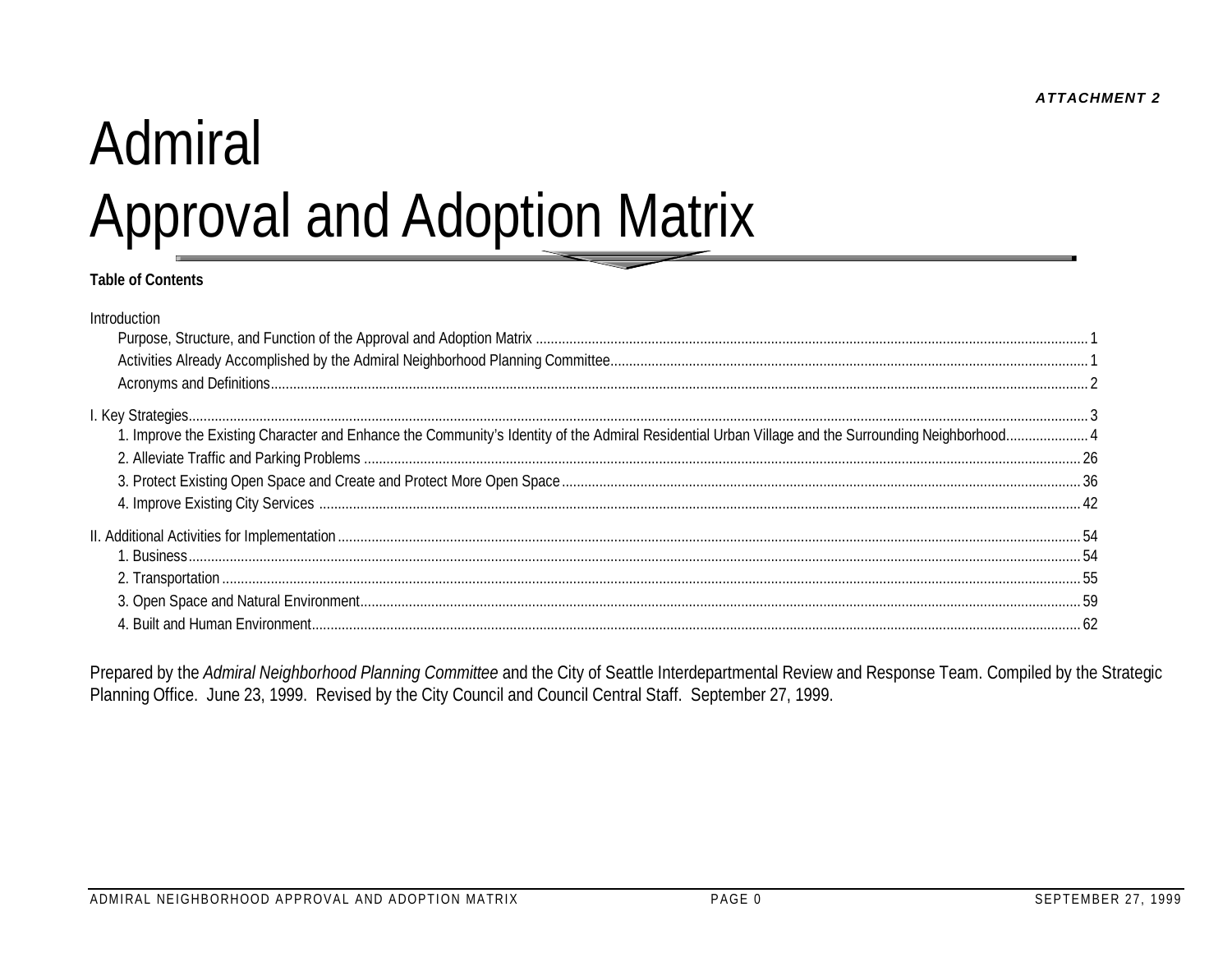# **Introduction**

# **PURPOSE, STRUCTURE AND FUNCTION OF THE APPROVAL AND ADOPTION MATRIX**

Through the City of Seattle's Neighborhood Planning Program, 37 neighborhoods all over Seattle are preparing neighborhood plans. These plans enable people in neighborhoods to articulate a collective vision for growth and change over the next 20 years and identify activities to help them achieve that vision. The plans are also intended to flesh out the City's Comprehensive Plan. Because each plan is unique, this Approval and Adoption Matrix has been designed as a standard format for the City to establish its work program in response to the recommended activities proposed in the specific neighborhood plan and to identify implementation actions to be factored into future work plans and tracked over time. The development of the sector work programs and a central database will be the primary tools to track implementation of the activities in all of the neighborhood plan matrices over time.

The matrix is divided into two sections:

I. *Key Strategies*: usually complex projects or related activities that the neighborhood considers critical to the successful implementation of the neighborhood plan.

II. *Additional Activities for Implementation:* activities that are not directly associated with a Key Strategy, ranging from high to low in priority and from immediate to very long range in anticipated timing.

The neighborhood planning group or its consultant generally fill in the Activity, Priority, Time Frame, Cost Estimate and Implementor columns. The City Response column reflects City department comments as compiled by the Strategic Planning Office. The City Action column in Section II and the narrative response to each Key Strategy are initially filled in by City departments and then reviewed, changed if appropriate, and finalized by City Council. Staff from almost every City department have participated in these planning efforts and in the preparation of this Matrix. Ultimately, the City Council will approve the Matrix and recognize the neighborhood plan by resolution.

Some neighborhood recommendations may need to be examined on a citywide basis before the City can provide an appropriate response. This is usually because similar recommendations are being pursued in many neighborhoods and the City will need clear policy direction to ensure a consistent citywide response. Such recommendations are being referred to the "Policy Docket," a list of policy issues that will be presented to City Council, for further discussion and action.

# **ACTIVITIES ALREADY ACCOMPLISHED BY THE ADMIRAL NEIGHBORHOOD PLANNING COMMITTEE**

#### *Preliminary Village Boundary Review*

The planning committee developed a Residential Urban Village boundary that meets the needs of the entire neighborhood, was acceptable to the neighborhood, and was accepted by the City.

#### *Implemented Activities*

- Saved 75-year old trees in the planting strip at the Admiral Thriftway on 42<sup>nd</sup> Avenue SW.
- Saved nine mature trees at the Hiawatha playfield.
- Changed the proposed rampways at Hiawatha to make it safer for wheelchairs, pedestrians, and bikes.
- Renaming Queen Anne Thriftway to Admiral Thriftway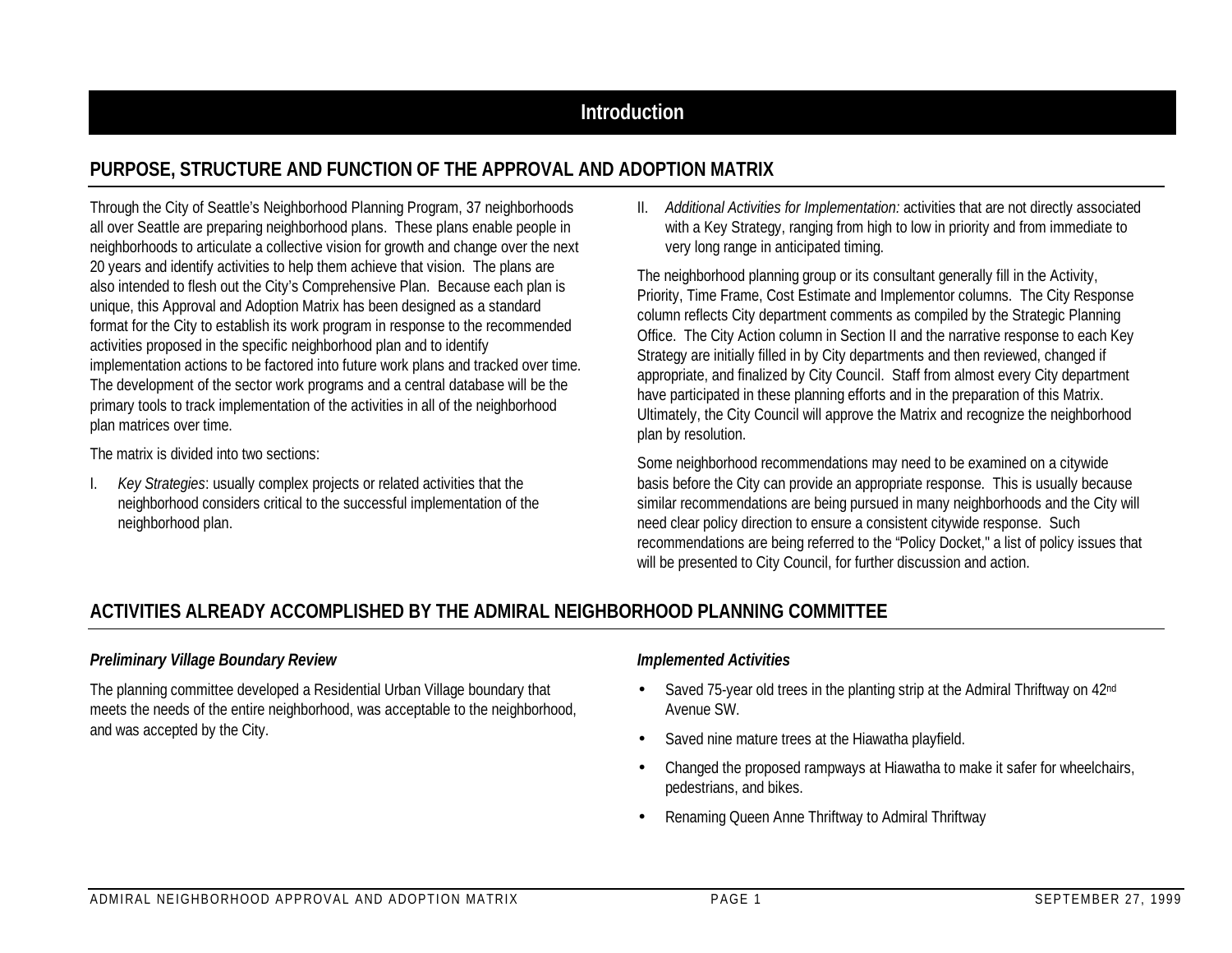# **ACRONYMS AND DEFINITIONS**

| <b>ACC</b>                | <b>Admiral Community Council</b>                                                                                   | <b>NMF</b>               | Neighborhood Matching Fund (administered by DON.)                                                                               |
|---------------------------|--------------------------------------------------------------------------------------------------------------------|--------------------------|---------------------------------------------------------------------------------------------------------------------------------|
| <b>ANPC</b>               | Admiral Neighborhood Planning Committee                                                                            | <b>NPO</b>               | Neighborhood Planning Office (City of Seattle)                                                                                  |
| <b>BTA</b>                | Building, Technology, and Athletics Levy (Seattle School District)                                                 | <b>NSC</b>               | Neighborhood Service Center (administered by DON)                                                                               |
| <b>CBO</b>                | City Budget Office (part of ESD)(City of Seattle)                                                                  | <b>NSF</b>               | Neighborhood Street Fund (administered by SEATRAN)                                                                              |
|                           | <b>Chamber Admiral Chamber of Commerce</b>                                                                         | <b>OED</b>               | Office of Economic Development (City of Seattle)                                                                                |
| <b>CIP</b>                | Capital Improvement Program (City of Seattle)                                                                      | <b>OEM</b>               | Office of Environmental Management (City of Seattle)                                                                            |
|                           | <b>CPTED</b> Crime Prevention Through Environmental Design                                                         | <b>OFE</b>               | Office for Education (City of Seattle, Strategic Planning Office)                                                               |
| <b>DCLU</b><br><b>DON</b> | Department of Design, Construction and Land Use (City of Seattle)<br>Department of Neighborhoods (City of Seattle) | OH                       | Office of Housing (formerly part of Department of Housing and Human<br>Services) (City of Seattle)                              |
| <b>DPR</b>                | Department of Parks and Recreation (City of Seattle)                                                               | <b>OIR</b>               | Office of Intergovernmental Relations (City of Seattle)                                                                         |
| <b>ECA</b>                | <b>Environmentally Critical Areas</b>                                                                              |                          | PSCAA Puget Sound Clean Air Agency (also referenced by its former name, Puget<br>Sound Air Pollution Control Agency or PSAPCA). |
| <b>EIF</b>                | Early Implementation funds (administered by DON)                                                                   | <b>PBIA</b>              | Parking and Business Improvement Association (also referred to as a BIA)                                                        |
| <b>EMI</b>                | Environmental Management Initiative (part of OEM)                                                                  | <b>ROW</b>               | Right-of-way                                                                                                                    |
| <b>ESA</b>                | <b>Endangered Species Act</b>                                                                                      | <b>RPZ</b>               | <b>Restricted Parking Zone</b>                                                                                                  |
| <b>ESD</b>                | Executive Services Department (City of Seattle)                                                                    | <b>RUV</b>               | Residential Urban Village                                                                                                       |
| <b>ETC</b>                | Elevated Transit Company (Monorail organizing organization)                                                        | <b>SAC</b>               | Seattle Arts Commission (City of Seattle)                                                                                       |
| F&E                       | Families and Education Levy                                                                                        | <b>SCL</b>               | Seattle City Light (City of Seattle)                                                                                            |
| <b>FEMA</b><br><b>HPO</b> | Federal Emergency Management Agency<br>Historic Preservation Office (part of DON)                                  | <b>SEATRAN</b>           | Seattle Transportation Department (formerly Seattle Engineering<br>Department [SED]) (City of Seattle)                          |
| <b>HSD</b>                | Human Services Department (formerly part of Department of Housing<br>and Human Services) (City of Seattle)         | <b>SFD</b><br><b>SHA</b> | Seattle Fire Department<br>Seattle Housing Authority                                                                            |
| <b>LTA</b>                | Long Term Activity                                                                                                 | SJI                      | Seattle Jobs Initiative                                                                                                         |
| LUC                       | Land Use Code (City of Seattle)                                                                                    | <b>SPD</b>               | Seattle Police Department (City of Seattle)                                                                                     |
| Metro                     | King County Metro Transit Division                                                                                 | <b>SPL</b>               | Seattle Public Library (City of Seattle)                                                                                        |
| <b>NATS</b>               | Neighborhood Action Teams (administered by DON)                                                                    | SP <sub>O</sub>          | Strategic Planning Office (formerly part of City of Seattle Office of<br>Management and Planning [OMP]) (City of Seattle)       |
| <b>NBC</b>                | Neighborhood Business Council                                                                                      | <b>SPR</b>               | Single Purpose Residential                                                                                                      |
| <b>NDG</b>                | Neighborhood Design Guidelines                                                                                     | <b>SPU</b>               | Seattle Public Utilities (City of Seattle)                                                                                      |
| <b>NDM</b>                | Neighborhood Development Manager (DON)                                                                             | <b>SSD</b>               | Seattle School District                                                                                                         |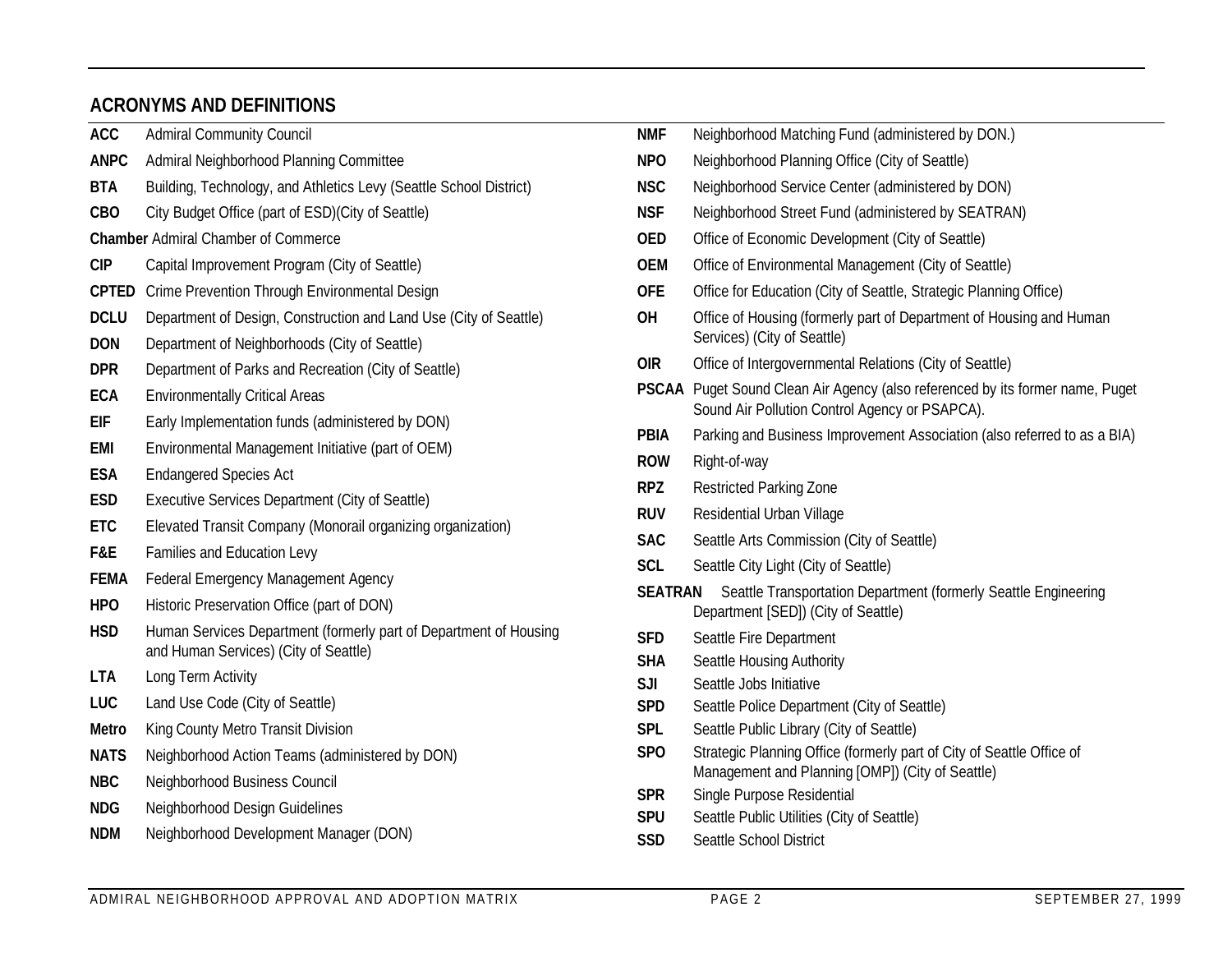**TSP** Transportation Strategic Plan **WSDOT** Washington Department of Transportation

# **I. Key Strategies**

Each Key Strategy consists of activities for a single complex project or theme that the neighborhood considers critical to achieving its vision for the future. While the Key Strategies are high priorities for the neighborhood, they are also part of a twenty-year plan, so the specific activities within each Key Strategy may be implemented over the span of many years.

The Executive recognizes the importance of the Key Strategies to the neighborhood that developed them. Given the number of Key Strategies that will be proposed from the 37 planning areas, priorities will have to be set and projects phased over time. The Executive will coordinate efforts to sort through the Key Strategies. During this sorting process, the departments will work together to create a sector work program that includes evaluation of Key Strategy elements. This may include developing rough cost estimates for the activities within each

Key Strategy; identifying potential funding sources and mechanisms; establishing priorities for the Key Strategies within each plan, as well as priorities among plans; and developing phased implementation and funding strategies. The City will involve neighborhoods in a public process so that neighborhoods can help to establish citywide priorities. Activities identified in this section will be included in the City's tracking database for monitoring neighborhood plan implementation.

The department most involved with the activities for a Key Strategy is designated as the lead. Otherwise, DON is designated as the lead. Other participating departments are also identified. The City Response lists activities already underway, and other tasks that the City has committed to commence during the 1999-2000 biennium.

# **1. IMPROVE THE EXISTING CHARACTER AND ENHANCE THE COMMUNITY'S IDENTITY OF THE ADMIRAL RESIDENTIAL URBAN VILLAGE AND SURROUNDING NEIGHBORHOOD**

#### **Description**

The Admiral Residential Urban Village wishes to maintain a small village-like character. In order to maintain the elements that give the Village its character, and to enhance those elements, which the neighborhood would like to reinforce as growth occurs, the community has made specific recommendations to guide future development. The community has also made specific recommendations to make the Design Review process more responsive to its concerns.

#### **Integrated City Response**

The Executive supports the neighborhood's desire to develop strategies to maintain and enhance the character of the Admiral RUV. However, a number of the activities do not conform with existing policies and codes, and are not supported. Other activities are implementable, and some City efforts are currently underway or are scheduled for 1999-2000.

Many of the recommendations listed here are at a conceptual level and will need to be developed further before their feasibility can be evaluated. Resources within the City to carefully analyze these code changes are limited. Priorities will need to be identified through the sector work program to focus City efforts once resources are identified and become available.

**Lead Department:** DCLU

**Participating Departments:** SEATRAN, SAC, SPU, SCL, DPR, OED, Metro, DON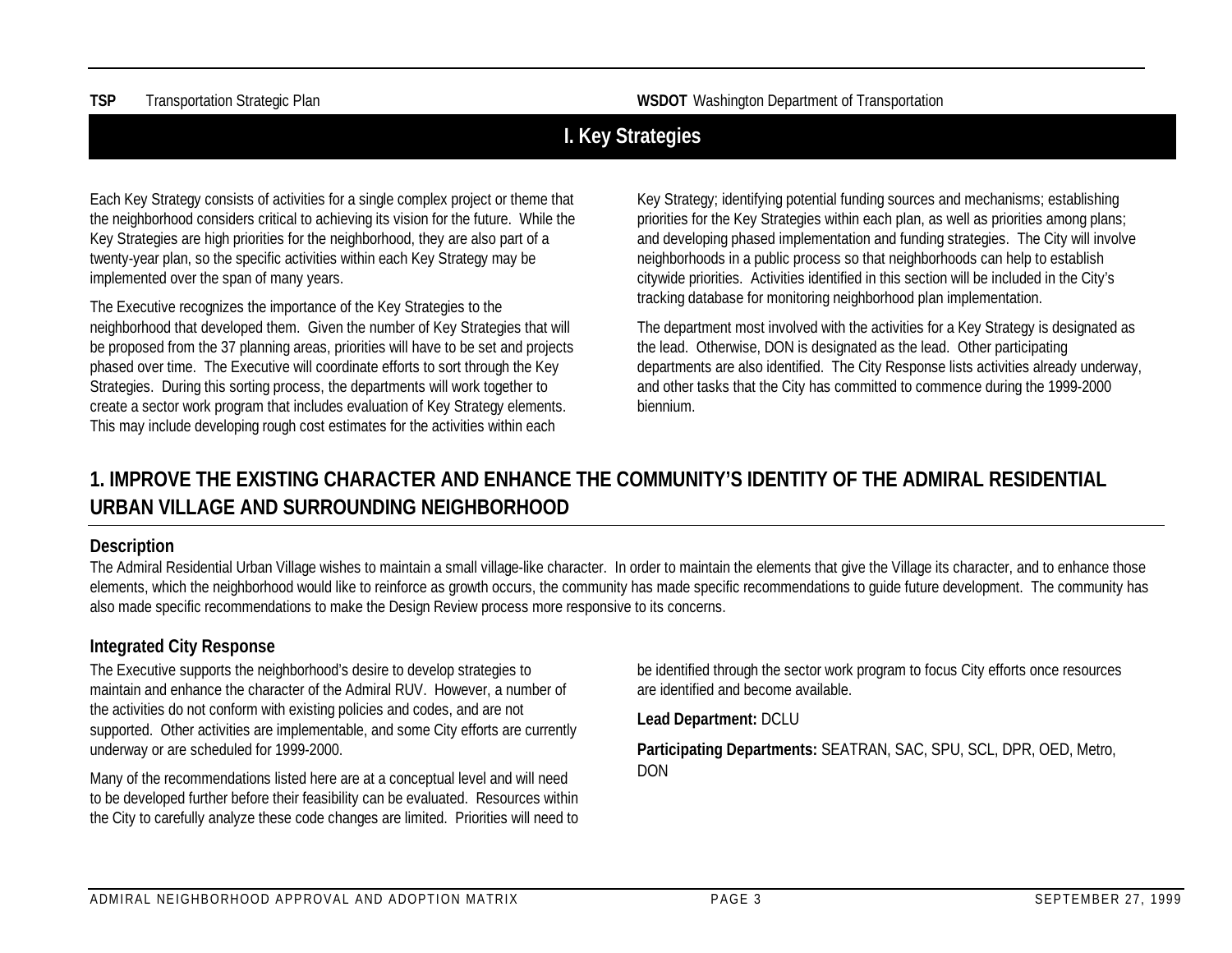#### *Activities Already Underway*

1. DCLU staff are reviewing the parking requirements in the LUC to determine what methods might allow more flexibility to provide off-street parking. Activity 1.12, 1.14, 1.15)

#### *Tasks to be Undertaken in 1999-2000*

1. DCLU will examine the criteria used for variance and conditional use permit decisions in 2000. (Activity 1.1)

2. DCLU staff will examine expanding the Design Review program (and program thresholds) as part of its 1999 work program. DCLU staff will report to the Council during the 4th quarter, 1999. (Activity 1.31, 1.33, 1.37)

3. DCLU staff will work with the neighborhood to prepare their neighborhood specific design guidelines for Council adoption as part of its 2000 work program. (Activity 1.38)

4. Identify those activities in this Key Strategy that are good candidates for next steps for implementation considering priorities, possible funding sources and departmental staffing capabilities through the SW Sector work program.

5. Identify next steps for continued implementation.

| #   | <b>Activity</b>                                                                                                                                                                                                                                                                             | Priority | Time<br>Frame | Cost<br>Estimate | Implementor              | <b>City Response</b>                                                                                                                                                                                                                                                                                                           |
|-----|---------------------------------------------------------------------------------------------------------------------------------------------------------------------------------------------------------------------------------------------------------------------------------------------|----------|---------------|------------------|--------------------------|--------------------------------------------------------------------------------------------------------------------------------------------------------------------------------------------------------------------------------------------------------------------------------------------------------------------------------|
|     | I. Character Plan                                                                                                                                                                                                                                                                           |          |               |                  |                          |                                                                                                                                                                                                                                                                                                                                |
| 1.1 | Amend the Land Use Code to require that neither<br>variances nor conditional uses be permitted unless it<br>can be clearly shown, through a very public process,<br>with meaningful community input, that granting the<br>conditional use or variance enhances the Admiral<br>neighborhood. | High     | Short         |                  | <b>DCLU</b>              | DCLU staff will examine the criteria used for variance and<br>conditional use permit decisions as part of its 2000 work program.<br>DCLU will present recommendations on this activity to Council in<br>the 4 <sup>th</sup> quarter of 2000. The Admiral neighborhood's proposal will<br>be part of the scope of that project. |
| 1.2 | The City and the Admiral community should work<br>together to develop a process where the community<br>can provide enhanced and meaningful input into the<br>conditional use and variance granting process (where<br>community desires carry more weight then they<br>currently do).        | High     | Short         |                  | <b>DCLU</b><br>Community | DCLU staff will incorporate this proposal as part of the project<br>mentioned in the response to activity 1.1.                                                                                                                                                                                                                 |
| 1.3 | The community existing zoning should remain with no<br>changes within the Admiral Residential Urban Village<br>because of the community's strong desire to maintain<br>the existing character of the community.                                                                             | High     | Short         |                  | <b>DCLU</b>              | The City recognizes the neighborhood's support for maintaining the<br>existing zoning. Future rezone analyses will take into consideration<br>the Council-recognized neighborhood plan policies among other<br>criteria in evaluating any individual rezone proposals.                                                         |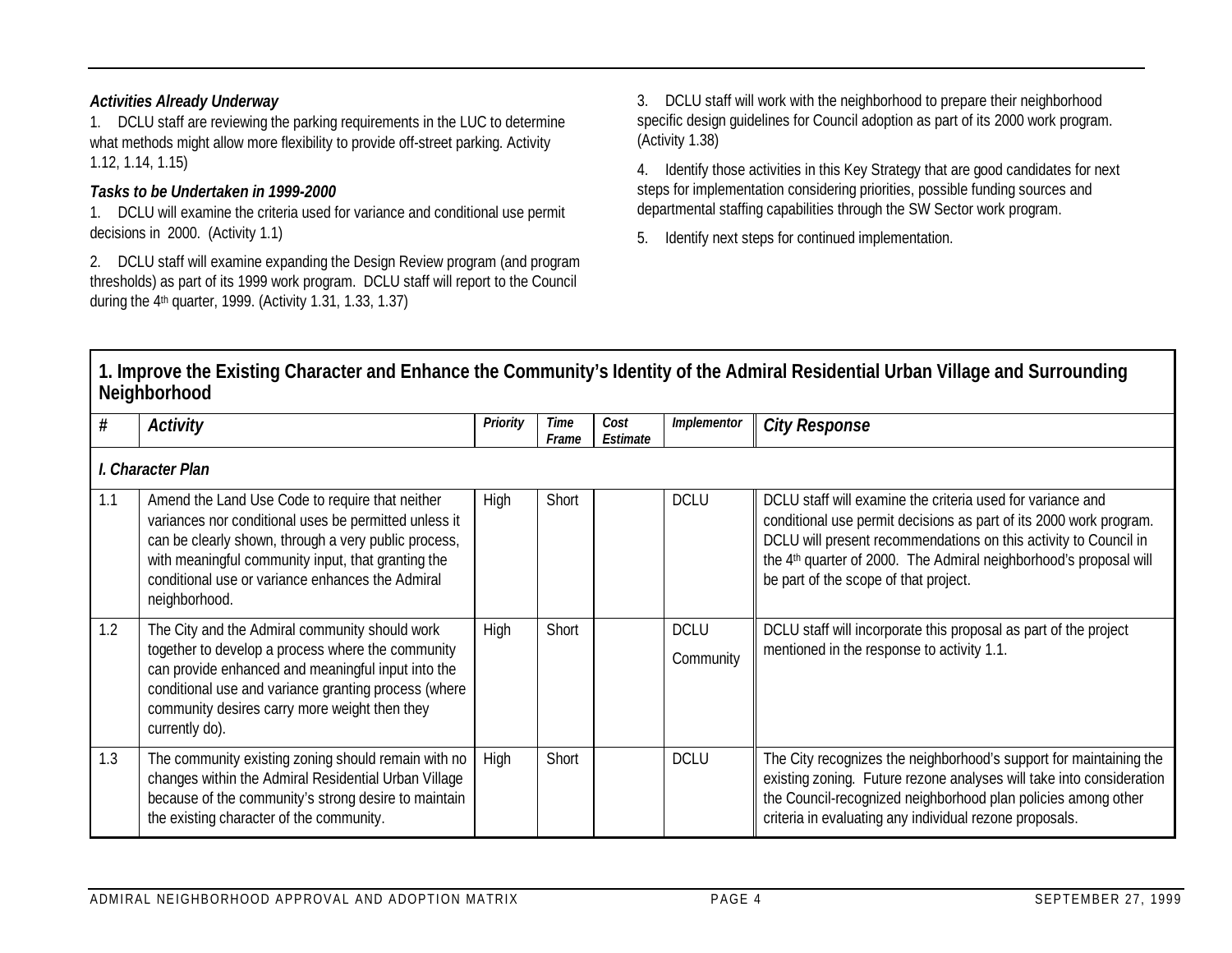| $\#$ | <b>Activity</b>                                                                                                                                                                                                                                                                                                                                                                                                                                                                                     | Priority | <b>Time</b><br>Frame | Cost<br>Estimate | Implementor                               | <b>City Response</b>                                                                                                                                                                                                                                                                                                                                                                                                                                                                                                                                                                                                                                                                                                                                                                                                                                                                                                                                                                                                                                               |
|------|-----------------------------------------------------------------------------------------------------------------------------------------------------------------------------------------------------------------------------------------------------------------------------------------------------------------------------------------------------------------------------------------------------------------------------------------------------------------------------------------------------|----------|----------------------|------------------|-------------------------------------------|--------------------------------------------------------------------------------------------------------------------------------------------------------------------------------------------------------------------------------------------------------------------------------------------------------------------------------------------------------------------------------------------------------------------------------------------------------------------------------------------------------------------------------------------------------------------------------------------------------------------------------------------------------------------------------------------------------------------------------------------------------------------------------------------------------------------------------------------------------------------------------------------------------------------------------------------------------------------------------------------------------------------------------------------------------------------|
| 1.4  | To enhance the existing character of the<br>neighborhood, amend the Land Use Code to require<br>that buildings should not exceed the following<br>heights, unless it can be clearly shown, through a<br>very public process with meaningful community input,<br>that increasing the height enhances the Admiral<br>neighborhood (this includes height increases allowed<br>for sloped roofs):<br>40 feet for NC2-40,<br>30 feet for NC2-30 and L3, and<br>$\bullet$<br>25 feet for L2 and L1 zones. | High     | Short                |                  | <b>DCLU</b>                               | Neighborhood Design Guidelines provide a good method for<br>addressing design that can enhance neighborhood character.<br>DCLU staff will review neighborhood specific design guidelines<br>developed through neighborhood planning. This will be done in<br>three phases - Admiral's proposed guidelines will be reviewed in<br>the second phase, which will occur in 2000 (see response in 1.38<br>for more details). Note that the height limits listed currently apply.<br>Certain features, such as pitched roofs, are permitted an additional<br>5 feet at the peak of the roof. A small allowance, to a maximum of<br>5 feet, is also permitted for sloping lots. The current system of<br>height limits, with certain built-in allowances, provides for transitions<br>among neighboring zones. The changes proposed here would<br>result in a reduction in development potential in the affected zones<br>and would amount to a downzone. Therefore, DCLU does not<br>support this proposal and does not believe the proposed changes<br>are appropriate. |
| 1.5  | The City and the Admiral community should work<br>together to develop a process where the community<br>can provide enhanced and meaningful input into any<br>height increasing exceptions including that for sloped<br>roofs (where community desires carry more weight<br>then they currently do).                                                                                                                                                                                                 | High     | Short                |                  | <b>DCLU</b>                               | Currently, the public has opportunities to be involved if a proposal is<br>submitted to build higher than the current zoning allows. However,<br>subjecting development proposals that meet the zoned height limits<br>(and would therefore not have to undergo a process as proposed<br>here) to an additional process would add to the cost of constructing<br>housing or other buildings. Therefore, DCLU believes this activity<br>should not be implemented.                                                                                                                                                                                                                                                                                                                                                                                                                                                                                                                                                                                                  |
| 1.6  | To enhance the character of the Admiral<br>neighborhood and improve the pedestrian<br>experience, work with the community to identify<br>pedestrian centers and the associated public and<br>private improvements that are called for in the<br>Admiral Residential Urban Village Plan. These<br>include enhancing the street tree canopy, quality<br>street furniture, including public benches and trash<br>receptacles, and enhanced pedestrian street                                           | High     | Short                |                  | <b>SEATRAN</b><br><b>SAC</b><br>Community | This work involves "visioning" and the development of a concept of<br>what the Admiral neighborhood's streets could look like. SEATRAN<br>is more than willing to review community ideas on this and try to<br>provide guidance with technical evaluation and feedback about<br>workability. SEATRAN has seen this kind of work implemented<br>with DON NMF grants.<br>If there is interest in tree plantings, SEATRAN's Arborist Office<br>would be willing to join with other departments and the community<br>to develop a planting and maintenance plan for neighborhood                                                                                                                                                                                                                                                                                                                                                                                                                                                                                       |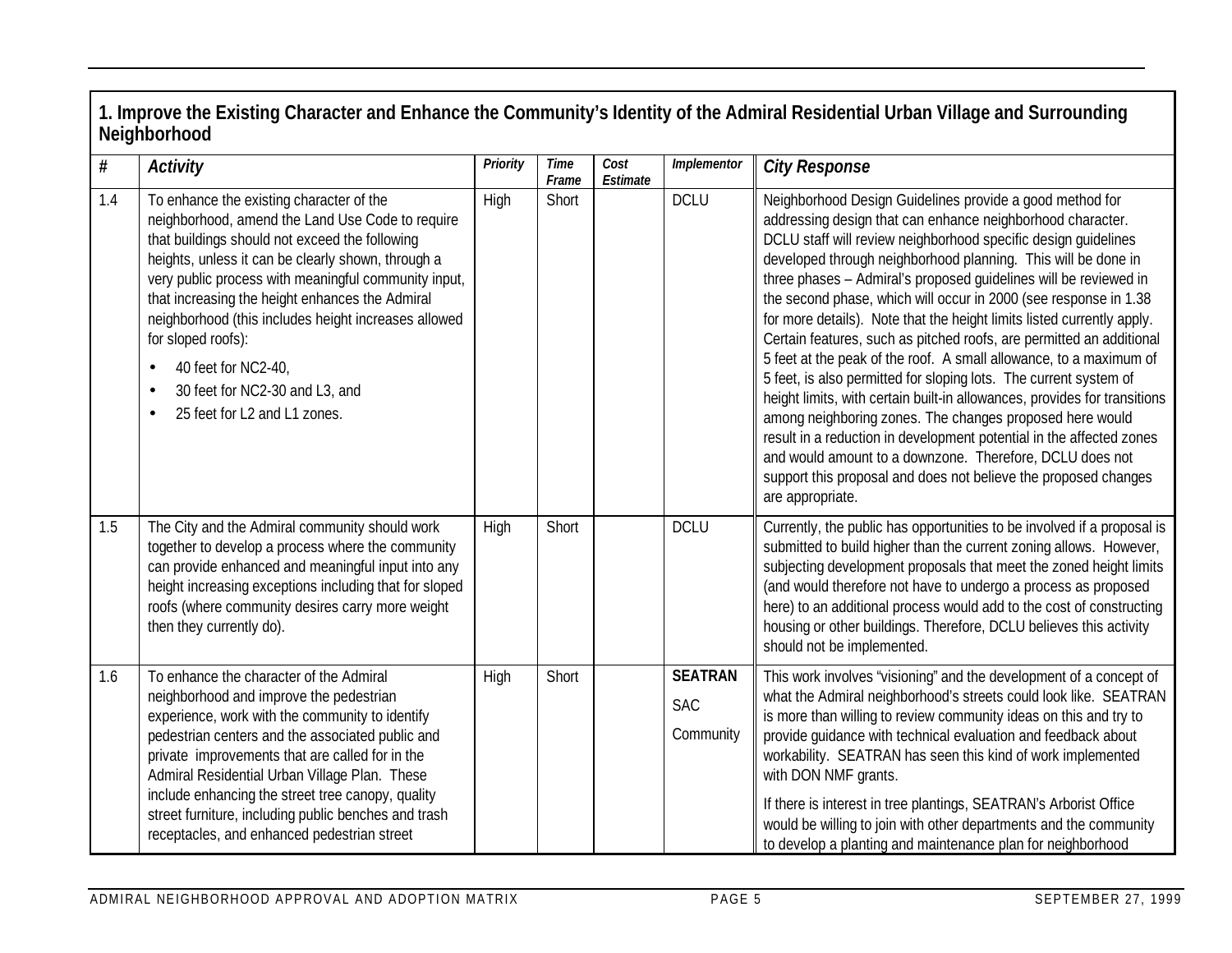| $\#$ | <b>Activity</b>                                                                                                                                                                                                                      | Priority | <b>Time</b><br>Frame | Cost<br>Estimate | Implementor                                          | <b>City Response</b>                                                                                                                                                                                                                                                                                                                                                                                                                                                                                                                                                                                                                                                                                                                                                                                                                                                                                                                                                                                                                                                                                                                                                                                                                                                                                                                                                                                                                                                                                                                          |
|------|--------------------------------------------------------------------------------------------------------------------------------------------------------------------------------------------------------------------------------------|----------|----------------------|------------------|------------------------------------------------------|-----------------------------------------------------------------------------------------------------------------------------------------------------------------------------------------------------------------------------------------------------------------------------------------------------------------------------------------------------------------------------------------------------------------------------------------------------------------------------------------------------------------------------------------------------------------------------------------------------------------------------------------------------------------------------------------------------------------------------------------------------------------------------------------------------------------------------------------------------------------------------------------------------------------------------------------------------------------------------------------------------------------------------------------------------------------------------------------------------------------------------------------------------------------------------------------------------------------------------------------------------------------------------------------------------------------------------------------------------------------------------------------------------------------------------------------------------------------------------------------------------------------------------------------------|
|      | crossings.                                                                                                                                                                                                                           |          |                      |                  |                                                      | streets. Another resource for street tree projects could be SCL's<br>Urban Street Tree Replacement Program.                                                                                                                                                                                                                                                                                                                                                                                                                                                                                                                                                                                                                                                                                                                                                                                                                                                                                                                                                                                                                                                                                                                                                                                                                                                                                                                                                                                                                                   |
|      |                                                                                                                                                                                                                                      |          |                      |                  |                                                      | Artists can be involved in design teams or with departmental design<br>divisions in the development and design of streetscape amenities<br>and other development. If "1% for Art" funds are generated from<br>the streetscape improvements or other capital development, an<br>artist should be involved. If not, but the community seeks DON<br>funds to implement amenities (such as gateways or other<br>community-based projects), SAC can provide fee-based technical<br>assistance.                                                                                                                                                                                                                                                                                                                                                                                                                                                                                                                                                                                                                                                                                                                                                                                                                                                                                                                                                                                                                                                     |
| 1.7  | Work to identify means to retain the facades of the<br>identified older structures (see the Admiral Plan, key<br>strategy 1, Figures 7,8,9, and 10), and to encourage<br>new development nearby to complement them<br>aesthetically. | High     | Short                |                  | <b>DON</b><br><b>DCLU</b><br><b>OED</b><br>Community | For the first part of the activity (work to identify means to retain the<br>facades), the community should apply for a NMF grant for a facade<br>improvement program. Generally all of the City's facade<br>improvement programs (no matter where the funding has come<br>from) have asked for a match from the businesses. One tool that is<br>available to help implement this activity is the application of City<br>landmarks status. This could offer protection for those buildings<br>that meet the landmarks criteria. The designation of a landmark<br>usually includes more than a building's facade. DON's Office of<br>Urban Conservation is able to provide technical assistance. Also,<br>Community Development Block Grant (CDBG) funds are currently<br>used for facade improvement programs. Historically the City has<br>focused its limited Federal funds for community development<br>corporations (CDCs) to the geographical areas with the largest<br>concentrations of low and moderate income persons in Seattle: the<br>Central Area, Southeast Seattle, Delridge, Pioneer Square and the<br>International District. Therefore, facade retention will require new<br>strategies, some of which are suggested in the citywide Policy<br>Docket discussion related to CDCs. The Executive will review the<br>City's existing criteria for the formation of CDCs in 1999. This<br>activity is being considered as part of the policy discussion. Once<br>this policy analysis is completed, this recommendation will be |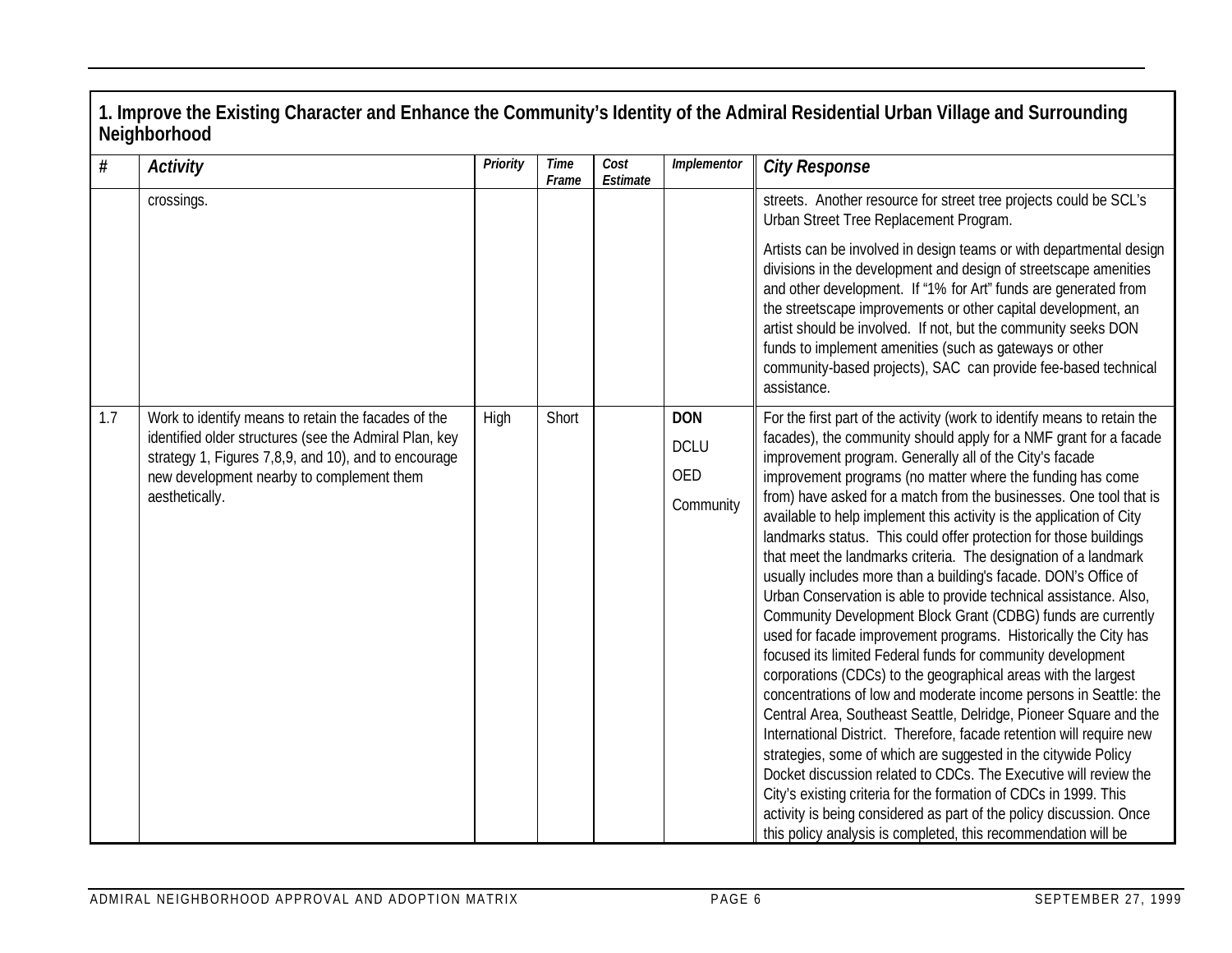| $\#$ | <b>Activity</b>                                                                                                                                                                                                    | Priority | <b>Time</b><br>Frame | Cost<br>Estimate | Implementor                                      | <b>City Response</b>                                                                                                                                                                                                                                                                                                                                                                                                                                                                                                                                                                                                                                                                                                                                                                                                                                                                      |
|------|--------------------------------------------------------------------------------------------------------------------------------------------------------------------------------------------------------------------|----------|----------------------|------------------|--------------------------------------------------|-------------------------------------------------------------------------------------------------------------------------------------------------------------------------------------------------------------------------------------------------------------------------------------------------------------------------------------------------------------------------------------------------------------------------------------------------------------------------------------------------------------------------------------------------------------------------------------------------------------------------------------------------------------------------------------------------------------------------------------------------------------------------------------------------------------------------------------------------------------------------------------------|
|      |                                                                                                                                                                                                                    |          |                      |                  |                                                  | reviewed again.<br>The second part of this activity (to encourage new development<br>nearby to complement them aesthetically) is a Design Review<br>issue. One objective of Design Review is to encourage new<br>development to complement existing development. DCLU will work<br>with the Admiral neighborhood in 2000 on Design Review issues.<br>Also, to best implement this activity, the community should find<br>funding to inventory the buildings in the community and the<br>characteristics that they want to highlight (including, but not limited<br>to, facades). The NMF can be used for this inventory and DON can<br>provide some technical assistance.                                                                                                                                                                                                                 |
| 1.8  | Revise Land Use Code and City practices to require<br>that all utilities be placed underground to enhance the<br>streetscape and overall character of the Admiral<br>Residential Urban Village.                    | Med.     | Long                 |                  | <b>SPU</b><br><b>SCL</b><br>Utility<br>Providers | Undergrounding utilities is very expensive and generally paid for by<br>the adjacent property owner. For those wanting to convert from an<br>overhead electrical system to underground, SCL offers the<br>"Voluntary Underground Program." The community should submit a<br>preliminary site drawing of the proposed area to enable SCL to<br>develop initial engineering cost estimates for the needed utility<br>work. The City's 1999-2000 budget includes funds to enable SCL<br>to conduct feasibility analysis and cost estimates for proposed<br>undergrounding of utilities in some communities. The<br>implementation costs of the undergrounding project would have to<br>be paid by the participating community. However, requiring that all<br>utilities be placed underground through the LUC would be<br>prohibitively expensive, and so revising the LUC is not supported. |
| 1.9  | Revise the Land Use Code to require that microwave<br>transmitters and receivers be visually unobtrusive in<br>order to enhance the streetscape and overall<br>character of the Admiral Residential Urban Village. | Med.     | Short                |                  | <b>DCLU</b>                                      | The City has limited control of this issue. Currently, the FCC has<br>preempted local governments from regulating satellite dishes and<br>video programming dishes/panels that are less than one meter<br>(3.28 ft) in any dimension in residential zones and up to two meters<br>(6.56 ft) in commercial zones. However, DCLU is currently working<br>on proposed revisions to the LUC that will implement this proposal<br>within the parameters set by the Federal Government.                                                                                                                                                                                                                                                                                                                                                                                                         |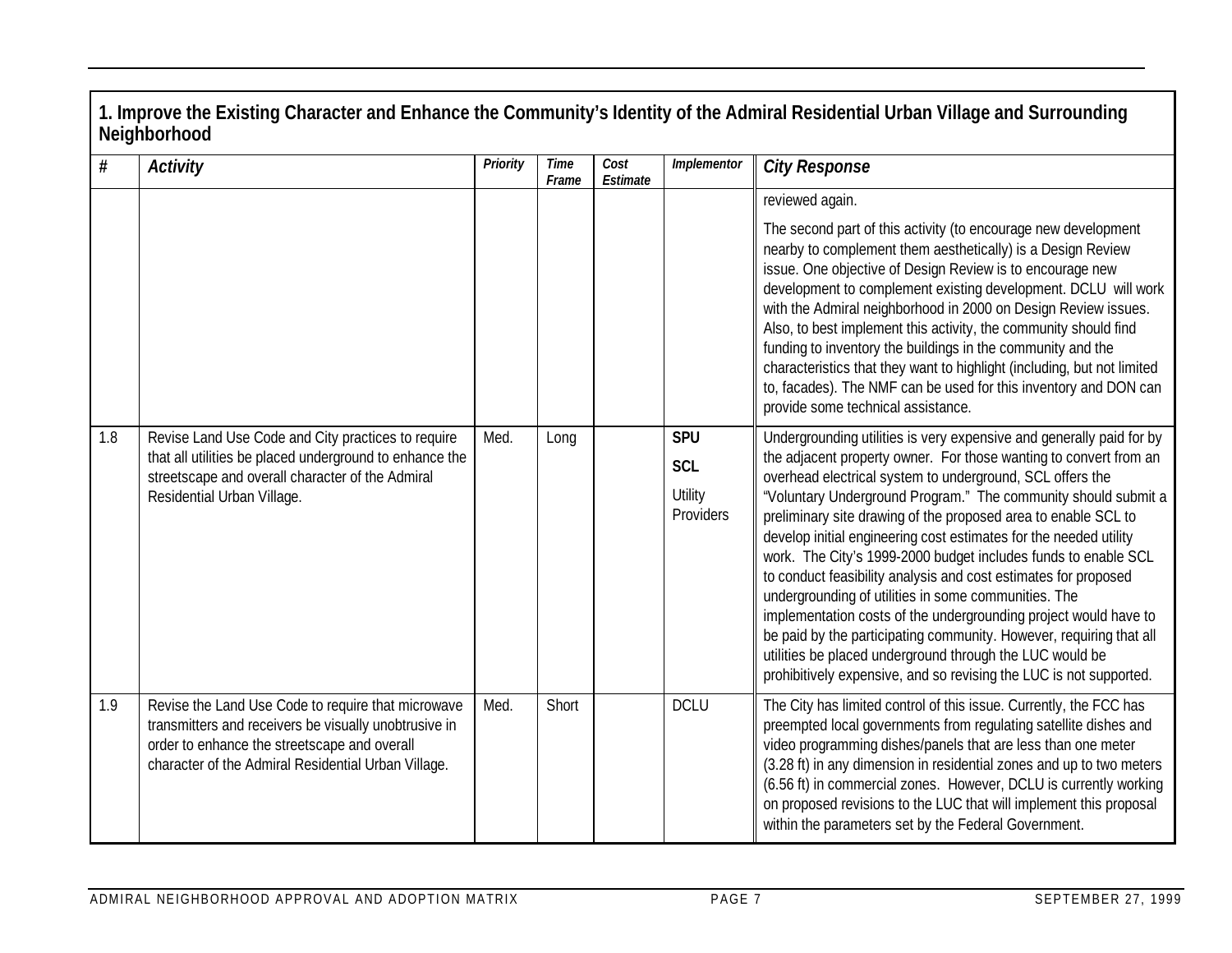| $\#$ | <b>Activity</b>                                                                                                                                                                                                                                                           | Priority | <b>Time</b><br>Frame | Cost<br>Estimate | Implementor                                 | <b>City Response</b>                                                                                                                                                                                                                                                                                                                                                                                                                                                                                                                                      |
|------|---------------------------------------------------------------------------------------------------------------------------------------------------------------------------------------------------------------------------------------------------------------------------|----------|----------------------|------------------|---------------------------------------------|-----------------------------------------------------------------------------------------------------------------------------------------------------------------------------------------------------------------------------------------------------------------------------------------------------------------------------------------------------------------------------------------------------------------------------------------------------------------------------------------------------------------------------------------------------------|
|      |                                                                                                                                                                                                                                                                           |          |                      |                  |                                             | Note that the draft revisions to the telecom chapter, currently out for<br>public review during in 1999, may provide DCLU with increased<br>authority with regard to screening and rooftop antenna location, and<br>where the department is allowed to regulate larger antennas.                                                                                                                                                                                                                                                                          |
| 1.10 | Revise the Land Use Code to require that<br>applications for reductions in parking requirements<br>for any use demonstrate, through a very public<br>process with meaningful community input, that<br>reducing parking requirements enhances the Admiral<br>neighborhood. | High     | Short                |                  | <b>DCLU</b><br>Community                    | Currently, the public has opportunities to be involved if a proposal is<br>submitted that includes a variance for required parking or a change<br>in the standard amount of parking required in the Land Use Code.<br>Subjecting development proposals that meet the parking<br>requirements (which make allowances for situations such as shared<br>parking and would not otherwise have to undergo a process as<br>proposed here) would add to the cost of constructing housing and<br>other buildings. Therefore, DCLU does not support this proposal. |
| 1.11 | The City and the Admiral community should work<br>together to develop a process where the community<br>can provide enhanced and meaningful input into<br>parking requirements (where community desires<br>carry more weight then they currently do).                      | High     | Short                |                  | SP <sub>O</sub><br><b>DCLU</b><br>Community | The current standards (including the required amount of parking) in<br>the LUC have been established using a public process. The<br>process, included in the LUC itself, calls for public participation<br>including a hearing before the City Council (which adopts all LUC<br>standards).<br>As part of policy docket work, the Executive is currently reviewing<br>City policies relating to on and off-street parking. The Executive has                                                                                                              |
|      |                                                                                                                                                                                                                                                                           |          |                      |                  |                                             | several parking projects underway that may inform the<br>neighborhood's recommendation.<br>SPO, as part of the interdepartmental team, is conducting a<br>comprehensive, though focused, parking study to provide<br>background information that will form the basis for                                                                                                                                                                                                                                                                                  |
|      |                                                                                                                                                                                                                                                                           |          |                      |                  |                                             | recommendations for certain land uses and specific parking<br>management strategies to promote transit-oriented<br>development around Sound Transit stations. Due to funding<br>limitations, the parking study will not be collecting data in the<br>Admiral neighborhood. See response to Activity 2.1.<br>DCLU, as part of the interdepartmental team, has begun to<br>look for ways to allow flexibility in the Land Use Code to                                                                                                                       |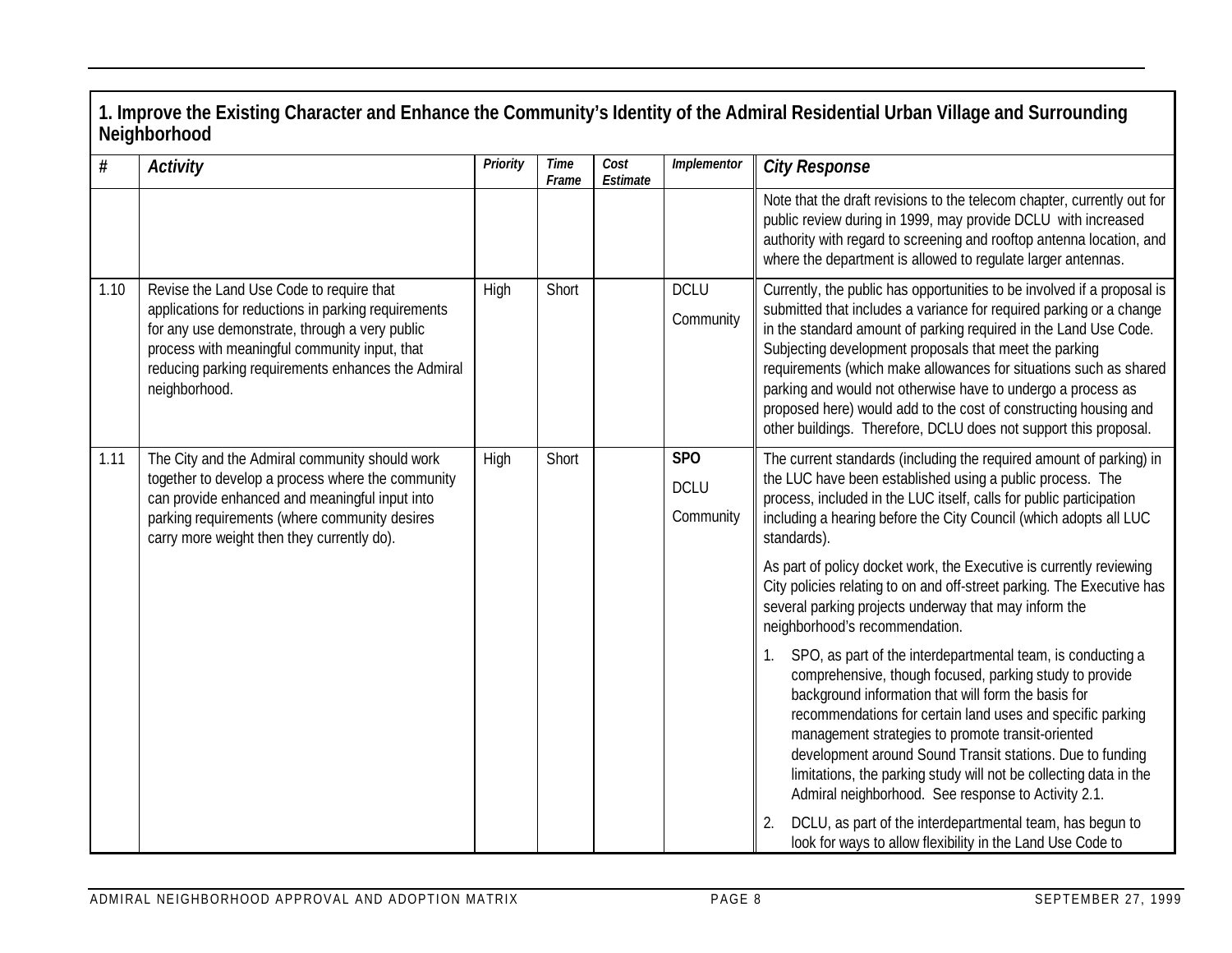| #    | <b>Activity</b>                                                                                                                                                                                                                                                                                                                                                                                    | Priority | <b>Time</b><br>Frame | Cost<br>Estimate | Implementor                                      | <b>City Response</b>                                                                                                                                                                                                                                                                                                                                                                                                                                                                                                                                                                     |
|------|----------------------------------------------------------------------------------------------------------------------------------------------------------------------------------------------------------------------------------------------------------------------------------------------------------------------------------------------------------------------------------------------------|----------|----------------------|------------------|--------------------------------------------------|------------------------------------------------------------------------------------------------------------------------------------------------------------------------------------------------------------------------------------------------------------------------------------------------------------------------------------------------------------------------------------------------------------------------------------------------------------------------------------------------------------------------------------------------------------------------------------------|
|      |                                                                                                                                                                                                                                                                                                                                                                                                    |          |                      |                  |                                                  | provide off-street parking as part of its 1999 and 2000 work<br>programs. This examination will be informed by the results of<br>the SPO parking study. DCLU will maintain a list of<br>neighborhood contacts interested in this issue and will provide<br>notification of reports and any recommendations. Also, see<br>response in 2.1 related to parking in the Admiral Theater area.                                                                                                                                                                                                 |
| 1.12 | Consider methods to relieve the current shortage of<br>parking, such as encouraging developers to provide<br>more parking stalls than is currently required.                                                                                                                                                                                                                                       | High     | Short                |                  | <b>DCLU</b><br>SP <sub>O</sub><br><b>SEATRAN</b> | Currently, there is no maximum parking requirement in the Admiral<br>neighborhood to restrict the amount of parking that developers may<br>want to provide. The costs of parking construction and the<br>availability of land tend to be the barrier to providing greater<br>amounts of parking, particularly for multi-family buildings. DCLU<br>will make development proponents aware of the neighborhood's<br>desire for more parking as expressed in the Admiral Residential<br>Urban Village Plan. Also, see response to 2.1.                                                      |
| 1.13 | Revise the Land Use Code to require that future<br>developments and significant remodels should<br>provide for 100 percent of their parking needs as<br>determined by a parking assessment conducted by a<br>registered traffic engineer and approved by the<br>neighborhood. Additional spaces should be provided,<br>if recommended, to avoid any parking spillover into<br>neighboring streets. | High     | Short                |                  | <b>DCLU</b>                                      | See response in activity 1.11. As part of the SPO parking study,<br>the Executive will provide analysis on the City's parking<br>requirements for various land uses, will discuss the implications of<br>raising requirements to the City Council, and will look at parking<br>demand data plus balancing parking needs with citywide goals and<br>policies for transportation, housing, the environment, and other<br>issues. While the work may not take the identical form as<br>suggested in this activity, this activity will be considered as part of<br>the scope of the project. |
| 1.14 | In recognition of the fact that adequate automobile<br>parking and a viable pedestrian environment are<br>difficult to achieve simultaneously, the Admiral<br>Residential Urban Village Plan encourages mixed<br>use parking structures (a structure where parking and<br>other uses are accommodated - usually with retail or<br>other commercial uses at the ground level) where on-             | High     | Short                |                  | <b>DCLU</b><br>SP <sub>O</sub>                   | The Executive supports providing parking off-street, where<br>appropriate, to enhance the pedestrian environment. Also, the LUC<br>encourages uses in NC zones, including parking garages to be<br>compatible with the pedestrian nature of the zone. In fact, uses<br>such as retail and restaurants are currently required along certain<br>streets in pedestrian districts and in downtown. DCLU, as part of<br>an interdepartmental effort, has begun to look for ways to allow                                                                                                      |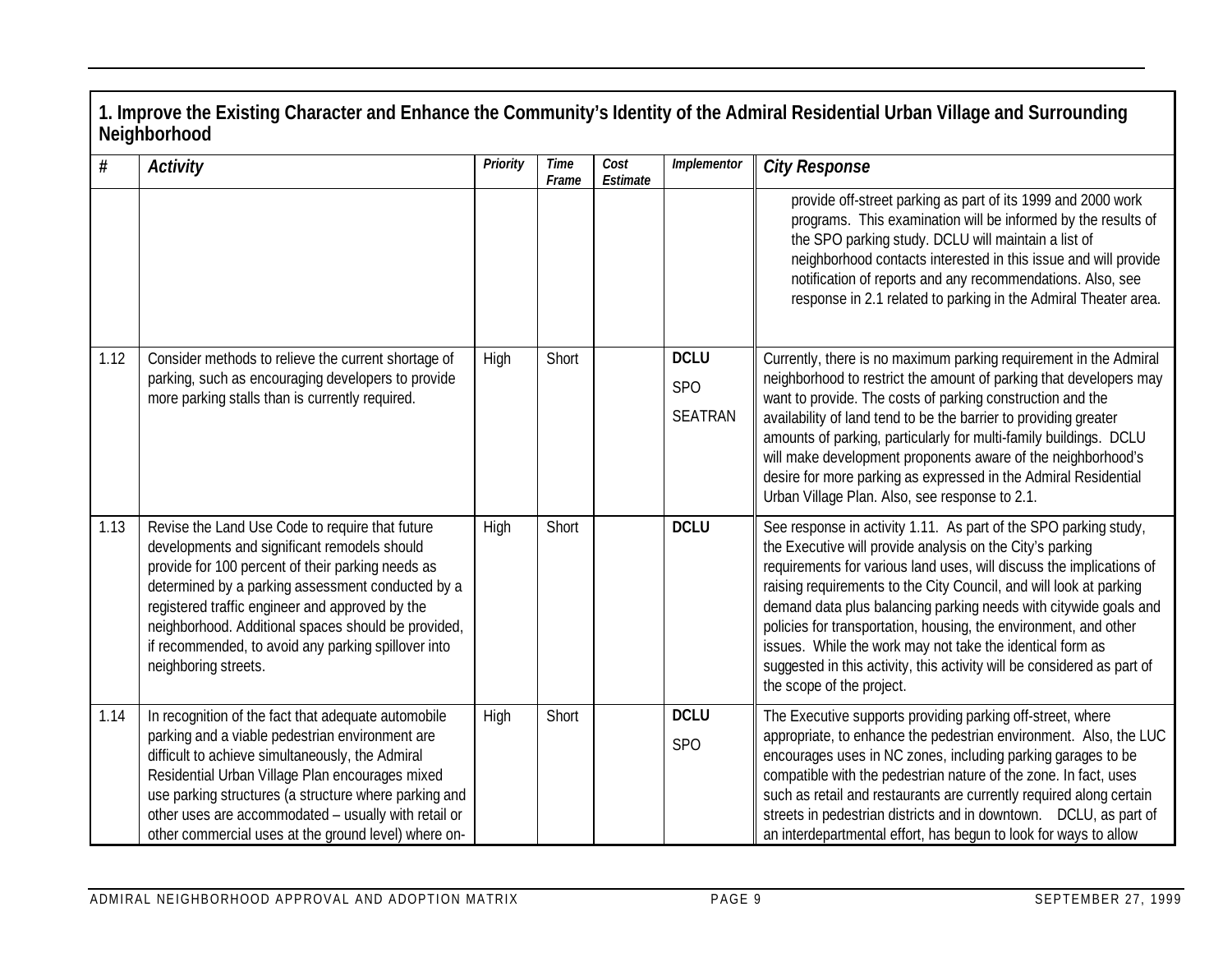| #    | <b>Activity</b>                                                                                                                                                                                                                                                                                                                                    | Priority | Time<br>Frame | Cost<br>Estimate | Implementor | <b>City Response</b>                                                                                                                                                                                                                                                                                                                                          |
|------|----------------------------------------------------------------------------------------------------------------------------------------------------------------------------------------------------------------------------------------------------------------------------------------------------------------------------------------------------|----------|---------------|------------------|-------------|---------------------------------------------------------------------------------------------------------------------------------------------------------------------------------------------------------------------------------------------------------------------------------------------------------------------------------------------------------------|
|      | site parking requirements for nearby uses may be<br>accommodated off-site at the mixed-use parking<br>structure.                                                                                                                                                                                                                                   |          |               |                  |             | more flexibility in the LUC to provide off-street parking. The scope<br>for this project will include this proposal. DCLU is scheduled to<br>present recommendations to Council by the end of 1999. Also, see<br>response in 2.1.                                                                                                                             |
| 1.15 | Well-lit, well-ventilated, below grade parking facilities<br>are also encouraged. Consider revisions to the Land<br>Use Code or designation of a "Pedestrian Overlay"<br>that would require that surface parking be located in<br>the rear of lots, and that all parking access be from<br>the rear of the lot.                                    | High     | Short         |                  | <b>DCLU</b> | DCLU will evaluate the request to apply a Pedestrian Overlay<br>District to the Admiral neighborhood as part of its 2001 work<br>program.                                                                                                                                                                                                                     |
| 1.16 | Development within the Core should enhance the<br>existing and potential activity centers. Future<br>development in the Core that abuts single-family<br>zoning has the twofold task of adequately addressing<br>the scale of the commercial street within the Core<br>and also adequately addressing the scale of the<br>residential zone behind. | High     | Short         |                  | <b>DCLU</b> | The neighborhood will have the opportunity to address the issue<br>raised here as part of preparing neighborhood specific design<br>guidelines/neighborhood guidance to be applied to future<br>development as part of Design Review. DCLU will work with<br>Admiral in 2000 (see response in 1.38 for more details).                                         |
| 1.17 | Provide safer pedestrian access to and from stores<br>and businesses, especially the large grocery stores<br>and their parking lots.                                                                                                                                                                                                               | Med.     | Med.          |                  | <b>DCLU</b> | The City supports this goal. Making parking lots safer is a design<br>issue. Since this is private property (even if the public uses it, such<br>as a supermarket) the City can only address the issue if there is a<br>direct, immediate safety concern. If this is the case, these locations<br>can be sent directly to SEATRAN's traffic operations staff. |
|      |                                                                                                                                                                                                                                                                                                                                                    |          |               |                  |             | Also, the works with the developers to come up with designs that<br>help accomplish this goal. For new development, design guidelines<br>are part of the solution - see 1.16.                                                                                                                                                                                 |
| 1.18 | Consider methods to ensure that the first floor of new<br>development, fronting the street, should be retail<br>commercial and the properties should be developed<br>without side yard setbacks. The commercial use                                                                                                                                | High     | Short         |                  | <b>DCLU</b> | Current zoning implements this proposal now. Design guidelines<br>would help emphasize what the community would like to see at<br>street level in their commercial areas. See 1.16.                                                                                                                                                                           |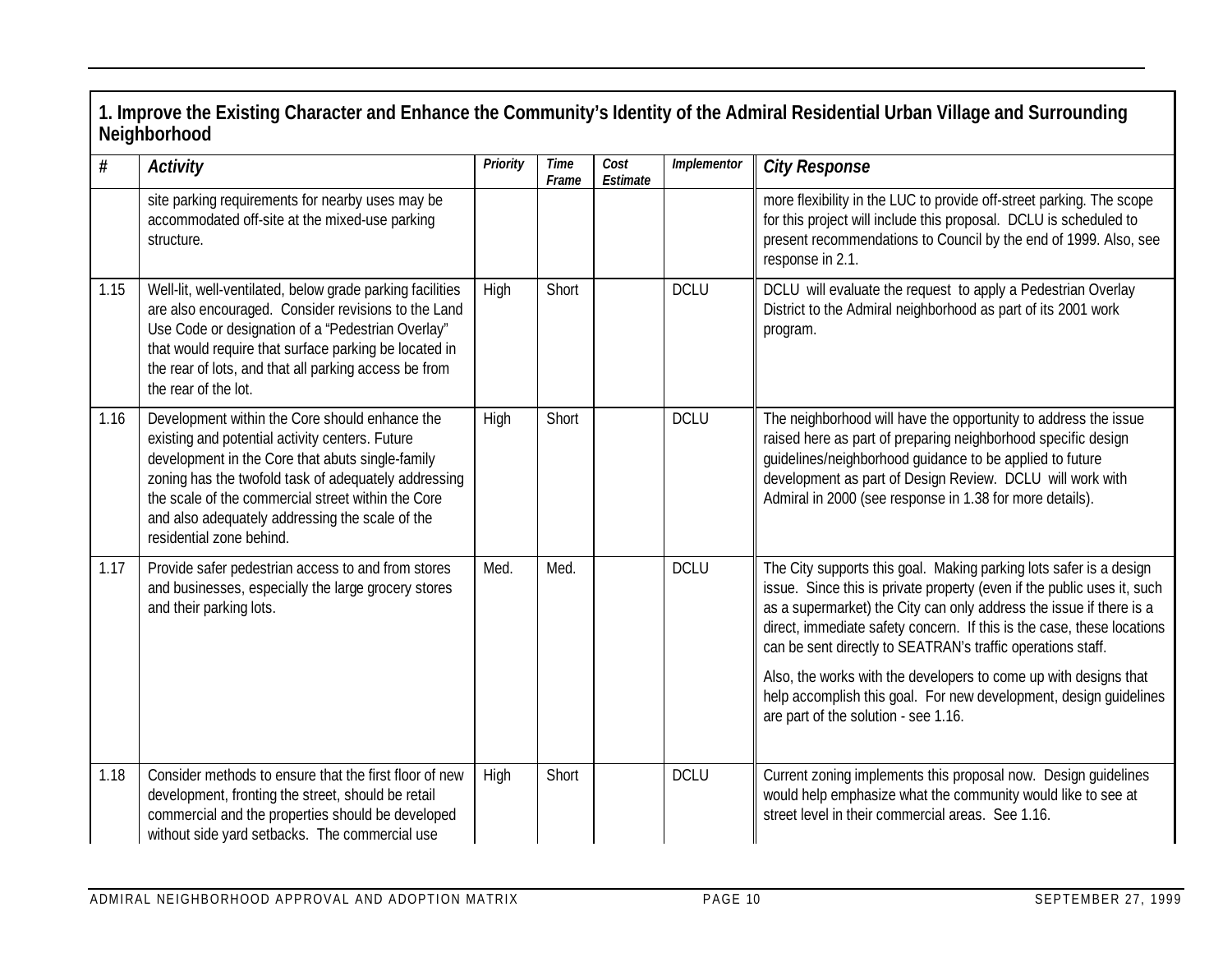|      | Neighborhood                                                                                                                                                                                                                                                                                                                                                                                                                                                                           |          |               |                  |                   | 1. Improve the Existing Character and Enhance the Community's Identity of the Admiral Residential Urban Village and Surrounding                                                                      |
|------|----------------------------------------------------------------------------------------------------------------------------------------------------------------------------------------------------------------------------------------------------------------------------------------------------------------------------------------------------------------------------------------------------------------------------------------------------------------------------------------|----------|---------------|------------------|-------------------|------------------------------------------------------------------------------------------------------------------------------------------------------------------------------------------------------|
| #    | Activity                                                                                                                                                                                                                                                                                                                                                                                                                                                                               | Priority | Time<br>Frame | Cost<br>Estimate | Implementor       | <b>City Response</b>                                                                                                                                                                                 |
|      | should extend from side property line to side property<br>line. Exceptions to this would be entryways to other<br>uses in mixed-use developments. While the<br>community desires retail commercial on the ground<br>floor in the Core Commercial Area, they recognize<br>that the real estate market may not support this at<br>this time. The first floor, therefore, should be<br>designed for retail at a future date and may<br>accommodate another commercial use in the interim. |          |               |                  |                   |                                                                                                                                                                                                      |
| 1.19 | Provide for more pedestrian amenities in the Core                                                                                                                                                                                                                                                                                                                                                                                                                                      | High     | Short         |                  | <b>DON</b>        | While most of these items are related to SEATRAN and SPU                                                                                                                                             |
|      | Commercial Area. The following were noted as<br>desired pedestrian amenities in the Core Commercial                                                                                                                                                                                                                                                                                                                                                                                    |          |               |                  | <b>SEATRAN</b>    | activities, they are complex, interrelated, and will require significant<br>coordination to implement. The neighborhood should continue to                                                           |
|      | Area.                                                                                                                                                                                                                                                                                                                                                                                                                                                                                  |          |               |                  | SPU               | work with the DON NDM to facilitate and coordinate neighborhood                                                                                                                                      |
|      | Improved bus shelter aesthetics.<br>1.                                                                                                                                                                                                                                                                                                                                                                                                                                                 |          |               |                  | OED               | involvement in City actions in the Admiral district. Another potential<br>method for coordinating work in the Admiral district is through                                                            |
|      | Sidewalk tree grates.<br>2.                                                                                                                                                                                                                                                                                                                                                                                                                                                            |          |               |                  | <b>DCLU</b>       | development of a Business Improvement Association (BIA). OED                                                                                                                                         |
|      | 3.<br>Pedestrian scaled lighting fixtures.                                                                                                                                                                                                                                                                                                                                                                                                                                             |          |               |                  | <b>SAC</b>        | notes that developing a Parking and Business Improvement<br>Association (PBIA) would be a more effective strategy than just a                                                                        |
|      | Better security lighting around public amenities,<br>4.<br>like bus stops and the library.                                                                                                                                                                                                                                                                                                                                                                                             |          |               |                  | <b>DPR</b><br>SCL | BIA for the neighborhood to undertake, and this could be done<br>under OED's BIA program. OED will work with the neighborhood                                                                        |
|      | Attractive trash receptacles with an adequate<br>5.                                                                                                                                                                                                                                                                                                                                                                                                                                    |          |               |                  | Metro             | planning group and the Neighborhood Business Council (which is                                                                                                                                       |
|      | collection schedule.                                                                                                                                                                                                                                                                                                                                                                                                                                                                   |          |               |                  | Community         | under contract with OED - see response in see NT1) to conduct a<br>feasibility study, if desired by the neighborhood, to determine if                                                                |
|      | Attractive bike racks.<br>6.                                                                                                                                                                                                                                                                                                                                                                                                                                                           |          |               |                  |                   | there is adequate support for a PBIA. A PBIA will require the                                                                                                                                        |
|      | Banners and flower baskets on street light and<br>7.<br>utility poles.                                                                                                                                                                                                                                                                                                                                                                                                                 |          |               |                  |                   | support of local merchants and property owners who would agree<br>to assess a fee on themselves. The neighborhood should contact<br>OED for more information. Also, see response in 2.3 related to a |
|      | Better signage for public amenities like the<br>8.<br>Community Center.                                                                                                                                                                                                                                                                                                                                                                                                                |          |               |                  |                   | parking district organization.                                                                                                                                                                       |
|      | Improve the pedestrian experience on the east<br>9.<br>side of California Avenue SW along Hiawatha Park.                                                                                                                                                                                                                                                                                                                                                                               |          |               |                  |                   | Another program is the City's " Main Street Program" which is a<br>mechanism business district organizations can use to develop and<br>promote economically healthy neighborhood retail business     |
|      | 10. Aesthetically pleasing public phone stations.                                                                                                                                                                                                                                                                                                                                                                                                                                      |          |               |                  |                   | districts. Main Street Programs, however, are typically funded on a<br>volunteer basis by local businesses. Representatives of the                                                                   |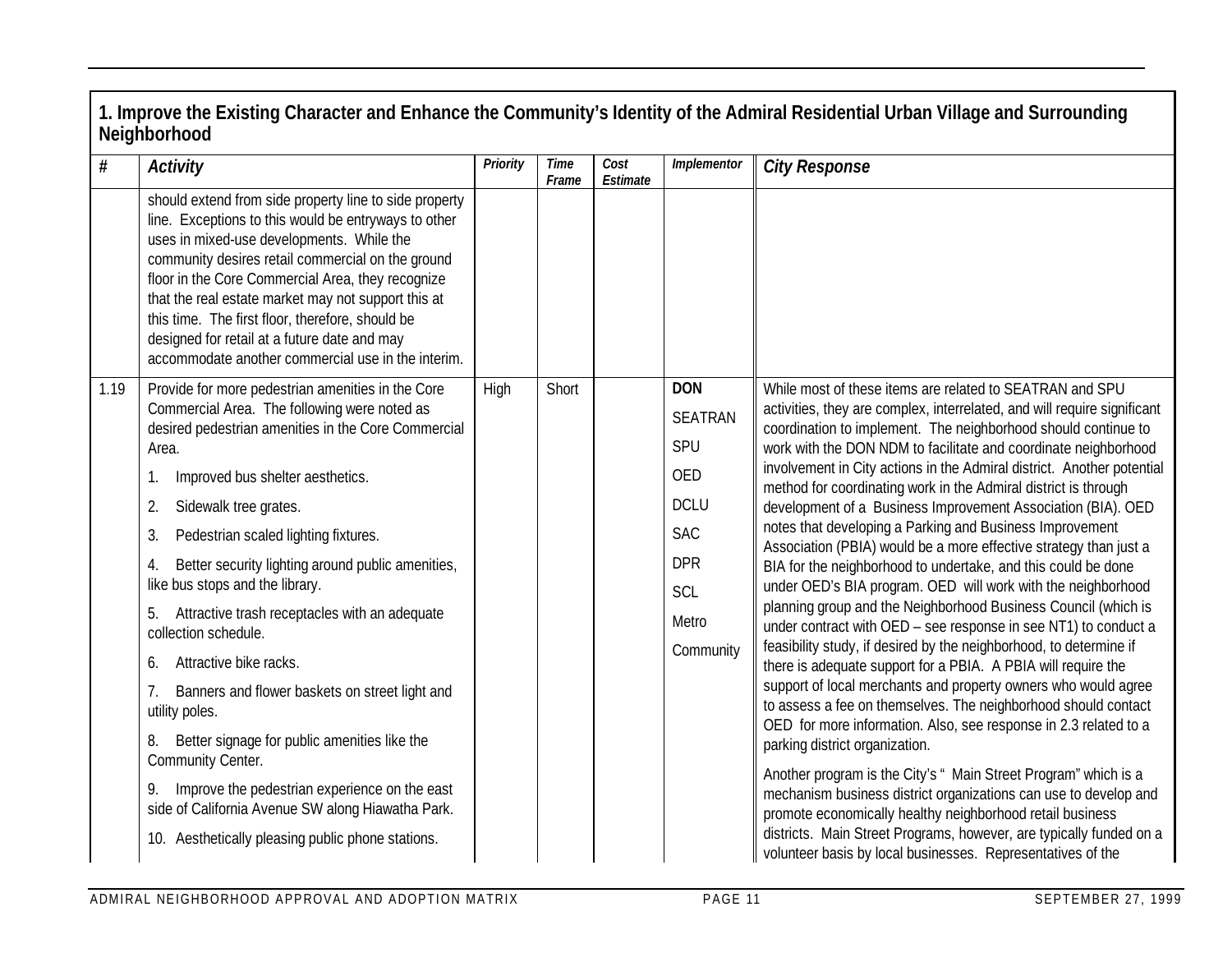#### **1. Improve the Existing Character and Enhance the Community's Identity of the Admiral Residential Urban Village and Surrounding Neighborhood** *# Activity Priority Time Frame Cost Estimate Implementor City Response* 11. Aesthetically pleasing sidewalk newspaper dispensers. 12. Mid-block pedestrian crosswalks. Especially across California Avenue in front of the Admiral Theater. (See 2.12) 13. Improved intersections and crosswalks: A. Provide handicap curb cuts at all intersections and crosswalks. B. Higher visibility cross walks. A top priority for the community is the intersection of California Avenue SW and SW Admiral Way. • Providing a different paving texture than the adjacent roadway. • Providing lighting in the paving. C. Enhance intersections for the visually impaired with audible signals. D. Provide aesthetically pleasing traffic and pedestrian signals. E. Provide more responsive switches for pedestrians to change the traffic light to enable them to cross the street. This could include "human sensors" in the sidewalk and paving. 14. Benches. Admiral planning group should contact OED to discuss the Main Street Program in greater detail. The neighborhoods' work on Design Guidelines may also help implement portions of this activity(see response in C-1.38). These may be able to be used to help incorporate these elements in new developments. Also, the SAC may have potential to assist as an implementor as these projects may generate "1% for Art" funds. Finally, lighting, sidewalk maintenance and construction, and pedestrian crossings are issues that have been raised in a number of neighborhood plans and will be included on the citywide "Policy Docket" for City Council discussion. These activities will be considered as part of the policy discussion. These discussions will occur in 1999 and 2000. Some general comments on the specific activities are listed below. 1. Bus shelters are under the jurisdiction of Metro. This activity will be forwarded to Metro . See response in 2.17. 2. The community will need to work with the City Arborist to develop a street tree plan - this can include tree grates. . 3 & 4. The neighborhood is encouraged to develop a "lighting plan" by working with SCL . The plan should include the specific location and type of lighting fixtures that will be the basis of project feasibility and cost estimates. SCL will work closely with SPD to address security issues. For lighting on arterials, SEATRAN needs to be involved for work in 1999; however, SCL will assume jurisdiction of street lights on December 31, 1999. For lighting in parks, DPR should be involved; and for lighting at bus stops, Metro has jurisdiction. Also, lighting is part of the neighborhood "Policy" Docket". These discussions will occur in 1999. 5. SPU has litter reduction programs that community groups can use. Trash collection in public spaces (other than parks) is currently provided by SEATRAN north of I-90 and by DPR south of I-90.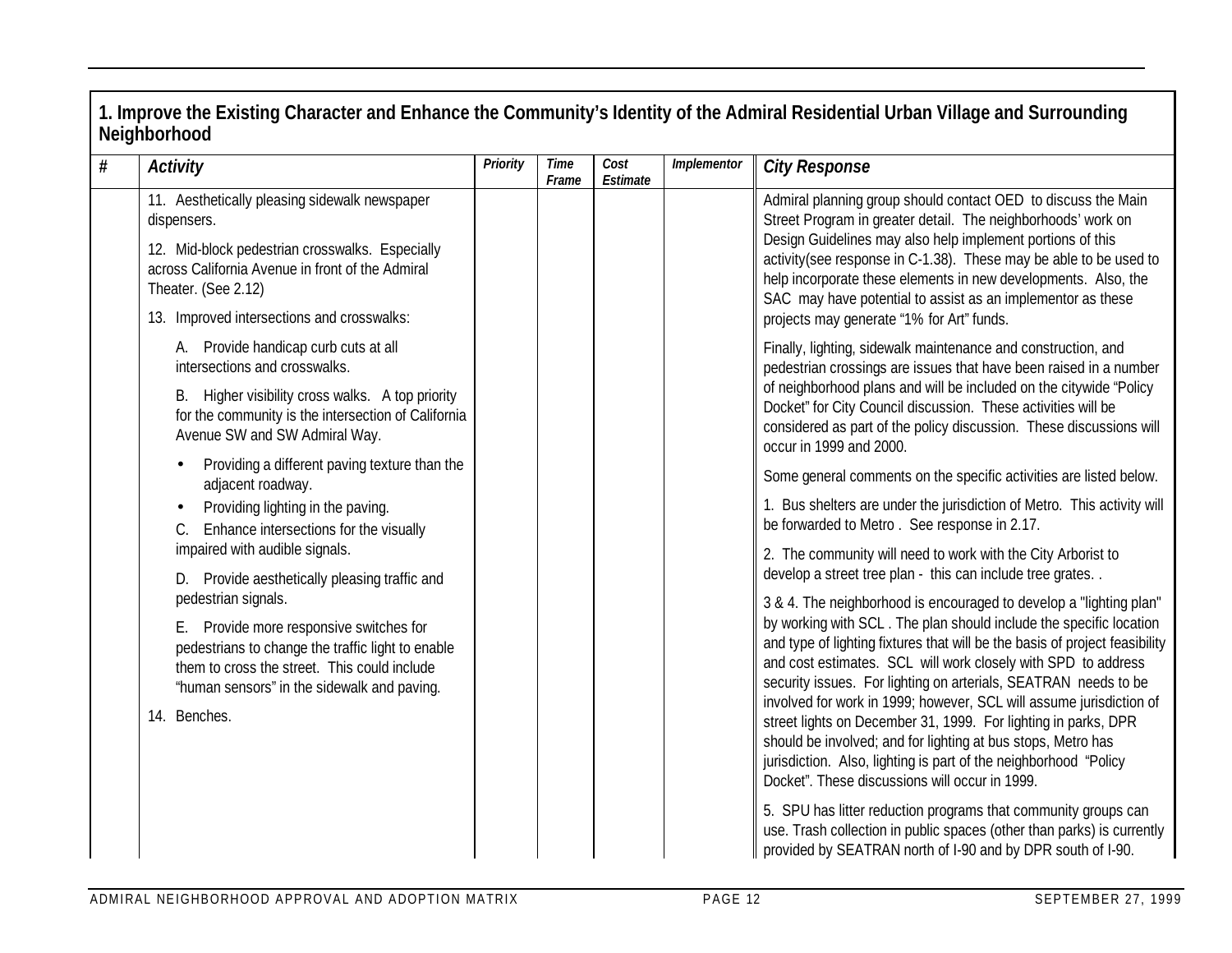| $\#$ | <b>Activity</b> | Priority | Time<br>Frame | Cost<br>Estimate | Implementor | <b>City Response</b>                                                                                                                                                                                                                                                                                                                                                                                                                                                                                                                                                                                                                                                                                                                                                                                                                                                                                                                                                                                 |
|------|-----------------|----------|---------------|------------------|-------------|------------------------------------------------------------------------------------------------------------------------------------------------------------------------------------------------------------------------------------------------------------------------------------------------------------------------------------------------------------------------------------------------------------------------------------------------------------------------------------------------------------------------------------------------------------------------------------------------------------------------------------------------------------------------------------------------------------------------------------------------------------------------------------------------------------------------------------------------------------------------------------------------------------------------------------------------------------------------------------------------------|
|      |                 |          |               |                  |             | Although DPR is responsible for the area South of I-90, this activity<br>takes effort away from maintenance of park spaces. DPR does not<br>have the capability to increase trash collection. Also, if there is<br>interest from within the community, SEATRAN could provide<br>receptacles of the standard design. The neighborhood could paint<br>the receptacles on their own. Note that the servicing schedule is a<br>function of the funding set aside in the City budget. SPU provides<br>funds and acts as a liaison for this service and hopes to address<br>expansion needs via the commercial waste collection contract<br>negotiations currently in progress. SPU anticipates contract<br>negotiations to be completed by the end of the year, with new<br>contracts to be implemented by June 1, 2000. In the meantime,<br>SPU's Community Services Division will work with the Admiral<br>neighborhood to find an interim solution as part of an overall litter<br>management strategy |
|      |                 |          |               |                  |             | 6. SEATRAN has a program for installation of bike racks.<br>Installation of a rack requires the support and approval of the<br>adjacent property owner. With property owner support, racks can<br>typically be installed within three or four months. For information<br>about this service, or to make a request for a rack, contact<br>SEATRAN's Bicycle and Pedestrian program staff.                                                                                                                                                                                                                                                                                                                                                                                                                                                                                                                                                                                                             |
|      |                 |          |               |                  |             | 7. This can be part of the street lighting plan (#3), or developed as<br>part of a neighborhood-led Main Street program. These kinds of<br>projects are community-led. SEATRAN has seen other<br>neighborhoods pursue improvements like these through DON's<br>NMF program. SEATRAN is more than willing to review community<br>ideas on this and try to provide guidance with technical evaluation<br>and feedback about workability. Generally this kind of work in the<br>right-of-way requires a permit and review from SEATRAN to<br>ensure that what is proposed would not present safety, operational,<br>or maintenance problems.                                                                                                                                                                                                                                                                                                                                                            |
|      |                 |          |               |                  |             | 8. SEATRAN generally discourages the placement of direction and                                                                                                                                                                                                                                                                                                                                                                                                                                                                                                                                                                                                                                                                                                                                                                                                                                                                                                                                      |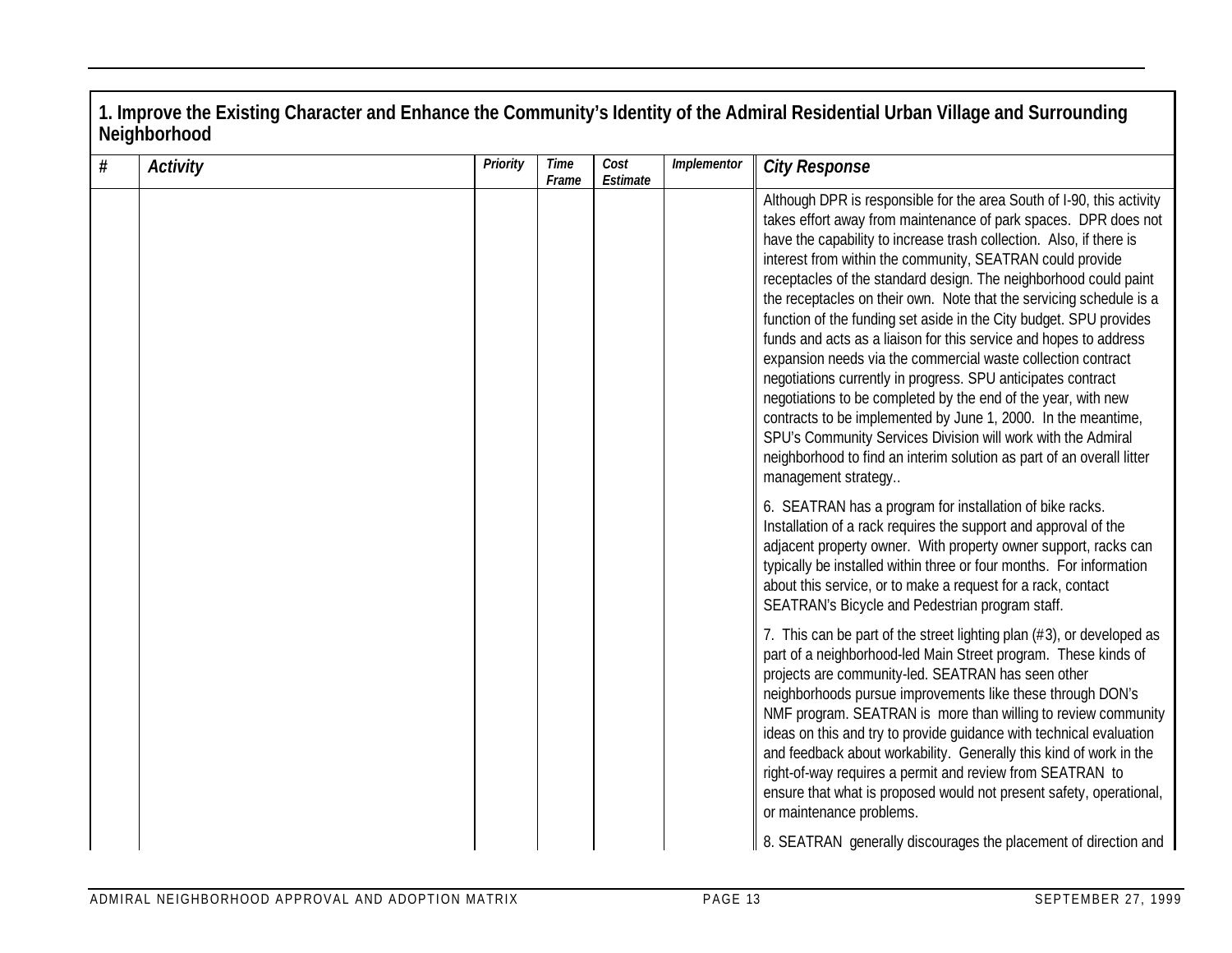| $\#$<br><b>Activity</b> | Priority | <b>Time</b><br>Frame | Cost<br>Estimate | Implementor | <b>City Response</b>                                                                                                                                                                                                                                                                                                                                                                                                                                                                                                                                                                                                                                                                                                                                                                                                                                                                                                                                                                                                                                                                                                                                                                                                                                                                                                                                                                                                                                                                                                                                                                                                                              |
|-------------------------|----------|----------------------|------------------|-------------|---------------------------------------------------------------------------------------------------------------------------------------------------------------------------------------------------------------------------------------------------------------------------------------------------------------------------------------------------------------------------------------------------------------------------------------------------------------------------------------------------------------------------------------------------------------------------------------------------------------------------------------------------------------------------------------------------------------------------------------------------------------------------------------------------------------------------------------------------------------------------------------------------------------------------------------------------------------------------------------------------------------------------------------------------------------------------------------------------------------------------------------------------------------------------------------------------------------------------------------------------------------------------------------------------------------------------------------------------------------------------------------------------------------------------------------------------------------------------------------------------------------------------------------------------------------------------------------------------------------------------------------------------|
|                         |          |                      |                  |             | identification signs for local public facilities in the right-of-way;<br>however, SEATRAN can install an identification sign at the<br>Community Center. SEATRAN does not have funds for providing<br>this type of sign, so this would need to be paid for by some outside<br>source, such as an NMF grant.,                                                                                                                                                                                                                                                                                                                                                                                                                                                                                                                                                                                                                                                                                                                                                                                                                                                                                                                                                                                                                                                                                                                                                                                                                                                                                                                                      |
|                         |          |                      |                  |             | 9. More details will be needed. See $#7$ and $#3$ & 4.                                                                                                                                                                                                                                                                                                                                                                                                                                                                                                                                                                                                                                                                                                                                                                                                                                                                                                                                                                                                                                                                                                                                                                                                                                                                                                                                                                                                                                                                                                                                                                                            |
|                         |          |                      |                  |             | 10 & 11. This would be a neighborhood led activity. See #9.                                                                                                                                                                                                                                                                                                                                                                                                                                                                                                                                                                                                                                                                                                                                                                                                                                                                                                                                                                                                                                                                                                                                                                                                                                                                                                                                                                                                                                                                                                                                                                                       |
|                         |          |                      |                  |             | 12 & 13. SEATRAN funding for crosswalks has been doubled, and<br>the department is trying to prioritize this work. The site across from<br>the Admiral Theater is being developed. While it might be possible<br>to pursue a mid-block crossing here, SEATRAN believes this<br>would be contingent upon the plans for this development, and<br>should be taking into consideration key factors such as: planned<br>entrance and driveway locations and parking supply. If there are<br>additional crosswalk locations that community members would like<br>to see restriped, these can be relayed to SEATRAN to be included<br>as part of upcoming restriping work. If there are locations about<br>which community members have immediate safety concerns, these<br>can be sent directly to SEATRAN's traffic operations staff. Also, the<br>installation of new signals, however, is based on meeting standard<br>warrants for signal installation. These national standards are based<br>on considerations including traffic speeds and volumes, pedestrian<br>use of the intersections, and accident history. Finally, pedestrian<br>push buttons (crossing signals) have been raised in a number of<br>neighborhood plans and will be included on the citywide "Policy<br>Docket" for City Council discussion. These discussions will occur in<br>1999. Also, if there are locations near pedestrian push buttons<br>along these streets about which community members have<br>immediate safety concerns, these can be forwarded directly to<br>SEATRAN for review and response.<br>13A. For curb ramps, SEATRAN also has a program. This is |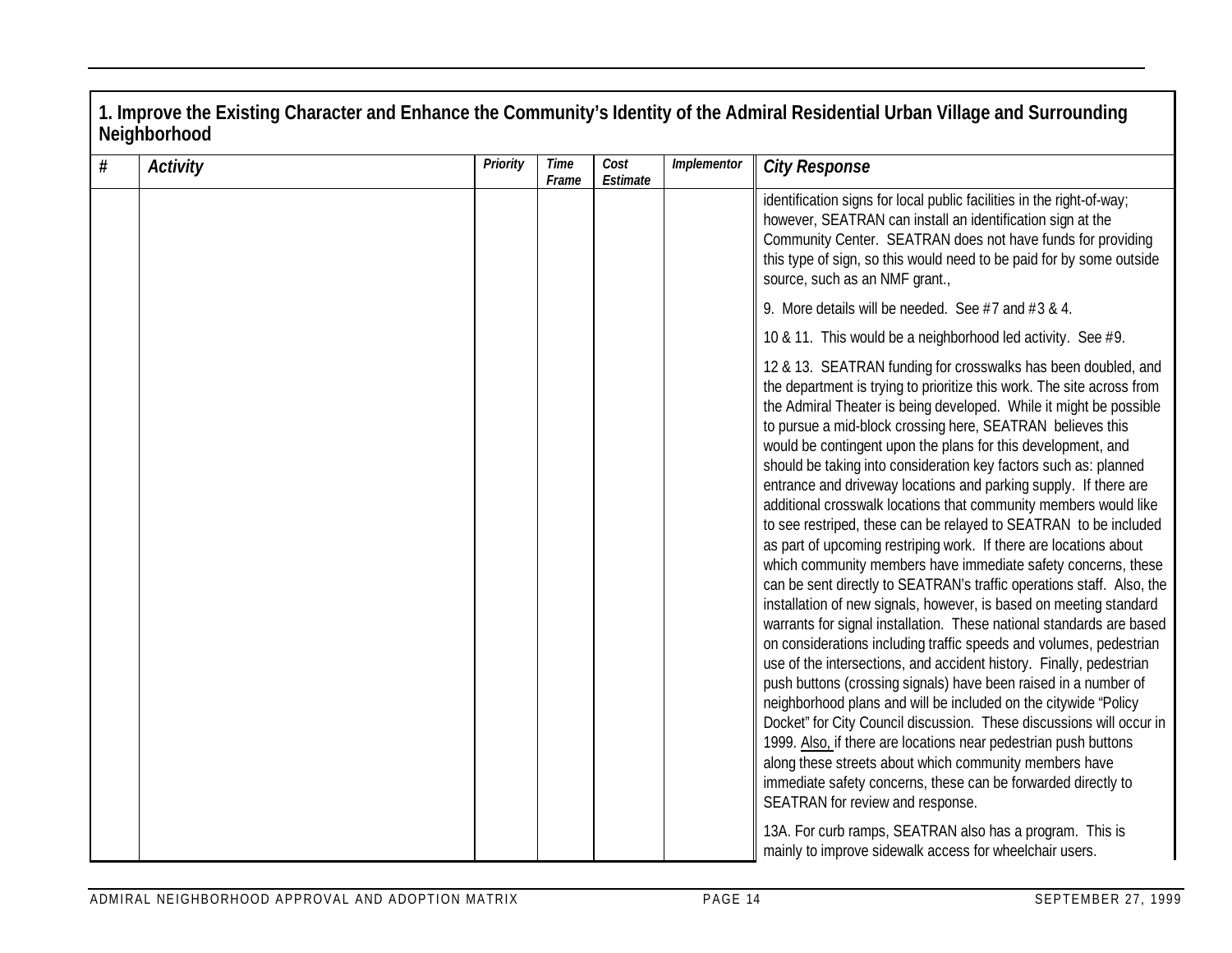| $\#$ | Activity                                                                                                                                                     | Priority | <b>Time</b><br>Frame | Cost<br>Estimate | Implementor                        | <b>City Response</b>                                                                                                                                                                                                                                                                                                                                                                                                                                                                                                                                                                                                                                                                                                                                                                                                                                                                                                                                                                                                                                                                                                                                                                                                                                                                                                                                |
|------|--------------------------------------------------------------------------------------------------------------------------------------------------------------|----------|----------------------|------------------|------------------------------------|-----------------------------------------------------------------------------------------------------------------------------------------------------------------------------------------------------------------------------------------------------------------------------------------------------------------------------------------------------------------------------------------------------------------------------------------------------------------------------------------------------------------------------------------------------------------------------------------------------------------------------------------------------------------------------------------------------------------------------------------------------------------------------------------------------------------------------------------------------------------------------------------------------------------------------------------------------------------------------------------------------------------------------------------------------------------------------------------------------------------------------------------------------------------------------------------------------------------------------------------------------------------------------------------------------------------------------------------------------|
|      |                                                                                                                                                              |          |                      |                  |                                    | Community members can call requests for curb ramps directly to<br>this program. Because this program aims to provide service<br>citywide, it responds best to request for installation of ramps at<br>specific intersections or along specific routes. SEATRAN's<br>Pedestrian and Bicycle Office staff are available to work with the<br>neighborhood on this.                                                                                                                                                                                                                                                                                                                                                                                                                                                                                                                                                                                                                                                                                                                                                                                                                                                                                                                                                                                     |
|      |                                                                                                                                                              |          |                      |                  |                                    | 13B. SEATRAN's experience is that crosswalks are most visible<br>when striped with white thermoplastic in the 'ladder-style."<br>Maintenance work is focused on upgrading existing marked<br>crosswalk locations to the ladder style. If there are specific marked<br>crosswalk locations that community members consider to be a<br>priority, please contact the Neighborhood Transportation program.<br>SEATRAN can explore the use of different materials to mark<br>crosswalks. However, SEATRAN's experience is that installation of<br>decorative crosswalks - using materials such as pavers - is<br>expensive to install and maintain. If there is strong interest in<br>maintaining this idea as a priority over other activities, , SEATRAN<br>will offer to look at an intersection identified by the planning group.<br>This would be to estimate the cost of this work and identify some<br>basic design parameters for this kind of work - that the planning<br>group could use to determine if it would want to continue in pursuit<br>of this kind of improvement. To do this, SEATRAN would need to<br>be presented a concept of what is being proposed - a location and<br>the crosswalk material envisioned being used - for this kind of<br>improvement.<br>14. The installation of new benches is a neighborhood-led activity. |
|      |                                                                                                                                                              |          |                      |                  |                                    | This type of activity is eligible for a NMF grant.                                                                                                                                                                                                                                                                                                                                                                                                                                                                                                                                                                                                                                                                                                                                                                                                                                                                                                                                                                                                                                                                                                                                                                                                                                                                                                  |
| 1.20 | Vacant shops should appear occupied and<br>maintained in order to improve the pedestrian<br>experience and the overall image of the Commercial<br>Core Area. | High     | Short                |                  | <b>OED</b><br>Chamber<br>Community | The best avenue for encouraging private property owners to make<br>such improvements would be the West Seattle Chamber or perhaps<br>through a new PBIA (see 1.19). Also, funding for implementation<br>might be available through a NMF grant.                                                                                                                                                                                                                                                                                                                                                                                                                                                                                                                                                                                                                                                                                                                                                                                                                                                                                                                                                                                                                                                                                                     |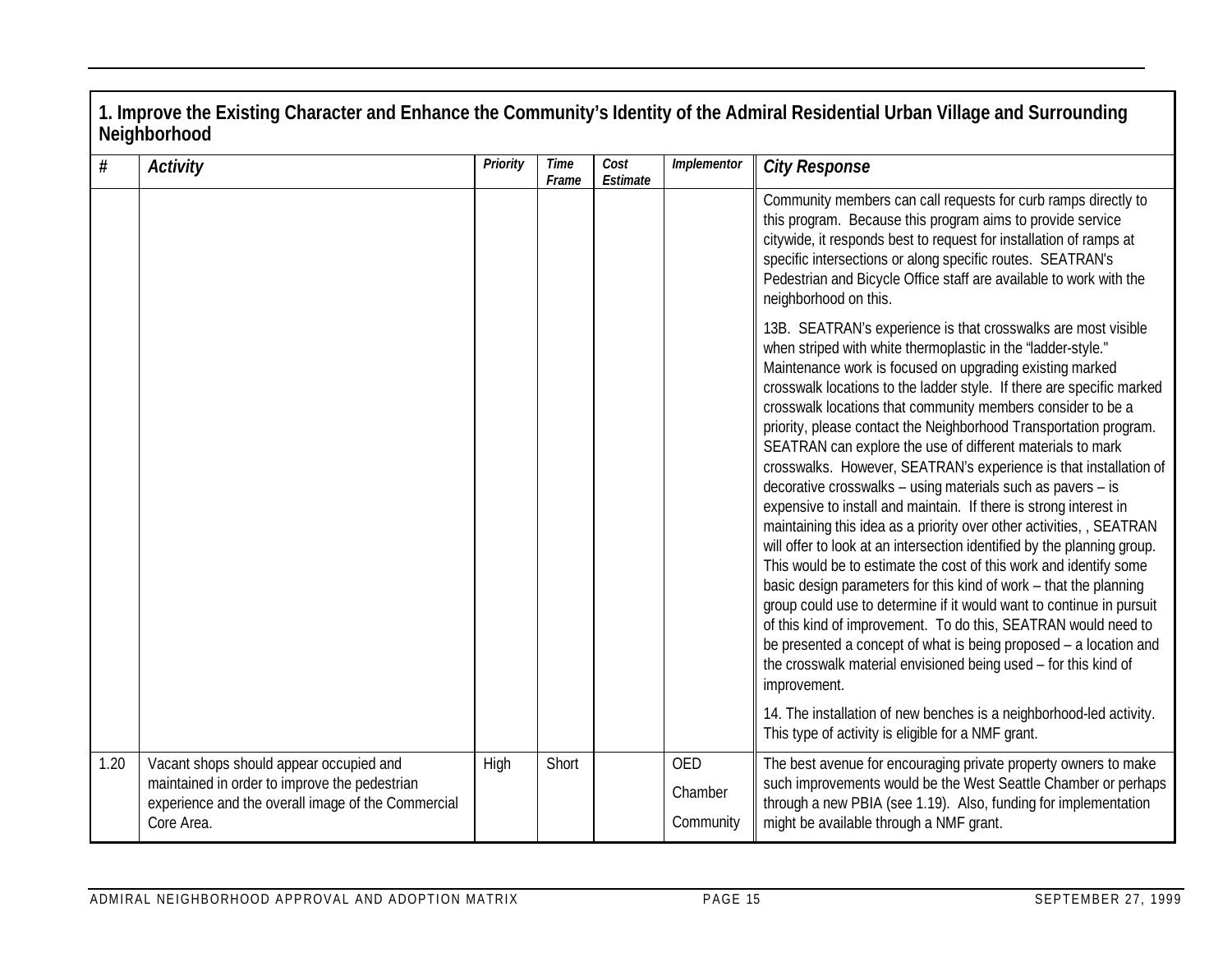| $\#$ | <b>Activity</b>                                                                                                                                                                                                                                                                                                                        | Priority | <b>Time</b><br>Frame | Cost<br>Estimate | Implementor                                                                         | <b>City Response</b>                                                                                                                                                                                                                                                                                                                                                                                                                                                                                                          |
|------|----------------------------------------------------------------------------------------------------------------------------------------------------------------------------------------------------------------------------------------------------------------------------------------------------------------------------------------|----------|----------------------|------------------|-------------------------------------------------------------------------------------|-------------------------------------------------------------------------------------------------------------------------------------------------------------------------------------------------------------------------------------------------------------------------------------------------------------------------------------------------------------------------------------------------------------------------------------------------------------------------------------------------------------------------------|
| 1.21 | Encourage viable outdoor space adjacent to the<br>street right-of-way for outdoor dining and exterior<br>retail. Design these spaces so they are pleasing to<br>passing pedestrians when they are not in use.                                                                                                                          | Med.     | Med.                 |                  | <b>ANPC</b><br><b>DCLU</b><br>Chamber<br>Private<br>property<br>owners<br>Community | This is a community-led activity. The LUC currently allows for viable<br>outdoor dining spaces, such as sidewalk cafes. Permits for<br>developing these may be applied for by individual business<br>establishments desiring them. Therefore, DCLU believes this<br>activity is already implementable under existing code. Another<br>method for encouraging private property owners to implement this<br>activity might be through the development of a PBIA (see 1.19) or<br>through working with the West Seattle Chamber. |
| 1.22 | Encourage pedestrian-scaled architectural features.                                                                                                                                                                                                                                                                                    | High     | Short                |                  | <b>DCLU</b><br>Community                                                            | See 1.16.                                                                                                                                                                                                                                                                                                                                                                                                                                                                                                                     |
| 1.23 | Enhance Hiawatha Park's entries.                                                                                                                                                                                                                                                                                                       | High     | Short                |                  | <b>DPR</b><br><b>HPO</b><br><b>SAC</b>                                              | DPR is supportive of this concept but does not have funding for this<br>work. DPR can work with the community on an NMF grant<br>application to develop a design for the park entries. DON staff<br>notes that Hiawatha Playfield is a City of Seattle landmark. Any<br>changes to the park that affect the Hiawatha Playfield will require a<br>Certificate of Approval from the Landmarks Preservation Board.<br>Also, SAC may be an implementor as these projects may generate<br>"1% for Art" funds.                      |
| 1.24 | To enhance the existing character of the community,<br>generic chain stores should be discouraged.<br>Franchise stores should be modified to address the<br>unique characteristics of the Admiral neighborhood.<br>Refer to the proposed Admiral Design Guidelines for<br>direction on how to achieve the unique Admiral<br>character. | High     | Short                |                  | <b>DCLU</b>                                                                         | See 1.16.<br>Another method might be to work through a PBIA (see 1.19) to<br>recruit businesses that the Admiral neighborhood desires.                                                                                                                                                                                                                                                                                                                                                                                        |
| 1.25 | Because the following uses are not in character with<br>the community's vision and goals, the Land Use<br>Code should be rewritten to prohibit the following<br>uses within the pedestrian-oriented Admiral<br>Residential Urban Village.                                                                                              | High     | Short                |                  | <b>DCLU</b>                                                                         | The City supports the neighborhood's intention to develop a more<br>pedestrian-oriented urban village. The City's zoning designations<br>permit or prohibit uses by categories based on aspects of the uses<br>(such as parking and traffic issues, the potential for noise, the<br>tendency to generate human activity, etc.). Changing the uses in                                                                                                                                                                          |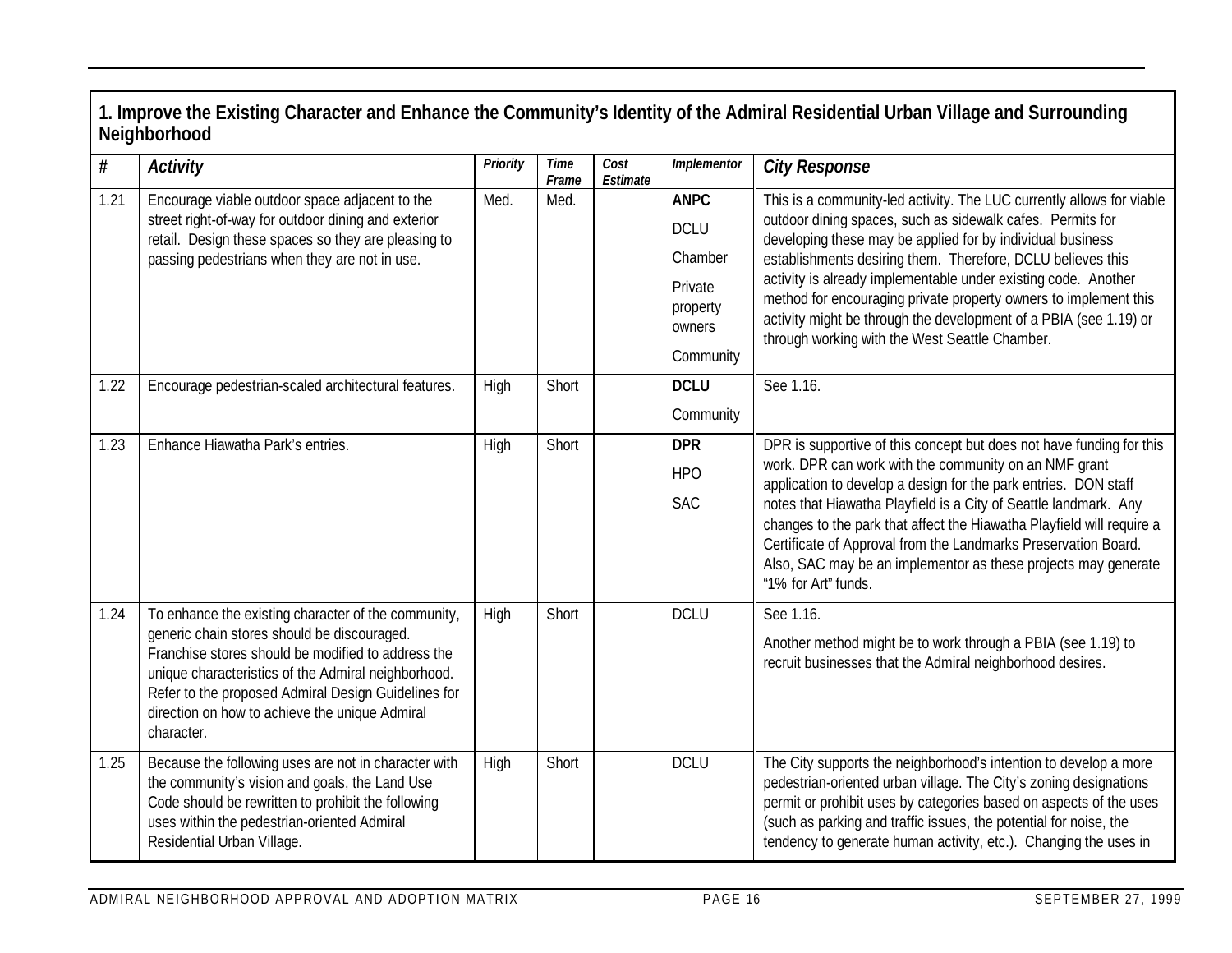| $\#$ | <b>Activity</b>                                                                                                                                                                                                                                                                                                                                                                                                                                                                                                                                                                                                                                                                                                                                                                                                                                                                                                                                                                                                                                                                                                                                                                                                                                                                                                                                                                               | Priority | <b>Time</b><br>Frame | Cost<br>Estimate | Implementor | <b>City Response</b>                                                                                                                                                                                                                                                                                                                                                                                                                                                                                                                                                                                                                                                                                                                                                                                                                                                                                                                                                                                                                                                                               |
|------|-----------------------------------------------------------------------------------------------------------------------------------------------------------------------------------------------------------------------------------------------------------------------------------------------------------------------------------------------------------------------------------------------------------------------------------------------------------------------------------------------------------------------------------------------------------------------------------------------------------------------------------------------------------------------------------------------------------------------------------------------------------------------------------------------------------------------------------------------------------------------------------------------------------------------------------------------------------------------------------------------------------------------------------------------------------------------------------------------------------------------------------------------------------------------------------------------------------------------------------------------------------------------------------------------------------------------------------------------------------------------------------------------|----------|----------------------|------------------|-------------|----------------------------------------------------------------------------------------------------------------------------------------------------------------------------------------------------------------------------------------------------------------------------------------------------------------------------------------------------------------------------------------------------------------------------------------------------------------------------------------------------------------------------------------------------------------------------------------------------------------------------------------------------------------------------------------------------------------------------------------------------------------------------------------------------------------------------------------------------------------------------------------------------------------------------------------------------------------------------------------------------------------------------------------------------------------------------------------------------|
|      | The following uses and facilities do not cater to<br>pedestrian traffic and do not use land within the<br>Residential Urban Village to its best potential for the<br>community.<br>A. Ambulance Service Providers<br>Β.<br><b>Drive Through Facilities</b><br><b>Emergency Medical Care</b><br><b>Gas Stations</b><br>D.<br>The following are neither in keeping with the<br>2.<br>current retail customer base nor the desired<br>character of the Admiral Residential Urban Village.<br>E. Check Cashing / Payday Loans<br>Pawn Shops, whether traditional or<br>F.<br>contemporary<br>3. Automotive Parts and Accessory Sales do not<br>cater to pedestrian traffic and do not use land within<br>the Residential Urban Village to its best potential for<br>the community. A citywide concern for this use is the<br>need for additional treatment of surface runoff due to<br>the amount of oil and other automotive fluids spilt on<br>the parking surfaces.<br>Car Washes do not cater to pedestrian traffic<br>4.<br>and do not use land within the Residential Urban<br>Village to its best potential for the community. A<br>citywide concern for this use is the adverse impact to<br>adjoining properties due to the loud car stereo noise<br>of the customers using the self-service facilities.<br>Hospital's scale is not in keeping with Admiral's<br>5.<br>small town image. |          |                      |                  |             | the categories involves demonstrating that: 1) uses to be prohibited<br>are not appropriate (due to impacts like those listed here) alongside<br>the permitted uses in the particular zone, and 2) that a different<br>treatment is appropriate for a zone in Admiral vs. the same zone in<br>other neighborhoods. DCLU does not believe these two factors are<br>present and, therefore, does not support this proposal.<br>In locations in Admiral where the neighborhood feels inappropriate<br>uses are permitted by the existing zoning, a rezone may be the<br>most appropriate answer. Perhaps a Pedestrian Overlay District<br>designation, which limits ground floor uses much in the manner<br>proposed, would do the job. See response in 1.15 related to<br>pedestrian overlay work. Also, DCLU will work with the<br>neighborhood, as part of its 2001 work program, to undertake a<br>land use planning exercise to determine if rezoning other than<br>Pedestrian Overlays are appropriate to better achieve the<br>neighborhood's vision and meet the City's criteria for rezones. |
|      | Sales and Rental of Motorized Vehicles do not<br>6.                                                                                                                                                                                                                                                                                                                                                                                                                                                                                                                                                                                                                                                                                                                                                                                                                                                                                                                                                                                                                                                                                                                                                                                                                                                                                                                                           |          |                      |                  |             |                                                                                                                                                                                                                                                                                                                                                                                                                                                                                                                                                                                                                                                                                                                                                                                                                                                                                                                                                                                                                                                                                                    |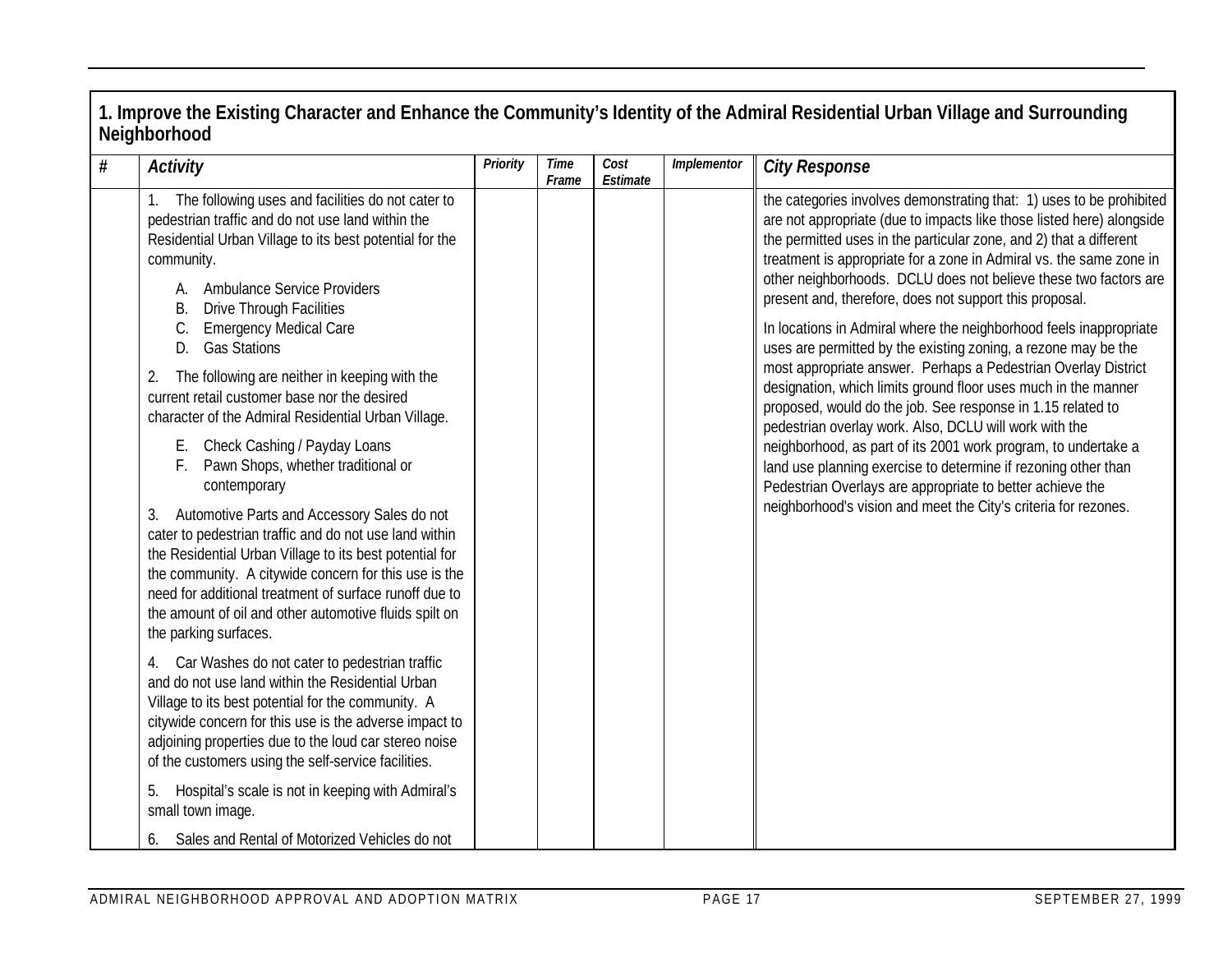|      | 1. Improve the Existing Character and Enhance the Community's Identity of the Admiral Residential Urban Village and Surrounding<br>Neighborhood                                                                                                                                                                                                                                                                                                       |          |                      |                  |             |                       |  |  |  |  |
|------|-------------------------------------------------------------------------------------------------------------------------------------------------------------------------------------------------------------------------------------------------------------------------------------------------------------------------------------------------------------------------------------------------------------------------------------------------------|----------|----------------------|------------------|-------------|-----------------------|--|--|--|--|
| $\#$ | Activity                                                                                                                                                                                                                                                                                                                                                                                                                                              | Priority | <b>Time</b><br>Frame | Cost<br>Estimate | Implementor | <b>City Response</b>  |  |  |  |  |
|      | cater to pedestrian traffic and do not use land within<br>the Residential Urban Village to its best potential for<br>the community. The community's concern is that<br>large parking lots are not in keeping with the desired<br>character of the Admiral neighborhood and that larger<br>scale facilities are also out of character with the<br>neighborhood's desires.                                                                              |          |                      |                  |             |                       |  |  |  |  |
| 1.26 | Following are land uses the community felt were<br>potentially detrimental to the Admiral neighborhood.<br>The Land Use Code should be rewritten to address<br>the following issues within Admiral.                                                                                                                                                                                                                                                   | High     | Short                |                  | <b>DCLU</b> | See response to 1.25. |  |  |  |  |
|      | For the following, there are other neighborhoods<br>within Seattle that are better suited for this use.<br>Desired amenities and public transportation service<br>for this use are underdeveloped within the Admiral<br>neighborhood. A citywide concern for this use is that<br>inadequate management of these facilities has an<br>adverse impact on the neighborhood. Proper<br>management and policing would address the<br>community's concerns. |          |                      |                  |             |                       |  |  |  |  |
|      | G. Adult Family Homes<br><b>Emergency and Transitional Housing</b><br>Н.                                                                                                                                                                                                                                                                                                                                                                              |          |                      |                  |             |                       |  |  |  |  |
|      | The following larger facilities are not in keeping<br>2.<br>with the small town character of the Admiral<br>community. Larger scale facilities could, through<br>scale reducing design techniques, be compatible with<br>the neighborhood.                                                                                                                                                                                                            |          |                      |                  |             |                       |  |  |  |  |
|      | Government Buildings                                                                                                                                                                                                                                                                                                                                                                                                                                  |          |                      |                  |             |                       |  |  |  |  |
|      | Light Manufacturing<br>J.                                                                                                                                                                                                                                                                                                                                                                                                                             |          |                      |                  |             |                       |  |  |  |  |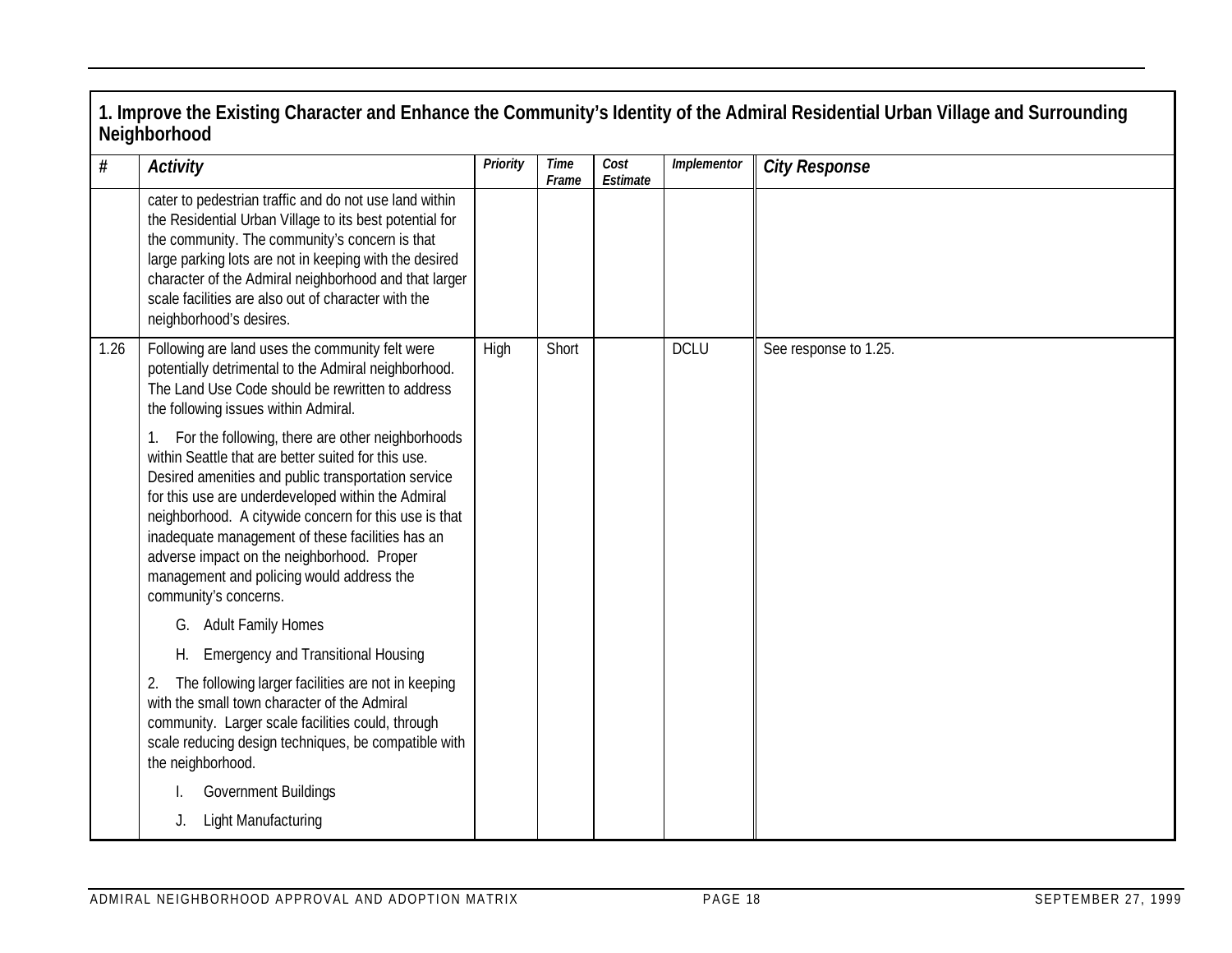| $\#$ | <b>Activity</b>                                                                                                                                                                                                                                                                                                                                                                                                                                                                                                                                                                                                                                                                                                                                    | Priority | Time<br>Frame | Cost<br>Estimate | Implementor | <b>City Response</b> |
|------|----------------------------------------------------------------------------------------------------------------------------------------------------------------------------------------------------------------------------------------------------------------------------------------------------------------------------------------------------------------------------------------------------------------------------------------------------------------------------------------------------------------------------------------------------------------------------------------------------------------------------------------------------------------------------------------------------------------------------------------------------|----------|---------------|------------------|-------------|----------------------|
|      | Research and Development Laboratories<br>К.                                                                                                                                                                                                                                                                                                                                                                                                                                                                                                                                                                                                                                                                                                        |          |               |                  |             |                      |
|      | Roller Skating or Ice Skating Rink                                                                                                                                                                                                                                                                                                                                                                                                                                                                                                                                                                                                                                                                                                                 |          |               |                  |             |                      |
|      | Theaters Larger than Four Screens<br>M.                                                                                                                                                                                                                                                                                                                                                                                                                                                                                                                                                                                                                                                                                                            |          |               |                  |             |                      |
|      | 3.<br>Blueprinting and Photostatting Stores, because<br>smells from these uses often escape to adjoining<br>properties. The ANPC agrees that with proper<br>management and policing this concern can be<br>addressed.                                                                                                                                                                                                                                                                                                                                                                                                                                                                                                                              |          |               |                  |             |                      |
|      | 4. Nursing Homes with a Maximum of Eight<br>Residents: Facilities of this nature have a greater<br>parking impact than is accommodated by the<br>currently required parking requirements. Requiring<br>additional parking within the Admiral neighborhood<br>would address this concern. The ANPC feels nursing<br>homes should be dispersed, small scale, and<br>aesthetically integrated to be in keeping with the<br>Admiral small town image.                                                                                                                                                                                                                                                                                                  |          |               |                  |             |                      |
|      | Nursing Homes: The ANPC's concerns were<br>that the design of these facilities are generally out of<br>character with that of the Admiral Residential Urban<br>Village, the parking required for these facilities is<br>inadequate, and a concentration of these facilities<br>would adversely affect the character of the<br>community. The character of these facilities is<br>addressed with Admiral's proposed design<br>guidelines. Requiring additional parking within the<br>Admiral neighborhood would address this concern.<br>The ANPC feels nursing homes should be dispersed,<br>small scale, and aesthetically integrated to be in<br>keeping with the Admiral small town image.<br>6. Park and Pool Lots (For Car Pooling, not Park- |          |               |                  |             |                      |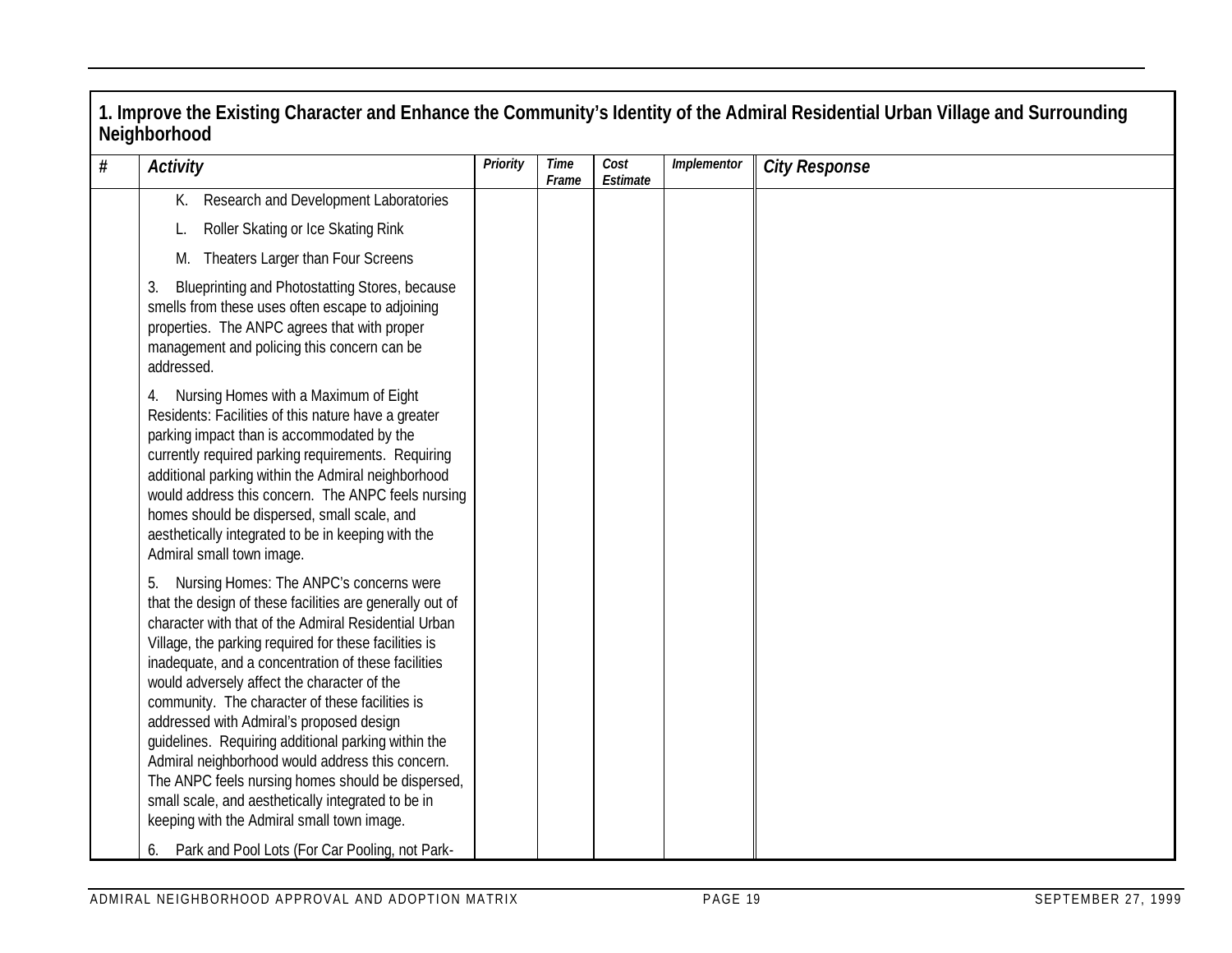|           | 1. Improve the Existing Character and Enhance the Community's Identity of the Admiral Residential Urban Village and Surrounding<br>Neighborhood                                                                                                                                                          |          |               |                  |                                                                     |                                                                                                                                                                                                                                                                                                                                                                                                                                                                                                                                                                                                                                                 |  |  |  |  |
|-----------|----------------------------------------------------------------------------------------------------------------------------------------------------------------------------------------------------------------------------------------------------------------------------------------------------------|----------|---------------|------------------|---------------------------------------------------------------------|-------------------------------------------------------------------------------------------------------------------------------------------------------------------------------------------------------------------------------------------------------------------------------------------------------------------------------------------------------------------------------------------------------------------------------------------------------------------------------------------------------------------------------------------------------------------------------------------------------------------------------------------------|--|--|--|--|
| #         | Activity                                                                                                                                                                                                                                                                                                 | Priority | Time<br>Frame | Cost<br>Estimate | Implementor                                                         | <b>City Response</b>                                                                                                                                                                                                                                                                                                                                                                                                                                                                                                                                                                                                                            |  |  |  |  |
|           | and-Ride): Within the Admiral neighborhood,<br>adequate parking is necessary. Parking lots for<br>commuting have a marginal benefit to the commercial<br>aspect of the neighborhood. If, however, the lots are<br>designed per the proposed Admiral Design<br>Guidelines their impact will be minimized. |          |               |                  |                                                                     |                                                                                                                                                                                                                                                                                                                                                                                                                                                                                                                                                                                                                                                 |  |  |  |  |
|           | <b>II. Public Design Elements</b>                                                                                                                                                                                                                                                                        |          |               |                  |                                                                     |                                                                                                                                                                                                                                                                                                                                                                                                                                                                                                                                                                                                                                                 |  |  |  |  |
| 1.28      | Define locations for new pedestrian lighting fixtures to<br>be installed on sidewalks. Provide energy efficient<br>high quality lighting.                                                                                                                                                                | High     | Short         |                  | <b>SCL</b><br><b>SEATRAN</b>                                        | See response in 1.19 related to street and sidewalk lighting.                                                                                                                                                                                                                                                                                                                                                                                                                                                                                                                                                                                   |  |  |  |  |
| 1.28<br>Β | Identify a symbolic focus for community pride and<br>economic development.                                                                                                                                                                                                                               | Med.     | Short         |                  | <b>ANPC</b><br>Community<br><b>SAC</b><br><b>DON</b>                | This is a neighborhood-led activity. This would be best done<br>through a local chamber or a new PBIA (see 1.19). Also,<br>streetscape improvement projects benefit from the inclusion of<br>artists in the design of unifying elements. Artists can be involved in<br>the design of street amenities and furniture. If done through the<br>neighborhood arts councils, SAC can provide fee-based technical<br>assistance. Finally, the community can apply for a NMF grant to<br>fund projects that instill pride in the community. Many project types<br>are eligible. Please contact DON for more information or to pursue<br>this activity. |  |  |  |  |
| 1.29      | Adopt guidelines for the design of public elements.<br>These could include:<br>Light standards.<br>٠<br>Outdoor benches.<br>٠<br>Paving treatments.<br>٠<br>Directional signage and other public amenities.<br>٠                                                                                         | High     | Short         |                  | <b>DCLU</b><br><b>SEATRAN</b><br>Design<br>Commission<br><b>SAC</b> | SEATRAN notes that there are standards for the design and<br>installation of public elements, including light standards, paving,<br>and signs. These tend to be national standards and are generally<br>driven more by considerations of safety, operations, and<br>maintenance than aesthetics. For the development of aesthetic<br>standards more to build and/or enhance specifically the character of<br>Admiral, see responses to 1.6 and 1.19.<br>Finally, artists can be involved in design teams or with departmental<br>design divisions in the development and design of streetscape                                                  |  |  |  |  |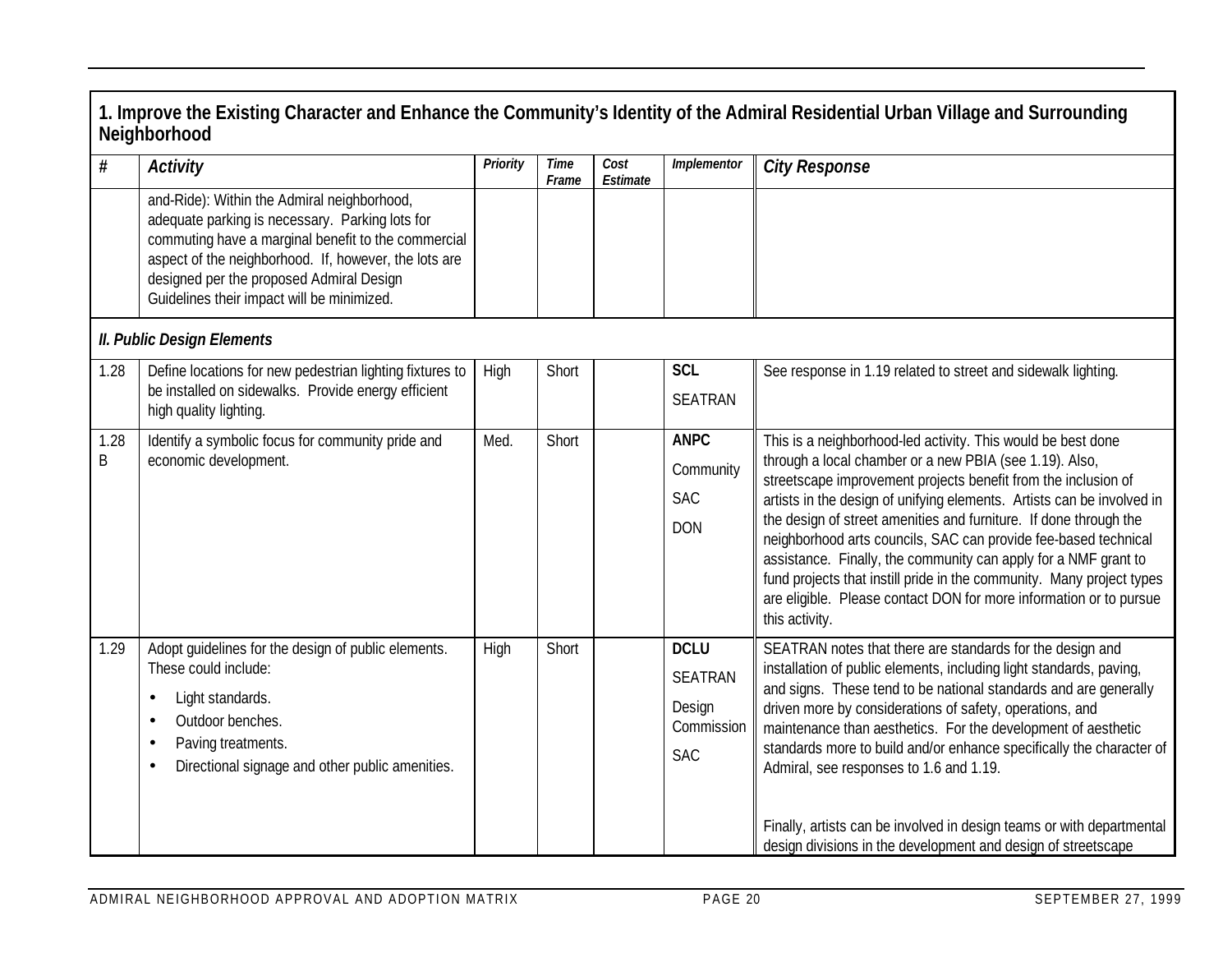|           | Neighborhood                                                                                                                                                                                                         |          |                      |                  |                          | 1. Improve the Existing Character and Enhance the Community's Identity of the Admiral Residential Urban Village and Surrounding                                                                                                                                                                                                                           |  |  |  |  |
|-----------|----------------------------------------------------------------------------------------------------------------------------------------------------------------------------------------------------------------------|----------|----------------------|------------------|--------------------------|-----------------------------------------------------------------------------------------------------------------------------------------------------------------------------------------------------------------------------------------------------------------------------------------------------------------------------------------------------------|--|--|--|--|
| #         | <b>Activity</b>                                                                                                                                                                                                      | Priority | <b>Time</b><br>Frame | Cost<br>Estimate | Implementor              | <b>City Response</b>                                                                                                                                                                                                                                                                                                                                      |  |  |  |  |
|           |                                                                                                                                                                                                                      |          |                      |                  |                          | amenities and other development. If "1% for Art" funds are<br>generated from the streetscape improvements or other capital<br>development, an artist should be involved. If not, but the<br>community seeks DON funds to implement amenities (such as<br>gateways or other community-based projects), SAC can provide<br>fee-based technical assistance.  |  |  |  |  |
|           | III. Admiral Neighborhood Design Guidelines                                                                                                                                                                          |          |                      |                  |                          |                                                                                                                                                                                                                                                                                                                                                           |  |  |  |  |
| 1.30      | The community strongly recommends that the City<br>continue to exempt single family development on<br>single family zoned property from the design<br>standard process.                                              | High     | Short                |                  | <b>DCLU</b>              | DCLU supports this recommendation. Current program thresholds<br>implement this proposal.                                                                                                                                                                                                                                                                 |  |  |  |  |
| 1.31      | Modify the Land Use Code to apply the proposed<br>Admiral Design Guidelines to projects in land zoned<br>L3 outside the village and inside the Planning area.                                                        | High     | Short                |                  | <b>DCLU</b>              | Property zoned L3 that is within the urban village is subject to<br>design review. This is not the case for projects outside the urban<br>village. However, DCLU will examine expanding the Design Review<br>program (and program thresholds) as part of its 1999 work<br>program. DCLU staff will report to the Council during the 4th<br>quarter, 1999. |  |  |  |  |
| 1.32      | Modify the Land Use Code to require that any rezone<br>to L3 or higher, proposed within the Planning area,<br>should include compliance with the proposed Admiral<br>Design Guidelines as a condition of the rezone. | High     | Short                |                  | <b>DCLU</b>              | Currently, development proposals that meet threshold requirements<br>for the Design Review program are required to go through the<br>Design Review process which will consider all applicable design<br>quidelines. See C-1.38 related to how the City will review the<br>community's proposed design quidelines.                                         |  |  |  |  |
| 1.33      | Modify the Land Use Code to reduce the threshold<br>for design review to include all new development and<br>exterior remodels, except in SF zoned areas that<br>meet SF zone criteria.                               | High     | Short                |                  | <b>DCLU</b>              | Expanding the number and type of projects that are subject to<br>Design Review will be examined by DCLU in 1999.                                                                                                                                                                                                                                          |  |  |  |  |
| 1.33<br>B | Develop meaningful community involvement in the<br>location and design of commercial and multi-family<br>development proposals.                                                                                      | High     | Short                |                  | <b>DCLU</b><br>Community | Design review is a public process established to enable meaningful<br>public involvement. NDGs provide perhaps the best opportunity to<br>further develop community involvement as proposed here. (see<br>response in 1.38 related to NDGs). Working through the Design                                                                                   |  |  |  |  |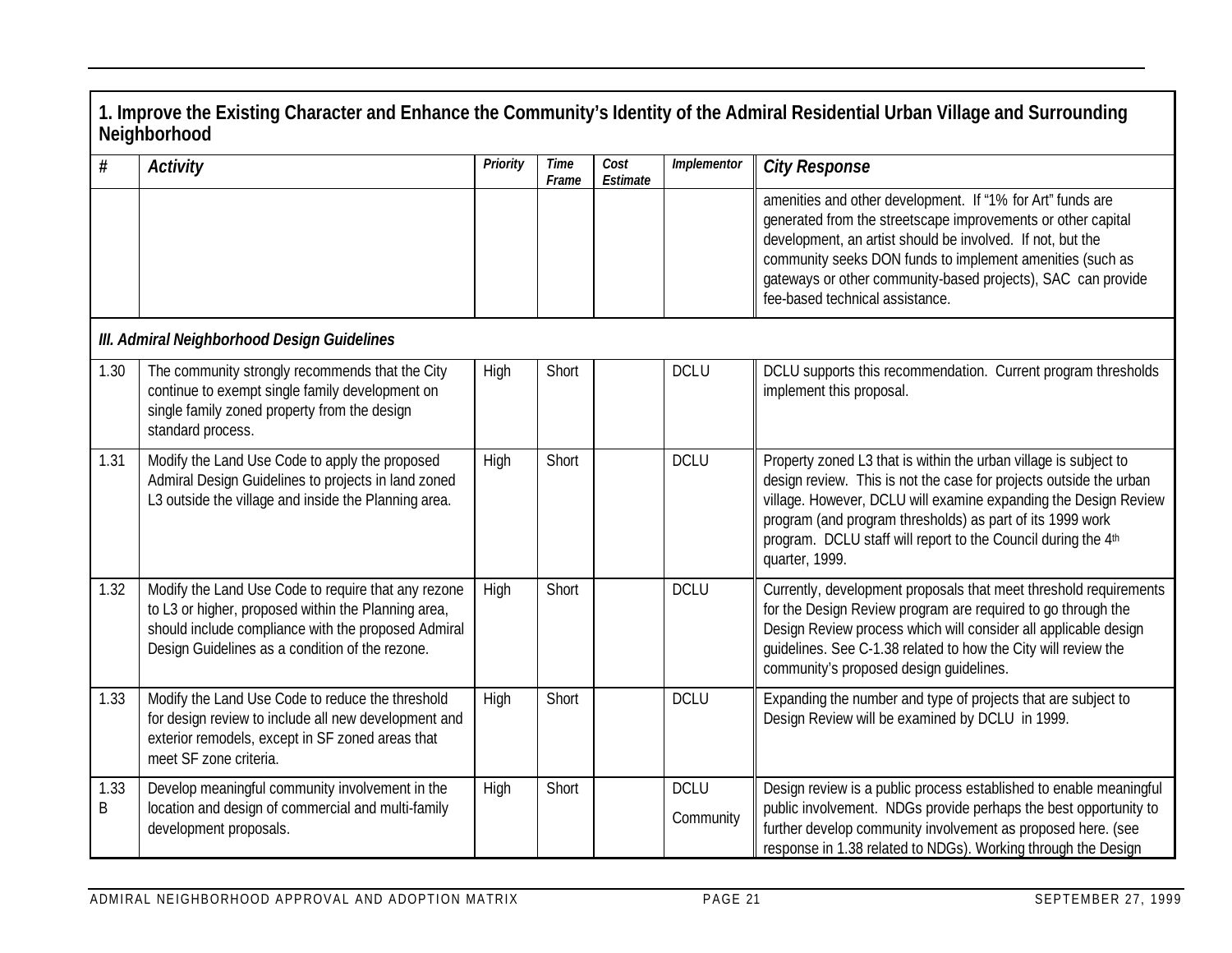| $\#$ | <b>Activity</b>                                                                                                                                                                                                                                                                                                                                                                                                | Priority | <b>Time</b><br>Frame | Cost<br>Estimate | Implementor | <b>City Response</b>                                                                                                                                                                                                                                                                                                                                                                                                                                                                                                                                                                                                                                                                                                                   |
|------|----------------------------------------------------------------------------------------------------------------------------------------------------------------------------------------------------------------------------------------------------------------------------------------------------------------------------------------------------------------------------------------------------------------|----------|----------------------|------------------|-------------|----------------------------------------------------------------------------------------------------------------------------------------------------------------------------------------------------------------------------------------------------------------------------------------------------------------------------------------------------------------------------------------------------------------------------------------------------------------------------------------------------------------------------------------------------------------------------------------------------------------------------------------------------------------------------------------------------------------------------------------|
|      |                                                                                                                                                                                                                                                                                                                                                                                                                |          |                      |                  |             | Review process, and with DON's NDM, the neighborhood's<br>stewardship group can strive to influence the development that<br>occurs in the community. Also, see response in 1.34 related to the<br>Design Review public process.                                                                                                                                                                                                                                                                                                                                                                                                                                                                                                        |
| 1.34 | Add a new design review district with a boundary<br>corresponding to the Admiral Planning boundary.                                                                                                                                                                                                                                                                                                            | High     | Short                |                  | <b>DCLU</b> | DCLU, the Seattle Design Commission and the City Council staff<br>recently examined the Design Review program and recommended<br>changes to the program and the City Council revised the program.<br>Part of this revision included consolidating some of the geographic<br>areas and reducing the number of board members. This was done<br>to increase participation and to increase consistency in the<br>recommendations. DCLU does not believe that circumstances<br>have changed to warrant reexamining this issue and does not<br>support this proposal to change the Design Review process or<br>board composition.                                                                                                            |
| 1.35 | Change the Land Use Code to require that the<br>members of a design review board must live, work<br>full time, or own property within the design review<br>district whose board they serve on. One of the "at<br>large" positions, however, must be from outside the<br>district to give a regional perspective to the board. A<br>second "at large" position member may also be from<br>outside the district. | High     | Short                |                  | <b>DCLU</b> | The board is composed of an interdisciplinary team which includes<br>specified members whose responsibility is to represent community<br>interests, and local residential community and business interest. It<br>takes a significant commitment of time to serve on this board, and<br>there are a limited number of professionals who are available to do<br>this work. As noted in the response to 1.34, this is part of the<br>reason the number of boards were recently consolidated, and board<br>member requirement not changed. DCLU believes the current<br>requirements represent the practical extent to which the City can<br>specify where board members live and work. Therefore, DCLU<br>does not support this proposal. |
| 1.36 | Change the Land Use Code to permit that a design<br>review board may review projects outside of its<br>designated district to expedite review, provided that 4<br>out of 5 board members petition the Director of DCLU<br>to reassign the review, and that the local community<br>representative and local business representative                                                                             | High     | Short                |                  | <b>DCLU</b> | See DCLU responses to 1.34 and 1.35.                                                                                                                                                                                                                                                                                                                                                                                                                                                                                                                                                                                                                                                                                                   |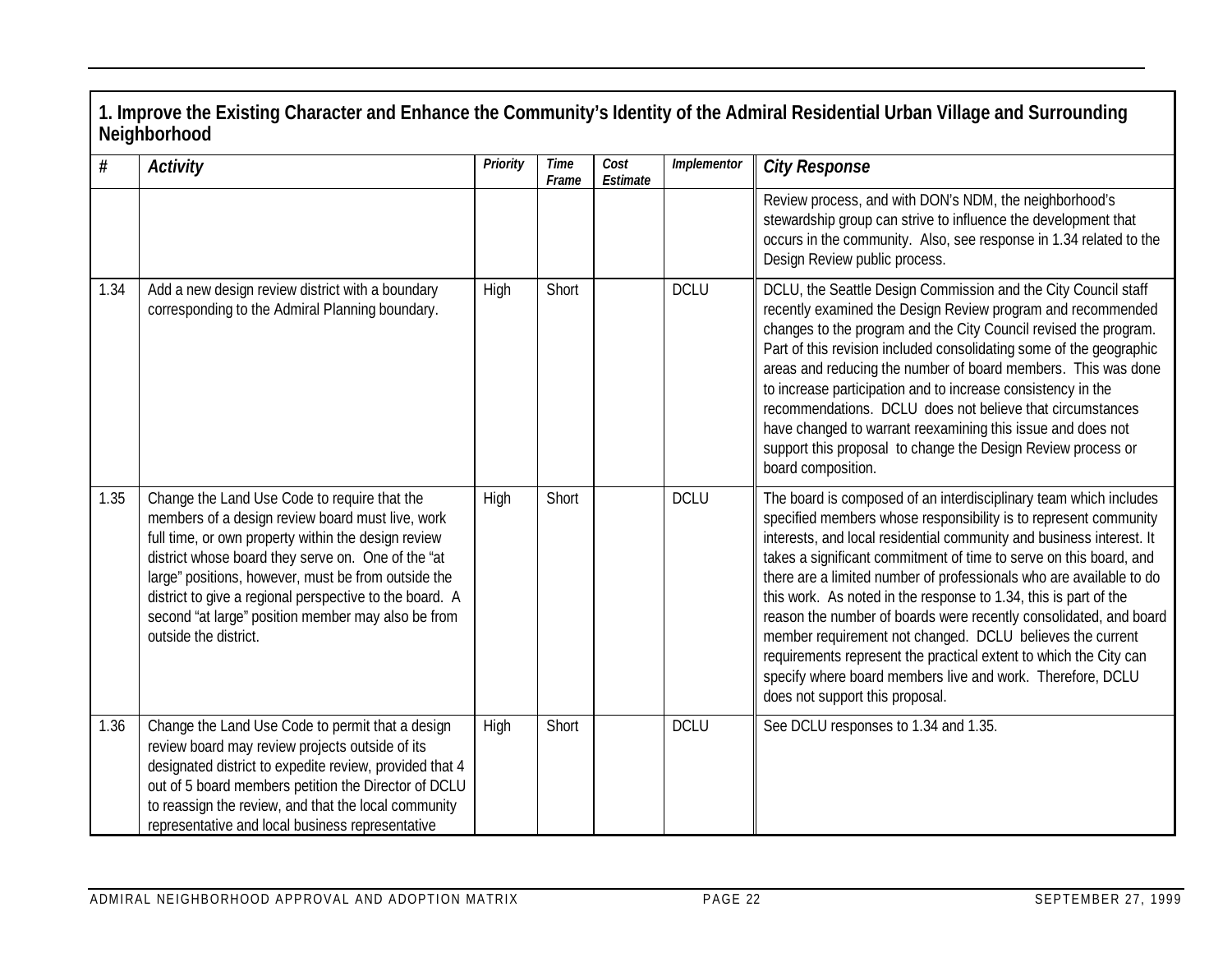| shall review development only within their district.<br>Change the Land Use Code to change the zones for<br>which design review applies to include L1 and L2<br>within the Admiral Residential Urban Village.<br>Adopt neighborhood design guidelines to supplement<br>the City's existing guidelines. The guidelines will<br>address specific priorities and recommendations<br>Transitions between zones and<br>Walkability in the Admiral Business District. | High<br>High | Short<br>Short          | <b>DCLU</b><br><b>DCLU</b> | See 1.33.<br>DCLU will address neighborhood specific design guideline<br>proposals starting 2nd quarter 1999, and ongoing throughout 2000.<br>DCLU will work with neighborhoods using a three-phased process,<br>which will package neighborhood proposals in sets of                                                                                                                                                                                                                                                                                                               |
|-----------------------------------------------------------------------------------------------------------------------------------------------------------------------------------------------------------------------------------------------------------------------------------------------------------------------------------------------------------------------------------------------------------------------------------------------------------------|--------------|-------------------------|----------------------------|-------------------------------------------------------------------------------------------------------------------------------------------------------------------------------------------------------------------------------------------------------------------------------------------------------------------------------------------------------------------------------------------------------------------------------------------------------------------------------------------------------------------------------------------------------------------------------------|
|                                                                                                                                                                                                                                                                                                                                                                                                                                                                 |              |                         |                            |                                                                                                                                                                                                                                                                                                                                                                                                                                                                                                                                                                                     |
|                                                                                                                                                                                                                                                                                                                                                                                                                                                                 |              |                         |                            |                                                                                                                                                                                                                                                                                                                                                                                                                                                                                                                                                                                     |
|                                                                                                                                                                                                                                                                                                                                                                                                                                                                 |              |                         |                            | approximately 6 neighborhoods each. First, the more fully<br>developed neighborhood design guideline proposals will be<br>reviewed by DCLU and the neighborhoods with the goal of Council<br>adoption of the first package before the end of 1999. In the second<br>and third phases, DCLU will work with remaining neighborhoods<br>whose guideline proposals are more formulative with the goal being<br>presentation to Council in 2000, likely in the 2nd and 4th quarters.<br>Admiral's quidelines fit into the 2nd phase of the process, and will<br>be reviewed during 2000. |
|                                                                                                                                                                                                                                                                                                                                                                                                                                                                 |              |                         |                            |                                                                                                                                                                                                                                                                                                                                                                                                                                                                                                                                                                                     |
| Do not allow Small Lot Zoning within the Admiral<br>Planning Area.                                                                                                                                                                                                                                                                                                                                                                                              | High         | Short                   | <b>DCLU</b>                | Small lot zoning must be recommended in a neighborhood plan to<br>be implemented. The Admiral Residential Urban Village Plan does<br>not recommend applying this zone. Therefore, as requested by the<br>neighborhood, small lot zoning will not be allowed.                                                                                                                                                                                                                                                                                                                        |
| Encourage the West Seattle Chamber of Commerce<br>and the Admiral Community Council to promote<br>Admiral as a high quality, diverse neighborhood<br>where developers and businesses benefit from<br>sustaining excellence and filling local needs.                                                                                                                                                                                                             | High         | Short                   | <b>OED</b><br>Community    | OED has a working relationship with the West Seattle Chamber and<br>support the planning group's efforts to encourage and foster a<br>working relationship between the Chamber and the Admiral<br>Community Council.                                                                                                                                                                                                                                                                                                                                                                |
|                                                                                                                                                                                                                                                                                                                                                                                                                                                                 |              | V. Community Activities |                            |                                                                                                                                                                                                                                                                                                                                                                                                                                                                                                                                                                                     |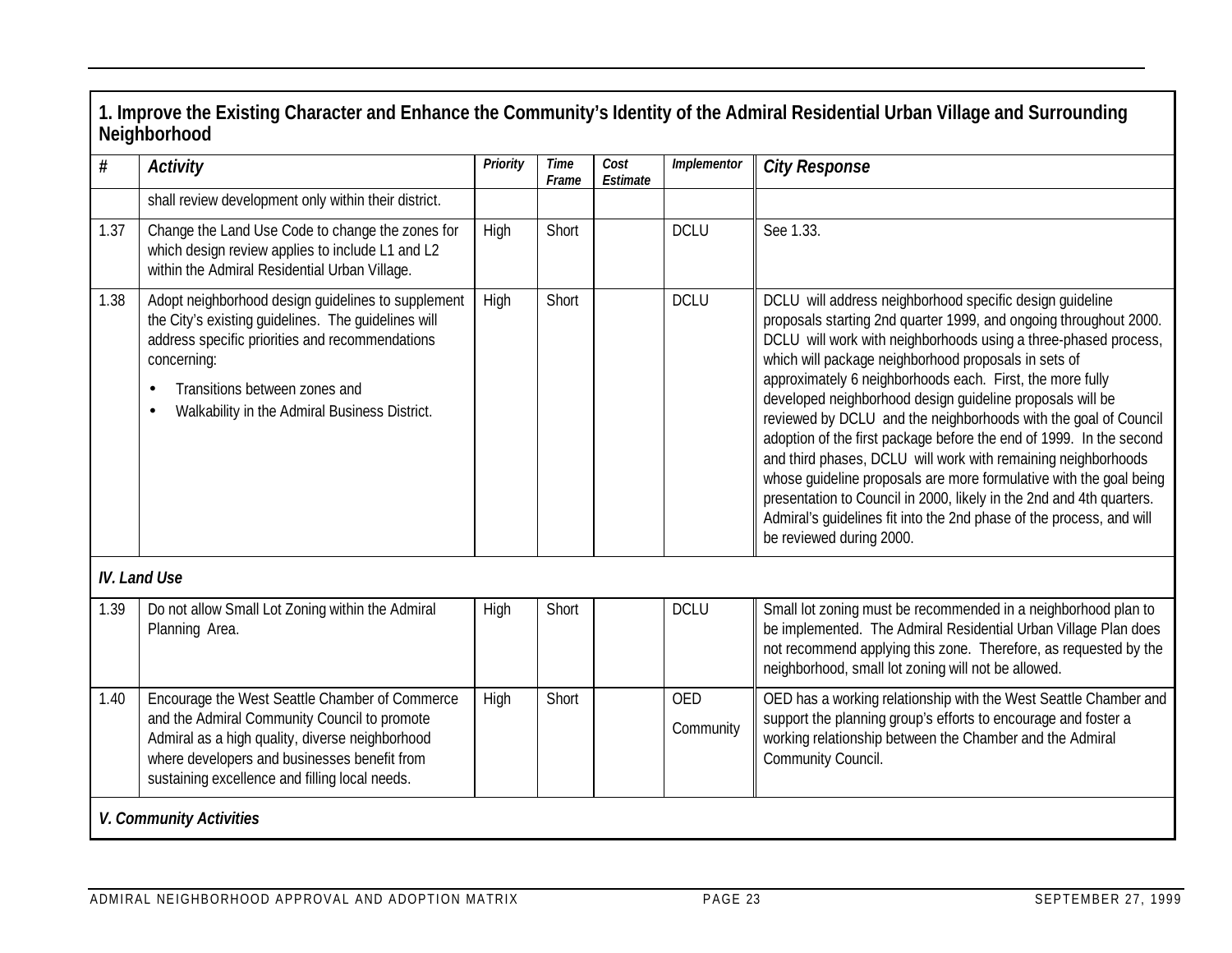|           | Neighborhood                                                                                                                                                                                                                                                                                    |          |                      |                  |                         | 1. Improve the Existing Character and Enhance the Community's Identity of the Admiral Residential Urban Village and Surrounding                                                                                                                                                                                                                                                                                                                                                                                                                                                                                                                                                                                                                                                                                                                                                                                                                                                    |
|-----------|-------------------------------------------------------------------------------------------------------------------------------------------------------------------------------------------------------------------------------------------------------------------------------------------------|----------|----------------------|------------------|-------------------------|------------------------------------------------------------------------------------------------------------------------------------------------------------------------------------------------------------------------------------------------------------------------------------------------------------------------------------------------------------------------------------------------------------------------------------------------------------------------------------------------------------------------------------------------------------------------------------------------------------------------------------------------------------------------------------------------------------------------------------------------------------------------------------------------------------------------------------------------------------------------------------------------------------------------------------------------------------------------------------|
| $\#$      | <b>Activity</b>                                                                                                                                                                                                                                                                                 | Priority | <b>Time</b><br>Frame | Cost<br>Estimate | Implementor             | <b>City Response</b>                                                                                                                                                                                                                                                                                                                                                                                                                                                                                                                                                                                                                                                                                                                                                                                                                                                                                                                                                               |
| 1.41      | Support participation in the Admiral Community<br>Council and other neighborhood organizations.<br>Get the word out about what the Community Council<br>and other organizations do, when they meet and how<br>people can get involved through newsletters, special<br>events and word of mouth. | High     | Short                |                  | <b>DON</b><br>Community | The Neighborhood Service Center already provides this service for<br>Community Councils. The Community Council should continue<br>work with the Neighborhood Service Center coordinator for West<br>Seattle to publicize events and activities going on in the community.                                                                                                                                                                                                                                                                                                                                                                                                                                                                                                                                                                                                                                                                                                          |
| 1.41<br>B | Identify a process beyond physical planning that will<br>bring added value to the Admiral neighborhood.                                                                                                                                                                                         | High     | Med.                 |                  | Community               | This is a community-led activity. However, for City departments to<br>be involved, the community needs to more fully define what<br>outcome they would like to see from this effort.                                                                                                                                                                                                                                                                                                                                                                                                                                                                                                                                                                                                                                                                                                                                                                                               |
|           | VI. Open Space                                                                                                                                                                                                                                                                                  |          |                      |                  |                         |                                                                                                                                                                                                                                                                                                                                                                                                                                                                                                                                                                                                                                                                                                                                                                                                                                                                                                                                                                                    |
| 1.42      | Change the name of Belvedere Viewpoint Park to<br>Admiral Viewpoint.                                                                                                                                                                                                                            | Med.     | Short                |                  | <b>DPR</b><br>Community | The Parks Naming Committee considered this proposal in the spring<br>of 1998. Existing policy allows for park name changes only in rare<br>circumstances and the committee determined that the existing name<br>had historical value. As a result, the application was not approved.<br>The community has indicated that their goal is to provide a gateway<br>for the Admiral Neighborhood, but because of the exiting naming<br>policies a park name change would probably not be the best way to<br>achieve this goal. However, DPR will work with the community on<br>an interpretive sign describing the relation of the viewpoint to the<br>development of the Admiral community. The City will work with the<br>community to explore options for creating a gateway to Admiral.<br>The NMF might be an appropriate fund source for gateway<br>improvements. DPR can work with the community if it wants to<br>pursue the name change again with the Parks Naming Committee. |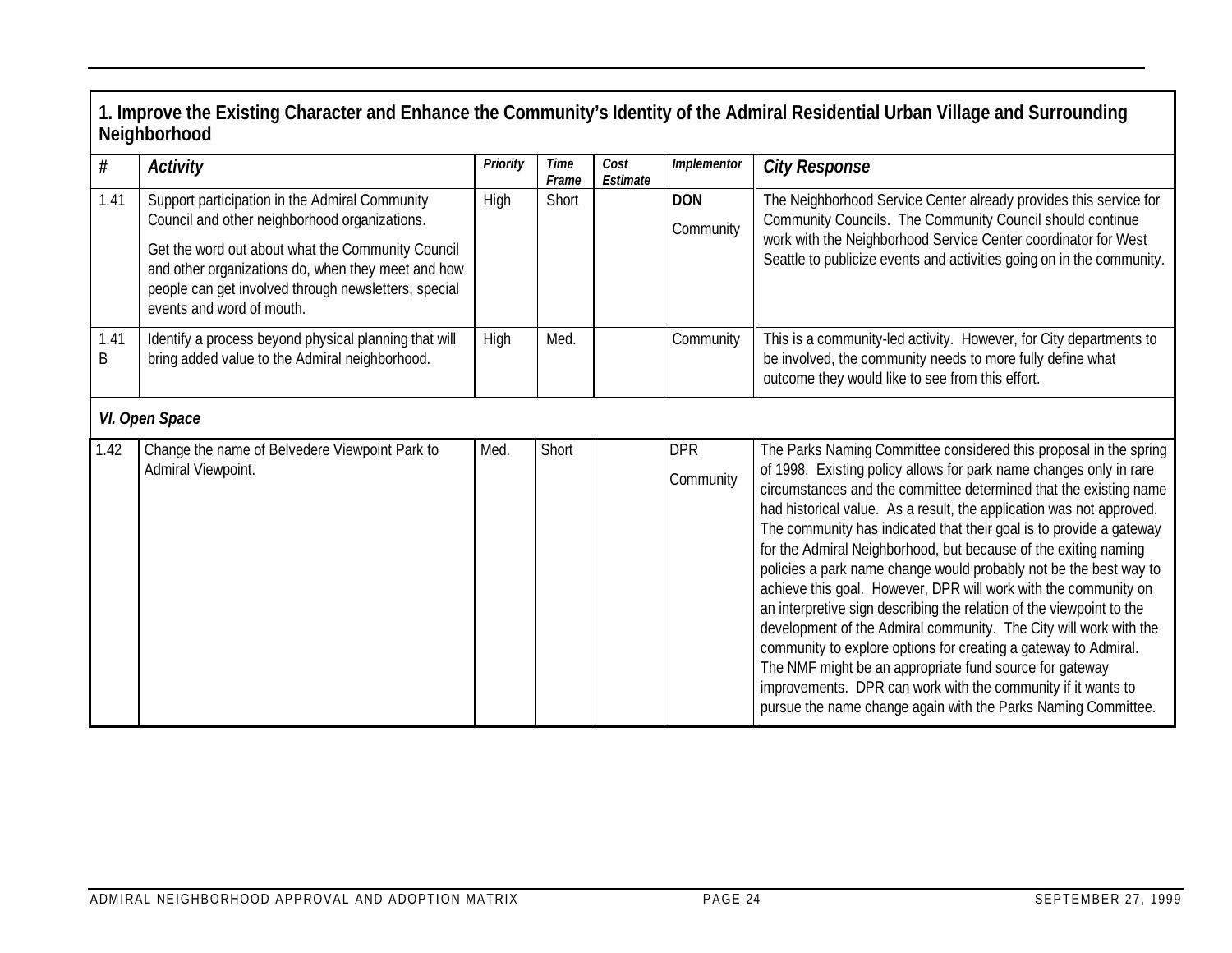# **2. ALLEVIATE TRAFFIC AND PARKING PROBLEMS**

#### **Description**

Although Admiral envisions a pedestrian friendly business district, it also recognizes the need to provide adequate parking to support businesses and residences. This strategy proposes a comprehensive analysis of the current and future parking demand and development of solutions that are appropriate to Admiral.

# **Integrated City Response**

For the most part, the activities in this Key Strategy focus on transportation studies. While the City supports the neighborhood's desire to more closely scrutinize transportation issues, funding for this type of work is limited. The City believes that the formation of an Admiral Parking and Business Improvement Association may be an effective method for moving this Key Strategy towards implementation. Also, priorities will need to be identified through the sector work program to focus City efforts once resources are identified and become available.

#### **Lead Department:** SEATRAN

**Participating Departments:** DCLU, OED, SPO, SPD, Metro, SAC

#### *Activities Already Underway*

1. The South Police precinct staff are currently assessing the traffic safety needs within the boundaries of the Precinct to determine what additional enforcement efforts may be needed. Staff will then work with both the Traffic and Parking Enforcement divisions to develop an implementation plan. (Activity 2.6B)

2. DCLU is reviewing the LUC to consider ways to allow more flexibility to provide off-street parking. (Activity 2.1)

- 3. SEATRAN has been working with the community and local property owners and will extend the peak time no-parking restriction along westbound Admiral Way SW from 4-6 p.m. to 4-7 p.m. in 1999.
- 4. SPO is conducting a comprehensive, but focused, parking study in 1999. A report will be finished by the end of 1999.
- 5. The City is reviewing citywide issues related to parking garages in neighborhoods as part of the Neighborhood Planning Policy Docket. The Executive will present a report to the Council for discussion in 1999.

#### *Tasks to be Undertaken in 1999-2000*

1. SEATRAN will contact the Lafayette Elementary School principal and Hiawatha Community Center manager about any pedestrian safety issues that exist.

2. Identify those activities in this Key Strategy that are good candidates for next steps for implementation considering priorities, possible funding sources and departmental staffing capabilities through the SW Sector work program.

3. Identify next steps for continued implementation.

|     | 2. Alleviate Traffic and Parking Problems            |          |               |                  |                 |                                                                                                                            |  |  |  |  |
|-----|------------------------------------------------------|----------|---------------|------------------|-----------------|----------------------------------------------------------------------------------------------------------------------------|--|--|--|--|
|     | <b>Activity</b>                                      | Priority | Time<br>Frame | Cost<br>Estimate | Implementor     | <b>City Response</b>                                                                                                       |  |  |  |  |
|     | I. Parking                                           |          |               |                  |                 |                                                                                                                            |  |  |  |  |
| 2.1 | Assess the parking problem, and recommend            | High     | Short         |                  | SP <sub>O</sub> | As noted in 1.19, the development of a PBIA may be the best                                                                |  |  |  |  |
|     | solutions appropriate to the Admiral neighborhood. A |          |               |                  | <b>SEATRAN</b>  | method for implementing this activity. An additional method is to                                                          |  |  |  |  |
|     | parking assessment should include the following:     |          |               |                  | <b>DCLU</b>     | secure funding, perhaps through a source such as the NMF, to<br>fund a comprehensive parking study. Nonetheless, some work |  |  |  |  |
|     | Development and analysis of projected parking        |          |               |                  |                 |                                                                                                                            |  |  |  |  |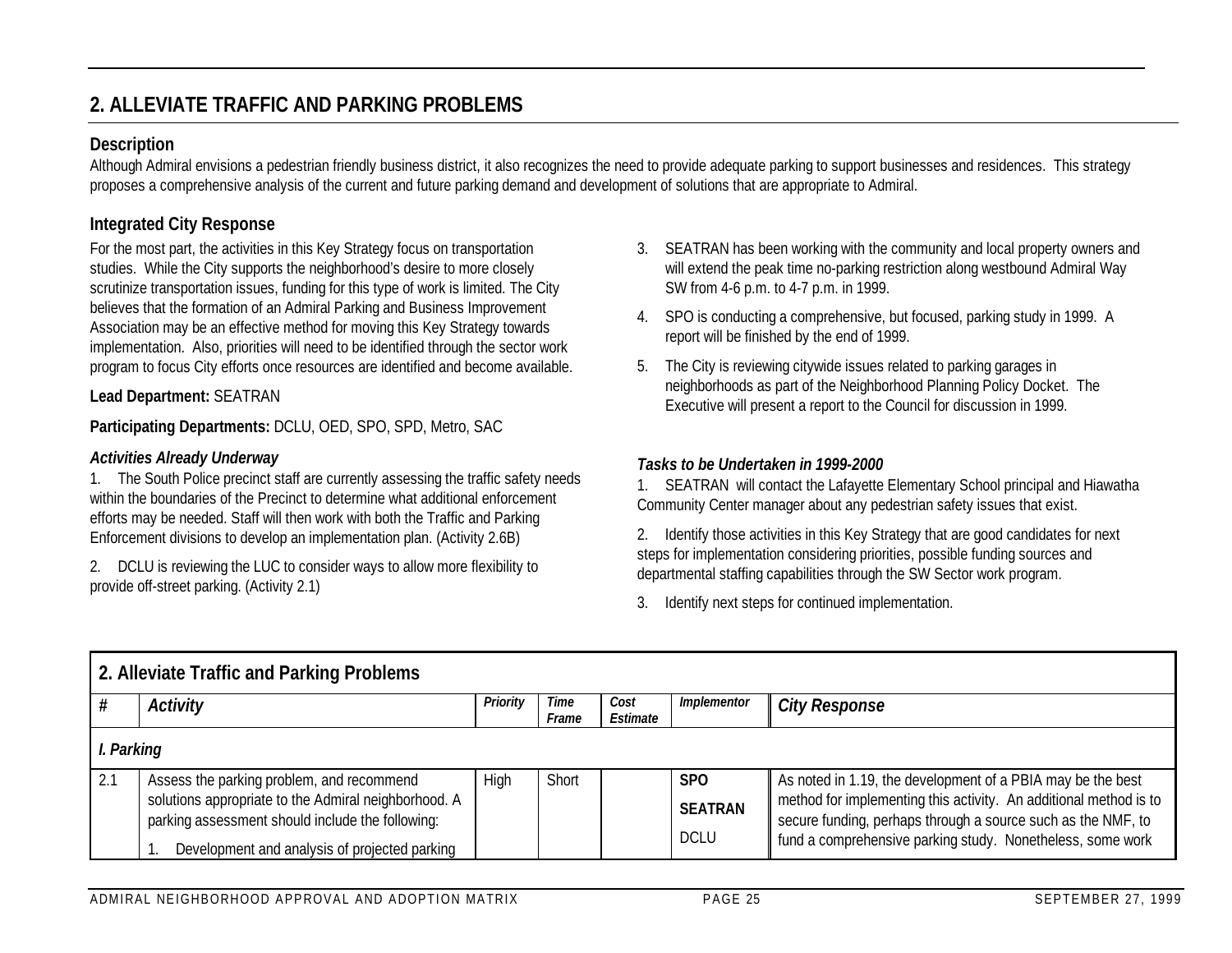|   | 2. Alleviate Traffic and Parking Problems                                                                                                                                                                                                                                                                |          |                      |                  |             |                                                                                                                                                                                                                                                                                                                                                                                                                                                                                                                                                       |
|---|----------------------------------------------------------------------------------------------------------------------------------------------------------------------------------------------------------------------------------------------------------------------------------------------------------|----------|----------------------|------------------|-------------|-------------------------------------------------------------------------------------------------------------------------------------------------------------------------------------------------------------------------------------------------------------------------------------------------------------------------------------------------------------------------------------------------------------------------------------------------------------------------------------------------------------------------------------------------------|
| # | <b>Activity</b>                                                                                                                                                                                                                                                                                          | Priority | <b>Time</b><br>Frame | Cost<br>Estimate | Implementor | <b>City Response</b>                                                                                                                                                                                                                                                                                                                                                                                                                                                                                                                                  |
|   | needs for the longer term, using parking data<br>generated for the Admiral Residential Urban Village                                                                                                                                                                                                     |          |                      |                  | <b>OED</b>  | has been done in this area and additional work is underway as<br>noted below.                                                                                                                                                                                                                                                                                                                                                                                                                                                                         |
|   | Plan and input from SEATRAN.<br>Development of clear criteria for evaluating<br>parking recommendations.<br>Development of a complete array of alternative<br>solutions. Solutions could include:<br>Enforcement of existing City ordinances.                                                            |          |                      |                  |             | SPO and SEATRAN conducted an on-street parking utilization<br>and turnover study in January 1999 specifically to analyze<br>parking issues around the Admiral Theater. The study looked at<br>current parking demand and expected impacts if the surface<br>parking lot across the street from the theater is redeveloped and<br>thus not available for public parking. The study did not project<br>future parking demand for new developments because adequate                                                                                      |
|   | Development of a public parking facility within<br>$\bullet$<br>the Admiral Residential Urban Village.<br>Strategies to encourage underground parking to<br>$\bullet$<br>accommodate the acute parking needs.                                                                                            |          |                      |                  |             | parking for such developments will be provided as required by<br>the City's land use and environmental regulations. The study<br>concluded that parking demand could be met by existing on-<br>street parking capacity at all times of the day, although parkers                                                                                                                                                                                                                                                                                      |
|   | Specific rush hour parking alternatives for<br>$\bullet$<br>California Avenue SW and SW Admiral Way.<br>Consider eliminating "on-street" parking on SW<br>$\bullet$<br>Admiral Way and California SW for one block in<br>both directions during daily peak traffic periods.                              |          |                      |                  |             | would have some difficulty finding parking at 8 p.m. on some<br>evenings. (The study showed that without the use of the surface<br>lot across the street the highest demand would occur at 8 p.m. on<br>Friday and Saturday, at which time the number of on-street<br>spaces would exceed the demand, but only by two spaces.)                                                                                                                                                                                                                        |
|   | No parking from 7:00 am to 10:00 am and 4:00<br>p.m. to 7:00 p.m. There is extremely high traffic<br>during these periods.<br>Identify funding sources to address parking<br>$\bullet$<br>(including specific matching fund search, small<br>capital plans funding, and feasibility studies<br>funding). |          |                      |                  |             | Outlined below are several approaches to assist the<br>neighborhood in addressing their parking issues:<br>As the surface parking lots across from the Admiral Theater<br>are redeveloped, explore the option of providing public<br>parking in the new private developments as a way to replace<br>the loss of the surface parking spaces. The neighborhood                                                                                                                                                                                          |
|   |                                                                                                                                                                                                                                                                                                          |          |                      |                  |             | may want to develop an independent feasibility analysis<br>(using professional consulting services) on their proposal to<br>include public parking in a private development. (Note the<br>neighborhood is proposing to use a portion of their Early<br>Implementation funds to do parking analysis and<br>engineering work for public parking.) The City encourages<br>the neighborhood to include in the study analysis of future<br>parking supply and demand, the cost and revenue<br>projections for public parking, funding options (e.g., PBIA, |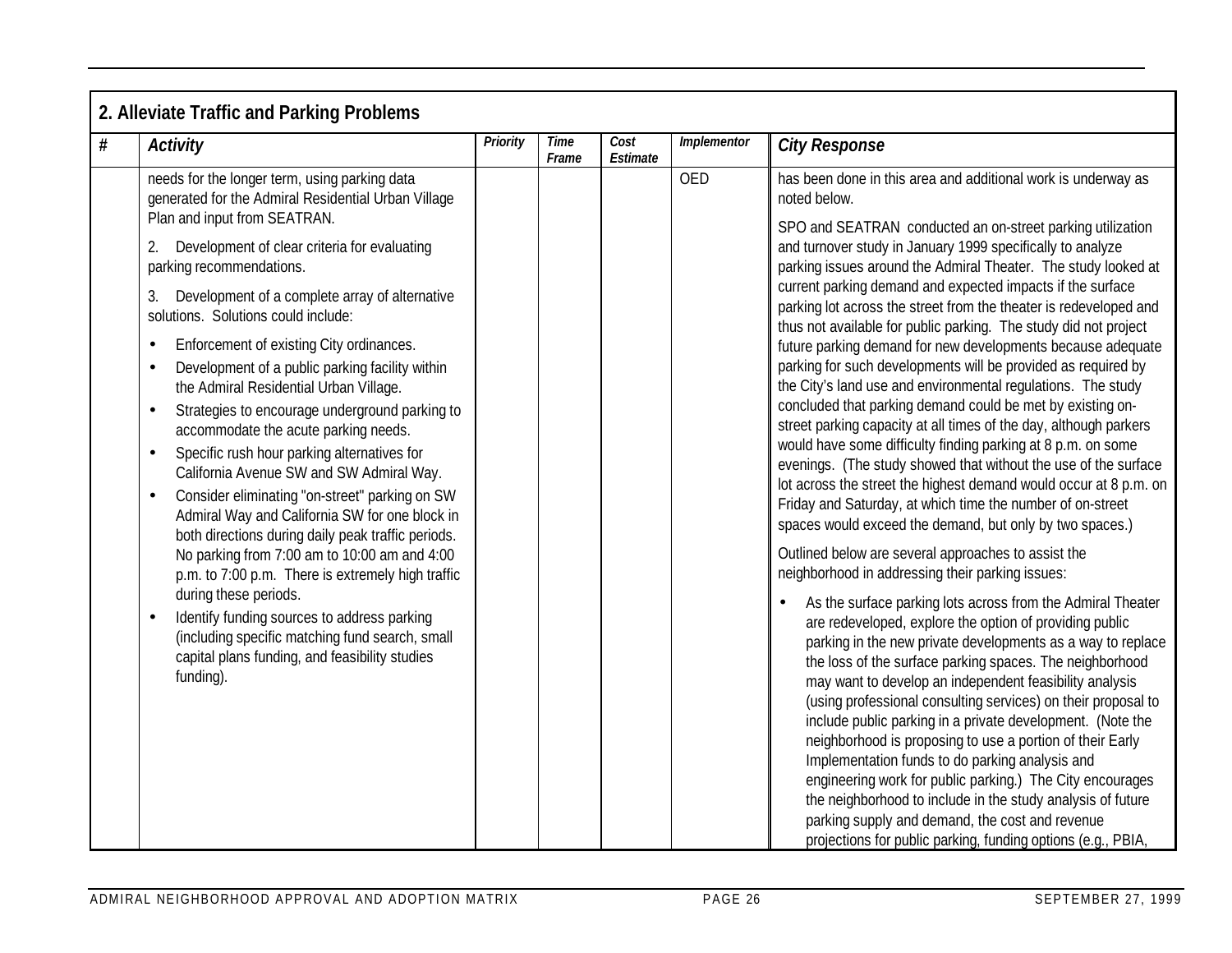|      | 2. Alleviate Traffic and Parking Problems |          |                      |                  |             |                                                                                                                                                                                                                                                                                                                                                                                                                                                                                                                                                                                                                                                                                                                                                                                                                                                                                                                                                                                                                                                                                                                                                                                                                                                                                                                                                                                                                                                                                                                                                                                                                                                                                                                                                                                                                                                                                                                                      |
|------|-------------------------------------------|----------|----------------------|------------------|-------------|--------------------------------------------------------------------------------------------------------------------------------------------------------------------------------------------------------------------------------------------------------------------------------------------------------------------------------------------------------------------------------------------------------------------------------------------------------------------------------------------------------------------------------------------------------------------------------------------------------------------------------------------------------------------------------------------------------------------------------------------------------------------------------------------------------------------------------------------------------------------------------------------------------------------------------------------------------------------------------------------------------------------------------------------------------------------------------------------------------------------------------------------------------------------------------------------------------------------------------------------------------------------------------------------------------------------------------------------------------------------------------------------------------------------------------------------------------------------------------------------------------------------------------------------------------------------------------------------------------------------------------------------------------------------------------------------------------------------------------------------------------------------------------------------------------------------------------------------------------------------------------------------------------------------------------------|
| $\#$ | <b>Activity</b>                           | Priority | <b>Time</b><br>Frame | Cost<br>Estimate | Implementor | <b>City Response</b>                                                                                                                                                                                                                                                                                                                                                                                                                                                                                                                                                                                                                                                                                                                                                                                                                                                                                                                                                                                                                                                                                                                                                                                                                                                                                                                                                                                                                                                                                                                                                                                                                                                                                                                                                                                                                                                                                                                 |
|      |                                           |          |                      |                  |             | LID, other private/business contributions, and possible<br>partial funding by the City), and recommendations.<br>Allow on-street parking for some block faces where parking<br>$\bullet$<br>is currently not allowed. This may include changing streets<br>to one-way, narrowing streets (that would calm through-<br>traffic) and using angled parking.<br>Work with Lafeyette school to determine whether parking for<br>the school can be used for theater and other local use<br>parking during weekends and evenings when the school<br>demand is low.<br>Work with the business community and residents to develop<br>$\bullet$<br>incentives and promotions for transit, carpooling, biking, and<br>walking for employees working in the neighborhood and for<br>others coming to the neighborhood. Consider developing a<br>PBIA (see response in 1.19).<br>While the Executive did conduct a parking study for parking<br>issues surrounding the Admiral theater, the community may<br>want to apply for a NMF grant or other sources to conduct a<br>neighborhood-level parking study.<br>As part of its work on the Neighborhood Planning Policy Docket,<br>the City will be looking at the requests from numerous<br>neighborhoods from parking garages and evaluating the policy<br>issues related to parking garages in neighborhoods. The policy<br>docket discussions will take place in 1999.<br>With respect to eliminating on-street parking, Admiral Way SW<br>currently has peak period restrictions on some but not all of the<br>blocks around California Avenue. Working with the community<br>and local property owners, SEATRAN reviewed the intersection<br>of California Avenue SW and Admiral Way SW. SEATRAN is<br>currently planning to extend the peak time no-parking restriction<br>along westbound Admiral Way SW from its current 4-6 p.m. time<br>to 4-7 p.m. This change will be made in 1999. |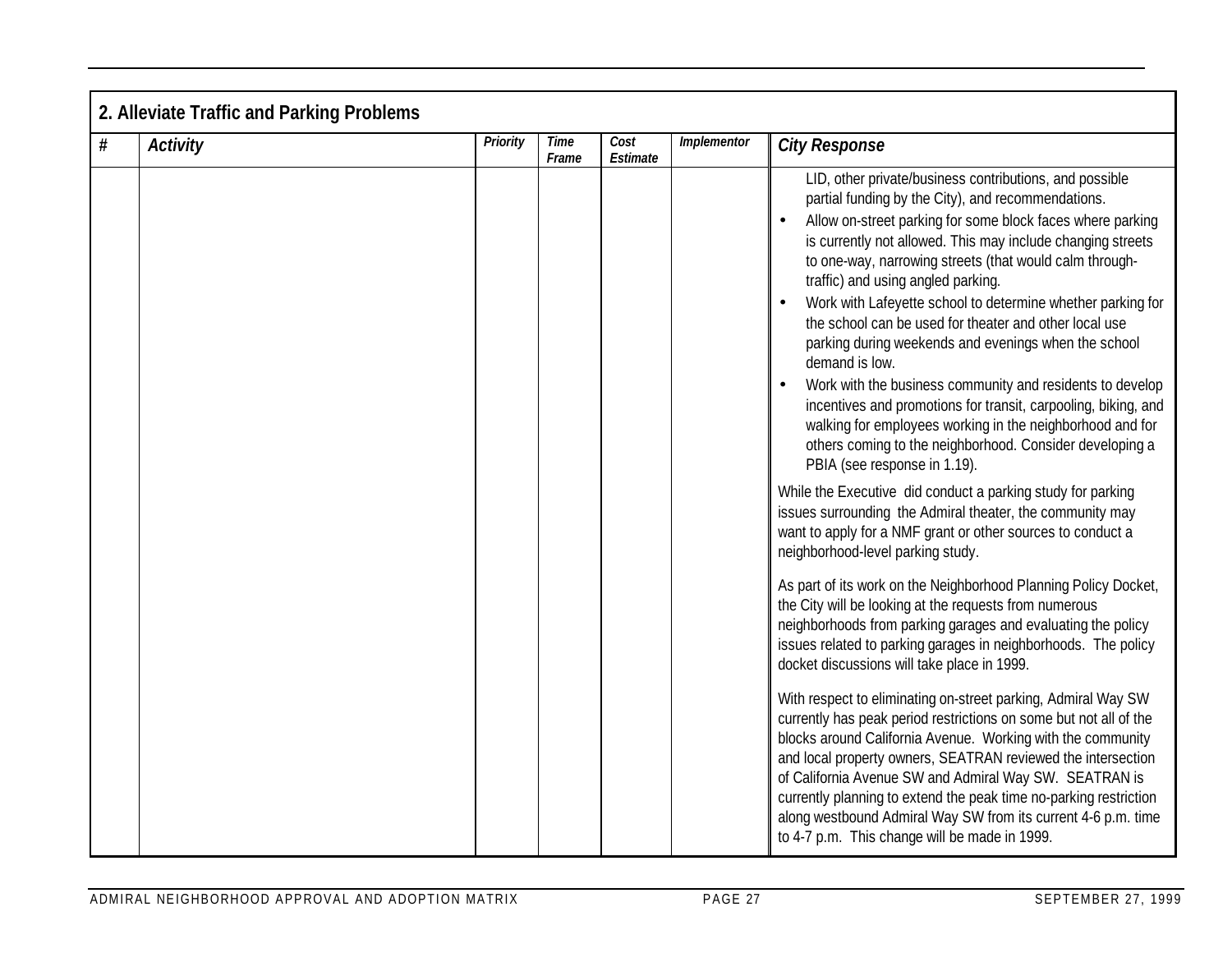|     | 2. Alleviate Traffic and Parking Problems                                                                                                                                                                                                                                                                                                                                                                                     |          |                      |                  |                         |                                                                                                                                                                                                                                                                                                                                                                                                                                                                                                                                                                                                                                                                                                                                                                                                                                        |  |  |  |
|-----|-------------------------------------------------------------------------------------------------------------------------------------------------------------------------------------------------------------------------------------------------------------------------------------------------------------------------------------------------------------------------------------------------------------------------------|----------|----------------------|------------------|-------------------------|----------------------------------------------------------------------------------------------------------------------------------------------------------------------------------------------------------------------------------------------------------------------------------------------------------------------------------------------------------------------------------------------------------------------------------------------------------------------------------------------------------------------------------------------------------------------------------------------------------------------------------------------------------------------------------------------------------------------------------------------------------------------------------------------------------------------------------------|--|--|--|
| #   | <b>Activity</b>                                                                                                                                                                                                                                                                                                                                                                                                               | Priority | <b>Time</b><br>Frame | Cost<br>Estimate | Implementor             | <b>City Response</b>                                                                                                                                                                                                                                                                                                                                                                                                                                                                                                                                                                                                                                                                                                                                                                                                                   |  |  |  |
|     |                                                                                                                                                                                                                                                                                                                                                                                                                               |          |                      |                  |                         | Additionally, as part of an interdepartmental team, SPO is now<br>conducting a citywide comprehensive, though focused, parking<br>study to provide background information that will form the basis<br>for recommending approaches or solutions for: the<br>appropriateness of parking requirements for certain land uses;<br>specific parking management strategies to promote transit-<br>oriented design; and on-street parking restrictions that minimize<br>"hide-and-ride" around transit stations. The study is expected to<br>be finished in the first quarter of 2000. The study methodology<br>may allow the City to apply the recommendations to other City<br>neighborhoods in the future as appropriate. However, SPO is not<br>collecting specific parking data for the Admiral neighborhood in<br>the SPO parking study. |  |  |  |
|     |                                                                                                                                                                                                                                                                                                                                                                                                                               |          |                      |                  |                         | Finally, DCLU, as part of an interdepartmental effort, has begun<br>to look for ways to allow more flexibility in the LUC to provide off-<br>street parking. See response to 1.12.                                                                                                                                                                                                                                                                                                                                                                                                                                                                                                                                                                                                                                                     |  |  |  |
| 2.2 | As a high priority within the parking study, specifically<br>work with the Admiral Theater to identify all the<br>causes for the parking problems and pedestrian/auto<br>conflicts that occur mid-block in front of the Admiral<br>Theater at evening shows. Develop strategies to<br>address the parking problems and pedestrian/auto<br>conflicts that occur mid-block in front of the Admiral<br>Theater at evening shows. | High     | Short                |                  | <b>SPO</b>              | See 2.1. See response C-1.19 in related to mid-block crosswalks.                                                                                                                                                                                                                                                                                                                                                                                                                                                                                                                                                                                                                                                                                                                                                                       |  |  |  |
| 2.3 | Recognizing that the overall parking problem cannot<br>be solved on a lot by lot basis, the Admiral<br>Residential Urban Village Neighborhood Plan<br>encourages the formation of an Admiral Parking<br>Improvement District to improve the parking situation<br>in a holistic manner.                                                                                                                                        | High     | Short                |                  | <b>OED</b><br>Community | OED will work with the neighborhood planning group and the<br>Neighborhood Business Council to conduct a feasibility study, if<br>desired by the neighborhood, to determine if there is adequate<br>support for a PBIA. A PBIA will require the support of local<br>merchants and property owners who would agree to assess<br>themselves under the City's Business Improvement Area<br>Program. Assessments can be used to address parking issues,<br>such as for the leasing of parking spaces for the neighborhood<br>business district. If the neighborhood is interested in a PBIA,                                                                                                                                                                                                                                               |  |  |  |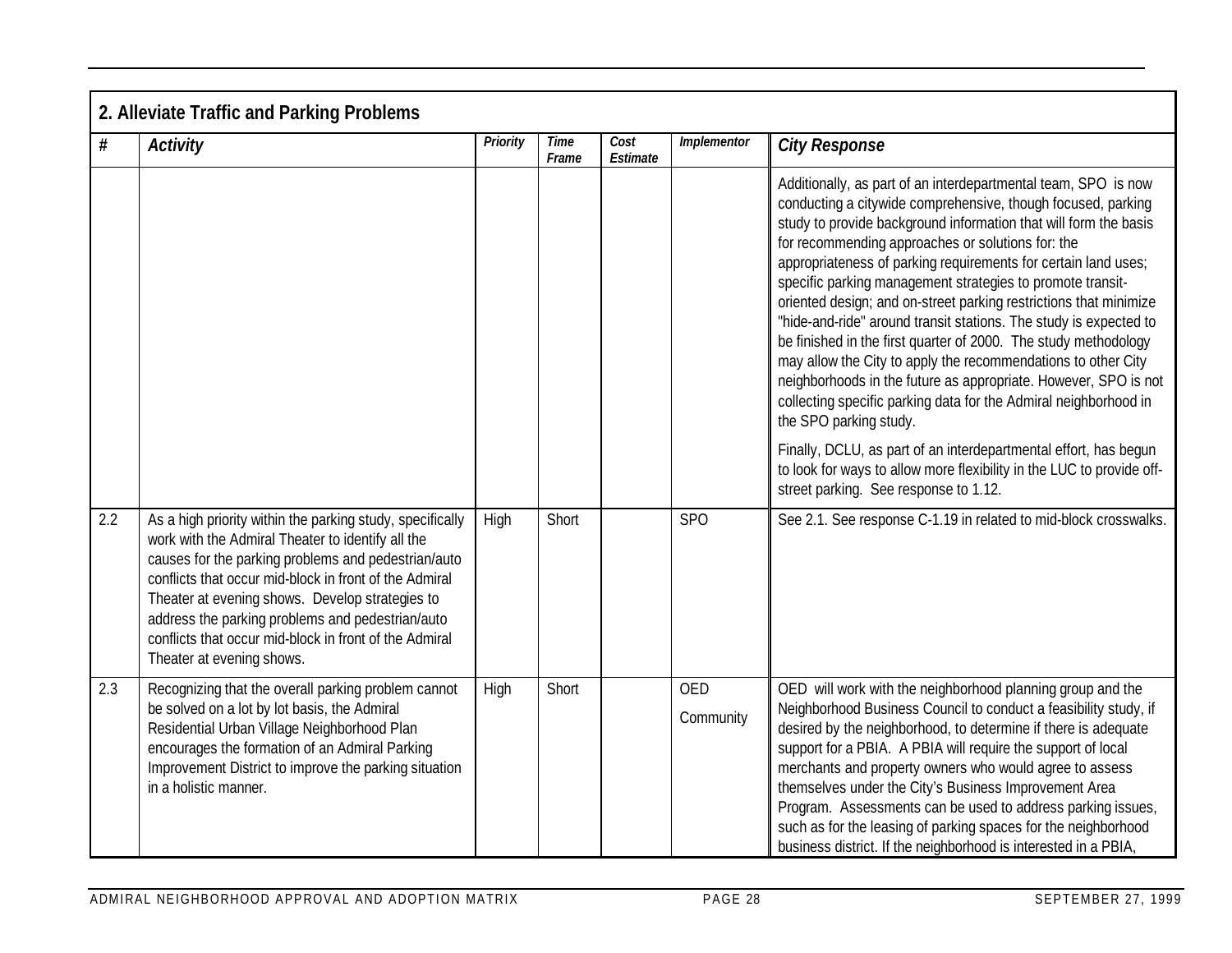|             | 2. Alleviate Traffic and Parking Problems                                                                                                                                                        |                 |               |                  |                                                                                                                                                                                      |                                                                                                                                                                                                                                                                                                                                                                                                                                                                                  |
|-------------|--------------------------------------------------------------------------------------------------------------------------------------------------------------------------------------------------|-----------------|---------------|------------------|--------------------------------------------------------------------------------------------------------------------------------------------------------------------------------------|----------------------------------------------------------------------------------------------------------------------------------------------------------------------------------------------------------------------------------------------------------------------------------------------------------------------------------------------------------------------------------------------------------------------------------------------------------------------------------|
| $\#$        | <b>Activity</b>                                                                                                                                                                                  | <b>Priority</b> | Time<br>Frame | Cost<br>Estimate | Implementor                                                                                                                                                                          | <b>City Response</b>                                                                                                                                                                                                                                                                                                                                                                                                                                                             |
|             |                                                                                                                                                                                                  |                 |               |                  |                                                                                                                                                                                      | OED would be happy to meet to discuss the process.                                                                                                                                                                                                                                                                                                                                                                                                                               |
| 2.4         | Because of the pedestrian nature of the Residential<br>Urban Village, vehicular access to a site should<br>minimize vehicle/pedestrian conflicts and minimally<br>impact surrounding properties. | High            | Short         |                  | <b>DCLU</b>                                                                                                                                                                          | The LUC currently contains development standards in Pedestrian<br>Overlay Districts that seek to minimize vehicular/pedestrian<br>conflicts and impacts. Existing Citywide design guidelines further<br>address this issue. See response in C-1.38 related to the ANPC<br>design guidelines.                                                                                                                                                                                     |
| 2.5         | Encourage local businesses to talk with the school<br>district about using the Lafayette School current<br>designated staff parking as public nighttime parking.                                 | Med.            | Short         |                  | <b>OED</b><br>SP <sub>O</sub><br>SSD<br>Community                                                                                                                                    | The Executive supports this recommendation (see response to<br>2.1). To achieve the best results, the planning group should<br>encourage area businesses to speak as one and to express their<br>concerns via the lead business district organization. The<br>Neighborhood Business Council (NBC), through its contract with<br>OED, may be able to facilitate discussions between the business<br>community and the school district. This activity will be forwarded<br>to SSD. |
| II. Traffic |                                                                                                                                                                                                  |                 |               |                  |                                                                                                                                                                                      |                                                                                                                                                                                                                                                                                                                                                                                                                                                                                  |
| 2.6         | Obtain the following data as background for<br>transportation studies:                                                                                                                           | High            | Short         |                  | <b>SEATRAN</b>                                                                                                                                                                       | The City appreciates the level of detail that the neighborhood has<br>put into developing this activity. This activity presents a good                                                                                                                                                                                                                                                                                                                                           |
|             | Maps and definitions of the functional<br>classification of the street system, and the history of<br>the classifications (e.g. need definitions and                                              |                 |               |                  | SPD                                                                                                                                                                                  | framework for the set up of a transportation study. See response<br>in 2.7 related to the steps necessary to begin a transportation<br>study.                                                                                                                                                                                                                                                                                                                                    |
|             | descriptions).                                                                                                                                                                                   |                 |               |                  |                                                                                                                                                                                      | While a significant amount of information exists, it will be much                                                                                                                                                                                                                                                                                                                                                                                                                |
|             | A current traffic flow map.<br>2.                                                                                                                                                                |                 |               |                  |                                                                                                                                                                                      | more useful to the community if it is presented as part of a<br>structured transportation study. Funding for a transportation                                                                                                                                                                                                                                                                                                                                                    |
|             | Current and recent historical traffic counts:<br>3.                                                                                                                                              |                 |               |                  |                                                                                                                                                                                      | study is limited and will need to be secured to implement this                                                                                                                                                                                                                                                                                                                                                                                                                   |
|             | Machine counter output (24 hours)<br>٠                                                                                                                                                           |                 |               |                  |                                                                                                                                                                                      | activity. Some general comments.                                                                                                                                                                                                                                                                                                                                                                                                                                                 |
|             | Manual intersection turning movement<br>counts.<br>The Admiral Residential Urban Village streets<br>4.                                                                                           |                 |               |                  | 1&2. SEATRAN will provide a map presenting the classifications<br>of the neighborhood's streets (and description and definitions of<br>the classifications), and a traffic flow map. |                                                                                                                                                                                                                                                                                                                                                                                                                                                                                  |
|             | travel usage, volume of travel and time of day<br>analysis. (Collect this data during normal travel days                                                                                         |                 |               |                  |                                                                                                                                                                                      | 3, 4, 6, & 7. SEATRAN can share the traffic count and vehicle<br>and pedestrian accident information that they have available.                                                                                                                                                                                                                                                                                                                                                   |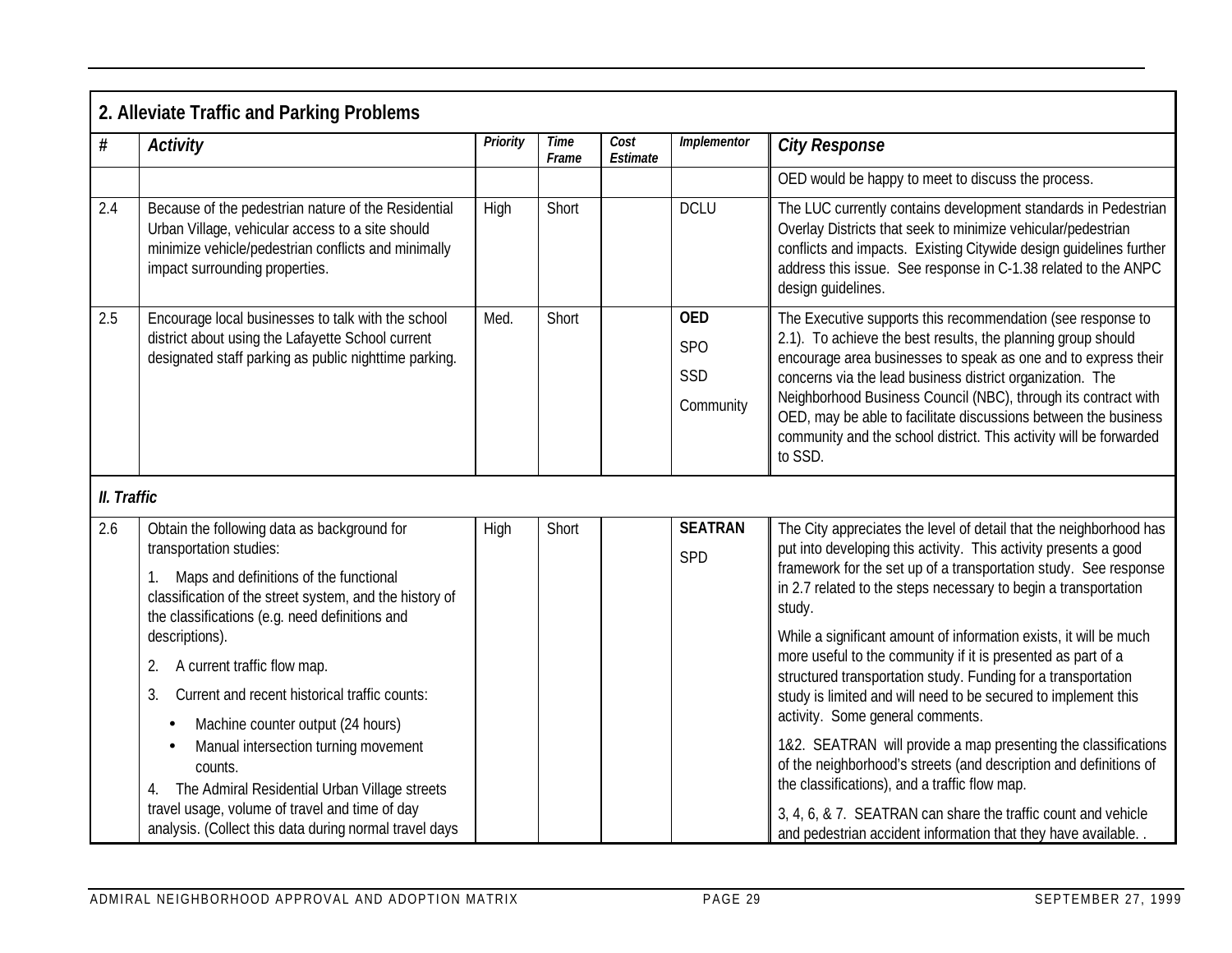|      | 2. Alleviate Traffic and Parking Problems                                                                                                                                                                                                                                                                                                                                                                                                                                                                                   |          |               |                  |                             |                                                                                                                                                                                                                                                                                                                                                                                                                                                                                                                                                                                                                                                                                                                                                                                                                                                                                                                                                                                                                                                                                                                                        |  |  |  |  |
|------|-----------------------------------------------------------------------------------------------------------------------------------------------------------------------------------------------------------------------------------------------------------------------------------------------------------------------------------------------------------------------------------------------------------------------------------------------------------------------------------------------------------------------------|----------|---------------|------------------|-----------------------------|----------------------------------------------------------------------------------------------------------------------------------------------------------------------------------------------------------------------------------------------------------------------------------------------------------------------------------------------------------------------------------------------------------------------------------------------------------------------------------------------------------------------------------------------------------------------------------------------------------------------------------------------------------------------------------------------------------------------------------------------------------------------------------------------------------------------------------------------------------------------------------------------------------------------------------------------------------------------------------------------------------------------------------------------------------------------------------------------------------------------------------------|--|--|--|--|
| #    | <b>Activity</b>                                                                                                                                                                                                                                                                                                                                                                                                                                                                                                             | Priority | Time<br>Frame | Cost<br>Estimate | Implementor                 | <b>City Response</b>                                                                                                                                                                                                                                                                                                                                                                                                                                                                                                                                                                                                                                                                                                                                                                                                                                                                                                                                                                                                                                                                                                                   |  |  |  |  |
|      | within the Admiral Residential Urban Village.)<br>Conduct a preliminary traffic survey. Possible<br>street intersections include:<br>California Avenue SW and SW Admiral Way<br>SW Lander Street and SW Admiral Way<br>$\bullet$<br>41 <sup>st</sup> Avenue SW and SW Admiral Way<br>$\bullet$<br>42 <sup>nd</sup> Avenue SW and SW Admiral Way<br>$\bullet$<br>45th Avenue SW and SW Admiral Way<br>Three-year accident data by street location and<br>6.<br>type.<br>Separate pedestrian accident data by location.<br>7. |          |               |                  |                             | This kind of information can sometimes be fairly extensive.<br>SEATRAN 's experience is that providing information to<br>neighborhood groups works best if specific locations or<br>intersections or street lengths are identified. If someone could<br>provide a list of locations where this information is needed<br>SEATRAN will share the available information.<br>5. SEATRAN has been hearing issues about congestion at the<br>California Avenue SW and SW Admiral Way intersection - with<br>concerns particularly about how the intersection works in the late<br>part of the afternoon commute. In signal-related work,<br>SEATRAN has been reviewing street operations at the<br>intersection to see what improvements can be made. SEATRAN<br>is currently planning to extend the peak time no-parking<br>restriction along westbound Admiral from it's current 4-6 p.m.<br>time to 4-7 p.m. With continued support from the community, this<br>change will be made in 1999. If there are traffic safety problems<br>with the other intersections, these can be forwarded directly to<br>SEATRAN for review and response. |  |  |  |  |
| 2.6A | Identify short term problems and quick wins to traffic<br>circulation and regulation.                                                                                                                                                                                                                                                                                                                                                                                                                                       | High     | Short         |                  | <b>SEATRAN</b><br>Community | This activity is too general to allow for good, technical feedback.<br>Responses to this activity could range from installing a curb-cut<br>to developing an entire corridor study. The neighborhood will<br>need to better develop this activity to allow the City to respond.                                                                                                                                                                                                                                                                                                                                                                                                                                                                                                                                                                                                                                                                                                                                                                                                                                                        |  |  |  |  |
| 2.6B | Enforce traffic, parking and pedestrian ordinances.                                                                                                                                                                                                                                                                                                                                                                                                                                                                         | High     | Short         |                  | SPD<br><b>SEATRAN</b>       | The South Precinct staff are currently assessing the traffic safety<br>needs within the boundaries of the Precinct to determine what<br>additional enforcement efforts may be needed and then will work<br>with both the Traffic and Parking Enforcement divisions on an<br>implementation plan. The issue of traffic and parking<br>enforcement has been raised in a number of the Neighborhood<br>Plans. Parking Enforcement is an issue that is of great concern to<br>almost every neighborhood, particularly those close to residential<br>urban villages. Neighborhoods with a RPZ complain about a lack<br>of enforcement of these zones while neighborhoods without an<br>RPZ want better enforcement of existing parking regulations. The                                                                                                                                                                                                                                                                                                                                                                                     |  |  |  |  |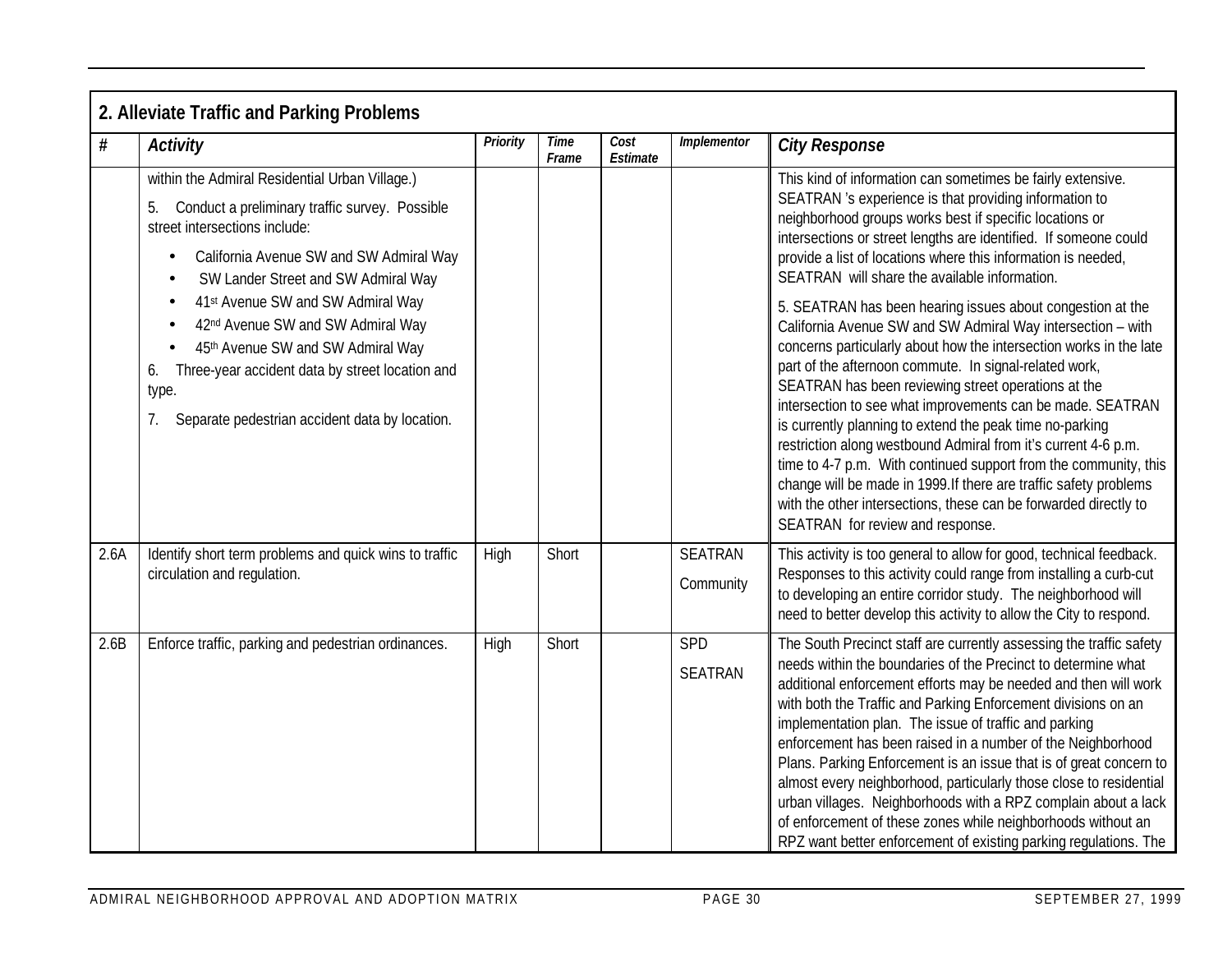|     | 2. Alleviate Traffic and Parking Problems                                                                                                                                                                                                                                                                                                                                                                                                                                                                                                                                                                                                                                                                                                                                                                                                                                                                                                                                                                                                                                                                                                                                                                                      |          |               |                  |                |                                                                                                                                                                                                                                                                                                                                                                                                                                                                                                                                                                                                                                                                                                                                                                                                                                                                                                                                                                                                                                                                                                                                                                                                                                                                                                                                                                                                                                                                                                                    |  |  |  |  |  |
|-----|--------------------------------------------------------------------------------------------------------------------------------------------------------------------------------------------------------------------------------------------------------------------------------------------------------------------------------------------------------------------------------------------------------------------------------------------------------------------------------------------------------------------------------------------------------------------------------------------------------------------------------------------------------------------------------------------------------------------------------------------------------------------------------------------------------------------------------------------------------------------------------------------------------------------------------------------------------------------------------------------------------------------------------------------------------------------------------------------------------------------------------------------------------------------------------------------------------------------------------|----------|---------------|------------------|----------------|--------------------------------------------------------------------------------------------------------------------------------------------------------------------------------------------------------------------------------------------------------------------------------------------------------------------------------------------------------------------------------------------------------------------------------------------------------------------------------------------------------------------------------------------------------------------------------------------------------------------------------------------------------------------------------------------------------------------------------------------------------------------------------------------------------------------------------------------------------------------------------------------------------------------------------------------------------------------------------------------------------------------------------------------------------------------------------------------------------------------------------------------------------------------------------------------------------------------------------------------------------------------------------------------------------------------------------------------------------------------------------------------------------------------------------------------------------------------------------------------------------------------|--|--|--|--|--|
| #   | <b>Activity</b>                                                                                                                                                                                                                                                                                                                                                                                                                                                                                                                                                                                                                                                                                                                                                                                                                                                                                                                                                                                                                                                                                                                                                                                                                | Priority | Time<br>Frame | Cost<br>Estimate | Implementor    | <b>City Response</b>                                                                                                                                                                                                                                                                                                                                                                                                                                                                                                                                                                                                                                                                                                                                                                                                                                                                                                                                                                                                                                                                                                                                                                                                                                                                                                                                                                                                                                                                                               |  |  |  |  |  |
|     |                                                                                                                                                                                                                                                                                                                                                                                                                                                                                                                                                                                                                                                                                                                                                                                                                                                                                                                                                                                                                                                                                                                                                                                                                                |          |               |                  |                | City will be reviewing its parking enforcement activities and will<br>report to Council in 2000. If SPD is to meet the community's<br>desire to have an increase in enforcement specific to the<br>individual communities, then additional resources are going to be<br>required; however, SPD is not currently intending to request such<br>funds.                                                                                                                                                                                                                                                                                                                                                                                                                                                                                                                                                                                                                                                                                                                                                                                                                                                                                                                                                                                                                                                                                                                                                                |  |  |  |  |  |
| 2.7 | Complete an analysis of traffic in the Urban Village.<br>The study should evaluate and suggest solutions to:<br>The impacts of through traffic on non-arterial<br>street.<br>Calming traffic on arterials within the urban<br>2.<br>village; intersection and signalization improvements;<br>and safety. Elements of the study should include the<br>following:<br>Identify traffic circulation and regulation<br>problems starting with the Phase I surveys.<br>Involve merchants and institutions whose<br>$\bullet$<br>businesses are affected by proposed traffic<br>solutions. This could include Thriftway,<br>Safeway, Barnecut, Starbucks, Besaw.<br>Provide a solution to achieve less congested<br>$\bullet$<br>streets near Thriftway and the Library.<br>To address traffic congestion caused by<br>$\bullet$<br>deliveries, provide for the efficient routing of<br>deliveries.<br>Provide solutions to better address rush hour<br>$\bullet$<br>traffic congestion.<br>Determine the best way to keep through traffic<br>$\bullet$<br>off non-arterial streets.<br>Develop quick win solutions to traffic circulation<br>$\bullet$<br>and regulation problems.<br>Determine the best way to calm through traffic | High     | Short         |                  | <b>SEATRAN</b> | The City appreciates the level of detail that the neighborhood has<br>put into developing this activity. This activity presents a good<br>framework for a transportation study. The broad study suggested<br>is a large undertaking. General steps of this style of<br>transportation planning -- where all possible uses of the street<br>are open to consideration - typically include:<br>an inventory of present conditions;<br>setting goals and objectives for improvement of the street<br>area; developing a broad vision for the area's transportation<br>system;<br>developing a number of concept alternatives for the street<br>system within this vision, evaluation them, and selecting a<br>preferred option;<br>then undertaking detailed work on street design;<br>development and evaluation of design options;<br>and refinement of these elements into a final design.<br>This style of planning is very resource intensive. It takes a long<br>time to work through.<br>SEATRAN does not have funding for this work, and funding will<br>need to be secured to implement this activity. Given limited<br>resources, one pragmatic way to begin to address some of these<br>issues would be to select one or two as priorities and begin to<br>better define the work that would be necessary. If this is an<br>approach the neighborhood would like to try, SEATRAN will be<br>available to help provide advice and quidance.<br>One source of funding to implement this activity would be an |  |  |  |  |  |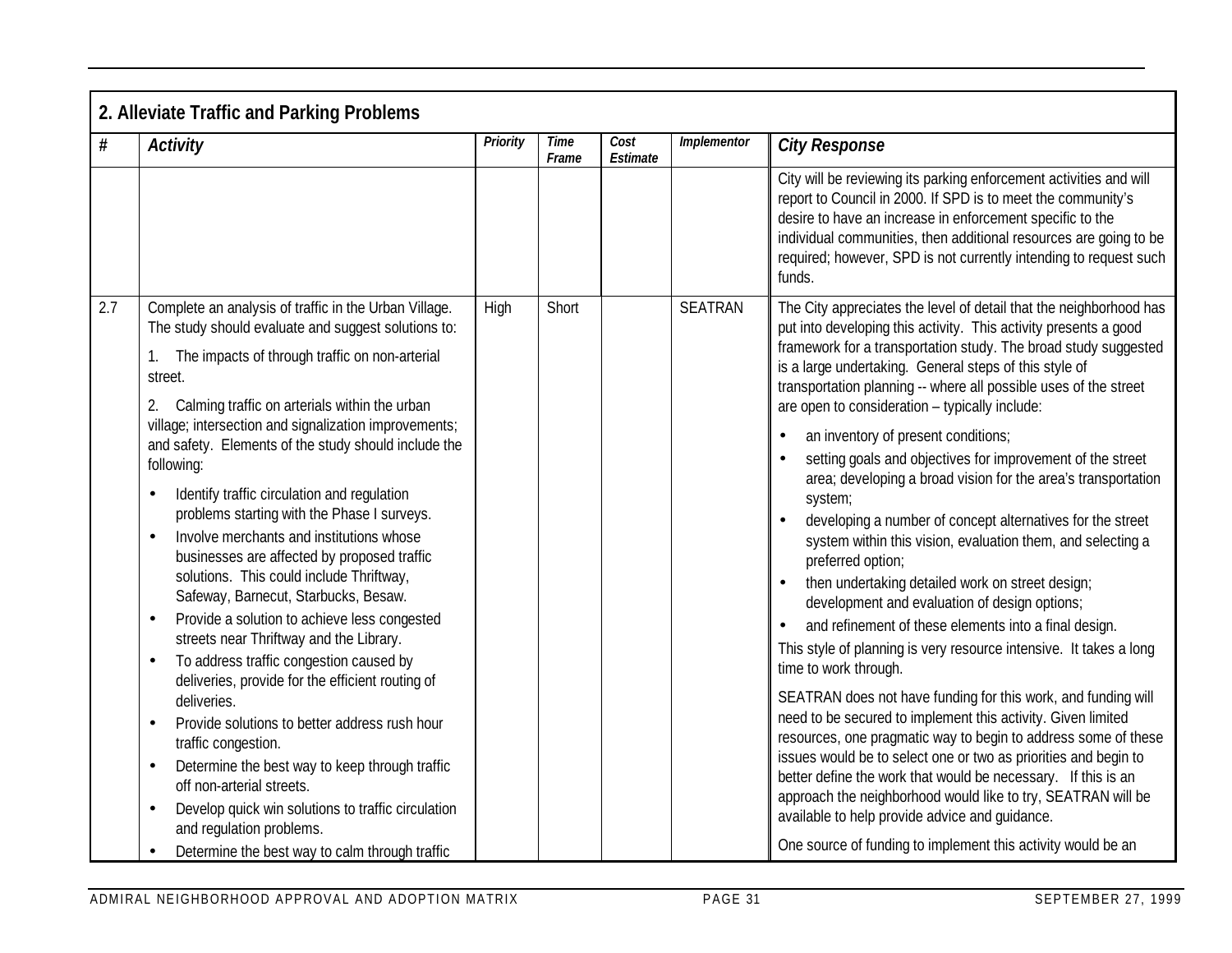|     | 2. Alleviate Traffic and Parking Problems                                                                                                                                                                                                                                                                                                                                                                                                                                                                                                                                                                                                       |          |                      |                                        |                             |                                                                                                                                                                                                                                                                                                                                                                                                                                                                                                                                                                                                                                              |  |  |  |
|-----|-------------------------------------------------------------------------------------------------------------------------------------------------------------------------------------------------------------------------------------------------------------------------------------------------------------------------------------------------------------------------------------------------------------------------------------------------------------------------------------------------------------------------------------------------------------------------------------------------------------------------------------------------|----------|----------------------|----------------------------------------|-----------------------------|----------------------------------------------------------------------------------------------------------------------------------------------------------------------------------------------------------------------------------------------------------------------------------------------------------------------------------------------------------------------------------------------------------------------------------------------------------------------------------------------------------------------------------------------------------------------------------------------------------------------------------------------|--|--|--|
| #   | <b>Activity</b>                                                                                                                                                                                                                                                                                                                                                                                                                                                                                                                                                                                                                                 | Priority | <b>Time</b><br>Frame | $\overline{\mathit{Cost}}$<br>Estimate | <b>Implementor</b>          | <b>City Response</b>                                                                                                                                                                                                                                                                                                                                                                                                                                                                                                                                                                                                                         |  |  |  |
|     | on arterials without decreasing capacity.<br>Improve the timing of traffic signals.<br>$\bullet$<br>Determine ways to improve vehicular traffic<br>$\bullet$<br>safety and convenience. (Prepare 2 or 3<br>solutions and invite participants to help choose<br>the best solution.)<br>Anticipate future traffic problems, consider long<br>$\bullet$<br>term changes to circulation patterns, street forms<br>and controls.<br>Provide a turn-only lane redesign to widen<br>$\bullet$<br>California Avenue SW.<br>Assess the merits of providing traffic signals at<br>$\bullet$<br>the corner of California Avenue SW and SW<br>Hinds Street. |          |                      |                                        |                             | NMF grant.<br>One additional method that might help the neighborhood begin to<br>implement these recommendations is through the development<br>of a PBIA (see response in 2.3).<br>If there are traffic safety problems with specific locations, these<br>can be forwarded directly to SEATRAN for review and response.                                                                                                                                                                                                                                                                                                                      |  |  |  |
|     | III. Bicycle and Pedestrian                                                                                                                                                                                                                                                                                                                                                                                                                                                                                                                                                                                                                     |          |                      |                                        |                             |                                                                                                                                                                                                                                                                                                                                                                                                                                                                                                                                                                                                                                              |  |  |  |
| 2.8 | Identify and implement incentives for people to walk,<br>bicycle or ride buses while traveling within the<br>Admiral Residential Urban Village.                                                                                                                                                                                                                                                                                                                                                                                                                                                                                                 | Med.     | Med.                 |                                        | <b>SEATRAN</b><br>Metro     | This is a very broad request and not developed enough to allow<br>good, specific technical feedback. If community members have<br>specific ideas about locations in the urban village that could be<br>improved for pedestrian and bike travel, these will be looked at<br>by SEATRAN's Pedestrian and Bicycle Office. If community<br>members have immediate safety concerns, these can be<br>forwarded directly to SEATRAN for review and response. One<br>City resource that might assist the neighborhood in developing<br>ideas for incentives is the City's "Streets That Work" video and<br>manual. These are available from SEATRAN. |  |  |  |
| 2.9 | Identify needed pedestrian crossing sites.                                                                                                                                                                                                                                                                                                                                                                                                                                                                                                                                                                                                      | High     | Short                |                                        | <b>SEATRAN</b><br>Community | If there are locations that the neighborhood feels need to be<br>looked at, these can be forwarded directly to SEATRAN. For<br>meaningful review of locations with traffic safety concerns, it<br>works best if SEATRAN can be provided with a:<br>Specific description of the problem location(s).<br>Specific description of the problem(s) being seen.<br>$\bullet$                                                                                                                                                                                                                                                                       |  |  |  |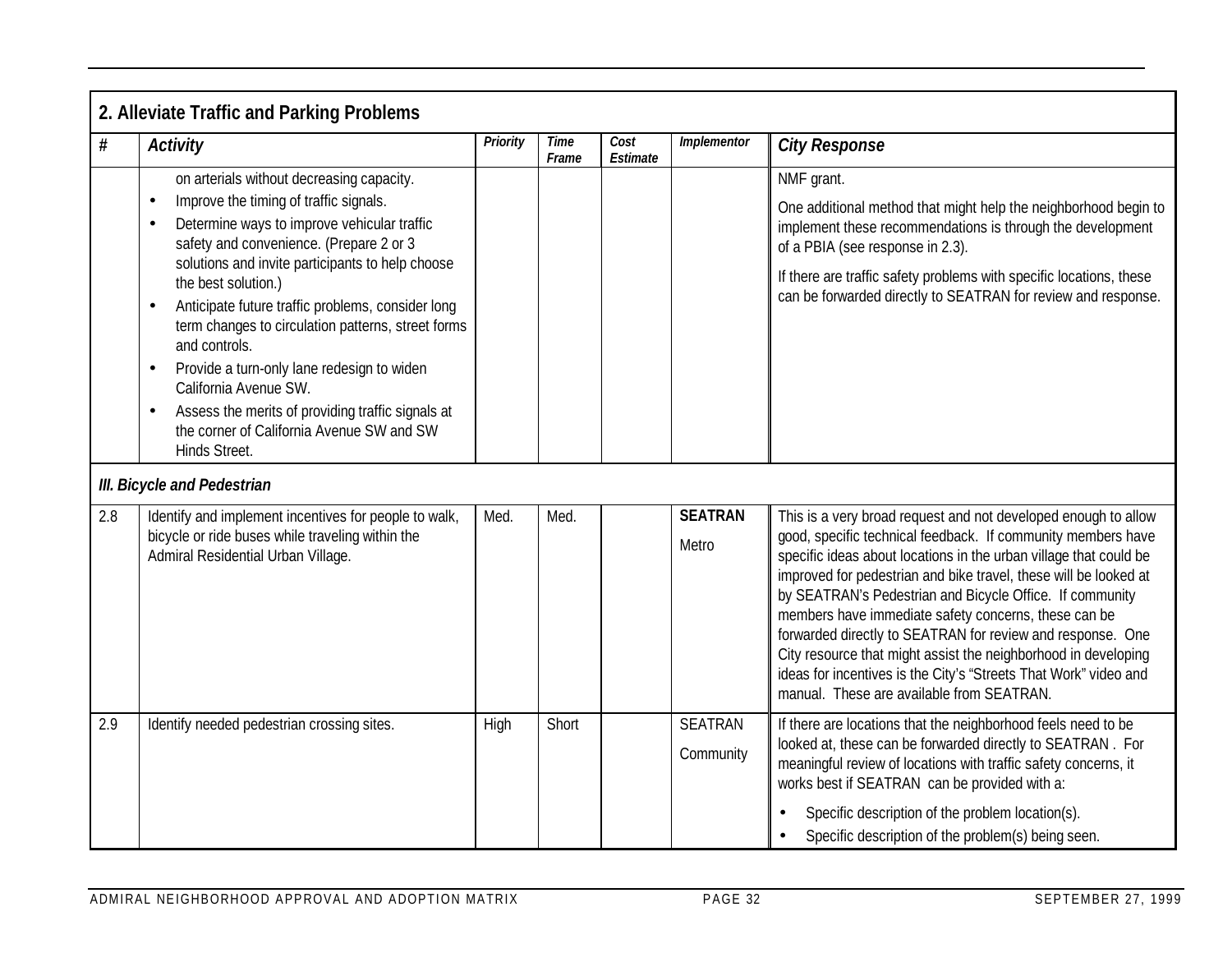|      | 2. Alleviate Traffic and Parking Problems                                                                                                |          |                      |                  |                |                                                                                                                                                                                                                                                                                                                                                                                                                                                                                                                                                                                                                                                  |  |  |  |  |  |
|------|------------------------------------------------------------------------------------------------------------------------------------------|----------|----------------------|------------------|----------------|--------------------------------------------------------------------------------------------------------------------------------------------------------------------------------------------------------------------------------------------------------------------------------------------------------------------------------------------------------------------------------------------------------------------------------------------------------------------------------------------------------------------------------------------------------------------------------------------------------------------------------------------------|--|--|--|--|--|
| #    | <b>Activity</b>                                                                                                                          | Priority | <b>Time</b><br>Frame | Cost<br>Estimate | Implementor    | <b>City Response</b>                                                                                                                                                                                                                                                                                                                                                                                                                                                                                                                                                                                                                             |  |  |  |  |  |
|      |                                                                                                                                          |          |                      |                  |                | Neighborhood contact, with phone number, whom<br>SEATRAN can contact if they need more information and to<br>provide information back to from their review.                                                                                                                                                                                                                                                                                                                                                                                                                                                                                      |  |  |  |  |  |
| 2.10 | Review accident data from City records.                                                                                                  | Med.     | Med.                 |                  | <b>SEATRAN</b> | See response to 2.5 (parts 6 and 7).                                                                                                                                                                                                                                                                                                                                                                                                                                                                                                                                                                                                             |  |  |  |  |  |
| 2.11 | Evaluate pedestrian safety issues at Lafayette<br>Elementary and Hiawatha Community Center.                                              | Med.     | Med.                 |                  | <b>SEATRAN</b> | SEATRAN will contact the school principal and Community<br>Center manager about any pedestrian safety issues that exist.<br>In work to improve pedestrian crossing conditions near the<br>Community Center entrance, SEATRAN recently reworked the<br>design of the intersection on the northeast corner of the Hiawatha<br>play field.                                                                                                                                                                                                                                                                                                          |  |  |  |  |  |
| 2.12 | In front of the Admiral Theatre, provide a pedestrian<br>crossing with improved lighting and safety zone<br>pavement marking. (See 1.19) | Med.     | High                 |                  | <b>SEATRAN</b> | SEATRAN funding for crosswalks has been doubled, and the<br>department is trying to prioritize this work. While it might be<br>possible to pursue a mid-block crossing here, SEATRAN<br>believes this would be contingent upon the development plans -<br>i.e., the design for entrances and driveways, and whether or not<br>the development would include a public garage - for the site<br>across the street. SEATRAN is willing to work with the developer<br>to explore the potential for installing a safe and workable mid-<br>block crossing.<br>Also, see response in C-1.19 related to mid-block crosswalks<br>and crosswalk lighting. |  |  |  |  |  |
| 2.13 | Develop a pedestrian/bike trail to connect the Admiral<br>Village with Alaska Junction, Hamilton Viewpoint and<br>the Fairmount Ravine.  | Low      | Med.                 |                  | <b>SEATRAN</b> | SEATRAN's Seattle Bicycling Guide Map shows that these<br>cycling connections exist, running primarily along the residential<br>streets 42nd, Walnut, 39th, and Fairmount Avenues SW.<br>SEATRAN has reviewed a proposal from the community for a                                                                                                                                                                                                                                                                                                                                                                                                |  |  |  |  |  |
|      |                                                                                                                                          |          |                      |                  |                | separate pedestrian and bike pathway alongside Fairmount<br>Avenue SW, from SW Forest to SW College Streets. The finding<br>of this review was that the cost of work to install a pathway<br>alongside the street would be approximately \$1,000,000. This is<br>because the street is bound very tightly on both sides by hillside<br>and drainage ditches, and would therefore necessitate a<br>considerable amount of grading. This would include retaining                                                                                                                                                                                   |  |  |  |  |  |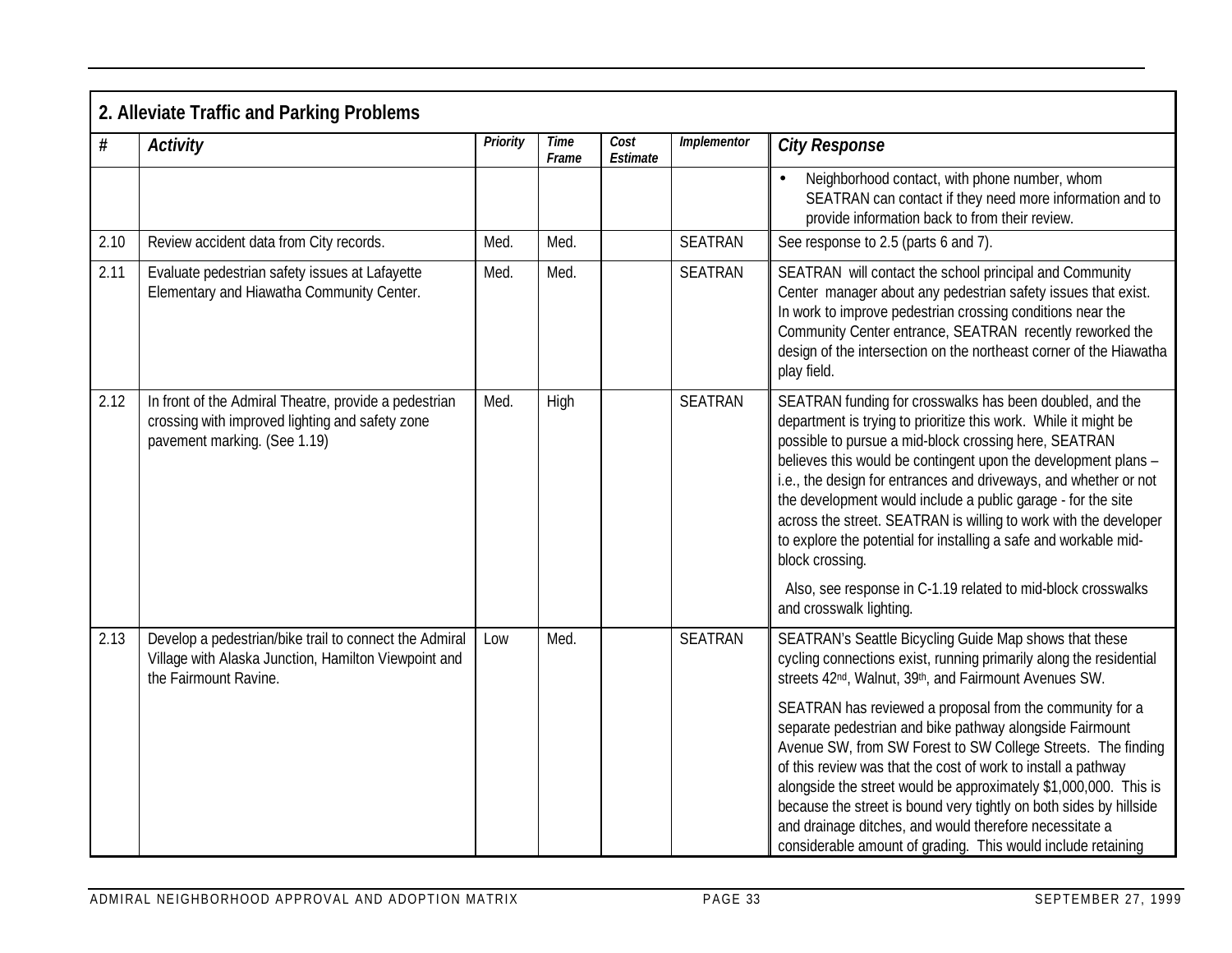|                    | 2. Alleviate Traffic and Parking Problems                                                                                                 |          |                      |                  |                                      |                                                                                                                                                                                                                                                                                                                                                                                                                                                                                                                                                                                                                                                                                                                                                                          |  |  |  |  |  |
|--------------------|-------------------------------------------------------------------------------------------------------------------------------------------|----------|----------------------|------------------|--------------------------------------|--------------------------------------------------------------------------------------------------------------------------------------------------------------------------------------------------------------------------------------------------------------------------------------------------------------------------------------------------------------------------------------------------------------------------------------------------------------------------------------------------------------------------------------------------------------------------------------------------------------------------------------------------------------------------------------------------------------------------------------------------------------------------|--|--|--|--|--|
| #                  | Activity                                                                                                                                  | Priority | <b>Time</b><br>Frame | Cost<br>Estimate | Implementor                          | <b>City Response</b>                                                                                                                                                                                                                                                                                                                                                                                                                                                                                                                                                                                                                                                                                                                                                     |  |  |  |  |  |
|                    |                                                                                                                                           |          |                      |                  |                                      | walls to prevent slides, and fairly extensive drainage<br>improvements. If the funds were available, implementing this<br>activity would likely be feasible. SPU can fund drainage<br>improvements in the City right-of-way if there are existing<br>drainage problems.                                                                                                                                                                                                                                                                                                                                                                                                                                                                                                  |  |  |  |  |  |
| 2.14               | Conduct a study of alternative routes through the<br>neighborhood to connect these elements (as shown<br>in 2.13) with a designated path. | Low      | Med.                 |                  | <b>SEATRAN</b>                       | See 2.13. If there are specific bike routes that the neighborhood<br>would like to have improved, these will be looked at by<br>SEATRAN's Bicycle Program staff.                                                                                                                                                                                                                                                                                                                                                                                                                                                                                                                                                                                                         |  |  |  |  |  |
| <b>IV.</b> Transit |                                                                                                                                           |          |                      |                  |                                      |                                                                                                                                                                                                                                                                                                                                                                                                                                                                                                                                                                                                                                                                                                                                                                          |  |  |  |  |  |
| 2.15               | Work with Metro to improve bus service from the<br>water taxi.                                                                            | Med.     | Short                |                  | Metro<br><b>SEATRAN</b><br>Community | The Executive supports the concept of water taxi service in<br>Seattle and the region as a means of expanding the public transit<br>system, and will aid in efforts to explore its feasibility and<br>implementation. However, bus service to and from the water taxi<br>is the responsibility of Metro. This activity will be forwarded to<br>Metro on the community's behalf.<br>If new bus service is added, SEATRAN will work with Metro to<br>ensure that any routes are designed to operate safely and will not<br>create operational problems on the local street system. The<br>Executive is aware of some work being pursued at Metro<br>regarding water taxi service and will continue to work with Metro<br>on these issues where a City role is appropriate. |  |  |  |  |  |
| 2.16               | Work with the City to choose a new passenger<br>landing for the water taxi.                                                               | Med.     | Short                |                  | <b>SEATRAN</b><br><b>ANPC</b>        | The Executive supports the concept of Water Taxi service in<br>Seattle and the region as a means of expanding the public transit<br>system, and will aid in efforts to explore its feasibility and<br>implementation. However, the overall maintenance and<br>operation of such services are the responsibility of King County<br>Metro.<br>The existing Elliott Bay Water Taxi service was developed as a<br>demonstration project for 1997 and 1998. DON released a final<br>report on the Elliott Bay Water Taxi service in February 1999.<br>The City has extended Water Taxi service for summer 1999. One                                                                                                                                                           |  |  |  |  |  |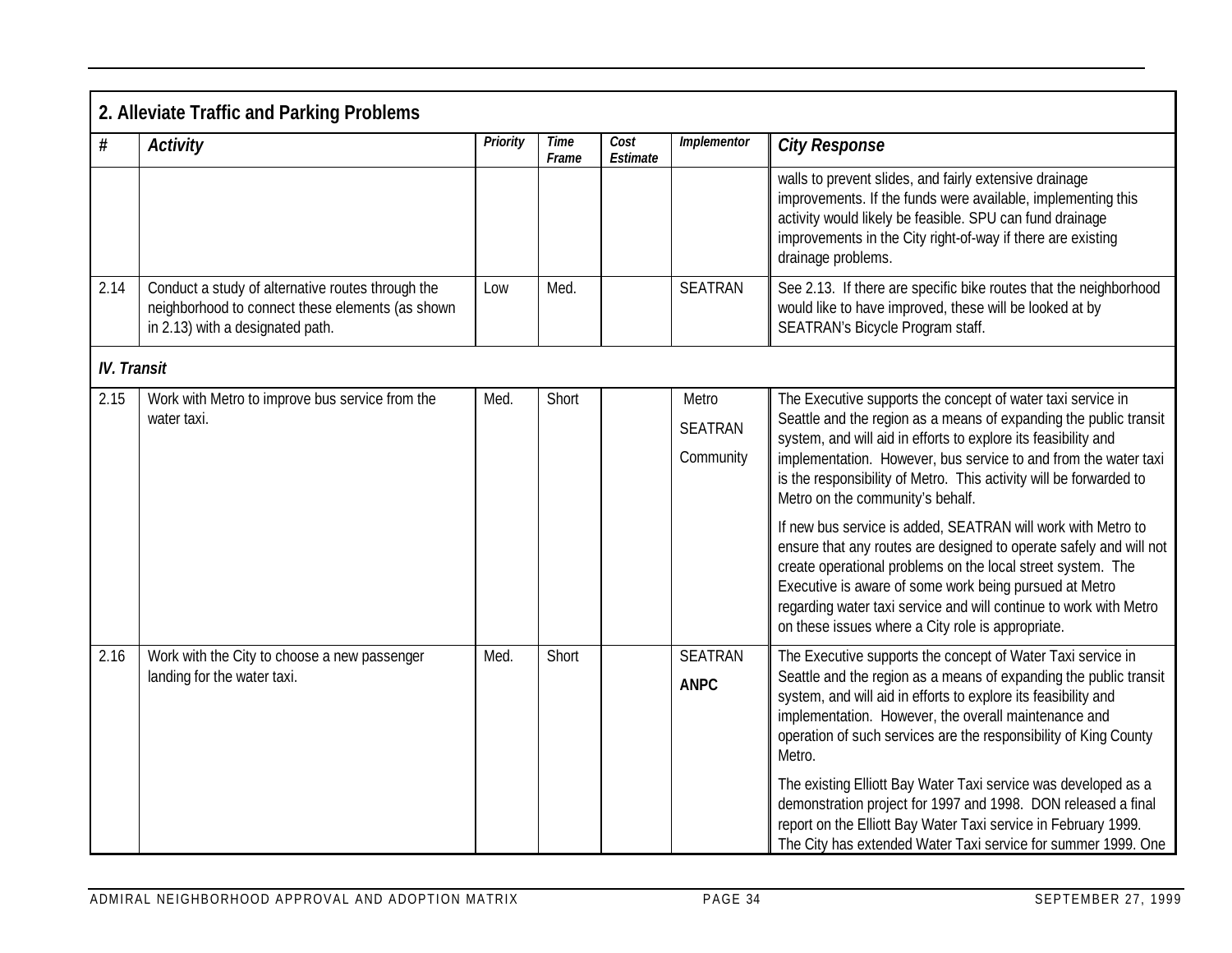|      | 2. Alleviate Traffic and Parking Problems                                                                                                                                                                 |          |                      |                  |                      |                                                                                                                                                                                                                                                                                                                                                                                                                                                                                                                                                                                                                                                                                                                    |
|------|-----------------------------------------------------------------------------------------------------------------------------------------------------------------------------------------------------------|----------|----------------------|------------------|----------------------|--------------------------------------------------------------------------------------------------------------------------------------------------------------------------------------------------------------------------------------------------------------------------------------------------------------------------------------------------------------------------------------------------------------------------------------------------------------------------------------------------------------------------------------------------------------------------------------------------------------------------------------------------------------------------------------------------------------------|
| $\#$ | <b>Activity</b>                                                                                                                                                                                           | Priority | <b>Time</b><br>Frame | Cost<br>Estimate | Implementor          | <b>City Response</b>                                                                                                                                                                                                                                                                                                                                                                                                                                                                                                                                                                                                                                                                                               |
|      |                                                                                                                                                                                                           |          |                      |                  |                      | of the major concerns for continued Water Taxi service is the<br>siting of a permanent docking facility in West Seattle.                                                                                                                                                                                                                                                                                                                                                                                                                                                                                                                                                                                           |
|      |                                                                                                                                                                                                           |          |                      |                  |                      | SEATRAN released a Docking Study in January 1999 that<br>examined alternative terminal locations in West Seattle and<br>Downtown with associated capital costs, permitting requirements,<br>and possible funding sources. Based on experiences with the<br>existing Water Taxi service, and the results of the Docking Study<br>(i.e., a lack of potential sites for even the existing small boat), it is<br>unlikely that a full operation and expansion of the Water Taxi<br>service similar to Vancouver's Seabus service will be<br>implemented in the near-term due to the need for major terminal<br>construction in both West Seattle and Downtown.                                                         |
| 2.17 | Conduct a local circulator bus feasibility study.                                                                                                                                                         | Med.     | Short                |                  | Metro                | The Executive will forward this and related transit requests to<br>King County Metro on the community's behalf. SPO, SEATRAN<br>and DON will review the transit service requests and transit stop<br>improvements identified in the neighborhood plans and integrate<br>those requested improvements into the work being done under<br>Strategy T4 "Establish and Implement Transit Service Priorities"<br>in the City's Transportation Strategic Plan (TSP). The Executive<br>will report to the City Council Transportation Committee on its<br>progress on Strategy T4 as part of its ongoing reporting<br>requirements on the TSP and to the Neighborhoods, Growth<br>Planning and Civic Engagement Committee. |
| 2.18 | Determine the desired role of public transit in the<br>Residential Urban Village.                                                                                                                         | Med.     | Short                |                  | Metro<br><b>ANPC</b> | This is a community-based activity.                                                                                                                                                                                                                                                                                                                                                                                                                                                                                                                                                                                                                                                                                |
| 2.19 | Improve local Metro commuter options from Admiral<br>to Alaska Junction, Morgan Junction and the water<br>taxi Commuter ferry. Operate small vans to connect<br>more neighbors to the new transit feeder. | Med.     | Med.                 |                  | Metro                | See response to 2.15 and 2.17.                                                                                                                                                                                                                                                                                                                                                                                                                                                                                                                                                                                                                                                                                     |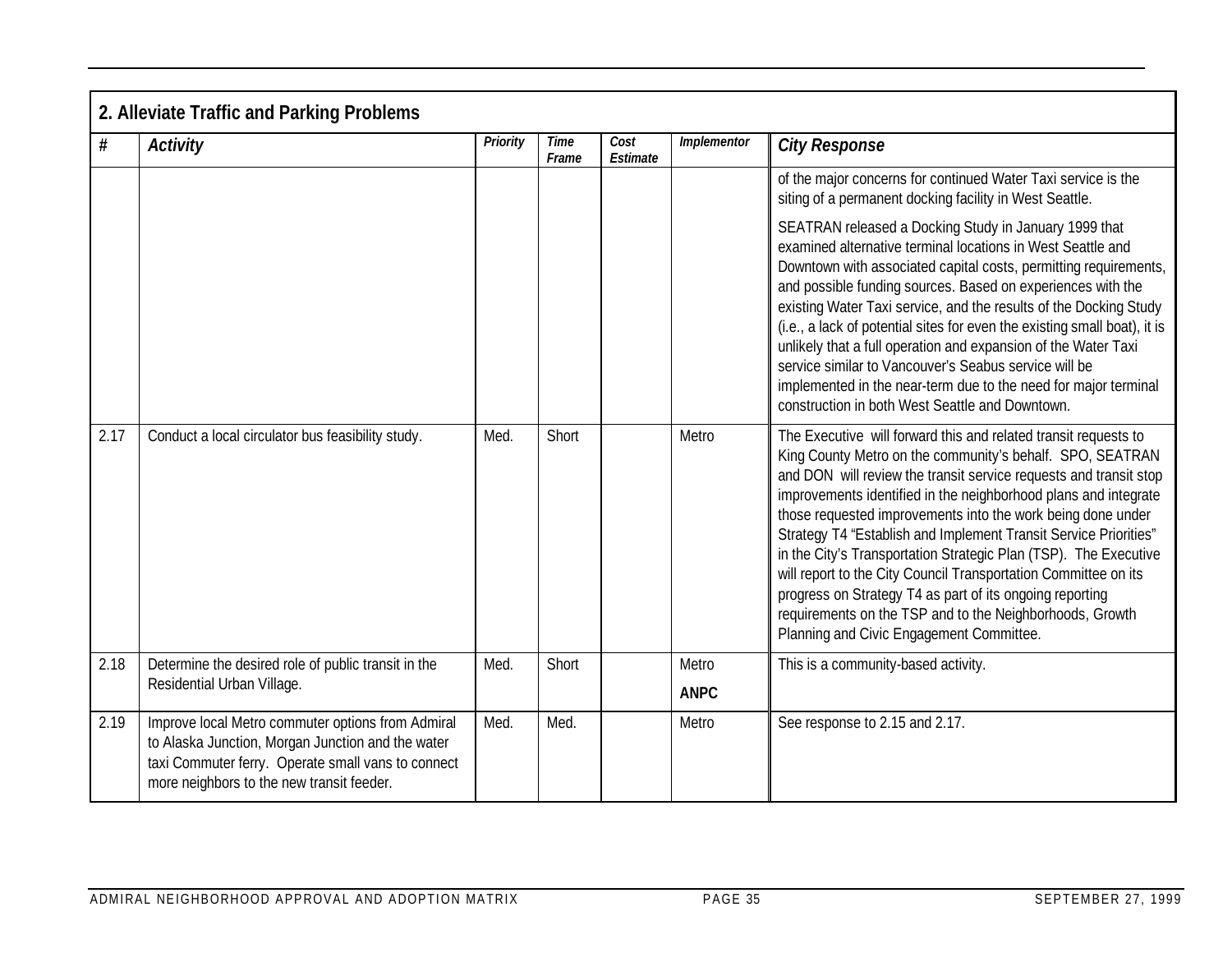# **3. PROTECT EXISTING OPEN SPACE AND CREATE AND PROTECT MORE OPEN SPACE**

#### **Description**

Experiencing nature close at hand is critical to the quality of life for Admiral residents. The Admiral Residential Urban Village Plan makes recommendations to acquire and enhance Admiral's open space. The community has proposed a variety of recommendations including: involving the neighborhood in capital improvement projects and in any surplusing of City owned land, development of abandoned SCL facilities, some studies and reports, and developing neighborhood use guidelines and master plans for local parks.

#### **Integrated City Response**

The City recognizes and encourages the Admiral community's strong commitment to nature and environmental stewardship. Some of the community's recommendations will need additional study and/or funding before they can be implemented.

#### **Lead Department:** DPR

**Participating Departments:** SEATRAN, SPU, ESD, SCL, SAC

#### *Activities Already Underway*

1. The OEM has developed policies and procedures for departments to follow when doing major capital facilities work -- this includes soliciting comments on community priorities through the Neighborhood Council. (Activity 3.2)

#### *Tasks to be Undertaken in 1999-2000*

1. The Parks COMPLAN will be updated in 1999 to reflect changing conditions and neighborhood planning, and will work with the Admiral neighborhood. (Activity 3.4)

2. Identify those activities in this Key Strategy that are good candidates for next steps for implementation considering priorities, possible funding sources and departmental staffing capabilities through the SW Sector work program.

3. Identify next steps for continued implementation.

|     | 3. Protect Existing Open Space and Create and Protect More Open Space                                                                                                                |          |               |                  |                                                       |                                                                                                                                                                                                                                                                                                                                                                                                   |  |  |  |  |  |  |
|-----|--------------------------------------------------------------------------------------------------------------------------------------------------------------------------------------|----------|---------------|------------------|-------------------------------------------------------|---------------------------------------------------------------------------------------------------------------------------------------------------------------------------------------------------------------------------------------------------------------------------------------------------------------------------------------------------------------------------------------------------|--|--|--|--|--|--|
|     | Activity                                                                                                                                                                             | Priority | Time<br>Frame | Cost<br>Estimate | Implementor                                           | <b>City Response</b>                                                                                                                                                                                                                                                                                                                                                                              |  |  |  |  |  |  |
| 3.1 | Support the organizations protecting and preserving<br>Schmitz Park and the Fairmont Ravine.                                                                                         | High     | Short         |                  | <b>DPR</b><br>Community                               | DPR supports organizations working in specific parks through<br>the Adopt-A-Park program. The Friends of Schmitz Park have<br>already started an Adopt-A-Park program. The coordinator of<br>Friends of Schmitz Park will work with DON to contact the<br>citizens working on Fairmont Ravine.                                                                                                    |  |  |  |  |  |  |
| 3.2 | Work with Admiral Community Council and other<br>community organizations to see that the<br>neighborhood is involved in capital improvements<br>that impact the natural environment. | High     | Short         |                  | <b>DON</b><br>Admiral<br>Community<br>Council<br>ANPC | The neighborhood should work closely with the NDM and the<br>NSC staff to establish City connections to the Admiral<br>Community Council.<br>Also, OEM has developed policies and procedures for<br>departments to follow when doing major capital facilities work.<br>This annual process allows for review of the City's major<br>maintenance plans and strives to solicit community priorities |  |  |  |  |  |  |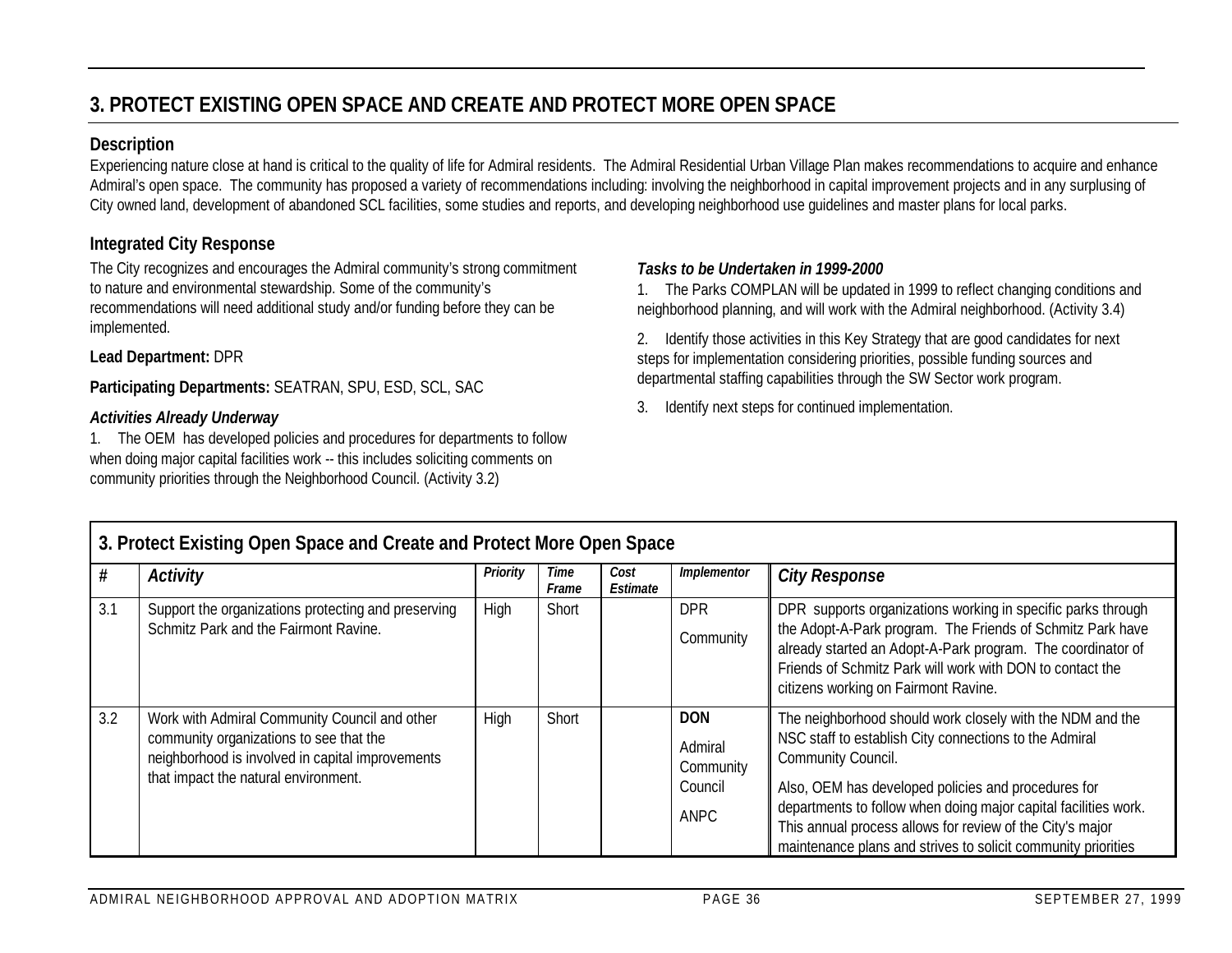|     | 3. Protect Existing Open Space and Create and Protect More Open Space                                              |          |                      |                  |             |                                                                                                                                                                                                                                                                                                                                                                                                                                                                                                                                                                                                                                                                                                                                                                                              |  |  |  |  |  |
|-----|--------------------------------------------------------------------------------------------------------------------|----------|----------------------|------------------|-------------|----------------------------------------------------------------------------------------------------------------------------------------------------------------------------------------------------------------------------------------------------------------------------------------------------------------------------------------------------------------------------------------------------------------------------------------------------------------------------------------------------------------------------------------------------------------------------------------------------------------------------------------------------------------------------------------------------------------------------------------------------------------------------------------------|--|--|--|--|--|
| #   | <b>Activity</b>                                                                                                    | Priority | <b>Time</b><br>Frame | Cost<br>Estimate | Implementor | <b>City Response</b>                                                                                                                                                                                                                                                                                                                                                                                                                                                                                                                                                                                                                                                                                                                                                                         |  |  |  |  |  |
|     |                                                                                                                    |          |                      |                  | <b>DPR</b>  | through the City Neighborhood Council, which is composed of                                                                                                                                                                                                                                                                                                                                                                                                                                                                                                                                                                                                                                                                                                                                  |  |  |  |  |  |
|     |                                                                                                                    |          |                      |                  | SPU         | representatives from the 13 District Councils. The NDMs will<br>begin working with the NSC Coordinators and departments to                                                                                                                                                                                                                                                                                                                                                                                                                                                                                                                                                                                                                                                                   |  |  |  |  |  |
|     |                                                                                                                    |          |                      |                  | ESD         | see where neighborhood planning recommendations can be<br>combined with CIP work.                                                                                                                                                                                                                                                                                                                                                                                                                                                                                                                                                                                                                                                                                                            |  |  |  |  |  |
|     |                                                                                                                    |          |                      |                  |             | There are also several initiatives to enhance public involvement<br>in strategic capital planning. In February 1999, the Finance and<br>Budget Committee held three well-attended evening workshops<br>to solicit public input on broad strategic capital planning issues.<br>More public involvement is planned. In addition, there are<br>departmental efforts to better incorporate community involvement<br>in identifying and selecting capital projects. SPU, DPR and<br>SEATRAN have been working to strengthen their public outreach<br>processes and Executive and City Council staff are working to<br>develop a CIP public process checklist. The goal of these efforts<br>is to develop a consistent and effective approach to outreach to<br>neighborhood and community groups. |  |  |  |  |  |
| 3.3 | Develop a process to ensure neighborhood                                                                           | High     | Short                |                  | <b>ESD</b>  | The City supports this activity and strives to involve                                                                                                                                                                                                                                                                                                                                                                                                                                                                                                                                                                                                                                                                                                                                       |  |  |  |  |  |
|     | involvement and timely notification of the City's intent<br>to surplus land that would be suitable for open space. |          |                      |                  | <b>DPR</b>  | neighborhoods when properties become available. The City's<br>disposition policies provide for community notification and input<br>where there is an expressed community interest in a parcel,<br>whether for open space or other purposes.                                                                                                                                                                                                                                                                                                                                                                                                                                                                                                                                                  |  |  |  |  |  |
|     |                                                                                                                    |          |                      |                  |             | As part of the neighborhood planning process, the neighborhood<br>was provided a listing of properties that were in City ownership<br>with information on the current use. The neighborhood was<br>encouraged to express their desires on current or future uses in<br>the neighborhood plan.                                                                                                                                                                                                                                                                                                                                                                                                                                                                                                |  |  |  |  |  |
|     |                                                                                                                    |          |                      |                  |             | ESD is listed as an implementor for a number of activities,<br>however, ESD does not have a role in open space acquisitions<br>unless requested by DPR. ESD's review of potentially surplus<br>properties will include a review of neighborhood planning<br>documents. As opportunities become available, ESD and DPR                                                                                                                                                                                                                                                                                                                                                                                                                                                                        |  |  |  |  |  |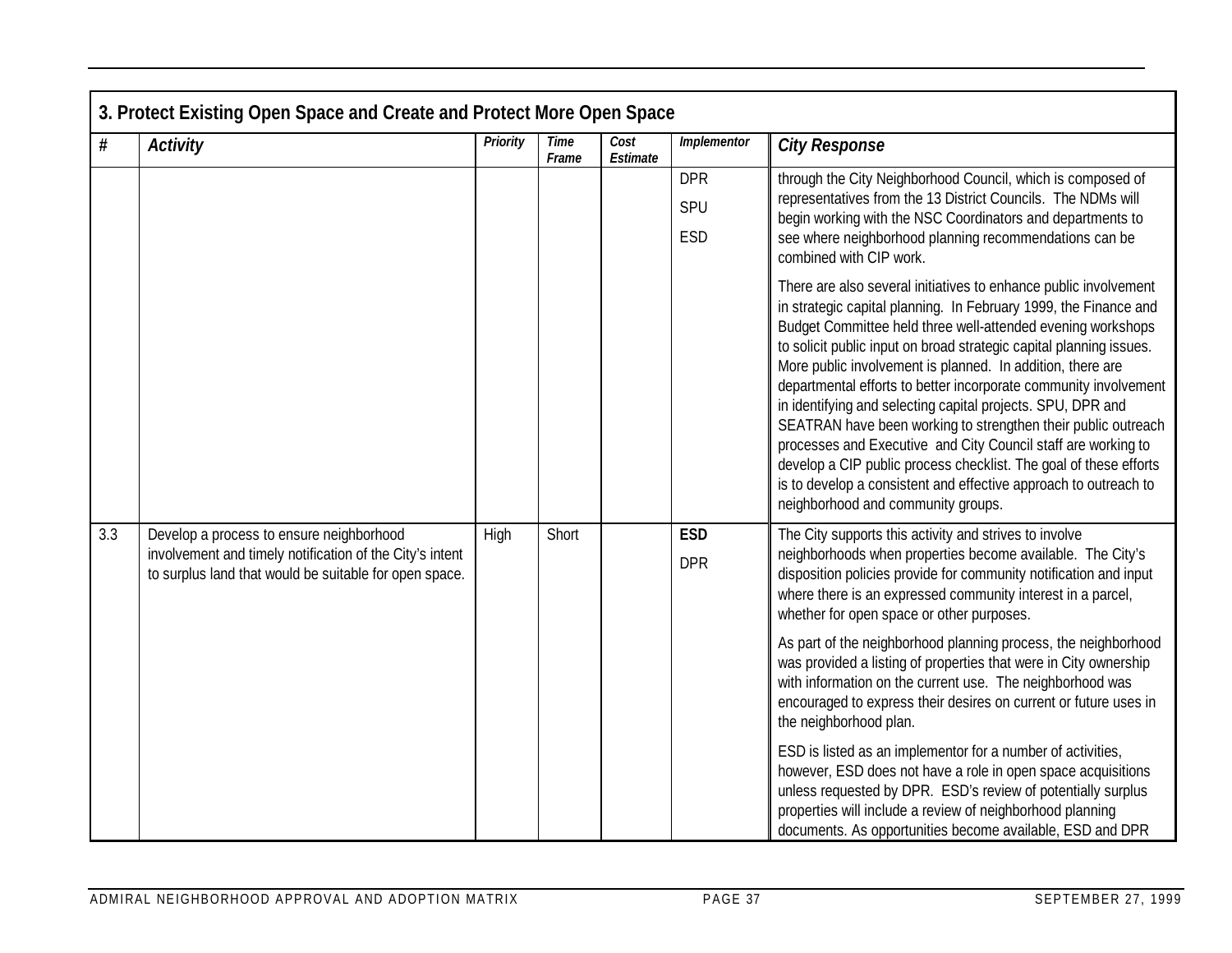| #   | <b>Activity</b>                                                                                                                                                                                                                                                                                                                                                                                                                                                                                                                  | Priority | <b>Time</b><br>Frame | Cost<br>Estimate | <i><u><b>Implementor</b></u></i> | <b>City Response</b>                                                                                                                                                                                                                                                                                                                                                                                                                                                                                                                                                                                                                                                                                                                                                          |
|-----|----------------------------------------------------------------------------------------------------------------------------------------------------------------------------------------------------------------------------------------------------------------------------------------------------------------------------------------------------------------------------------------------------------------------------------------------------------------------------------------------------------------------------------|----------|----------------------|------------------|----------------------------------|-------------------------------------------------------------------------------------------------------------------------------------------------------------------------------------------------------------------------------------------------------------------------------------------------------------------------------------------------------------------------------------------------------------------------------------------------------------------------------------------------------------------------------------------------------------------------------------------------------------------------------------------------------------------------------------------------------------------------------------------------------------------------------|
|     |                                                                                                                                                                                                                                                                                                                                                                                                                                                                                                                                  |          |                      |                  |                                  | will work with the Admiral community.                                                                                                                                                                                                                                                                                                                                                                                                                                                                                                                                                                                                                                                                                                                                         |
| 3.4 | Encourage the City to adequately fund the<br>maintenance of parks and playgrounds to achieve a<br>high standard of excellence. Prioritize maintenance<br>needs within the Admiral planning area.<br>Review each park and playground and prepare a<br>written and photographic report of existing conditions,<br>which need to be addressed by the City. This would<br>include access for individuals with physical and<br>mental handicaps, safety issues, enhancement of the<br>natural environment, circulation review, access | High     | Short                |                  | <b>DPR</b><br>Community          | DPR maintains its properties to the extent possible given limited<br>resources, and appreciates the neighborhood's support for<br>funding for maintenance of parks and playgrounds. DPR<br>develops a major maintenance plan every two years and solicits<br>public input in order to set priorities. Priorities are developed from<br>safety and other conditions assessments and public input.<br>Neighborhood planning groups have been included in this<br>process during the planning effort. DPR will again be involving<br>the public in the review of the draft Proposed Major Maintenance<br>plan in the first quarter of 2000.                                                                                                                                      |
|     | review and use review. The report should be written<br>to achieve City action to improve the parks and<br>playgrounds.                                                                                                                                                                                                                                                                                                                                                                                                           |          |                      |                  |                                  | In addition, DPR is in the process of meeting with all<br>neighborhoods for updating the 1993 Parks COMPLAN. The<br>COMPLAN directs the department's energies in terms of<br>maintenance, acquisition, and development. The COMPLAN was<br>developed in 1993 and will be updated in 1999 to reflect<br>changing conditions and neighborhood planning. This may<br>provide opportunities to incorporate elements (including<br>prioritizing maintenance needs) of this activity into the long-range<br>Parks COMPLAN update. DPR met with the Admiral Planning<br>Group in the Spring of 1999 to discuss specific elements of their<br>plan recommendations. Additional public process will occur to<br>involve neighborhood-planning groups in the COMPLAN update<br>in 2000. |
|     |                                                                                                                                                                                                                                                                                                                                                                                                                                                                                                                                  |          |                      |                  |                                  | While parks are reviewed for maintenance needs, DPR does not<br>have funding to develop a written and photographic report of<br>existing conditions. If the neighborhood wishes to pursue this<br>activity, DPR will work with the neighborhood to explore funding<br>options, including the pursuit of a NMF grant.                                                                                                                                                                                                                                                                                                                                                                                                                                                          |
| 3.5 | Establish neighborhood use quidelines (for park<br>usage).                                                                                                                                                                                                                                                                                                                                                                                                                                                                       | Med.     | Med.                 |                  | <b>DPR</b><br>Community          | DPR is not certain what the community means by 'use-<br>quidelines." If additional information is available, please submit it<br>to DPR.                                                                                                                                                                                                                                                                                                                                                                                                                                                                                                                                                                                                                                      |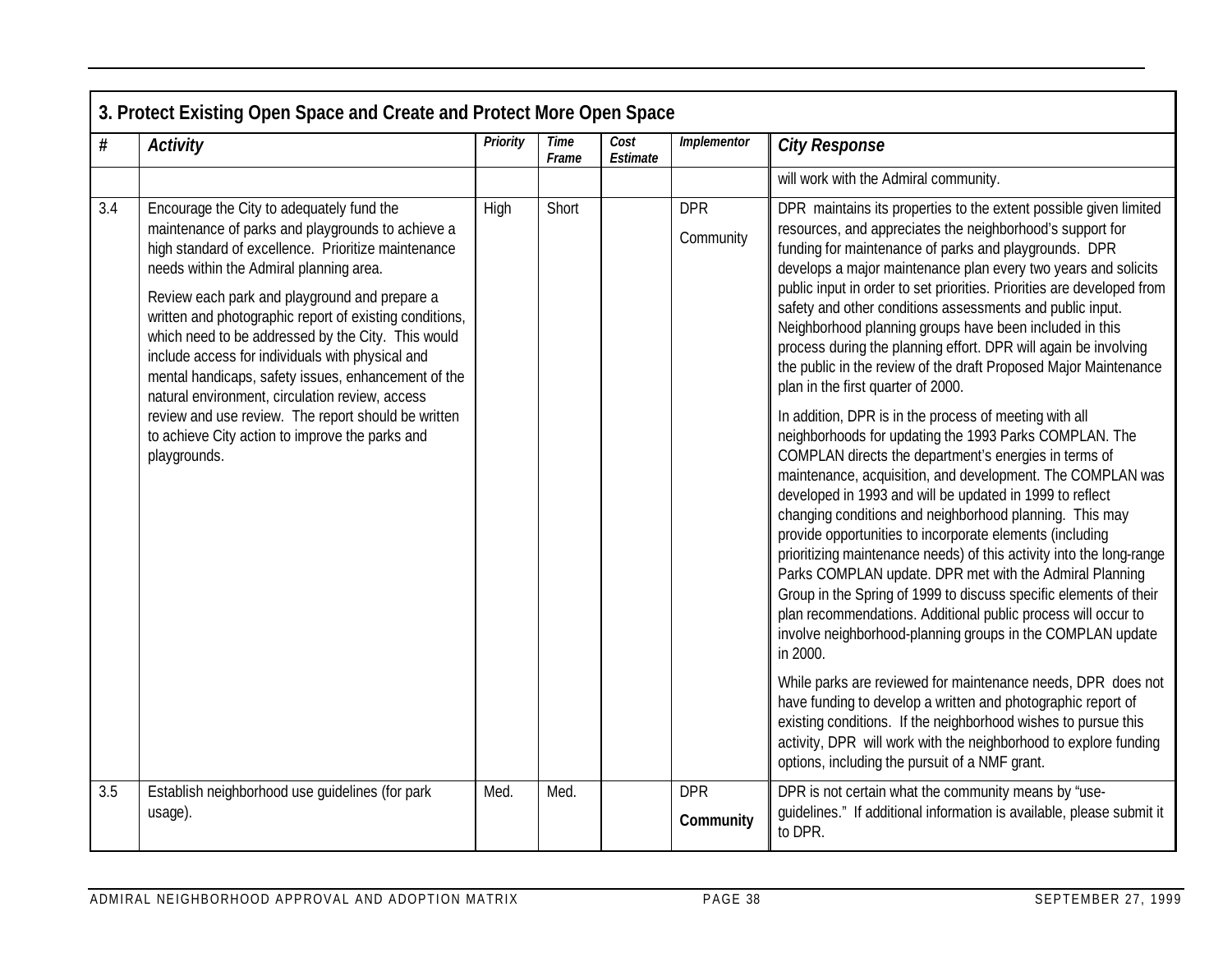|     | 3. Protect Existing Open Space and Create and Protect More Open Space                                                                                 |          |                      |                  |                   |                                                                                                                                                                                                                                                                                                          |  |  |  |  |
|-----|-------------------------------------------------------------------------------------------------------------------------------------------------------|----------|----------------------|------------------|-------------------|----------------------------------------------------------------------------------------------------------------------------------------------------------------------------------------------------------------------------------------------------------------------------------------------------------|--|--|--|--|
| #   | Activity                                                                                                                                              | Priority | <b>Time</b><br>Frame | Cost<br>Estimate | Implementor       | <b>City Response</b>                                                                                                                                                                                                                                                                                     |  |  |  |  |
|     |                                                                                                                                                       |          |                      |                  |                   | Note that DPR can discuss programming needs with the<br>community through DPR's Neighborhood Assistance Planner.<br>However, the community should be aware that the department<br>needs to consider needs citywide and work to create a balance<br>between the immediate neighborhood and other demands. |  |  |  |  |
| 3.6 | Inventory the amenities, configuration and use of                                                                                                     | Med.     | Med.                 |                  | <b>DPR</b>        | See responses to 3.4 and 3.5.                                                                                                                                                                                                                                                                            |  |  |  |  |
|     | parks, playgrounds and open spaces according to the<br>use quidelines.                                                                                |          |                      |                  | Community         |                                                                                                                                                                                                                                                                                                          |  |  |  |  |
| 3.7 | Establish a master plan designed to achieve the best<br>neighborhood use of schools, parks and playgrounds.                                           | High     | Short                |                  | <b>DPR</b><br>SSD | See response in 3.4 related to the Parks COMPLAN update.<br>DPR does not have funding to prepare a master plan for all sites,<br>but can work with the community if an external funding source is                                                                                                        |  |  |  |  |
|     | Inventory existing conditions, amenities,<br>$\bullet$<br>configurations and uses of parks, playgrounds,                                              |          |                      |                  | <b>SPO</b>        | secured. 'Shared use of SSD facilities' has been raised in a                                                                                                                                                                                                                                             |  |  |  |  |
|     | schools and open spaces.                                                                                                                              |          |                      |                  | <b>SAC</b>        | number of neighborhood plans and is included on the citywide<br>"Policy Docket" for City Council discussion. This activity will be                                                                                                                                                                       |  |  |  |  |
|     | Develop a list of desirable and undesirable<br>$\bullet$<br>items, which exist or could be added or could be<br>removed from the existing facilities. |          |                      |                  | Community         | considered as part of the policy discussion. This discussion will<br>occur in 1999.                                                                                                                                                                                                                      |  |  |  |  |
|     | Research each facility/space.<br>$\bullet$<br>Create a schematic master plan of each facility.<br>$\bullet$                                           |          |                      |                  |                   | Finally, the SAC note that it may be appropriate to include an                                                                                                                                                                                                                                           |  |  |  |  |
|     | Create a final master plan of each facility.<br>$\bullet$                                                                                             |          |                      |                  |                   | artist on a team that is developing guidelines for streetscape                                                                                                                                                                                                                                           |  |  |  |  |
|     | Review each phase of the work with the<br>$\bullet$<br>community and the City.                                                                        |          |                      |                  |                   | amenities or master planning for open space or other<br>development.                                                                                                                                                                                                                                     |  |  |  |  |
| 3.8 | Create a passive open space to replace the<br>abandoned City Light Substation in the alley near                                                       | Med.     | Med.                 |                  | <b>DPR</b>        | SCL will work with City departments and interested neighborhood<br>groups to evaluate, and make recommendations on, the                                                                                                                                                                                  |  |  |  |  |
|     | Palm Avenue SW and California Avenue SW.                                                                                                              |          |                      |                  | <b>ESD</b>        | disposition of this property while trying to fulfill neighborhood                                                                                                                                                                                                                                        |  |  |  |  |
|     |                                                                                                                                                       |          |                      |                  | SCL               | goals. While purchasing and developing this open space may be<br>feasible if funding were secured, the only access to this property                                                                                                                                                                      |  |  |  |  |
|     |                                                                                                                                                       |          |                      |                  |                   | is from an alley. Therefore, DPR does not believe it is<br>appropriate for park and/or open space and encourages the                                                                                                                                                                                     |  |  |  |  |
|     |                                                                                                                                                       |          |                      |                  |                   | community to focus its priorities on other property opportunities.                                                                                                                                                                                                                                       |  |  |  |  |
|     |                                                                                                                                                       |          |                      |                  |                   | If the neighborhood wants to preserve this site for environmental<br>reasons, then the access issues may be less of an issue. ESD                                                                                                                                                                        |  |  |  |  |
|     |                                                                                                                                                       |          |                      |                  |                   | staff notes that funds will need to be identified to provide                                                                                                                                                                                                                                             |  |  |  |  |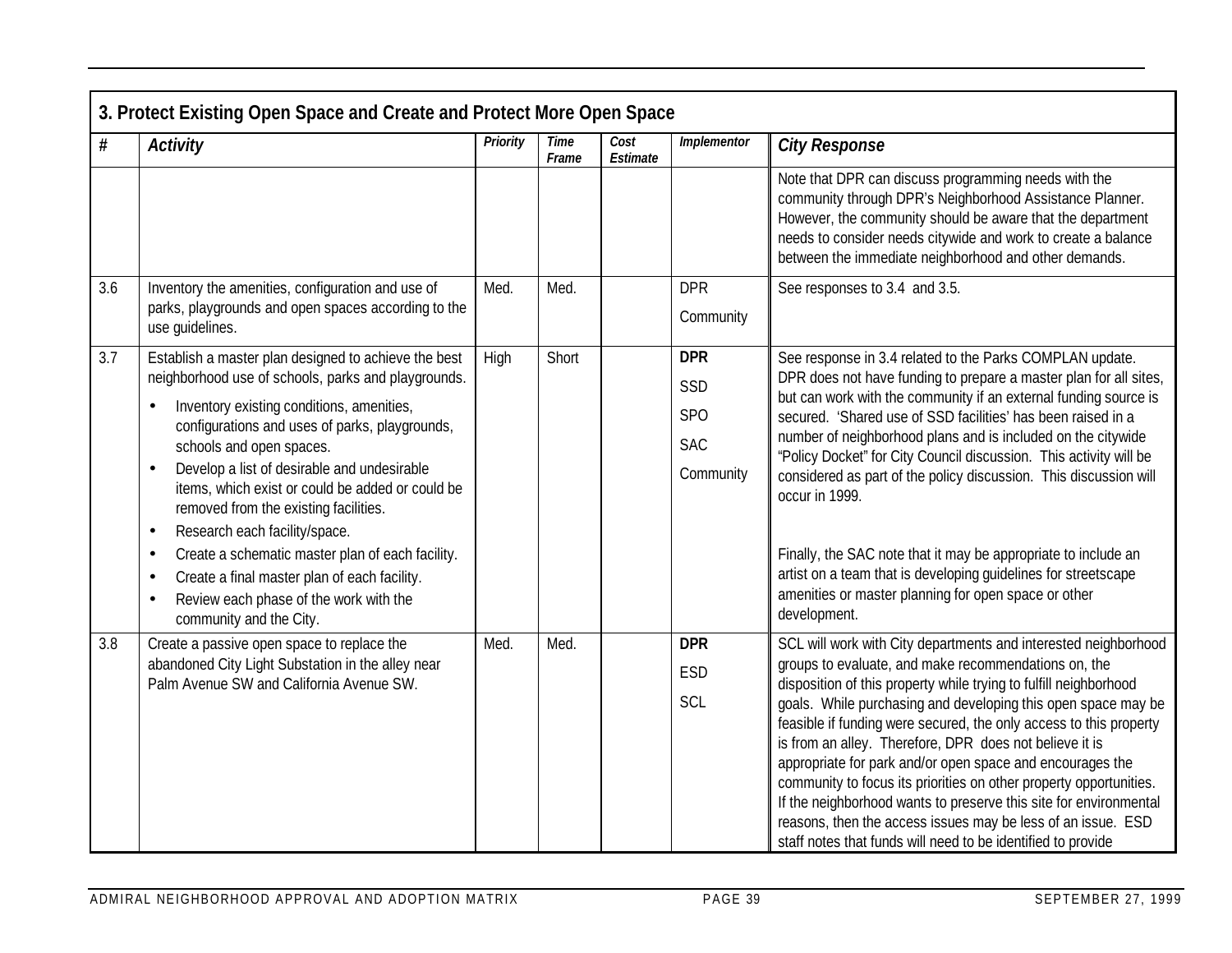|      | 3. Protect Existing Open Space and Create and Protect More Open Space                                                       |          |                      |                  |                          |                                                                                                                                                                                                                                                                                                                                                                                                                                                                                                                                                                                                                                                                                                                                                           |  |  |  |  |
|------|-----------------------------------------------------------------------------------------------------------------------------|----------|----------------------|------------------|--------------------------|-----------------------------------------------------------------------------------------------------------------------------------------------------------------------------------------------------------------------------------------------------------------------------------------------------------------------------------------------------------------------------------------------------------------------------------------------------------------------------------------------------------------------------------------------------------------------------------------------------------------------------------------------------------------------------------------------------------------------------------------------------------|--|--|--|--|
| #    | <b>Activity</b>                                                                                                             | Priority | <b>Time</b><br>Frame | Cost<br>Estimate | Implementor              | <b>City Response</b>                                                                                                                                                                                                                                                                                                                                                                                                                                                                                                                                                                                                                                                                                                                                      |  |  |  |  |
|      |                                                                                                                             |          |                      |                  |                          | compensation to SCL for market value of the former substation.                                                                                                                                                                                                                                                                                                                                                                                                                                                                                                                                                                                                                                                                                            |  |  |  |  |
| 3.9  | Create a passive open space to replace the<br>abandoned City Light Substation on SW Admiral Way<br>near Garlough Avenue SW. | Med.     | Med.                 |                  | <b>DPR</b><br>ESD<br>SCL | SCL will work with other City departments and interested<br>neighborhood groups to evaluate, and make recommendations<br>on, the disposition of this property while trying to fulfill<br>neighborhood goals. If this property becomes available for<br>purchase and if it is appropriate for open space use, DPR can<br>explore strategies for funding acquisition and development of this<br>site.                                                                                                                                                                                                                                                                                                                                                       |  |  |  |  |
| 3.10 | Preserve the Mage overlook (1521 Sunset Avenue<br>SW).                                                                      | High     | Short                |                  | <b>DPR</b>               | DPR does not currently have funding to acquire properties and<br>special funding such as a bond may be necessary for purchase.<br>This activity should be weighed with others in the community and<br>throughout the City.                                                                                                                                                                                                                                                                                                                                                                                                                                                                                                                                |  |  |  |  |
| 3.11 | Survey the neighborhood for all possible open space<br>acquisitions.                                                        | Med.     | Med.                 |                  | <b>DPR</b><br>ESD        | The City supports this activity, but has limited funding to<br>implement this activity. See response in 3.4 related to the Parks<br>COMPLAN update. Work done through DPR's Open Space<br>program may assist with this activity (or portions of this activity).<br>Even though the Open Space program funding for acquisition is<br>already committed, DPR's Open Space program staff can<br>provide more information related to survey work that has been<br>conducted.                                                                                                                                                                                                                                                                                  |  |  |  |  |
|      |                                                                                                                             |          |                      |                  |                          | Also, City properties could be analyzed for feasibility for open<br>space or a P-Patch. P-Patch and the Friends of P-Patch have<br>developed a set of criteria to evaluate a site's P-Patch suitability.<br>The criteria evaluate physical characteristics (sun and water<br>access), programmatic criteria (what populations will the garden<br>serve) and neighborhood qualities (neighborhood organization,<br>waitlist size, existing gardens). How quickly P-Patch staff could<br>develop these gardens, will depend in part on the score. If,<br>however, a group emerged that is committed to organizing and<br>building the P-Patch, then P-Patch staff would work with that<br>group as quickly as possible. Lastly, as part of the P-Patch five |  |  |  |  |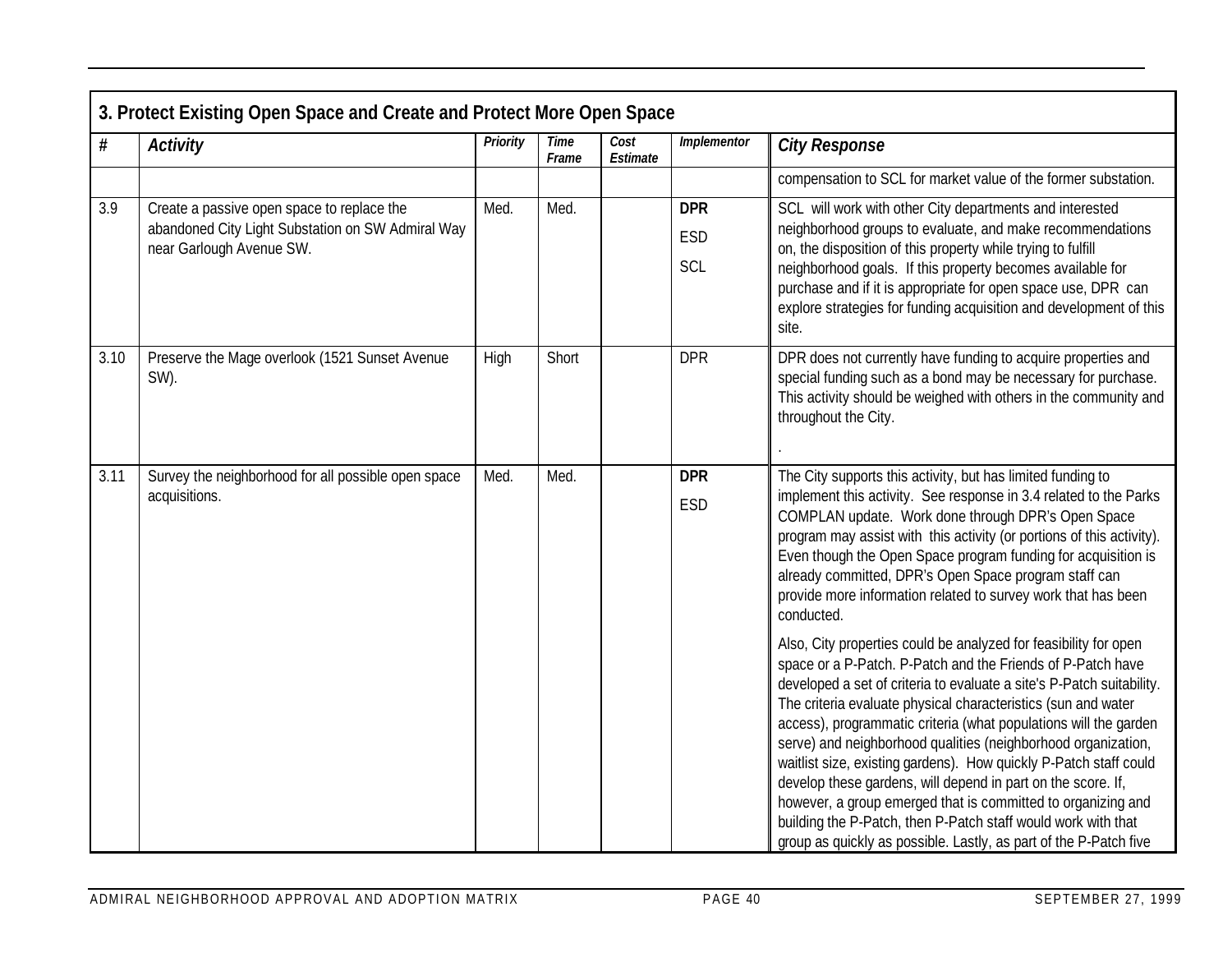|      | 3. Protect Existing Open Space and Create and Protect More Open Space                                                                                                                                                                                                                                                                                                                                                                                                                       |          |                      |                  |                                           |                                                                                                                                                                                                                                                                                                                                                                                                                                                                                                                                                                                                                                                                                                           |  |  |  |  |
|------|---------------------------------------------------------------------------------------------------------------------------------------------------------------------------------------------------------------------------------------------------------------------------------------------------------------------------------------------------------------------------------------------------------------------------------------------------------------------------------------------|----------|----------------------|------------------|-------------------------------------------|-----------------------------------------------------------------------------------------------------------------------------------------------------------------------------------------------------------------------------------------------------------------------------------------------------------------------------------------------------------------------------------------------------------------------------------------------------------------------------------------------------------------------------------------------------------------------------------------------------------------------------------------------------------------------------------------------------------|--|--|--|--|
| #    | <b>Activity</b>                                                                                                                                                                                                                                                                                                                                                                                                                                                                             | Priority | <b>Time</b><br>Frame | Cost<br>Estimate | Implementor                               | <b>City Response</b>                                                                                                                                                                                                                                                                                                                                                                                                                                                                                                                                                                                                                                                                                      |  |  |  |  |
|      |                                                                                                                                                                                                                                                                                                                                                                                                                                                                                             |          |                      |                  |                                           | year plan and as part of DON's team building exercises, P-Patch<br>staff will be working with other groups to develop demand for<br>community gardens in areas such as this where the demand is<br>not strong. The time frame for this approach will be at least five<br>years out. In the meantime, the City will review City-owned<br>parcels to determine if any can be used as temporary P-Patches<br>or open space.                                                                                                                                                                                                                                                                                  |  |  |  |  |
|      |                                                                                                                                                                                                                                                                                                                                                                                                                                                                                             |          |                      |                  |                                           | See response to 3.10                                                                                                                                                                                                                                                                                                                                                                                                                                                                                                                                                                                                                                                                                      |  |  |  |  |
| 3.12 | In coordination with the 'Admiral Character Plan'<br>elements, and the 'Bicycle and Pedestrian' elements<br>of the Transportation Strategy of the Admiral<br>Residential Urban Village Plan, determine if existing<br>undeveloped open space is part of, or should be part<br>of, a network which could include trails, staircases<br>and bike paths.<br>Develop a Master Plan of the Admiral community<br>including possible, proposed, and existing trails,<br>staircases and bike paths. | Med.     | Med.                 |                  | <b>SEATRAN</b><br><b>DPR</b><br>Community | Funding for this activity is limited, and therefore this activity would<br>be community-led. SEATRAN notes that part of this work<br>involves "visioning" of what a future system could look like. This<br>process should involve the community, SEATRAN, and other<br>property-owning departments. Given constraints in resources,<br>the work will need to be community-led. SEATRAN are willing to<br>review community ideas on this and try to provide guidance with<br>technical evaluation and feedback about workability. DPR will be<br>involved as appropriate on DPR owned property. DPR does not<br>have funding for this activity but can work with the community<br>through the NMF process. |  |  |  |  |
| 3.13 | Develop an understanding of the Admiral                                                                                                                                                                                                                                                                                                                                                                                                                                                     | Med.     | Med.                 |                  | <b>DPR</b>                                | This is a community-based activity. However, some information                                                                                                                                                                                                                                                                                                                                                                                                                                                                                                                                                                                                                                             |  |  |  |  |
|      | neighborhood ecology and improve its stewardship.                                                                                                                                                                                                                                                                                                                                                                                                                                           |          |                      |                  | ESD<br>Community                          | already exists through work done by DPR's Open Space<br>program. As the neighborhood works on this activity, DPR's<br>Open Space program staff can provide technical assistance.                                                                                                                                                                                                                                                                                                                                                                                                                                                                                                                          |  |  |  |  |
|      |                                                                                                                                                                                                                                                                                                                                                                                                                                                                                             |          |                      |                  |                                           | The City has recently adopted environmental policies,<br>procedures and guidelines (through the EMI program) that<br>express the City's intention to conduct operations in a manner<br>that will minimize environmental impacts and will strive to make<br>the City a leader in environmental stewardship on a citywide<br>basis.                                                                                                                                                                                                                                                                                                                                                                         |  |  |  |  |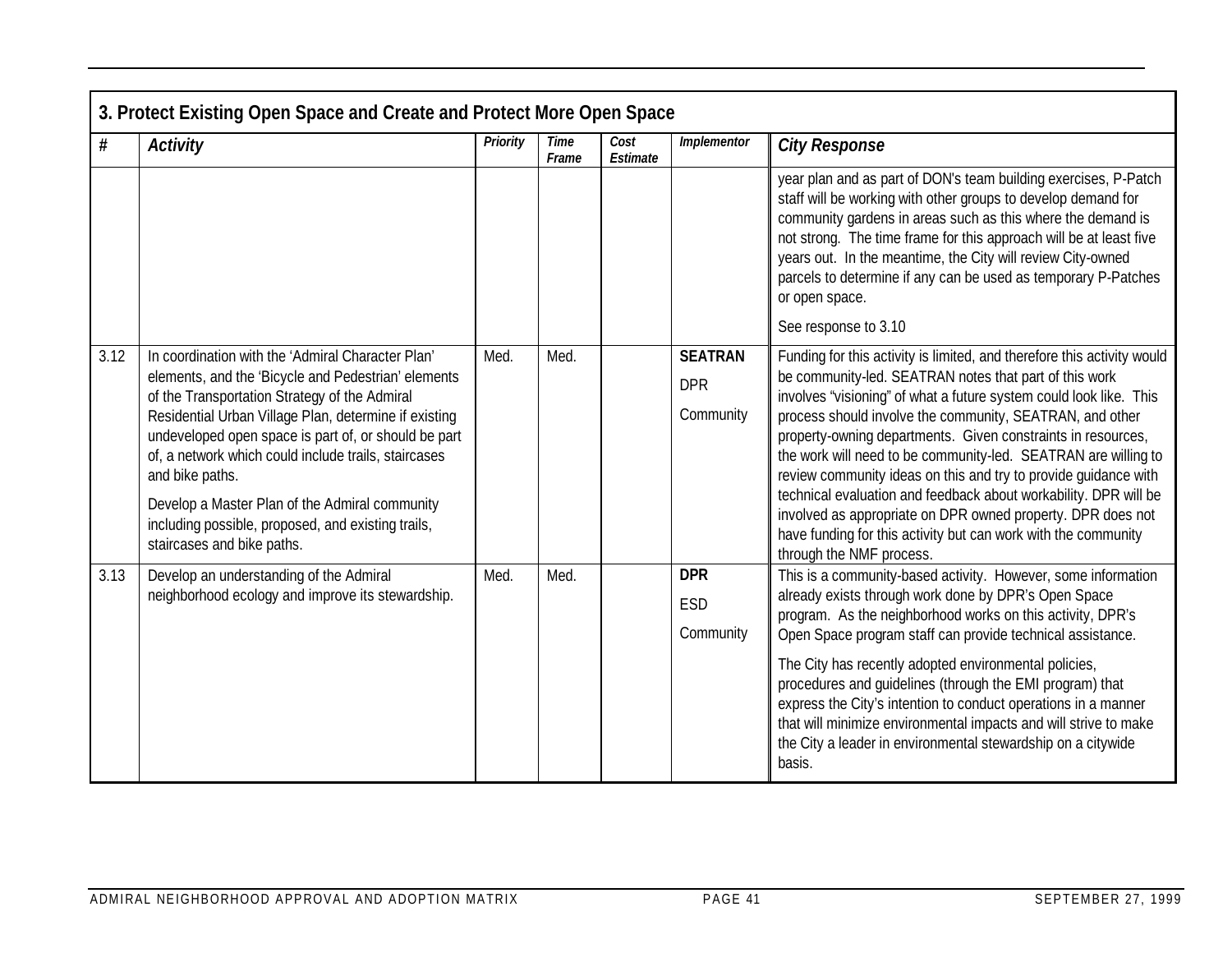# **4. IMPROVE EXISTING CITY SERVICES**

### **Description**

The ANPC believes that, in many instances, the City has existing programs that, if enhanced, could meet the objectives of the Admiral neighborhood. This strategy focuses on recommendations and enhancement to existing programs, rather than development of new programs, to meet the services and public facility needs in the neighborhood. Recommendations include: increased collaboration with neighborhood, improving interdepartmental coordination, providing additional facilities, improving the City's notification process, improved maintenance and transit service, and conducting studies/developing plans.

## **Integrated City Response**

The City supports the neighborhood's desire to enhance services through activities such as: increased environmental stewardship, development of public safety and emergency preparedness plans, siting of an interim police substation, development of a real estate coordinating committee, and increased maintenance.

While each department uses a prioritization process that will include neighborhood-plan activities, residents will also need to work with departments to make sure facility improvements most important to the Admiral neighborhood are included in the maintenance lists. Also, priorities within this strategy will need to be identified through the sector implementation work program to focus City efforts once resources are identified and become available.

#### **Lead Department:** DON

**Participating Departments:** SPD, ESD, SEATRAN, SCL, SPU, SPO, Metro, DCLU, SSD

#### *Activities Already Underway*

1. City departments are already coordinating right-of-way and utility work to minimize pavement cuts. (Activity 4.6)

#### *Tasks to be Undertaken in 1999-2000*

1. SEATRAN has completed its review of the WSTAA and is working with DON to develop the City's response strategy. In late 1999, they will advise the Council's Transportation and Neighborhoods Growth Planning and Civic Engagement committees on the response strategy, including a proposed timeline and methods for providing feedback to the community. The Council's Transportation and Neighborhoods Growth Planning and Civic Engagement committees, at that time, will provide information on how they will review and respond to the strategy. This

may include working with the Executive to make modifications as appropriate. As part of its strategy, SEATRAN and DON will meet with all of the West Seattle neighborhood planning groups in early 2000 to determine how the WSTAA will fit with the City's current neighborhood plan implementation process. SEATRAN will attempt to address neighborhood-specific concerns related to the overall WSTAA strategy.

2. Identify those activities in this Key Strategy that are good candidates for next steps for implementation considering priorities, possible funding sources and departmental staffing capabilities through the SW Sector work program.

3. Identify next steps for continued implementation.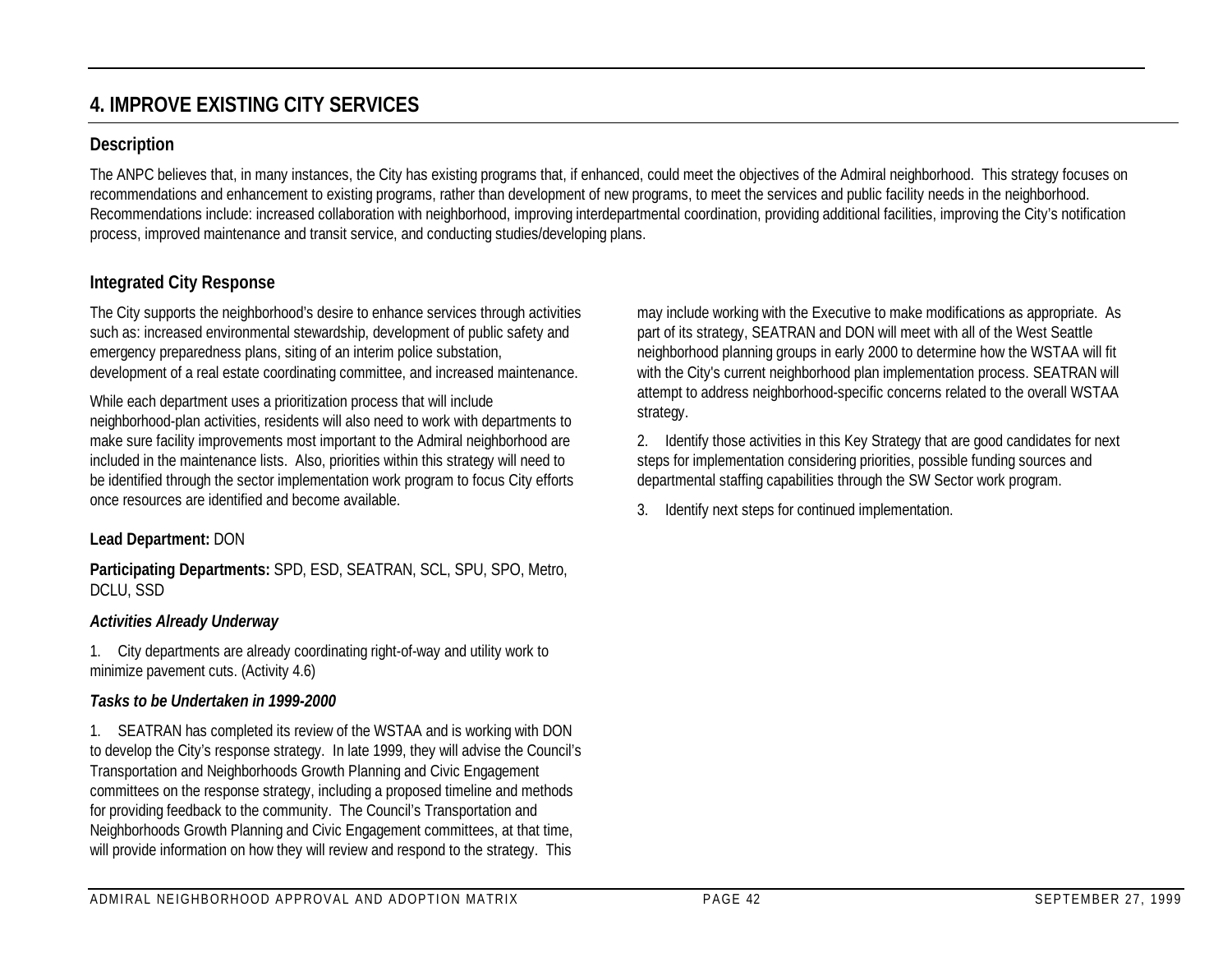|      | 4. Improve Existing City Services                                                                                                                                                                                                                                                                                                 |          |               |                  |                    |                                                                                                                                                                                                                                                                                                                                                                                                                                                                                                                                                                                                                                                                                                                                                                                                                                                                        |  |  |  |  |  |
|------|-----------------------------------------------------------------------------------------------------------------------------------------------------------------------------------------------------------------------------------------------------------------------------------------------------------------------------------|----------|---------------|------------------|--------------------|------------------------------------------------------------------------------------------------------------------------------------------------------------------------------------------------------------------------------------------------------------------------------------------------------------------------------------------------------------------------------------------------------------------------------------------------------------------------------------------------------------------------------------------------------------------------------------------------------------------------------------------------------------------------------------------------------------------------------------------------------------------------------------------------------------------------------------------------------------------------|--|--|--|--|--|
| #    | <b>Activity</b>                                                                                                                                                                                                                                                                                                                   | Priority | Time<br>Frame | Cost<br>Estimate | Implementor        | <b>City Response</b>                                                                                                                                                                                                                                                                                                                                                                                                                                                                                                                                                                                                                                                                                                                                                                                                                                                   |  |  |  |  |  |
|      | I. General                                                                                                                                                                                                                                                                                                                        |          |               |                  |                    |                                                                                                                                                                                                                                                                                                                                                                                                                                                                                                                                                                                                                                                                                                                                                                                                                                                                        |  |  |  |  |  |
| 4.1  | Develop a stewardship strategy for the Admiral<br>Residential Urban Village Plan. Define ways for the<br>City to collaborate with the Admiral neighborhood in<br>future planning efforts that impact the Admiral                                                                                                                  | High     | Short         |                  | <b>DON</b><br>ANPC | The NDM for the SW Sector will work with the Admiral<br>stewardship group on identifying ways to keep the larger<br>community involved during plan implementation and during future<br>planning efforts that the City undertakes.                                                                                                                                                                                                                                                                                                                                                                                                                                                                                                                                                                                                                                      |  |  |  |  |  |
|      | neighborhood.                                                                                                                                                                                                                                                                                                                     |          |               |                  |                    | Also, note neighborhood plan stewardship issues have been<br>raised in a number of neighborhood plans and is included on the<br>citywide 'Policy Docket" for City Council discussion. The City is<br>examining what process will use for on-going stewardship and<br>continuing planning efforts. This activity will be considered as part<br>of the policy discussion. This discussion will occur in 1999.                                                                                                                                                                                                                                                                                                                                                                                                                                                            |  |  |  |  |  |
| 4.1B | Support the development of public safety plans to<br>meet growth demands.                                                                                                                                                                                                                                                         | Med.     | Med.          |                  | SPD                | The community will need to further define the goal of this activity.<br>The best place for the neighborhood to start in the development<br>of public safety plans is to use the neighborhood planning tool<br>called "A Guide to Planning Safe Neighborhoods." This tool was<br>created for community use. In addition, Crime Prevention staff<br>can work directly with the community to support their efforts in<br>developing plans.                                                                                                                                                                                                                                                                                                                                                                                                                                |  |  |  |  |  |
| 4.2  | Provide an interim police sub-station at California<br>Avenue SW and SW Charlestown Street.<br>Working with the Executive Services Department,<br>Seattle Police Department, Admiral Community<br>Council, the West Seattle Anti-Crime Council and the<br>Block-Watch program, present a case for the merits<br>of this proposal. | Med.     | Med.          |                  | <b>ESD</b><br>SPD  | ESD/SPD long range facilities plan calls for two community police<br>offices in West Seattle with locations still to be determined,<br>however full funding for two locations does not currently exist.<br>SPD has also been working with ESD, the Mayor's Office, City<br>Council staff and the community for the purpose of developing a<br>SW Police Precinct. Funding exists for acquisition of a site for<br>one precinct in SW Seattle and the City is currently in<br>negotiations over a site. Some of the important issues are<br>distribution of officers and equipment, access and community<br>input - these will impact siting. A funding source has also been<br>identified for construction of the SW precinct.<br>Currently, SPD staff use a 'drop in' office for patrol officers at<br>4750 California Ave. SW which is supported by the West Seattle |  |  |  |  |  |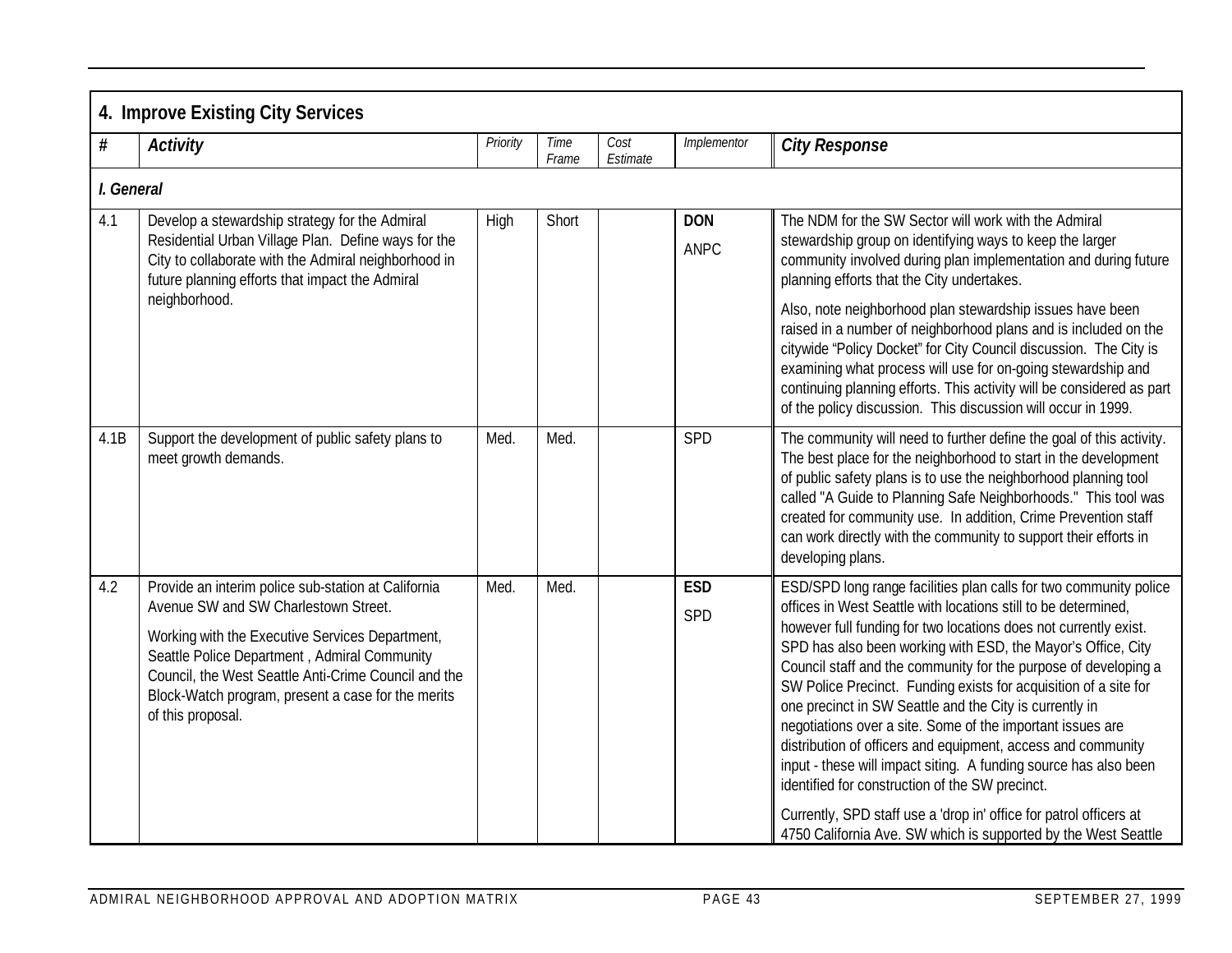|      | 4. Improve Existing City Services                                                                                                                                                                                                                                                                |          |               |                  |                         |                                                                                                                                                                                                                                                                                                                                                                                                                                                                                                                                                                            |
|------|--------------------------------------------------------------------------------------------------------------------------------------------------------------------------------------------------------------------------------------------------------------------------------------------------|----------|---------------|------------------|-------------------------|----------------------------------------------------------------------------------------------------------------------------------------------------------------------------------------------------------------------------------------------------------------------------------------------------------------------------------------------------------------------------------------------------------------------------------------------------------------------------------------------------------------------------------------------------------------------------|
| $\#$ | <b>Activity</b>                                                                                                                                                                                                                                                                                  | Priority | Time<br>Frame | Cost<br>Estimate | Implementor             | <b>City Response</b>                                                                                                                                                                                                                                                                                                                                                                                                                                                                                                                                                       |
|      |                                                                                                                                                                                                                                                                                                  |          |               |                  |                         | Anti-Crime Council. This location, which is the NSC for West<br>Seattle, also houses two Crime Prevention staff.                                                                                                                                                                                                                                                                                                                                                                                                                                                           |
|      |                                                                                                                                                                                                                                                                                                  |          |               |                  |                         | The current staffing levels and budget allocated does not allow for<br>an interim police station in this community. Developing an interim<br>station at the site proposed by the community might not be<br>feasible as the existing facility is already being redeveloped into a<br>dentist's office. Other concerns are that the specific site<br>mentioned is larger than what would be required for an interim<br>station, and the current design of the building would require<br>substantial modification. This redevelopment would be costly for<br>an interim site. |
| 4.2B | Acknowledge the West Seattle Anti-Crime Council<br>and support their efforts in improving the safety of the<br>Admiral neighborhood.<br>Get the word out about the West Seattle Anti-Crime<br>Council and how people can get involved through<br>news-letters, special events and word of mouth. | Med.     | Med.          |                  | SPD<br>Community<br>OED | SPD supports this Council with Precinct and Crime Prevention<br>staff regularly attending Council meetings. SPD has also<br>promoted this Council in the past and will continue to do so. SPD<br>notes that greater involvement by the West Seattle community is<br>also necessary to make this Council more effective.                                                                                                                                                                                                                                                    |
|      |                                                                                                                                                                                                                                                                                                  |          |               |                  |                         | Also, in March 1999, OED, in collaboration with the Neighborhood<br>Business Council and the Downtown Seattle Association, held the<br>"Public Safety in Neighborhood Business District Workshop."<br>OED has a file of the resources and organizations that can assist<br>-- the neighborhood should contact OED for more information.                                                                                                                                                                                                                                    |
| 4.3  | Develop a plan to make people more aware of<br>emergency and disaster procedures.                                                                                                                                                                                                                | Med.     | Med.          |                  | SPD<br>Community        | The City's Emergency Management section is now part of SPD.<br>SPD has involved the West Seattle community in emergency and                                                                                                                                                                                                                                                                                                                                                                                                                                                |
|      | Get the word out about emergency and disaster<br>procedures through newsletters, special events and<br>word of mouth.                                                                                                                                                                            |          |               |                  |                         | disaster procedures through the Department's Emergency<br>Management Program Seattle Disaster Aid and Response<br>Training (SDART). This training is available for the community.<br>SPD is also looking at ways to link the Block Watches in the<br>community with the SDART program and will continue to look at a<br>variety of ways to bring this information to those who need it.                                                                                                                                                                                    |
| 4.4  | Encourage the formation of a real estate sales<br>coordinating committee that involves governmental                                                                                                                                                                                              | Med.     | Med.          |                  | ESD<br>Community        | The intention of this activity is unclear. The neighborhood should<br>clarify if this committee is for public and/or private properties, and                                                                                                                                                                                                                                                                                                                                                                                                                               |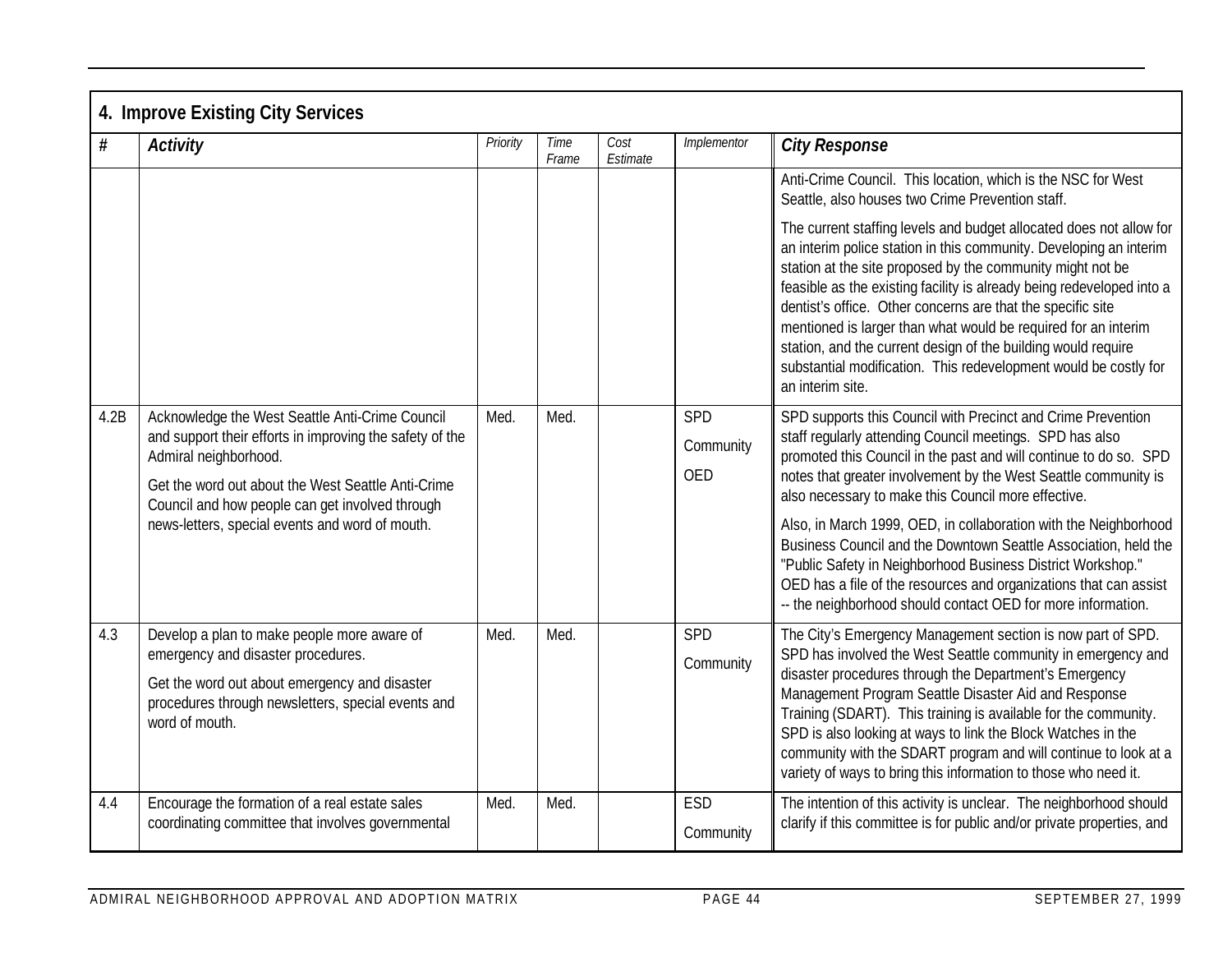|      | 4. Improve Existing City Services                                                                                                                                                                                                                                                                                                          |          |               |                  |                                            |                                                                                                                                                                                                                                                                                                                                                                                                                                                                                                                                                                                                                                                                                                                                                          |
|------|--------------------------------------------------------------------------------------------------------------------------------------------------------------------------------------------------------------------------------------------------------------------------------------------------------------------------------------------|----------|---------------|------------------|--------------------------------------------|----------------------------------------------------------------------------------------------------------------------------------------------------------------------------------------------------------------------------------------------------------------------------------------------------------------------------------------------------------------------------------------------------------------------------------------------------------------------------------------------------------------------------------------------------------------------------------------------------------------------------------------------------------------------------------------------------------------------------------------------------------|
| $\#$ | <b>Activity</b>                                                                                                                                                                                                                                                                                                                            | Priority | Time<br>Frame | Cost<br>Estimate | Implementor                                | <b>City Response</b>                                                                                                                                                                                                                                                                                                                                                                                                                                                                                                                                                                                                                                                                                                                                     |
|      | agencies and the local community.                                                                                                                                                                                                                                                                                                          |          |               |                  |                                            | what the role for ESD would be.                                                                                                                                                                                                                                                                                                                                                                                                                                                                                                                                                                                                                                                                                                                          |
|      |                                                                                                                                                                                                                                                                                                                                            |          |               |                  |                                            | Note that for City-owned properties, the City's current process for<br>transferring jurisdiction within the City (or disposing of surplus City<br>properties to other entities) includes notification of and<br>coordination with other governmental agencies and the<br>community.                                                                                                                                                                                                                                                                                                                                                                                                                                                                      |
| 4.5  | Develop and publicize City procedures enabling<br>community involvement in identifying and siting<br>desired capital projects.                                                                                                                                                                                                             | High     | Short         |                  | ESD                                        | See response to 3.2.                                                                                                                                                                                                                                                                                                                                                                                                                                                                                                                                                                                                                                                                                                                                     |
| 4.6  | Encourage the City to provide timely and effective<br>notification of planned road and right-of-way<br>trenching; maintenance and upgrade activities to<br>other utilities to improve coordination between utilities<br>and departments and to minimize the cost and public<br>inconvenience of road right-of-way trenching<br>activities. | High     | Short         |                  | <b>SEATRAN</b><br><b>SCL</b><br><b>SPU</b> | City departments are already working hard to coordinate right-of-<br>way and utility work to minimize pavement cuts. SPU, SEATRAN<br>and SCL are participating in the citywide "Consistency in<br>Construction Communications Project" and a street-opening<br>coordination effort designed to address these needs. Also, SPU's<br>Drainage Study is developing policy recommendations for the<br>future -- as the study develops, coordination in planning will be<br>encouraged.                                                                                                                                                                                                                                                                       |
| 4.6B | Increase City maintenance of public facilities within<br>the Admiral neighborhood.                                                                                                                                                                                                                                                         | High     | Short         |                  | <b>DON</b><br><b>SEATRAN</b><br>SCL<br>SPU | Opportunities for working with departments to address<br>maintenance needs will be available through DON's stewardship<br>efforts and the NDMs.<br>Currently, many programs exist which may provide opportunities<br>to implement this activity, and City departments currently work to<br>maintain all public facilities as best as possible given budget<br>constraints. Each department uses a prioritization process that<br>will include neighborhood-plan activities. Departments will need<br>additional information from the community regarding which<br>facilities need increased maintenance, and the neighborhood is<br>encouraged to work with the NDM, or directly contact the<br>appropriate department to request increased maintenance. |
| 4.7  | Determine what the community feels are attractive,<br>functional streets.                                                                                                                                                                                                                                                                  | Med.     | Med.          |                  | <b>SEATRAN</b><br>Community                | This is a neighborhood-led activity, and is a very general<br>suggestion. Much of what SEATRAN tries to do is identify street                                                                                                                                                                                                                                                                                                                                                                                                                                                                                                                                                                                                                            |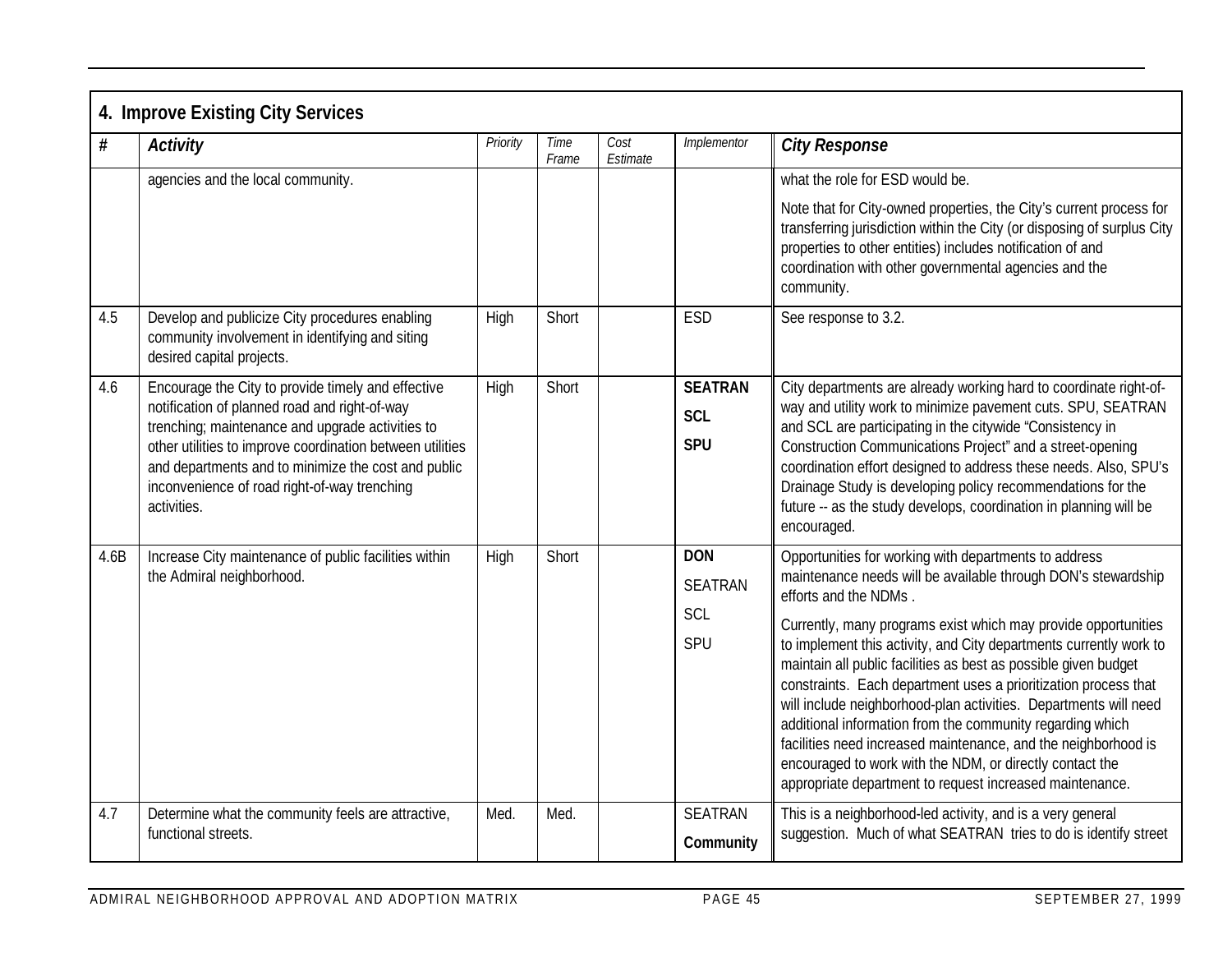|      | 4. Improve Existing City Services                                                                               |          |               |                  |                                             |                                                                                                                                                                                                                                                                                                                                                                                                                                                                                                                                                                                                                                                                                                                                                                                                          |  |  |  |  |  |
|------|-----------------------------------------------------------------------------------------------------------------|----------|---------------|------------------|---------------------------------------------|----------------------------------------------------------------------------------------------------------------------------------------------------------------------------------------------------------------------------------------------------------------------------------------------------------------------------------------------------------------------------------------------------------------------------------------------------------------------------------------------------------------------------------------------------------------------------------------------------------------------------------------------------------------------------------------------------------------------------------------------------------------------------------------------------------|--|--|--|--|--|
| $\#$ | <b>Activity</b>                                                                                                 | Priority | Time<br>Frame | Cost<br>Estimate | Implementor                                 | <b>City Response</b>                                                                                                                                                                                                                                                                                                                                                                                                                                                                                                                                                                                                                                                                                                                                                                                     |  |  |  |  |  |
|      |                                                                                                                 |          |               |                  |                                             | locations that need improvement and make improvements that<br>make streets work better. Resources do not exist to make all<br>improvements that SEATRAN and the neighborhoods would like<br>to see. An aim of neighborhood planning is to hear from<br>communities and understand their priorities. As improvements<br>are made, SEATRAN will continue to strive to do them in a<br>manner that is consistent with the priorities of the neighborhood<br>as presented in their plans.                                                                                                                                                                                                                                                                                                                    |  |  |  |  |  |
| 4.8  | Develop a strategy to ensure attractive, functional<br>streets.                                                 | Med.     | Med.          |                  | <b>SEATRAN</b><br>ANPC                      | See response to 4.7.                                                                                                                                                                                                                                                                                                                                                                                                                                                                                                                                                                                                                                                                                                                                                                                     |  |  |  |  |  |
| 4.9  | Develop a prioritized list of maintenance needs for<br>public facilities within the Admiral neighborhood.       | Med.     | Med.          |                  | <b>SEATRAN</b><br><b>ANPC</b><br><b>ACC</b> | The City understands this to be 'transportation' public facilities<br>because the neighborhood listed only SEATRAN. SEATRAN<br>does this, maintaining inventories for key street elements and<br>records of their conditions. This is done citywide for such street<br>elements as: pavement on arterials, stairways, retaining walls,<br>traffic control signs, and bridges. This information is used to help<br>prioritize the City's transportation program and capital<br>improvement work. SEATRAN is happy to share information on<br>priority needs in the Admiral neighborhood. For other<br>departments besides SEATRAN, see 4.6B.                                                                                                                                                              |  |  |  |  |  |
| 4.10 | Develop a maintenance program for streets, parking<br>facilities, pedestrian facilities and bicycle facilities. | Med.     | Short         |                  | <b>SEATRAN</b>                              | See response to 4.9. Also, if there are specific maintenance sites<br>that are needed for streets, pedestrian facilities or bicycle<br>facilities, SEATRAN can investigate if provided with a specific<br>location, detailed description, and neighborhood contact for the<br>problem being observed through existing Spot Improvement<br>Programs. Also, note that sidewalk construction and maintenance<br>has been raised in a number of neighborhood plans and is<br>included on the citywide "Policy Docket" for City Council<br>discussion. One closely related activity is the analysis of the<br>City's ability to prioritize funding for sidewalks in Urban Villages<br>This activity will be considered as part of these policy discussions.<br>These discussions will occur in 1999 and 2000. |  |  |  |  |  |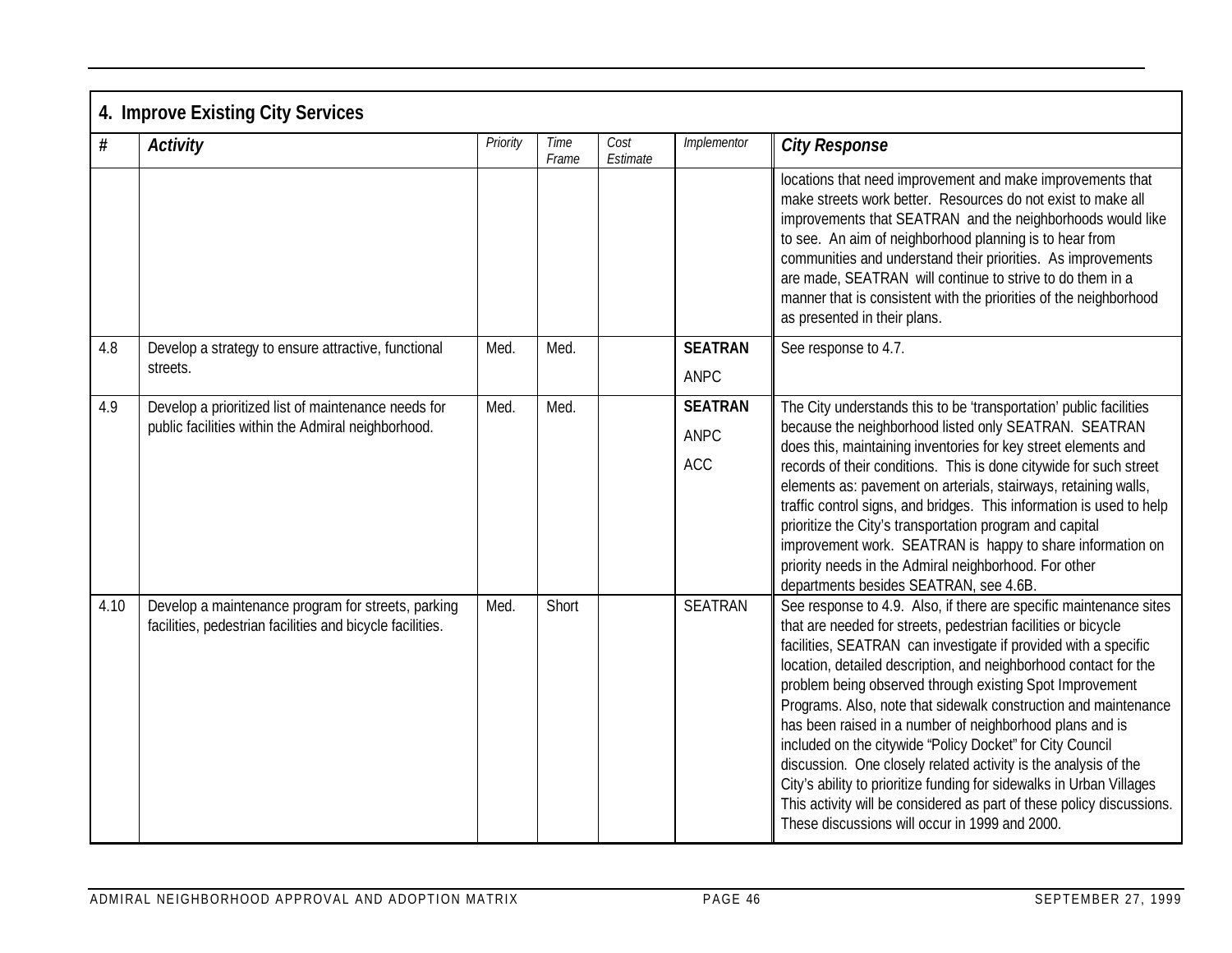|             | 4. Improve Existing City Services                                                                                                                                             |          |               |                  |                         |                                                                                                                                                                                                                                                                                                                                                                                                                                             |
|-------------|-------------------------------------------------------------------------------------------------------------------------------------------------------------------------------|----------|---------------|------------------|-------------------------|---------------------------------------------------------------------------------------------------------------------------------------------------------------------------------------------------------------------------------------------------------------------------------------------------------------------------------------------------------------------------------------------------------------------------------------------|
| $\#$        | <b>Activity</b>                                                                                                                                                               | Priority | Time<br>Frame | Cost<br>Estimate | Implementor             | <b>City Response</b>                                                                                                                                                                                                                                                                                                                                                                                                                        |
|             |                                                                                                                                                                               |          |               |                  |                         |                                                                                                                                                                                                                                                                                                                                                                                                                                             |
| 4.11        | Schedule major upgrades and maintenance to<br>minimize traffic impact.                                                                                                        | High     | Short         |                  | <b>SEATRAN</b>          | It is SEATRAN 's practice to do this. Major street work is<br>scheduled on evenings and weekends in order to avoid major<br>commute times.                                                                                                                                                                                                                                                                                                  |
| 4.11        | Support good planning and high quality engineering                                                                                                                            | Med.     | Med.          |                  | <b>SEATRAN</b>          | SEATRAN strives for good planning and high quality engineering                                                                                                                                                                                                                                                                                                                                                                              |
| B           | with public recognition and rewards for excellence in<br>maintenance efforts by SEATRAN.                                                                                      |          |               |                  | Community               | in all projects. Development of a 'public recognition and rewards<br>for excellence program' is a neighborhood-led activity.                                                                                                                                                                                                                                                                                                                |
| 4.12        | Reassess the capacity of the power, water, phone<br>line, other communication modes, and sewer needs<br>of the neighborhood based on demographic and<br>housing projections.  | High     | Med.          |                  | <b>SPO</b>              | The capital facilities/utilities inventory and analyses, and<br>transportation analyses, that were developed as part of the initial<br>neighborhood planning effort are incorporated into the<br>Comprehensive Plan by means of the Comprehensive Plan<br>amendment ordinance. These analyses show that capacity is<br>adequate through 2014. As SPO updates the Comprehensive<br>Plan, periodic evaluations of capacity will be conducted. |
| II. Transit |                                                                                                                                                                               |          |               |                  |                         |                                                                                                                                                                                                                                                                                                                                                                                                                                             |
| 4.13        | Work with Metro to provide all bus stops with 10 foot<br>candles per square foot of lighting. Encourage Metro<br>to provide frequent bus shelter cleaning and<br>maintenance. | High     | Short         |                  | Metro<br><b>SEATRAN</b> | Metro is currently responsible for the lighting and maintenance of<br>bus shelters. This activity will be forwarded to Metro.                                                                                                                                                                                                                                                                                                               |
| 4.14        | Work with Metro to assure that bus routing,<br>scheduling and transfer points keep pace with<br>neighborhood needs.                                                           | Med.     | Med.          |                  | Metro                   | SEATRAN is working with Metro and will forward this<br>recommendation to Metro to be considered in their planning<br>process.                                                                                                                                                                                                                                                                                                               |
|             | Explore ways to document community needs and<br>$\bullet$<br>improve communications between local bus<br>riders and Metro.                                                    |          |               |                  |                         |                                                                                                                                                                                                                                                                                                                                                                                                                                             |
|             | Develop an advisory document to present to<br>$\bullet$<br>Metro with follow-up meetings and solution<br>presentations for the community.                                     |          |               |                  |                         |                                                                                                                                                                                                                                                                                                                                                                                                                                             |
| 4.15        | Post better signage at bus shelters and stops.                                                                                                                                | Med.     | Med.          |                  | Metro                   | While this recommendation will be forwarded to Metro to be<br>considered in their planning process, it would be helpful for the                                                                                                                                                                                                                                                                                                             |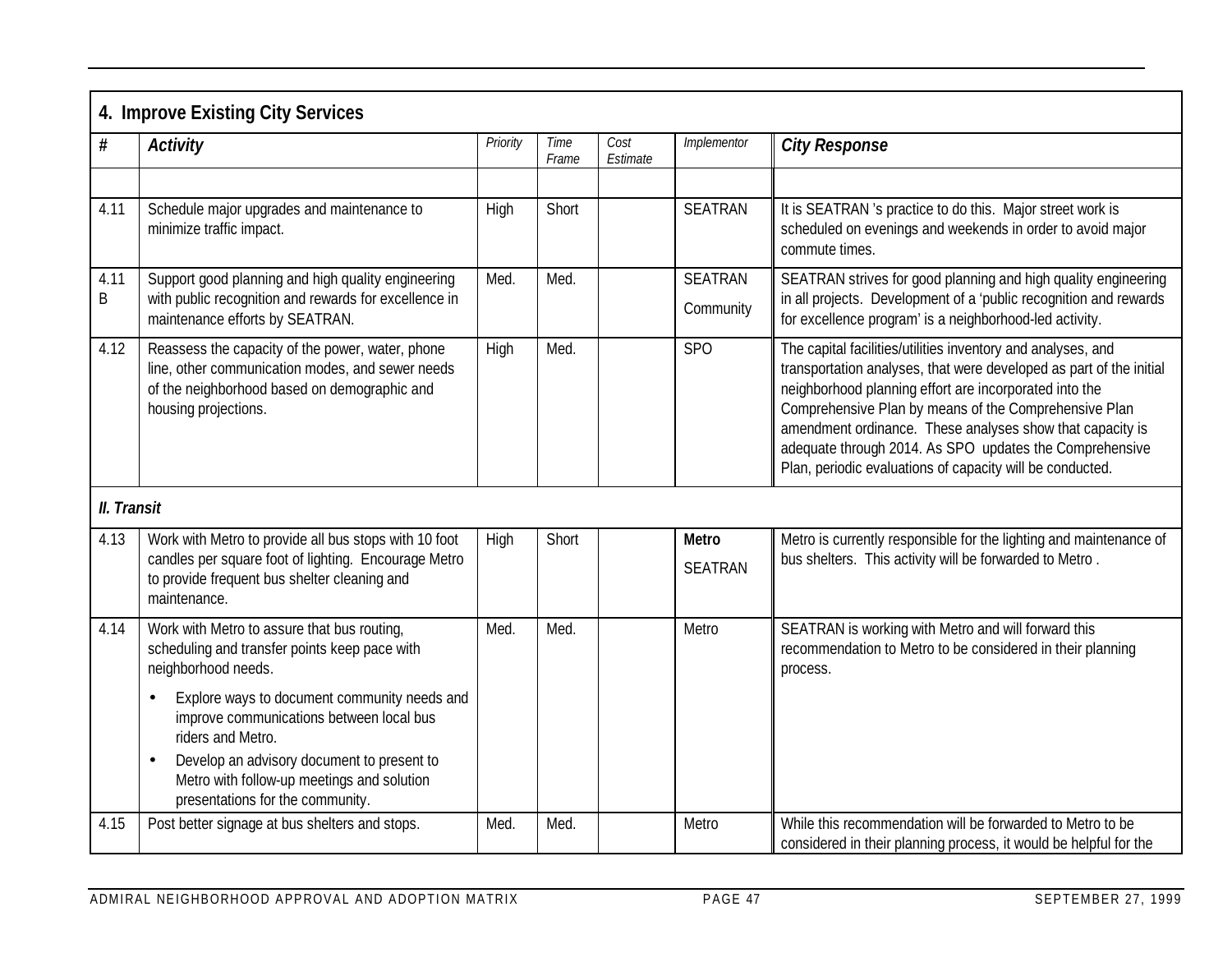|                     | 4. Improve Existing City Services                   |          |               |                  |                                      |                                                                                                                                                                                                                                                                                                                                                                                                                                                                                                                                                                                                                                                                                                                                                                                                                                                                                                        |  |  |  |  |  |
|---------------------|-----------------------------------------------------|----------|---------------|------------------|--------------------------------------|--------------------------------------------------------------------------------------------------------------------------------------------------------------------------------------------------------------------------------------------------------------------------------------------------------------------------------------------------------------------------------------------------------------------------------------------------------------------------------------------------------------------------------------------------------------------------------------------------------------------------------------------------------------------------------------------------------------------------------------------------------------------------------------------------------------------------------------------------------------------------------------------------------|--|--|--|--|--|
| $\#$                | <b>Activity</b>                                     | Priority | Time<br>Frame | Cost<br>Estimate | Implementor                          | <b>City Response</b>                                                                                                                                                                                                                                                                                                                                                                                                                                                                                                                                                                                                                                                                                                                                                                                                                                                                                   |  |  |  |  |  |
|                     |                                                     |          |               |                  |                                      | neighborhood to clarify what signage is being requested.                                                                                                                                                                                                                                                                                                                                                                                                                                                                                                                                                                                                                                                                                                                                                                                                                                               |  |  |  |  |  |
| <b>III.</b> Streets |                                                     |          |               |                  |                                      |                                                                                                                                                                                                                                                                                                                                                                                                                                                                                                                                                                                                                                                                                                                                                                                                                                                                                                        |  |  |  |  |  |
| 4.16                | Support regional transportation strategic planning. | High     | Short         |                  | <b>SEATRAN</b><br>WSDOT<br>Community | Strategic planning can be a fairly broad undertaking as there are<br>numerous elements in transportation planning that can be<br>considered. Some of these include the efficient movement of<br>general traffic; movement of transit; and freight mobility.                                                                                                                                                                                                                                                                                                                                                                                                                                                                                                                                                                                                                                            |  |  |  |  |  |
|                     |                                                     |          |               |                  |                                      | The strategic planning themes that have been brought up in, and<br>are priorities for, a number of neighborhoods West Seattle are<br>improved congestion on the West Seattle Bridge and the<br>Spokane Street corridor, improved regional bus service, and the<br>water taxi.                                                                                                                                                                                                                                                                                                                                                                                                                                                                                                                                                                                                                          |  |  |  |  |  |
|                     |                                                     |          |               |                  |                                      | Also, planning neighborhoods in West Seattle developed the<br>West Seattle Transportation Action Agenda which requests that<br>the City work with the West Seattle community in identifying:<br>street-related needs that have broad impact on West Seattle and<br>practical, action-oriented strategies for addressing these broad<br>transportation needs.                                                                                                                                                                                                                                                                                                                                                                                                                                                                                                                                           |  |  |  |  |  |
|                     |                                                     |          |               |                  |                                      | SEATRAN has completed its review of the WSTAA and is<br>working with DON to develop the City's response strategy. In late<br>1999, they will advise the Council's Transportation and<br>Neighborhoods Growth Planning and Civic Engagement<br>committees on the response strategy, including a proposed<br>timeline and methods for providing feedback to the community.<br>The Council's Transportation and Neighborhoods Growth<br>Planning and Civic Engagement committees, at that time, will<br>provide information on how they will review and respond to the<br>strategy. This may include working with the Executive to make<br>modifications as appropriate. As part of its strategy, SEATRAN<br>and DON will meet with all of the West Seattle neighborhood<br>planning groups in early 2000 to determine how the WSTAA will<br>fit with the City's current neighborhood plan implementation |  |  |  |  |  |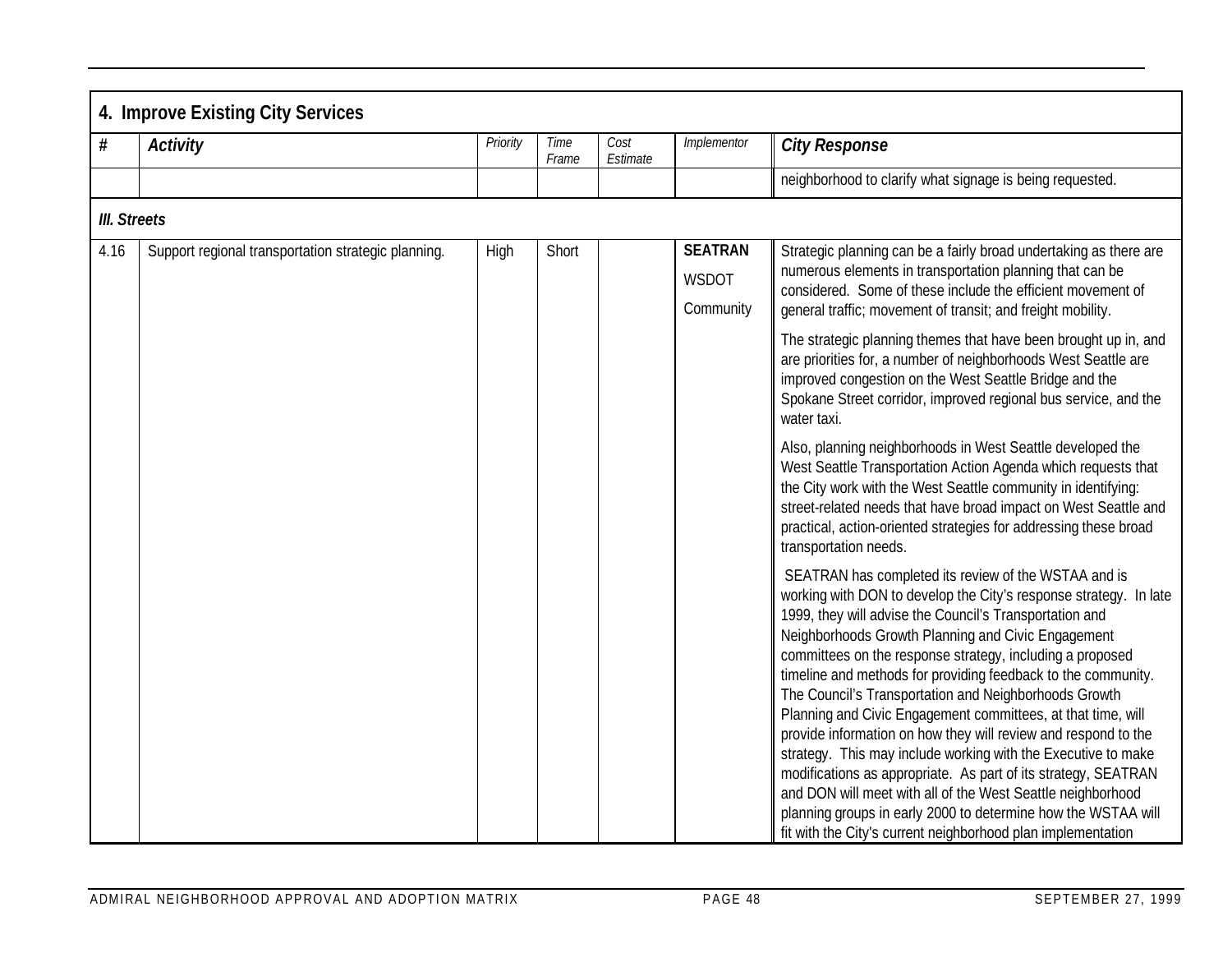| $\#$ | <b>Activity</b>                                                          | Priority | Time<br>Frame | Cost<br>Estimate | Implementor             | <b>City Response</b>                                                                                                                                                                                                                                                                                                                                                                                                                                                          |
|------|--------------------------------------------------------------------------|----------|---------------|------------------|-------------------------|-------------------------------------------------------------------------------------------------------------------------------------------------------------------------------------------------------------------------------------------------------------------------------------------------------------------------------------------------------------------------------------------------------------------------------------------------------------------------------|
|      |                                                                          |          |               |                  |                         | process. SEATRAN will attempt to address neighborhood-specific<br>concerns related to the overall WSTAA strategy.                                                                                                                                                                                                                                                                                                                                                             |
| 4.17 | Solve the West Seattle Bridge bottleneck.                                | High     | Short         |                  | <b>SEATRAN</b><br>WSDOT | SEATRAN has strong interest in improving the corridor and its<br>operation. Toward this, SEATRAN is currently pursuing State<br>funding for the widening of the Spokane Street viaduct. A major<br>aim of this work is to improve safety along the viaduct.                                                                                                                                                                                                                   |
|      |                                                                          |          |               |                  |                         | The West Seattle Bridge and Spokane Street corridor part of a<br>complex and heavily-used traffic system. To be effective in<br>improving and expanding capacity on the bridge and throughout<br>the corridor, it is important to address the limitations of adjacent<br>and connecting roadways (e.g., the ability to take traffic from the<br>corridor). For the bridge and Spokane Street corridor, this<br>includes I-5 to the east and West Seattle streets to the west. |
|      |                                                                          |          |               |                  |                         | To improve and expanding capacity of the corridor, SEATRAN will<br>stripe an additional eastbound lane for buses over the bridge.<br>This lane will be created by taking width from the bridge shoulder<br>and the existing lanes and will extend from Avalon Way to 1st<br>Avenue South. SEATRAN is aiming to make this change by fall<br>of 1999.                                                                                                                           |
|      | <b>IV. Police and Fire</b>                                               |          |               |                  |                         |                                                                                                                                                                                                                                                                                                                                                                                                                                                                               |
| 4.18 | Assess local needs for fire department services and                      | High     | Short         |                  | <b>SFD</b>              | See 4.12.                                                                                                                                                                                                                                                                                                                                                                                                                                                                     |
|      | ensure they are met.                                                     |          |               |                  | SP <sub>O</sub>         |                                                                                                                                                                                                                                                                                                                                                                                                                                                                               |
|      |                                                                          |          |               |                  | Community               |                                                                                                                                                                                                                                                                                                                                                                                                                                                                               |
| 4.19 | Provide an interim police station.                                       | High     | Short         |                  | <b>ESD</b>              | See 4.2.                                                                                                                                                                                                                                                                                                                                                                                                                                                                      |
|      |                                                                          |          |               |                  | <b>SPD</b>              |                                                                                                                                                                                                                                                                                                                                                                                                                                                                               |
| 4.20 | Fund acquisition of a permanent "safety vehicle" for<br>Fire Station 29. | High     | Med.          |                  | <b>SFD</b><br>Community | While SFD appreciates the community's support for additional<br>facilities, this activity will require funding that is not currently in the<br>SFD budget. Currently, SFD has no intention of adding another<br>"Safety Vehicle" for Station 29 or at any other station. While there                                                                                                                                                                                          |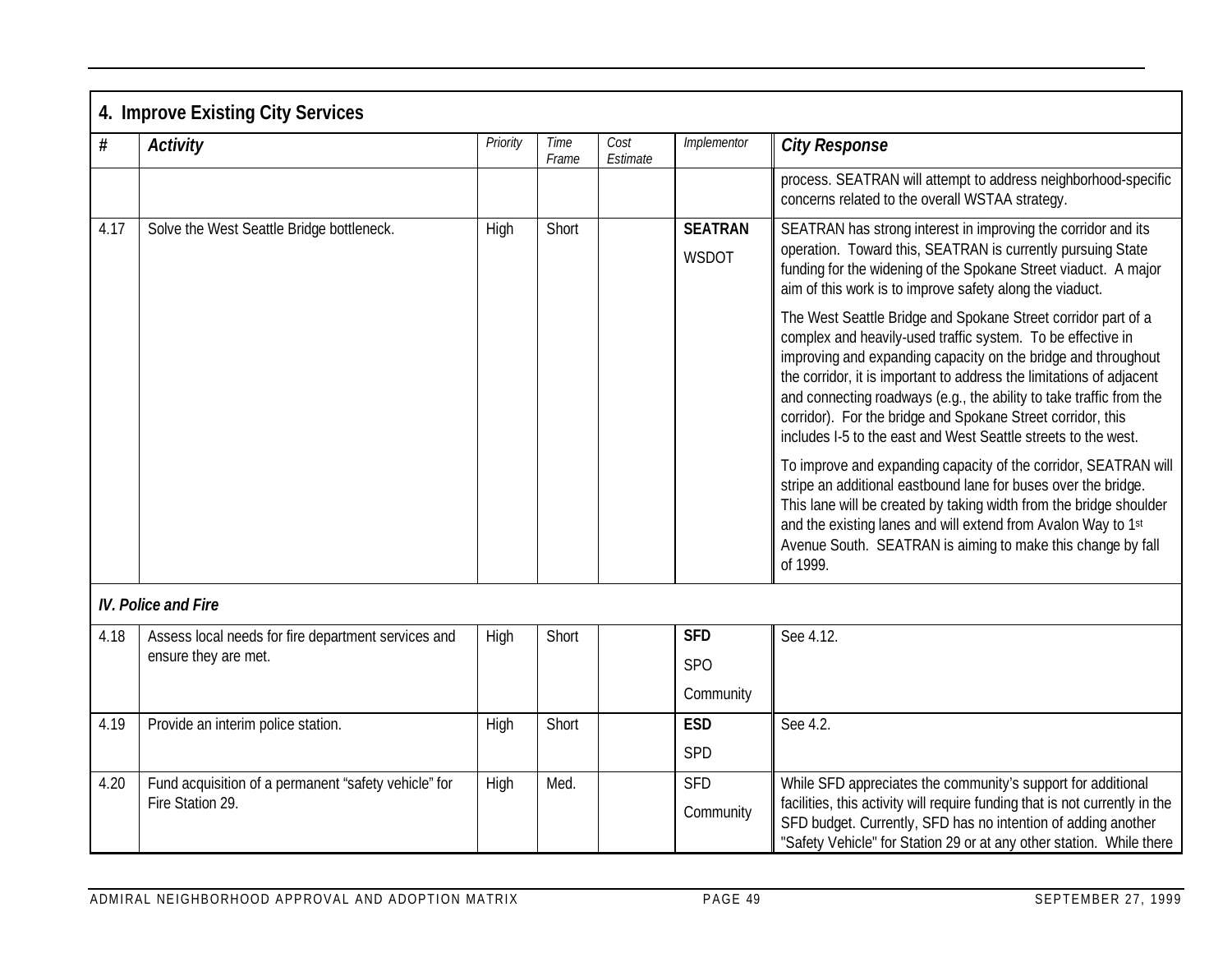|      | 4. Improve Existing City Services                                                                                                                            |          |               |                  |                                      |                                                                                                                                                                                                                                                                                                                                                                                                                                                                                                                                                                                                                                                                                                                                          |  |  |  |  |
|------|--------------------------------------------------------------------------------------------------------------------------------------------------------------|----------|---------------|------------------|--------------------------------------|------------------------------------------------------------------------------------------------------------------------------------------------------------------------------------------------------------------------------------------------------------------------------------------------------------------------------------------------------------------------------------------------------------------------------------------------------------------------------------------------------------------------------------------------------------------------------------------------------------------------------------------------------------------------------------------------------------------------------------------|--|--|--|--|
| $\#$ | <b>Activity</b>                                                                                                                                              | Priority | Time<br>Frame | Cost<br>Estimate | Implementor                          | <b>City Response</b>                                                                                                                                                                                                                                                                                                                                                                                                                                                                                                                                                                                                                                                                                                                     |  |  |  |  |
|      |                                                                                                                                                              |          |               |                  |                                      | is no "temporary safety vehicle" at Station 29, because it is a<br>Battalion Headquarters, there is a spare battalion chief's vehicle<br>stationed there. This vehicle is planned for use in the event of<br>mechanical problems with the first line chiefs vehicle. This<br>vehicle would also be placed in service in the event of a major<br>emergency in the West Seattle area, south end (or anywhere in<br>the entire city), and would be staffed by an "off duty" chief officer.                                                                                                                                                                                                                                                  |  |  |  |  |
|      |                                                                                                                                                              |          |               |                  |                                      | Additionally SFD does have a full time on-duty safety officer (a<br>battalion chief) who is available 24 hours per day/7 days per<br>week. Safety officers are responsible for incident scene safety as<br>well as safety in the fire stations. They review procedures and<br>practices for safety issues and monitor SFD's ongoing<br>health/safety programs within the Fire Department. Each battalion<br>chief and many captains have received safety officer training and<br>all firefighters are trained to have a heightened awareness of<br>safety issues. SFD doesn't plan on adding safety officers anytime<br>in the foreseeable future, as they believe that the needs are met<br>with the current dedicated safety officers. |  |  |  |  |
|      | V. Environment                                                                                                                                               |          |               |                  |                                      |                                                                                                                                                                                                                                                                                                                                                                                                                                                                                                                                                                                                                                                                                                                                          |  |  |  |  |
| 4.21 | Develop with businesses an anti-litter and anti-graffiti<br>program.<br>Work with the Seattle Public Utilities "Graffiti &<br>Litter" Matching Fund Program. | High     | Short         |                  | <b>SPU</b><br>OED<br>Chamber<br>ANPC | SPU's Environmental Partnership Team is available to partner<br>with community groups and businesses on these issues through<br>Anti-Litter and Anti-Graffiti programs and matching funds. Local<br>businesses could also apply to become a PBIA (see 1.19) and<br>then would be eligible for PBIA supplemental funds managed by<br>SPU. If the business community is interested in forming a PBIA,<br>OED would be happy to meet with them.                                                                                                                                                                                                                                                                                             |  |  |  |  |
| 4.22 | Develop a resource book for reporting pollution<br>problems.                                                                                                 | Med.     | Med.          |                  | SPU<br>Community                     | Developing a "resource book" could be a large undertaking (e.g.,<br>there are many types of pollution problems, many different<br>regulators depending on the nature of the problem, etc.), for<br>which funding currently does not exist.<br>SPU publicizes and provides brochures with reporting information                                                                                                                                                                                                                                                                                                                                                                                                                           |  |  |  |  |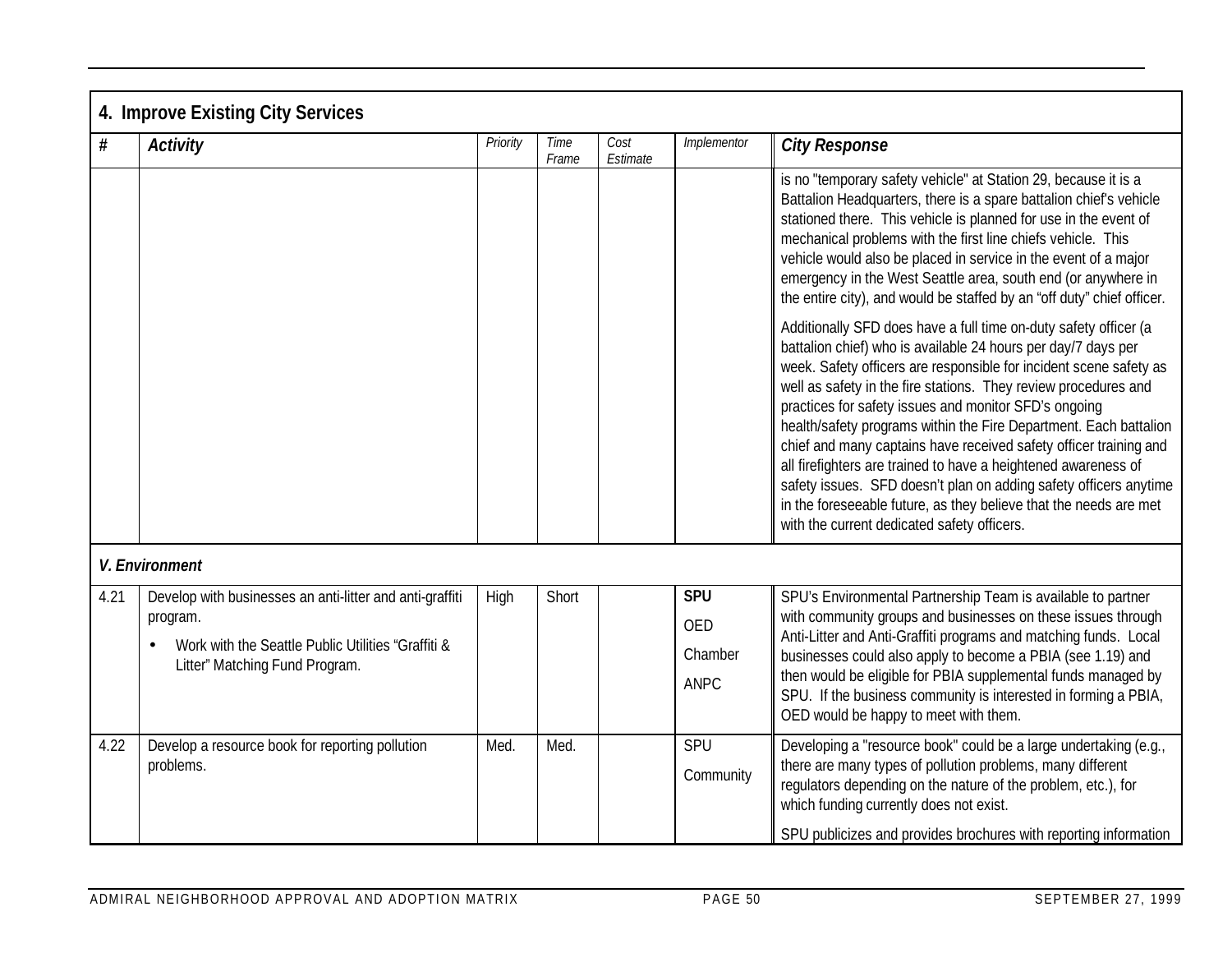|      | 4. Improve Existing City Services                                                     |          |               |                  |                                        |                                                                                                                                                                                                                                                                                                                                                                                                                                                                                                                                                                                                                                                                                                                                                                                                                                                                                                                                                                                                   |  |  |  |  |
|------|---------------------------------------------------------------------------------------|----------|---------------|------------------|----------------------------------------|---------------------------------------------------------------------------------------------------------------------------------------------------------------------------------------------------------------------------------------------------------------------------------------------------------------------------------------------------------------------------------------------------------------------------------------------------------------------------------------------------------------------------------------------------------------------------------------------------------------------------------------------------------------------------------------------------------------------------------------------------------------------------------------------------------------------------------------------------------------------------------------------------------------------------------------------------------------------------------------------------|--|--|--|--|
| #    | <b>Activity</b>                                                                       | Priority | Time<br>Frame | Cost<br>Estimate | Implementor                            | <b>City Response</b>                                                                                                                                                                                                                                                                                                                                                                                                                                                                                                                                                                                                                                                                                                                                                                                                                                                                                                                                                                              |  |  |  |  |
|      |                                                                                       |          |               |                  |                                        | for pollution issues covered by SPU programs (surface water<br>pollution and illegal dumping). A community group interested in<br>developing a resource guide covering a range of pollution<br>programs could obtain funds for such a project through SPU's<br><b>Grant Central Station.</b>                                                                                                                                                                                                                                                                                                                                                                                                                                                                                                                                                                                                                                                                                                      |  |  |  |  |
| 4.23 | Identify illegal dumping areas.                                                       | High     | Med.          |                  | <b>SPU</b><br><b>DCLU</b><br>Community | SPU's Illegal Dumping Program staff are available to investigate<br>illegal dumping problems and enforce existing laws, and support<br>the community in self-help clean up efforts. The neighborhood<br>should contact the Illegal Dumping Hotline at any time to report<br>dumping. The program manager would also be happy to work<br>with the neighborhood at problem locations.                                                                                                                                                                                                                                                                                                                                                                                                                                                                                                                                                                                                               |  |  |  |  |
|      |                                                                                       |          |               |                  |                                        | Code enforcement issues have been raised in a number of<br>neighborhood plans and are included on the "Policy Docket" for<br>City Council discussion. This discussion will occur in 1999.                                                                                                                                                                                                                                                                                                                                                                                                                                                                                                                                                                                                                                                                                                                                                                                                         |  |  |  |  |
|      |                                                                                       |          |               |                  |                                        | As a separate effort and citywide response to better code<br>enforcement, DCLU has been working with Law and the Hearing<br>Examiner to develop the proposed Citation Enforcement Process<br>that is intended to help change behavior of code violators from<br>whom the City has had difficulty gaining compliance in the past.<br>The proposed process is built on the traditional citation<br>framework, and includes features such as pre-set penalties that<br>increase with repeat offenses, and an opportunity for a hearing to<br>contest the violation or request mitigation of the penalty. Initially<br>this process will be tested on five types of LUC violations,<br>including illegal dumping, as well as a limited number of Housing<br>and Building Maintenance Code violations. In late 1999, DCLU<br>will prepare an evaluation of the process and make<br>recommendations on whether or not this process should be<br>expanded to cover more Land Use and Housing violations. |  |  |  |  |
| 4.24 | Determine the best way to protect this community<br>from landslides and land erosion. | High     | Short         |                  | <b>DCLU</b><br><b>SPU</b>              | This activity is currently underway. City departments are working<br>with the City Council to develop and adopt new policies and<br>procedures in the wake of the slide events of 1997/98. DCLU                                                                                                                                                                                                                                                                                                                                                                                                                                                                                                                                                                                                                                                                                                                                                                                                   |  |  |  |  |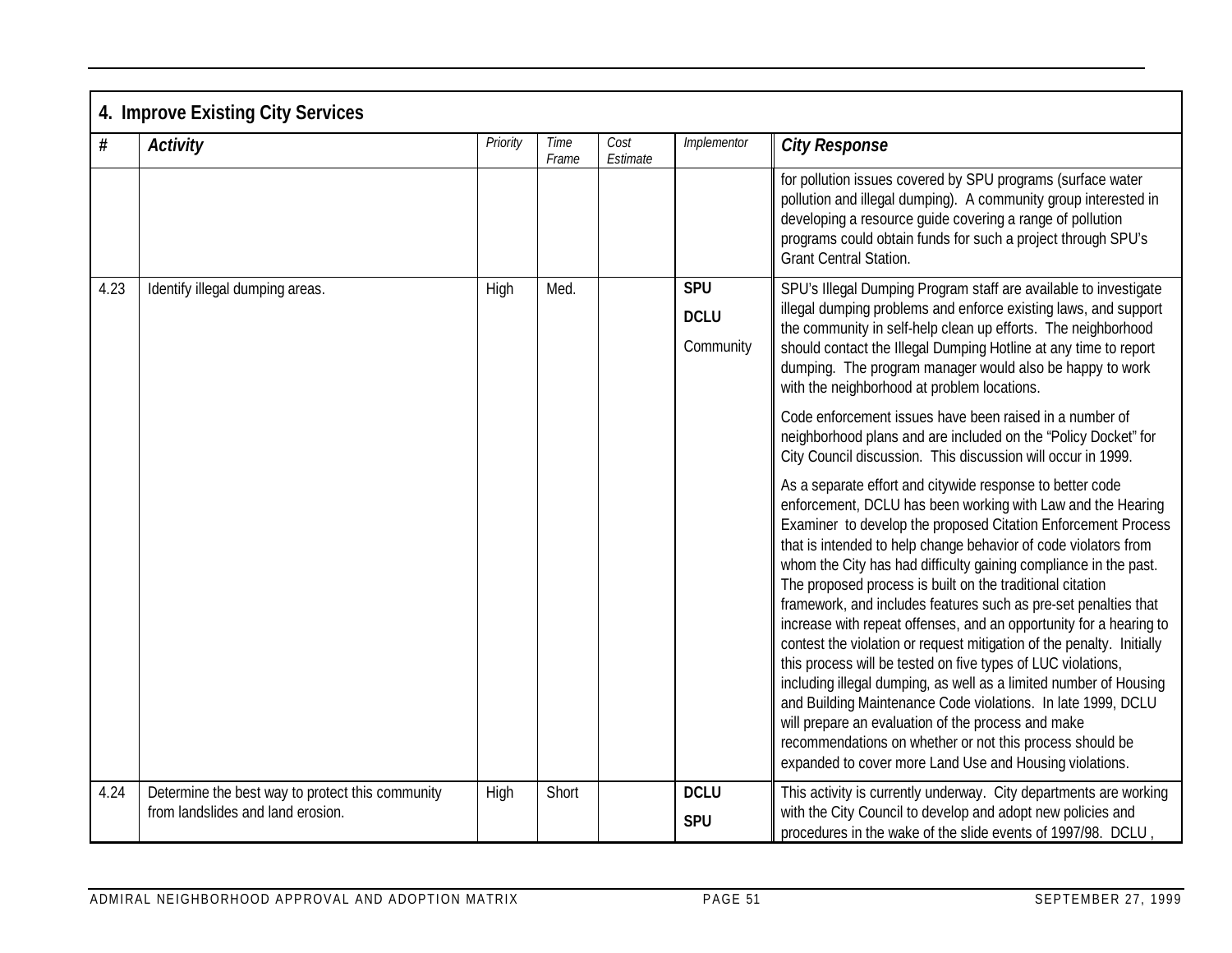|      | 4. Improve Existing City Services                                                                                                                                                                                                                                                                                                                             |          |               |                  |                                |                                                                                                                                                                                                                                                                                                                                                                                                                                                                                                                                                      |
|------|---------------------------------------------------------------------------------------------------------------------------------------------------------------------------------------------------------------------------------------------------------------------------------------------------------------------------------------------------------------|----------|---------------|------------------|--------------------------------|------------------------------------------------------------------------------------------------------------------------------------------------------------------------------------------------------------------------------------------------------------------------------------------------------------------------------------------------------------------------------------------------------------------------------------------------------------------------------------------------------------------------------------------------------|
| $\#$ | <b>Activity</b>                                                                                                                                                                                                                                                                                                                                               | Priority | Time<br>Frame | Cost<br>Estimate | Implementor                    | <b>City Response</b>                                                                                                                                                                                                                                                                                                                                                                                                                                                                                                                                 |
|      |                                                                                                                                                                                                                                                                                                                                                               |          |               |                  |                                | through the Stormwater, Grading, and Drainage Ordinance,<br>requires both new and existing development to tie into the<br>existing drainage system managed by SPU. In the case of larger<br>developments, DCLU requires that they provide stormwater<br>storage capacity onsite. Also, DCLU is working with SPU on the<br>implementation of the Sustainable Building Plan, which may<br>include incentives for developers to design more amenities into<br>their building sites, possibly including landslide protection<br>mechanisms.              |
|      |                                                                                                                                                                                                                                                                                                                                                               |          |               |                  |                                | SPU is currently conducting a drainage policy study that may<br>provide technical knowledge to help implement this activity. Also,<br>drainage issues have been raised in a number of neighborhood<br>plans and will be included on the citywide "Policy Docket" for City<br>Council discussion. This activity will be considered as part of the<br>policy discussion. This discussion will occur in 1999.                                                                                                                                           |
|      | <b>VI. Schools and Social Services</b>                                                                                                                                                                                                                                                                                                                        |          |               |                  |                                |                                                                                                                                                                                                                                                                                                                                                                                                                                                                                                                                                      |
| 4.25 | Develop a master plan, which recognizes and<br>coordinates the unique location of the adjoining<br>campuses of the West Seattle High School, Lafayette<br>Elementary School, Hiawatha Community Center and<br>the West Seattle Library, which insures they are used<br>in ways which reflect the needs of the neighborhood<br>for community service programs. | High     | Short         |                  | Community<br>SSD<br><b>DPR</b> | SSD is a willing and interested partner in any discussion to<br>maximize its facilities for school and community use. However,<br>details of the proposed master plan are needed before a specific<br>response can be formulated.                                                                                                                                                                                                                                                                                                                    |
|      |                                                                                                                                                                                                                                                                                                                                                               |          |               |                  | SPL                            | Note that DPR is currently involved in the discussions about the<br>redevelopment of the West Seattle High School and the impacts<br>and relationship of this facility to the Hiawatha Community Center.<br>As the community is aware, the Hiawatha Community Center is in<br>an Olmsted park. Any future planning for the site should take into<br>account this historic legacy. DPR will participate in a discussion<br>about this planning effort, however, the department does not have<br>funding to lead to effort or develop the master plan. |
|      |                                                                                                                                                                                                                                                                                                                                                               |          |               |                  |                                | Also, the City has been able to successfully negotiate between<br>SSD and DPR so that school buses will be allowed to park and<br>pick-up and drop-off students at the High School.                                                                                                                                                                                                                                                                                                                                                                  |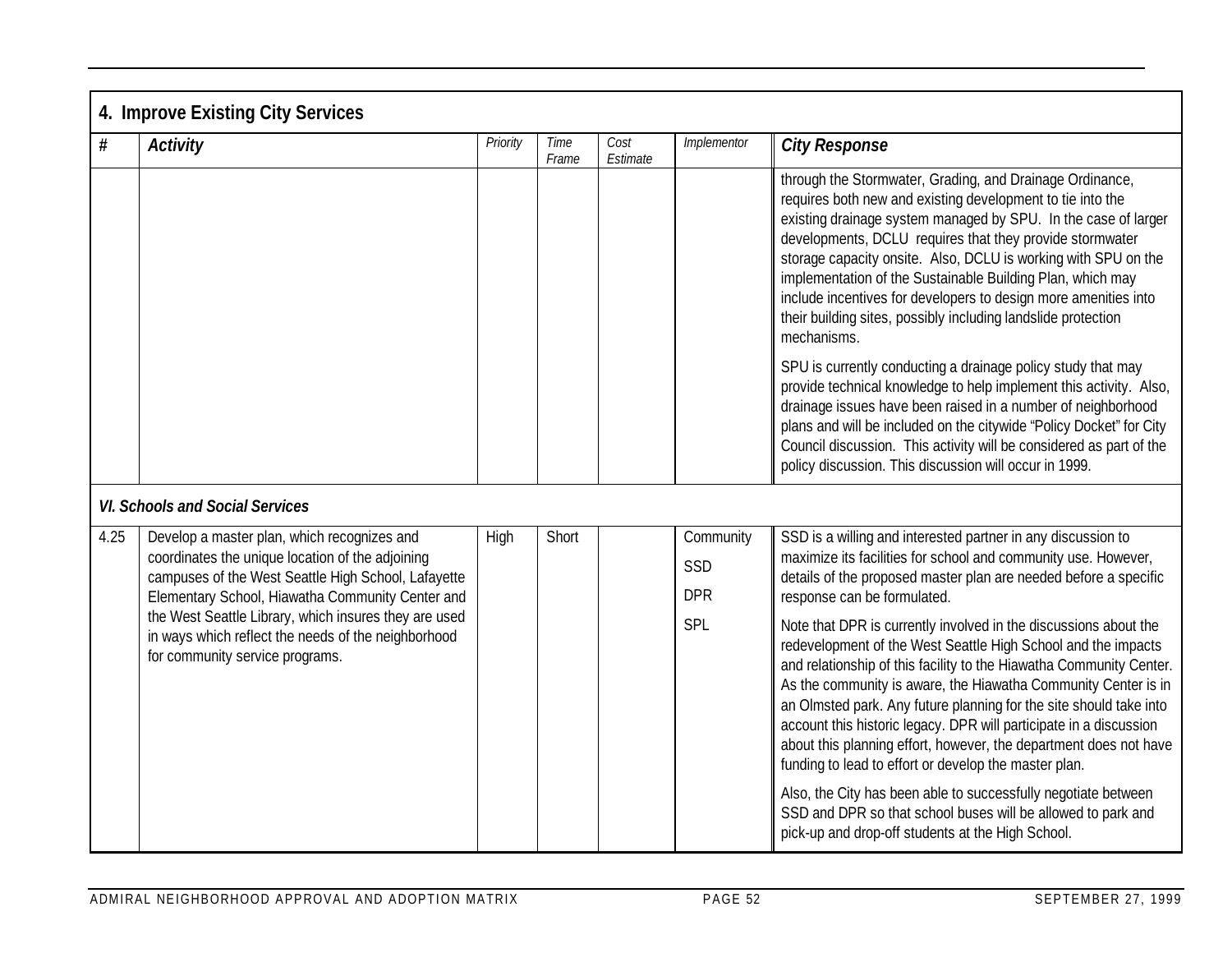|      | 4. Improve Existing City Services                                                                                                                                                                                                        |          |               |                  |                                                |                                                                                                                                                                                                                                                                                                                                                                                                                                                                                                                                                                                                                                                                                                                                                                                                                                                                                                                                                                                                     |
|------|------------------------------------------------------------------------------------------------------------------------------------------------------------------------------------------------------------------------------------------|----------|---------------|------------------|------------------------------------------------|-----------------------------------------------------------------------------------------------------------------------------------------------------------------------------------------------------------------------------------------------------------------------------------------------------------------------------------------------------------------------------------------------------------------------------------------------------------------------------------------------------------------------------------------------------------------------------------------------------------------------------------------------------------------------------------------------------------------------------------------------------------------------------------------------------------------------------------------------------------------------------------------------------------------------------------------------------------------------------------------------------|
| #    | <b>Activity</b>                                                                                                                                                                                                                          | Priority | Time<br>Frame | Cost<br>Estimate | Implementor                                    | <b>City Response</b>                                                                                                                                                                                                                                                                                                                                                                                                                                                                                                                                                                                                                                                                                                                                                                                                                                                                                                                                                                                |
|      |                                                                                                                                                                                                                                          |          |               |                  |                                                | Lastly, shared use of SSD facilities has been raised in a number<br>of neighborhood plans and will be included on the citywide "Policy<br>Docket" for City Council discussion. This activity will be<br>considered as part of the policy discussion. This discussion will<br>occur in 1999.                                                                                                                                                                                                                                                                                                                                                                                                                                                                                                                                                                                                                                                                                                         |
| 4.26 | Define the recreational, educational and social<br>service requirements for the Admiral Urban Village<br>and develop specific plans for the efficient delivery,<br>convenient location and equitable distribution of<br>needed services. | Med.     | Med.          |                  | <b>DPR</b><br>ANPC<br><b>OFE</b><br><b>HSD</b> | This is a broad activity that encompasses many potential<br>activities. Some specific responses related to the recreational,<br>educational and social service elements are presented.<br>Recreational. DPR's COMPLAN has distribution guidelines for<br>Community Centers and Indoor Pools, Park and Recreation<br>Facilities, and Open Space and Parks. DPR will host a series of<br>meetings related to updating the Parks COMPLAN in 1999 (see<br>response in 3.4), and this work may provide opportunities to<br>address portions of this activity. Also, the neighborhood should<br>contact DPR directly if they have any specific requests for<br>changes with regard to requirements and the efficient delivery of<br>services.<br>Educational. Public schools within or near the Admiral Urban                                                                                                                                                                                             |
|      |                                                                                                                                                                                                                                          |          |               |                  |                                                | Village area are West Seattle High School, Madison Middle<br>School, Lafayette Elementary School, and Schmitz Park<br>Elementary School. OFE can assist the community in<br>consultations with the District to determine if capacity needs are<br>being met. School age educational needs assessment can be<br>addressed by the School District's curriculum and assessment<br>advisor. Additionally, as a result of its work in Project Lift Off,<br>OFE can provide information related to child care and out-of-<br>school-time resources. Community members should contact OFE<br>for possibly new information on educational resources.<br>Social Service. HSD is interested in the neighborhood's efforts to<br>define social service needs and develop plans for service delivery<br>and will provide information on existing services and findings from<br>other human services planning efforts that might be relevant to<br>the project. The West Seattle Social Service Network would be |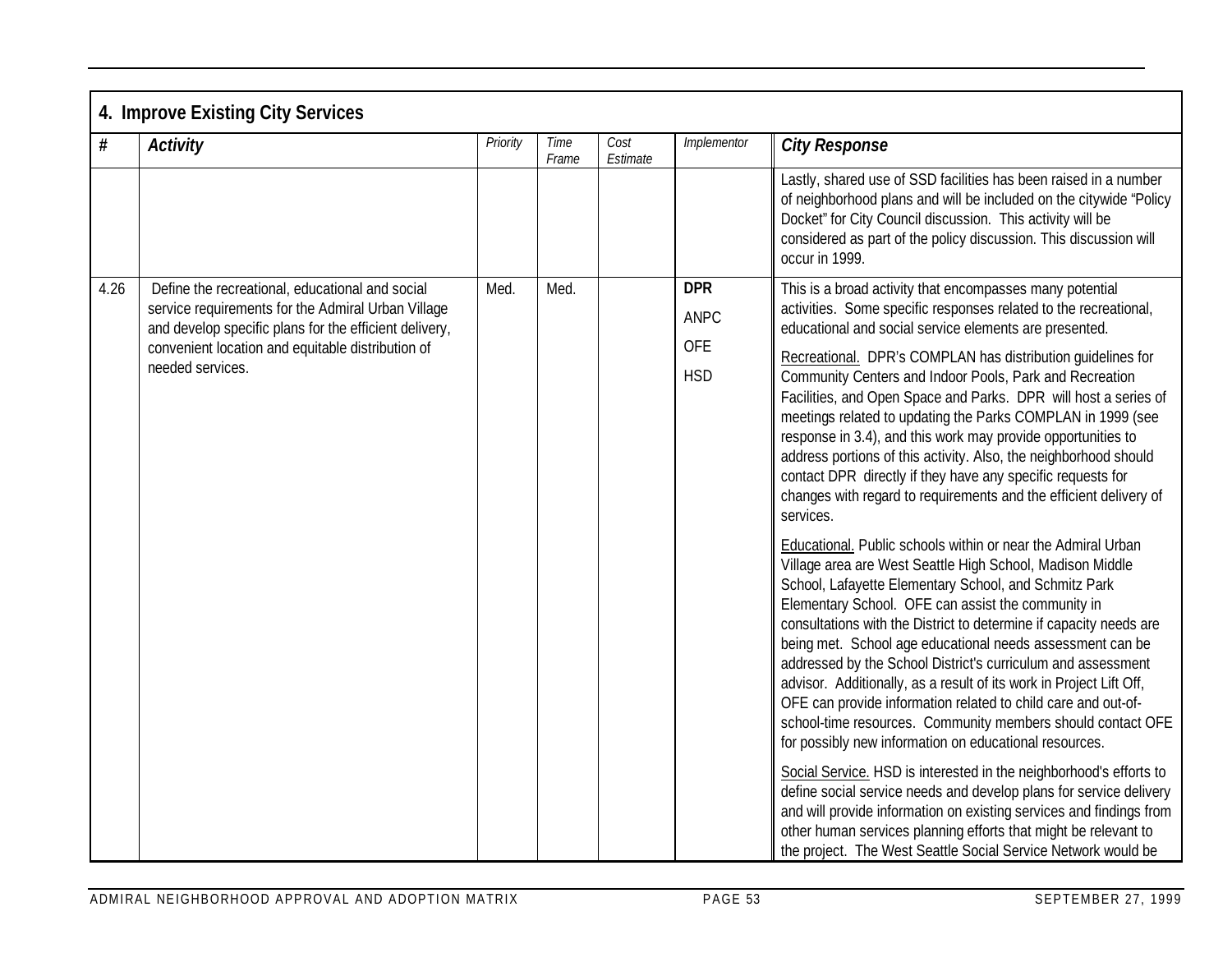|                                  | 4. Improve Existing City Services                                                    |          |               |                  |             |                                                                                                                                                                                                                                                                                                                   |  |  |  |  |  |
|----------------------------------|--------------------------------------------------------------------------------------|----------|---------------|------------------|-------------|-------------------------------------------------------------------------------------------------------------------------------------------------------------------------------------------------------------------------------------------------------------------------------------------------------------------|--|--|--|--|--|
| #                                | Activity                                                                             | Priority | Time<br>Frame | Cost<br>Estimate | Implementor | <b>City Response</b>                                                                                                                                                                                                                                                                                              |  |  |  |  |  |
|                                  |                                                                                      |          |               |                  |             | an excellent resource to the Admiral group. The network has<br>received funding to develop an online information resource for<br>social services throughout SW Seattle.                                                                                                                                           |  |  |  |  |  |
| <b>VII. Parks and Open Space</b> |                                                                                      |          |               |                  |             |                                                                                                                                                                                                                                                                                                                   |  |  |  |  |  |
| 4.27                             | Address West Seattle High School outdoor sports                                      | Low      | Long          |                  | <b>SSD</b>  | Under the proposed renovation of Hiawatha Field and the West                                                                                                                                                                                                                                                      |  |  |  |  |  |
|                                  | facility needs.                                                                      |          |               |                  | <b>DPR</b>  | Seattle High School in 1999-00, a portion of the site will be<br>reclaimed for development of a small grassy playground for use<br>as a practice field for track or field sports, depending upon the<br>sports need. Note that the facility is subject to the conditions of<br>the Joint Use Agreement (see 3.7). |  |  |  |  |  |
| 4.27                             | Support good planning and high quality engineering                                   | Med.     | Long          |                  | <b>DPR</b>  | DPR strives for good planning and high quality engineering in all                                                                                                                                                                                                                                                 |  |  |  |  |  |
| B                                | with public recognition and rewards for excellence in<br>maintenance efforts by DPR. |          |               |                  | Community   | projects. Development of a 'public recognition and rewards for<br>excellence program' is a neighborhood-led activity.                                                                                                                                                                                             |  |  |  |  |  |

# *II. Additional Activities For Implementation*

The activities listed in this section are not directly associated with a Key Strategy. The City has, when possible, identified next steps for implementation of each of these activities. The response will specify: 1) activities already under way; 2) activities for which the City agrees to initiate next steps (will include a schedule for the work); 3) activities that will be considered as part of the sector work programs in the future as opportunities arise; 4) activities for which the community must take the lead (may be supported by City departments or existing programs); 5) issues that will be on the policy docket (the docket will assign responsibility for consideration of the issue and provide a schedule for reporting back to Council); and 6) activities that the City will not support. As with the activities listed for each Key Strategy in Section I, these activities are intended to be implemented over the span of many years.

The Executive will coordinate efforts to sort through these activities. During this sorting process, the departments will work together to create sector work programs that will prioritize these activities. This may include developing rough cost estimates for each activity; identifying potential funding sources and mechanisms; establishing priorities within each plan, as well as priorities among plans; and developing phased implementation and funding strategies. The City will involve neighborhoods in a public process so that neighborhoods can help to establish citywide priorities. Activities identified in this section will be included in the City's tracking database for monitoring neighborhood plan implementation.

Activities in this section that have "LTA" in the Priority and Time Frame columns have been identified by the community as long-term activities. For that reason, they were not prioritized by the community.

| ' '' | . .<br>. .<br>Activity | $\sim$<br>. .<br>Priority | l ime<br>·rame | - UUJ.<br>$\cdot$ $\cdot$<br>Estimate | Implementor | City<br>' Response | $\sim$<br>Action<br>∵ ∨اان |
|------|------------------------|---------------------------|----------------|---------------------------------------|-------------|--------------------|----------------------------|
|------|------------------------|---------------------------|----------------|---------------------------------------|-------------|--------------------|----------------------------|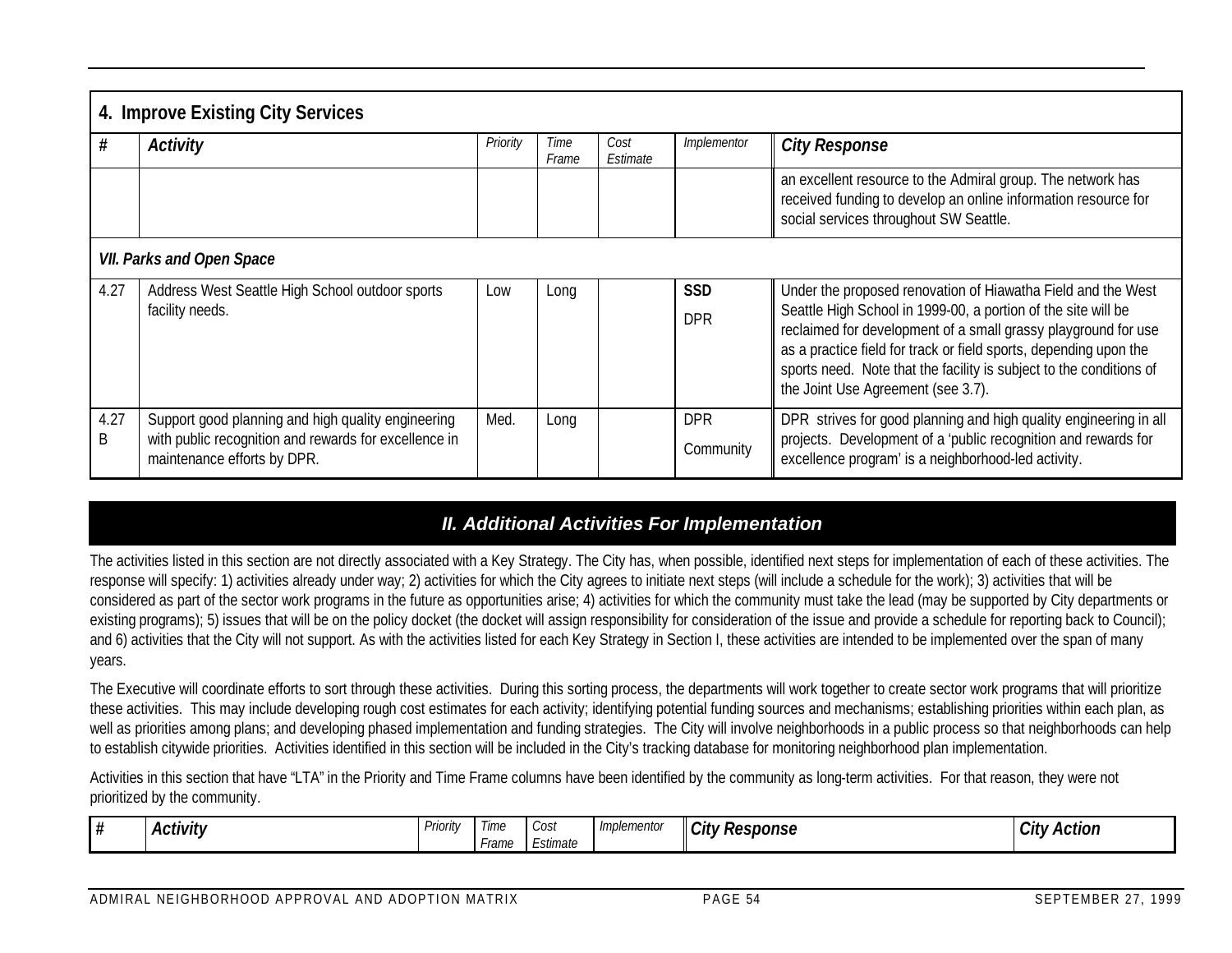| $\#$            | <b>Activity</b>                                                                                                                                  | Priority | Time<br>Frame | Cost<br>Estimate | Implementor                           | <b>City Response</b>                                                                                                                                                                                                                                                                                                                                                                                                                                                                                                                                                                                                                                                                                                                                                                                                                                                                                             | <b>City Action</b>                                                                                               |
|-----------------|--------------------------------------------------------------------------------------------------------------------------------------------------|----------|---------------|------------------|---------------------------------------|------------------------------------------------------------------------------------------------------------------------------------------------------------------------------------------------------------------------------------------------------------------------------------------------------------------------------------------------------------------------------------------------------------------------------------------------------------------------------------------------------------------------------------------------------------------------------------------------------------------------------------------------------------------------------------------------------------------------------------------------------------------------------------------------------------------------------------------------------------------------------------------------------------------|------------------------------------------------------------------------------------------------------------------|
| 1. Business     |                                                                                                                                                  |          |               |                  |                                       |                                                                                                                                                                                                                                                                                                                                                                                                                                                                                                                                                                                                                                                                                                                                                                                                                                                                                                                  |                                                                                                                  |
| NT <sub>1</sub> | Work with the merchant associations to<br>advocate the health and diversity of<br>merchants located in the Admiral business<br>district.         | High     | High          |                  | <b>OED</b><br><b>NBC</b><br>Community | Merchant associations are the appropriate<br>organizations to promote economically sound area<br>businesses. The Neighborhood Business Council<br>(NBC) can work with merchant associations on these<br>issues. In addition, OED, NBC and the Downtown<br>Seattle Association sponsor a series of business<br>district workshops every year that are held in various<br>locations throughout the City and are available for all<br>neighborhood business districts. Topics in 1999<br>have and will include special event management,<br>tourism in neighborhood business districts, small<br>business financial and technical assistance and<br>organizational development. Information on the<br>workshops is sent to numerous neighborhood<br>business organizations in the City OED has been<br>doing outreach to neighborhood planning groups.<br>The neighborhood can contact OED for more<br>information. | The community can<br>implement this activity<br>with assistance from<br>OED.                                     |
| NT <sub>2</sub> | Working with local lending institutions and<br>the Chamber of Commerce, develop a pre-<br>application program for funding local<br>improvements. | Med.     | Med.          |                  | <b>OED</b><br>Community               | This activity requires clarification and additional<br>information. The activity is unclear as to the nature<br>of the proposed local improvements, to whom the<br>'pre-application' would be directed and for what<br>purpose, and what role there might be for OED, the<br>Chamber and area businesses.<br>Some opportunities may exist through existing City<br>programs. There is a Local Improvement District<br>program that is managed by SEATRAN. The PBIA<br>program (see 1.19), which is managed by OED,<br>allows for applying for NMF grants for local<br>improvements. While the NBC is not a program that<br>helps fund local improvements, it is a business<br>organization that can help the community to identify<br>and prioritize what local improvements should be and                                                                                                                       | Activity will be<br>considered as part of the<br>sector work program in<br>the future as<br>opportunities arise. |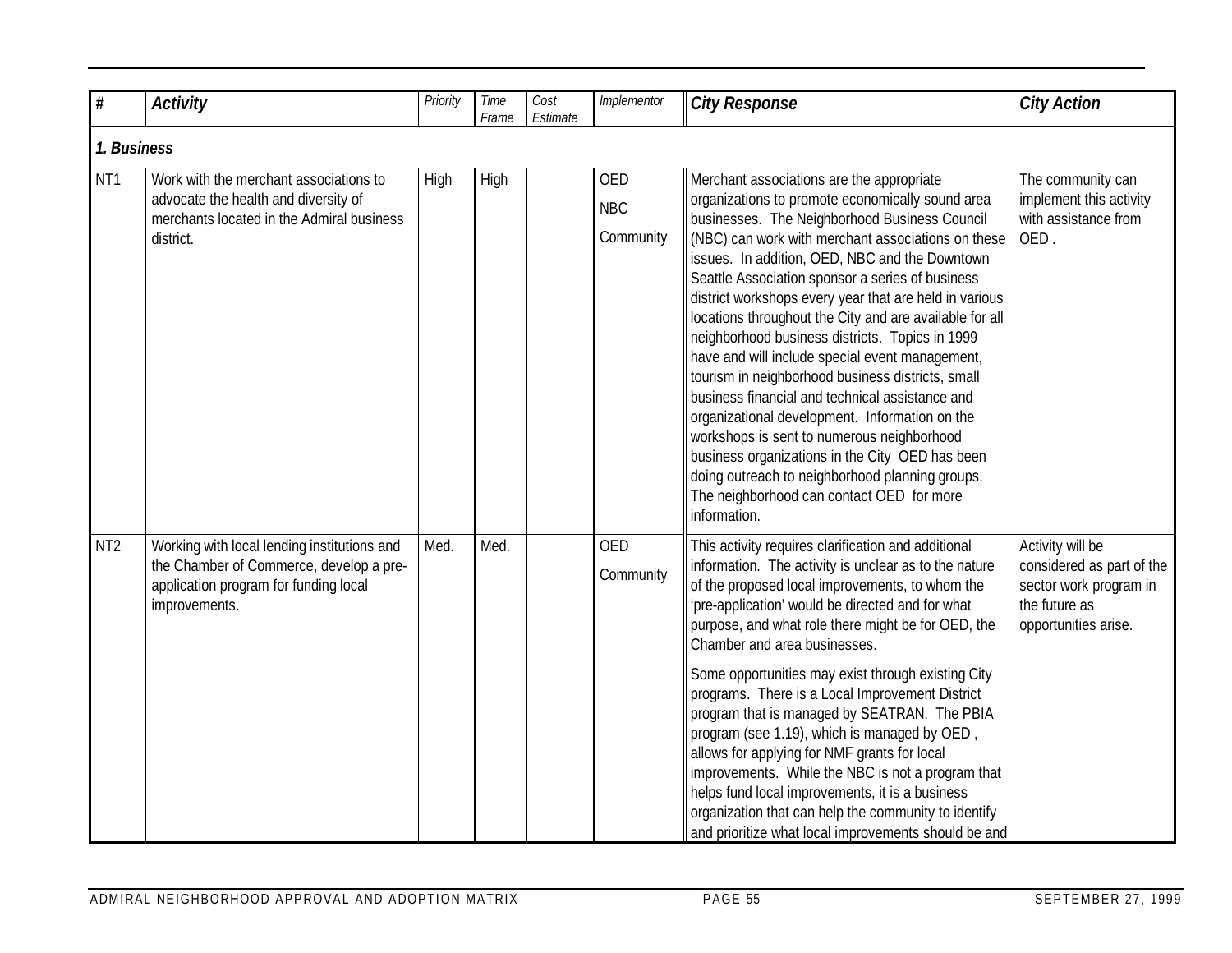| $\#$            | <b>Activity</b>                                                                                                                                                                                                                                                   | Priority | Time<br>Frame | Cost<br>Estimate | Implementor             | <b>City Response</b>                                                                                                                                                                                                                                                                                                                                                                                                                                                                                                                                                                                                                                                                                                                                                                                                                                                       | <b>City Action</b>                                                                                                                                                                                                                                                                                                                                                                                                                                                                                                                                                                                                                                                                                                                                                                                                       |
|-----------------|-------------------------------------------------------------------------------------------------------------------------------------------------------------------------------------------------------------------------------------------------------------------|----------|---------------|------------------|-------------------------|----------------------------------------------------------------------------------------------------------------------------------------------------------------------------------------------------------------------------------------------------------------------------------------------------------------------------------------------------------------------------------------------------------------------------------------------------------------------------------------------------------------------------------------------------------------------------------------------------------------------------------------------------------------------------------------------------------------------------------------------------------------------------------------------------------------------------------------------------------------------------|--------------------------------------------------------------------------------------------------------------------------------------------------------------------------------------------------------------------------------------------------------------------------------------------------------------------------------------------------------------------------------------------------------------------------------------------------------------------------------------------------------------------------------------------------------------------------------------------------------------------------------------------------------------------------------------------------------------------------------------------------------------------------------------------------------------------------|
|                 |                                                                                                                                                                                                                                                                   |          |               |                  |                         | identify potential funding sources.                                                                                                                                                                                                                                                                                                                                                                                                                                                                                                                                                                                                                                                                                                                                                                                                                                        |                                                                                                                                                                                                                                                                                                                                                                                                                                                                                                                                                                                                                                                                                                                                                                                                                          |
|                 | 2. Transportation                                                                                                                                                                                                                                                 |          |               |                  |                         |                                                                                                                                                                                                                                                                                                                                                                                                                                                                                                                                                                                                                                                                                                                                                                                                                                                                            |                                                                                                                                                                                                                                                                                                                                                                                                                                                                                                                                                                                                                                                                                                                                                                                                                          |
| NT <sub>3</sub> | Develop a rush-hour strategy with<br>SEATRAN for rapid removal of disabled<br>commuter automobiles, on all commuting<br>arterials with no shoulders or turnouts.<br>Examples: West Seattle Bridge, Spokane<br>Street Elevated Road and the Alaska Way<br>Viaduct. | High     | High          |                  | <b>SEATRAN</b><br>WSDOT | The Alaska Way Viaduct (SR99) is a state facility and<br>WSDOT has an incident response system in place.<br>For the City facilities, SEATRAN currently has no<br>programs in the area of incident management.<br>SEATRAN will contact WSDOT to determine the cost<br>of extending state service to the Spokane Street<br>Viaduct and Bridge. SEATRAN will brief the Council's<br>Transportation Committee in early 2000 with options<br>and possible fund sources to provide early incident<br>response on the West Seattle Bridge and Spokane<br><b>Street Viaduct</b><br>The West Seattle Transportation Action Agenda<br>requests that the City work with the West Seattle<br>community in identifying: street-related needs that<br>have broad impact on West Seattle and practical,<br>action-oriented strategies for addressing these broad<br>transportation needs. | The City will be<br>reviewing the West<br>Seattle Transportation<br>Action Agenda in 1999<br>to help determine the<br>next steps in the<br>document's development<br>and how the community<br>and City will use it. This<br>effort will require work<br>between the City and<br>community to flesh out<br>the ideas in the<br>document and objectives<br>for its use. To begin<br>these discussions, the<br>City Council and the<br>Executive will hold a<br>public meeting in West<br>Seattle in June 1999.<br><b>SEATRAN</b> is currently<br>reviewing the WSTAA<br>and developing their<br>response. Once their<br>review is complete they<br>will advise the Council's<br>Transportation and<br>Neighborhoods Growth<br>Planning and Civic<br>Engagement committees<br>on their proposed<br>timeline and methods for |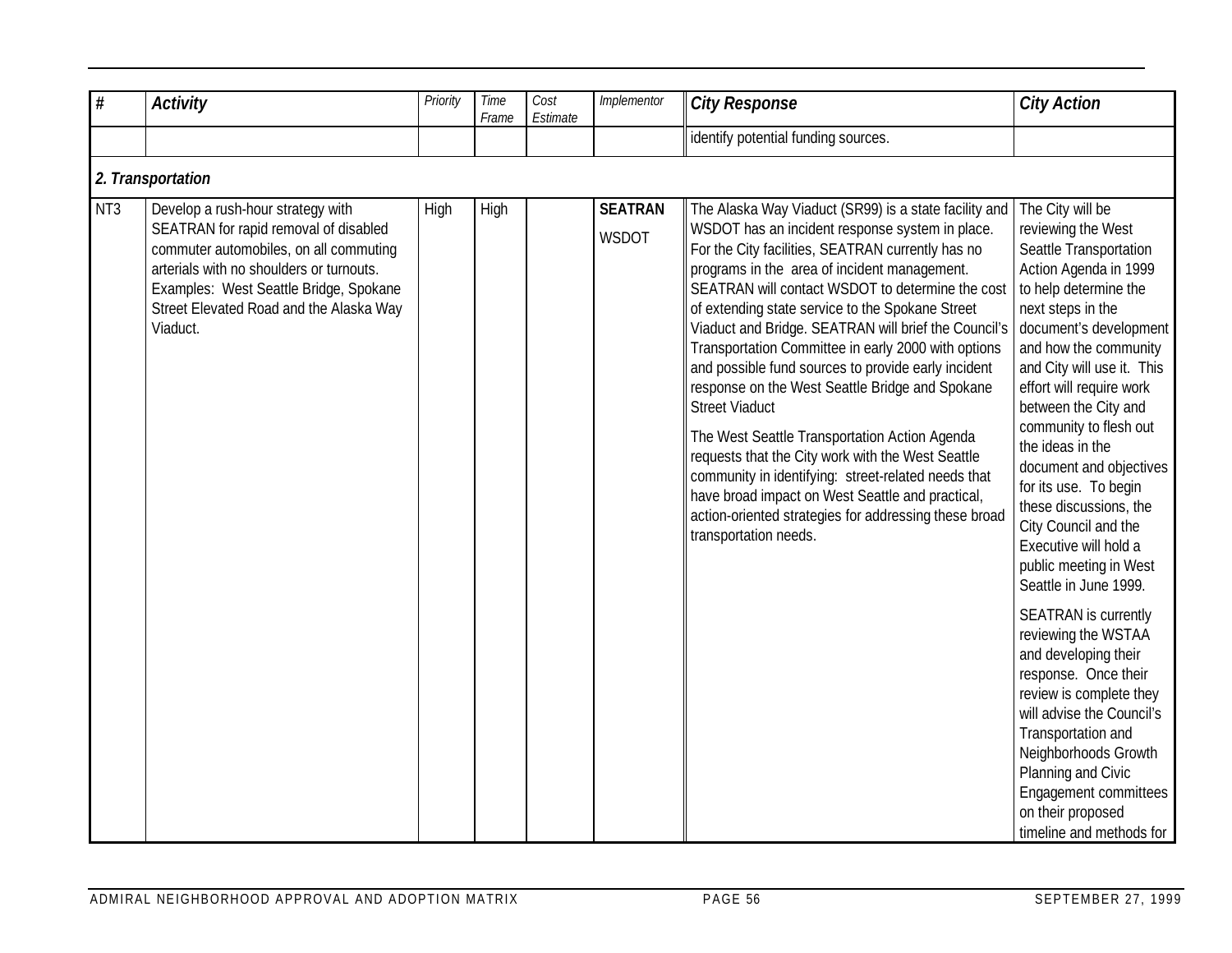| $\#$            | <b>Activity</b>                                                                                                            | Priority    | Time<br>Frame | Cost<br>Estimate | Implementor                              | <b>City Response</b>                                                                                                                                                                                                                                                                                                                                                                                                                                                                                                                                                                 | <b>City Action</b>                                                                                                                                                                                                                                                                                      |
|-----------------|----------------------------------------------------------------------------------------------------------------------------|-------------|---------------|------------------|------------------------------------------|--------------------------------------------------------------------------------------------------------------------------------------------------------------------------------------------------------------------------------------------------------------------------------------------------------------------------------------------------------------------------------------------------------------------------------------------------------------------------------------------------------------------------------------------------------------------------------------|---------------------------------------------------------------------------------------------------------------------------------------------------------------------------------------------------------------------------------------------------------------------------------------------------------|
|                 |                                                                                                                            |             |               |                  |                                          |                                                                                                                                                                                                                                                                                                                                                                                                                                                                                                                                                                                      | providing feedback to<br>the community. The<br><b>Council's Transportation</b><br>and Neighborhoods<br>Growth Planning and<br>Civic Engagement<br>committees, at that time,<br>will provide information<br>on how they will review<br>and respond to the<br>Executive's<br>recommendations on<br>WSTAA. |
| NT4             | Provide support for the acquisition of<br>property at Pier 1 and Pier 2 for public<br>access for shoreline and open space. | <b>High</b> | Med.          |                  | Metro<br><b>DPR</b><br>Port<br>Community | The Port of Seattle has already developed public<br>access onto the Pier 2 site that connects with the<br>shoreline public access in and around the container<br>handling operations at Terminal 5. Earlier study by<br>the Executive regarding acquiring Pier 1 as open<br>space indicated that acquisition could be prohibitively<br>expensive. Also, in 1997, the City Council expressed<br>a strong interest in retaining the Pier 1 and Pier 2<br>sites for industrial purposes. Many industrial<br>activities would be inconsistent with open space and<br>public access uses. | Activity will be<br>considered as part of the<br>sector work program in<br>the future as<br>opportunities arise.                                                                                                                                                                                        |
| LT1             | Improve facilities for bicycles, skateboards<br>and pedestrians.                                                           | <b>LTA</b>  | <b>LTA</b>    |                  | <b>SEATRAN</b><br>Community              | The City supports the intention of this activity, but as<br>written it is too general to allow for good, technical<br>feedback. The neighborhood will need to better<br>develop this activity to allow the City to respond.<br>Also, see response in 4.10 related to sidewalk<br>maintenance and construction, and bicycle lanes.                                                                                                                                                                                                                                                    | Activity will be<br>considered as part of the<br>sector work program in<br>the future as<br>opportunities arise.                                                                                                                                                                                        |
| LT <sub>2</sub> | Determine desirable and undesirable<br>facilities for bicycles, skateboards and                                            | <b>LTA</b>  | <b>LTA</b>    |                  | <b>SEATRAN</b>                           | The City supports the intention of this activity, but as<br>written it is too general to allow for good, technical                                                                                                                                                                                                                                                                                                                                                                                                                                                                   | Activity will be<br>considered as part of the                                                                                                                                                                                                                                                           |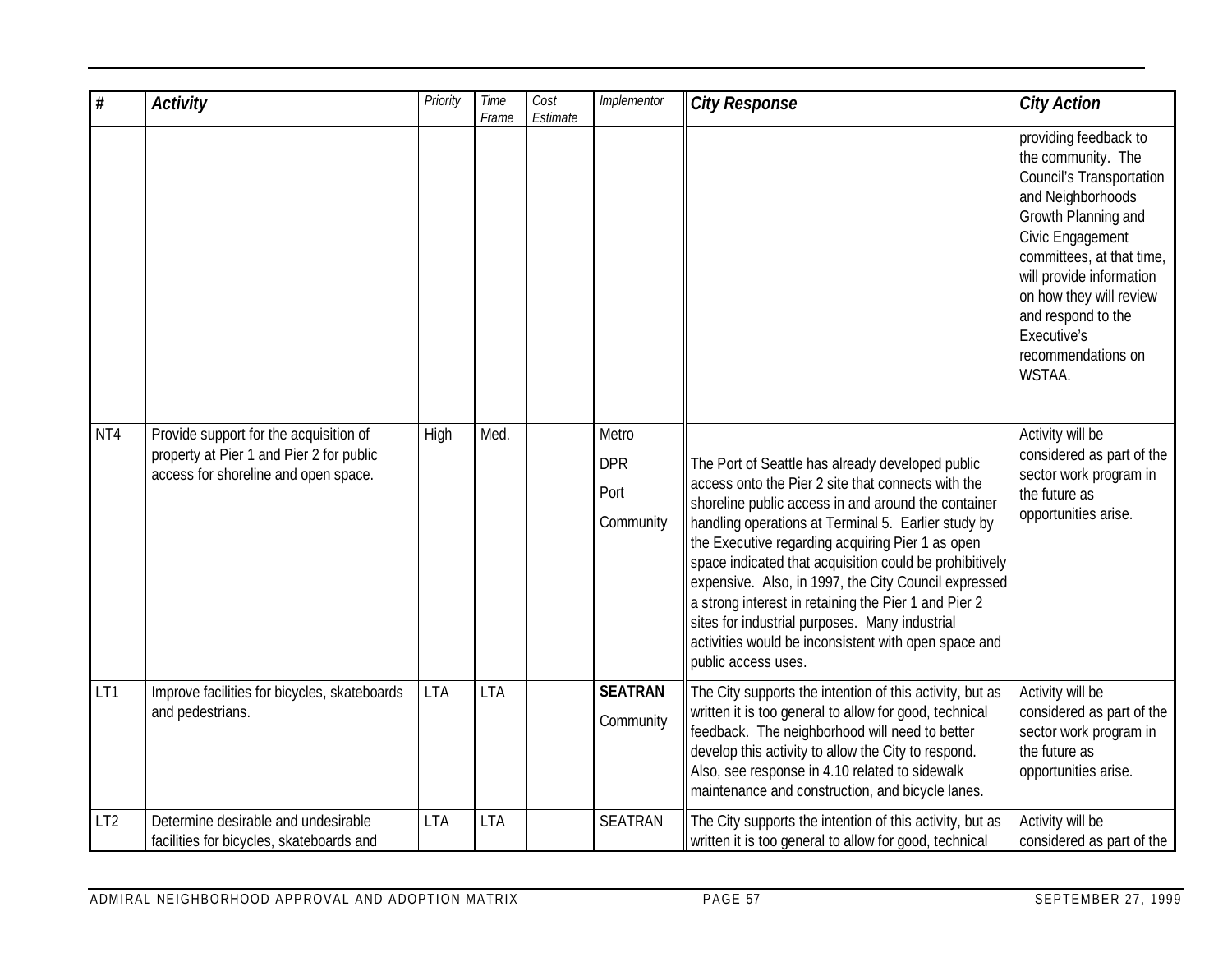| #               | <b>Activity</b>                                                                                                                                              | Priority   | Time<br>Frame | Cost<br>Estimate | Implementor                                                                | <b>City Response</b>                                                                                                                                                                                                                                                                                                                                                                                                                                                                                                                                                                                                                                                                                                                                                                                                                        | <b>City Action</b>                                              |
|-----------------|--------------------------------------------------------------------------------------------------------------------------------------------------------------|------------|---------------|------------------|----------------------------------------------------------------------------|---------------------------------------------------------------------------------------------------------------------------------------------------------------------------------------------------------------------------------------------------------------------------------------------------------------------------------------------------------------------------------------------------------------------------------------------------------------------------------------------------------------------------------------------------------------------------------------------------------------------------------------------------------------------------------------------------------------------------------------------------------------------------------------------------------------------------------------------|-----------------------------------------------------------------|
|                 | pedestrians.                                                                                                                                                 |            |               |                  | Community                                                                  | feedback. The neighborhood will need to better<br>develop this activity to allow the City to respond.                                                                                                                                                                                                                                                                                                                                                                                                                                                                                                                                                                                                                                                                                                                                       | sector work program in<br>the future as<br>opportunities arise. |
| LT3             | Identify both long and short-term projects<br>and consider including urban trail projects<br>with facilities studies for pedestrians.                        | <b>LTA</b> | <b>LTA</b>    |                  | <b>SEATRAN</b><br>Community                                                | See LT2.                                                                                                                                                                                                                                                                                                                                                                                                                                                                                                                                                                                                                                                                                                                                                                                                                                    | See LT2.                                                        |
| LT4             | Develop strategies to obtain desired<br>bicycle, skateboard and pedestrian facilities<br>while avoiding undesired facilities.                                | <b>LTA</b> | <b>LTA</b>    |                  | <b>SEATRAN</b><br>Community                                                | See LT2.                                                                                                                                                                                                                                                                                                                                                                                                                                                                                                                                                                                                                                                                                                                                                                                                                                    | See LT2.                                                        |
| LT <sub>5</sub> | Explore the possibilities presented by the<br>Seattle monorail program.                                                                                      | <b>LTA</b> | <b>LTA</b>    |                  | <b>SEATRAN</b><br>Metro<br>ETC<br>King County<br>WSDOT<br>Sound<br>Transit | The Intermediate Capacity Transit Service Study<br>(ICT Study), part of the Seattle Transit Initiative (STI)<br>is exploring the feasibility of providing higher<br>capacity, fixed-guideway, transit service in several<br>corridors throughout Seattle. A West Seattle corridor<br>is one of those being evaluated. This corridor is not<br>presently envisioned to serve the Admiral District<br>directly. Monorail is one of a number of service<br>technologies that are being studied as a means of<br>serving these corridors. The Elevated Transportation<br>Company (ETC) is a partner in the ICT Study.<br>Additionally, the ETC is moving forward in<br>investigating possibilities for private development of a<br>monorail system. SPO and SEATRAN will continue<br>to coordinate with the ETC as they develop their<br>plans. | Activity is already being<br>explored as part of the<br>ICT.    |
| LT6             | Participate in regional transportation<br>planning discussions to insure that<br>opportunities for monorail affecting the<br>Admiral neighborhood are heard. | <b>LTA</b> | <b>LTA</b>    |                  | <b>SEATRAN</b><br>Community<br>ETC<br>King County<br>WSDOT                 | The ICT Study (See response in LT5), and STI, are<br>regional partnerships, bringing together staff from the<br>City, King County, WSDOT, Sound Transit and the<br>ETC. Implementation of projects developed as part of<br>the ICT Study will be conducted as a regional<br>partnership.                                                                                                                                                                                                                                                                                                                                                                                                                                                                                                                                                    | See LT5.                                                        |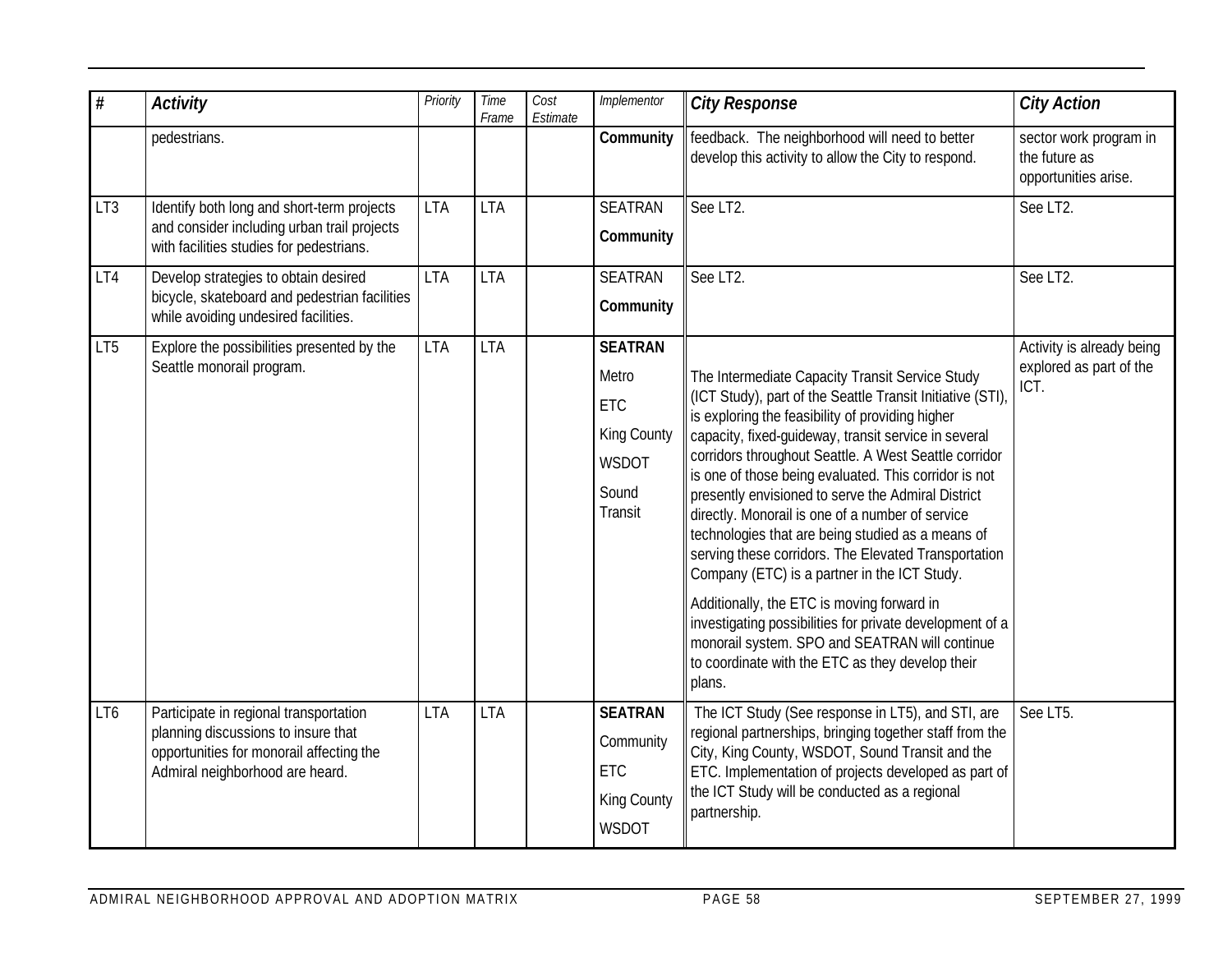| $\#$            | <b>Activity</b>                                                                                                                                                                                    | Priority   | Time<br>Frame | Cost<br>Estimate | Implementor                 | <b>City Response</b>                                                                                                                                                                                                                                                                                                                                                                                                                                                             | <b>City Action</b>                                                                                                                      |
|-----------------|----------------------------------------------------------------------------------------------------------------------------------------------------------------------------------------------------|------------|---------------|------------------|-----------------------------|----------------------------------------------------------------------------------------------------------------------------------------------------------------------------------------------------------------------------------------------------------------------------------------------------------------------------------------------------------------------------------------------------------------------------------------------------------------------------------|-----------------------------------------------------------------------------------------------------------------------------------------|
|                 |                                                                                                                                                                                                    |            |               |                  | Sound<br>Transit            |                                                                                                                                                                                                                                                                                                                                                                                                                                                                                  |                                                                                                                                         |
| LT7             | Increase community awareness of<br>emerging transportation technologies and<br>the possibilities for local demonstration<br>projects.                                                              | <b>LTA</b> | <b>LTA</b>    |                  | Community<br><b>SEATRAN</b> | This is a neighborhood-led activity. In general, this is<br>not an activity for which SEATRAN has been<br>funded. However, SEATRAN is interested in<br>alternative treatments that are environmentally<br>sound. SEATRAN investigates new or developing<br>paving options as information becomes available.<br>SEATRAN will work with the community on specific<br>recommendations the neighborhood has for<br>additional options to be included in the Street Design<br>Manual. | This is a neighborhood-<br>led activity; however,<br><b>SEATRAN will continue</b><br>to monitor emerging<br>technologies.               |
| LT8A            | Conduct research on emerging                                                                                                                                                                       | <b>LTA</b> | <b>LTA</b>    |                  | Community                   | See LT7.                                                                                                                                                                                                                                                                                                                                                                                                                                                                         | See LT7.                                                                                                                                |
|                 | transportation technologies.                                                                                                                                                                       |            |               |                  | <b>SEATRAN</b>              |                                                                                                                                                                                                                                                                                                                                                                                                                                                                                  |                                                                                                                                         |
| LT8B            | Conduct presentations to the community on<br>emerging transportation technologies.                                                                                                                 | <b>LTA</b> | <b>LTA</b>    |                  | Community                   | See LT7.                                                                                                                                                                                                                                                                                                                                                                                                                                                                         | See LT7.                                                                                                                                |
|                 | Perhaps a workshop to present<br>demonstration projects, which address local<br>problems. Explore and compare light-rail,<br>monorail, personal rapid transit, bus,<br>electric car, mag-lev, etc. |            |               |                  | <b>SEATRAN</b>              |                                                                                                                                                                                                                                                                                                                                                                                                                                                                                  |                                                                                                                                         |
|                 | 3. Open Space and Natural Environment                                                                                                                                                              |            |               |                  |                             |                                                                                                                                                                                                                                                                                                                                                                                                                                                                                  |                                                                                                                                         |
| NT <sub>6</sub> | Eradicate undesirable plant species where<br>needed in ravines and on hillsides.                                                                                                                   | Med.       | Med.          |                  | <b>DPR</b><br>Community     | DPR funds some invasive species removal through<br>its major maintenance fund. Also, the Adopt-A-Park<br>program enables citizens to assist in activities of this<br>type in parks of their choosing. The community can<br>contact the South Division Adopt-A-Park coordinator<br>to become involved.                                                                                                                                                                            | Activity is currently<br>underway with DPR as<br>the lead. Community<br>involvement will be<br>necessary for further<br>implementation. |
| NT7             | Support existing organizations for "bird<br>dogging" the Admiral Residential Urban<br>Village Plan's recommendations.                                                                              | High       | High          |                  | <b>DON</b><br>Community     | The NDM for the SW Sector will work closely with the<br>Admiral stewardship organization on implementation<br>of the plan activities. Also, note neighborhood plan<br>stewardship issues have been raised in a number of                                                                                                                                                                                                                                                         | Will be implemented with<br>assistance from the<br>community. Policy<br>Docket discussions will                                         |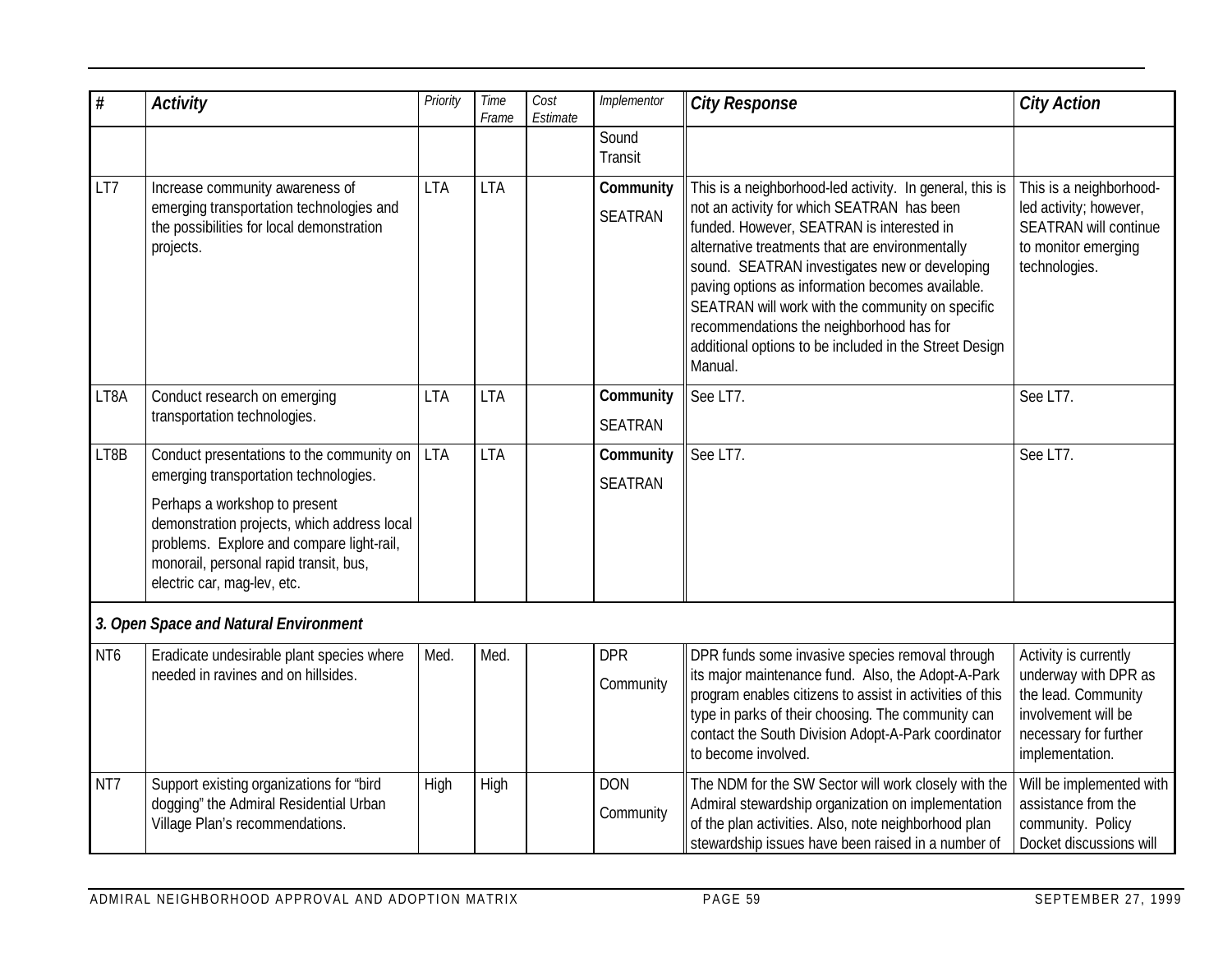| #           | <b>Activity</b>                                                                                                                                                                                                                                                                                                                                                                                                                                                                                                                                                                                                                                                                                                                                                                                         | Priority | Time<br>Frame | Cost<br>Estimate | Implementor                                | <b>City Response</b>                                                                                                                                                                                                                                                                                                                                                                                                                                                                                                                                                                                                                                                                                                                                                                                                                                                                                                                                                                                                                                                                                                                    | <b>City Action</b>                                                                               |
|-------------|---------------------------------------------------------------------------------------------------------------------------------------------------------------------------------------------------------------------------------------------------------------------------------------------------------------------------------------------------------------------------------------------------------------------------------------------------------------------------------------------------------------------------------------------------------------------------------------------------------------------------------------------------------------------------------------------------------------------------------------------------------------------------------------------------------|----------|---------------|------------------|--------------------------------------------|-----------------------------------------------------------------------------------------------------------------------------------------------------------------------------------------------------------------------------------------------------------------------------------------------------------------------------------------------------------------------------------------------------------------------------------------------------------------------------------------------------------------------------------------------------------------------------------------------------------------------------------------------------------------------------------------------------------------------------------------------------------------------------------------------------------------------------------------------------------------------------------------------------------------------------------------------------------------------------------------------------------------------------------------------------------------------------------------------------------------------------------------|--------------------------------------------------------------------------------------------------|
|             |                                                                                                                                                                                                                                                                                                                                                                                                                                                                                                                                                                                                                                                                                                                                                                                                         |          |               |                  |                                            | neighborhood plans and is included on the citywide<br>"Policy Docket" for City Council discussion. The City<br>is examining what process will use for on-going<br>stewardship and continuing planning efforts. This<br>activity will be considered as part of the policy<br>discussion.                                                                                                                                                                                                                                                                                                                                                                                                                                                                                                                                                                                                                                                                                                                                                                                                                                                 | be held in 1999.                                                                                 |
| NT9         | Design an informative display that signifies<br>Hiawatha's unique history and recognizes<br>the Olmsted design. (Parks Department<br>Sherwood Files, Soldier encampment<br>during World War II.)                                                                                                                                                                                                                                                                                                                                                                                                                                                                                                                                                                                                        | Med.     | Med.          |                  | <b>DPR</b><br><b>DON</b><br>Community      | DPR supports this concept, however; funding is<br>limited. DPR can work with the neighborhood to<br>secure funding, and work with all interested citizens<br>on the design of appropriate displays.<br>Note that any proposed exhibits would need to be<br>reviewed by the Friends of Olmsted Parks and the                                                                                                                                                                                                                                                                                                                                                                                                                                                                                                                                                                                                                                                                                                                                                                                                                             | The community can<br>implement this activity<br>with assistance from<br>DPR.                     |
| <b>NT10</b> | Work with the neighborhood tree-planting<br>program administered by the Department of<br>Neighborhoods and the Seattle City Light's<br>"Urban Tree Replacement Program".<br>Establish a "street tree theme" of sub-<br>areas of the neighborhood. This<br>"street tree theme" will determine the<br>character of the trees to be selected.<br>Inventory existing trees to be removed<br>$\bullet$<br>and to be replaced by new trees.<br>(Trees to be removed would be due to<br>disease or damage.)<br>Identify all candidate areas to receive<br>$\bullet$<br>trees.<br>Identify tree uses in all candidate areas<br>$\bullet$<br>(for example: buffer, canopy, shade,<br>etc.)<br>Prepare schematic level tree planting<br>$\bullet$<br>master plan.<br>Prepare final level planting master<br>plan. | Med.     | Med.          |                  | <b>SCL</b><br><b>DON</b><br><b>SEATRAN</b> | Landmarks Board.<br>SCL offers a community tree planting program (also<br>known as the Urban Tree Replacement Program) by<br>providing communities with a minimum of 100 trees.<br>SCL works with communities to assess project sites,<br>provide trees, prepare planting sites, and provide<br>limited care for open space or street side plantings.<br>Community volunteers and residents plant the trees<br>and the adjacent property owners assume ownership<br>and maintenance.<br>Also, within the NMF, there is a small subset of the<br>grant funds dedicated to trees. Residents apply for<br>trees rather than dollars. This means there are no<br>ancillary aspects to these projects, such as staff<br>support, inventories, schematics, etc. For the<br>projects described in this activity - where there are<br>other streetscape features - applying for a traditional<br>NMF grant would likely be more effective.<br>SEATRAN's Arborist Office can join with other<br>departments and the community in a discussion<br>about developing a master planting and maintenance<br>plan for the neighborhood's street trees. | The community can<br>implement this activity<br>with assistance from<br>SCL, DON and<br>SEATRAN. |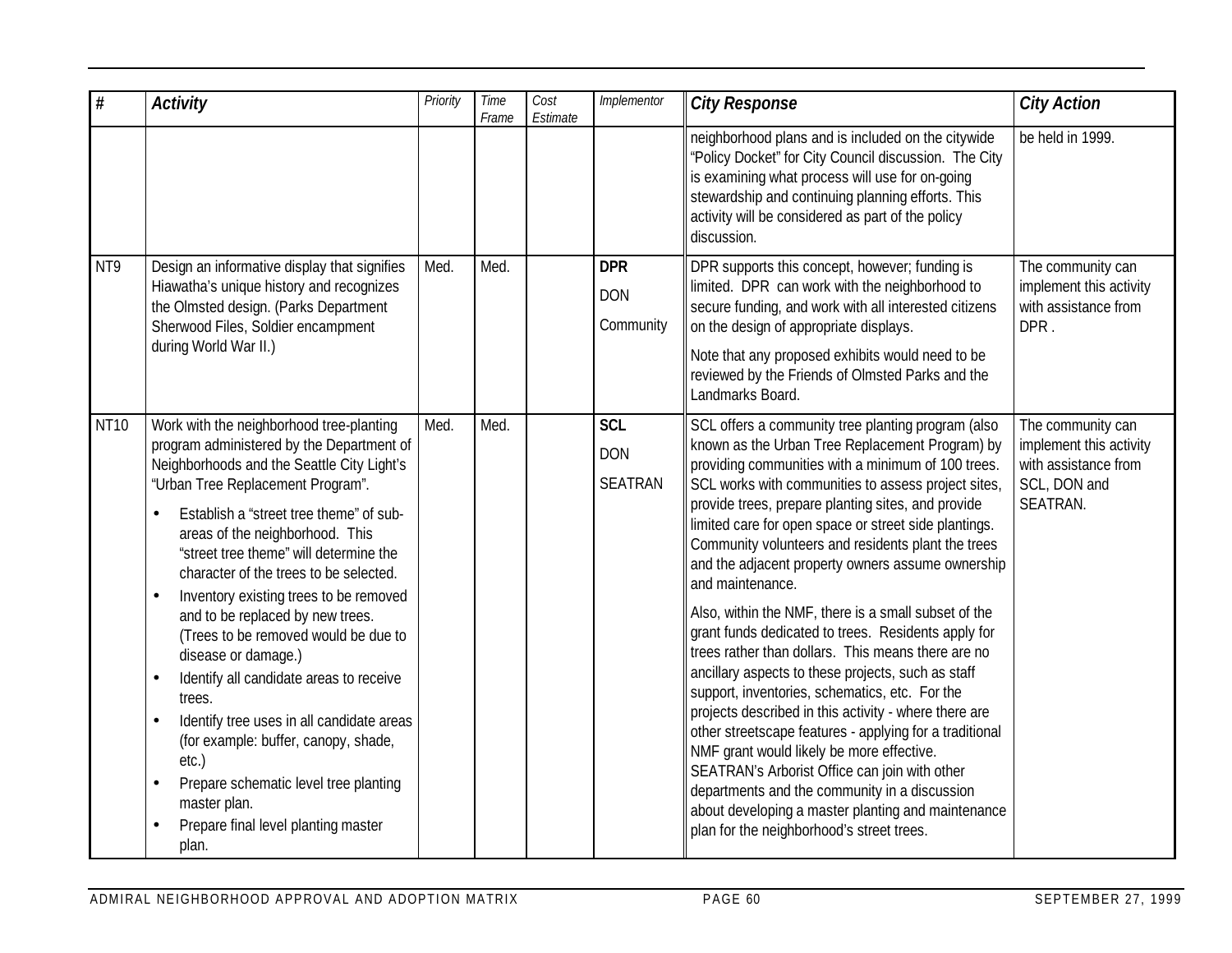| $\#$        | <b>Activity</b>                                                                        | Priority | Time<br>Frame | Cost<br>Estimate | Implementor                             | <b>City Response</b>                                                                                                                                                                                                                                                                                                                                                                                                                                                                                                                                                                                                                                                                                                                                                                                                                                              | <b>City Action</b>                                                      |
|-------------|----------------------------------------------------------------------------------------|----------|---------------|------------------|-----------------------------------------|-------------------------------------------------------------------------------------------------------------------------------------------------------------------------------------------------------------------------------------------------------------------------------------------------------------------------------------------------------------------------------------------------------------------------------------------------------------------------------------------------------------------------------------------------------------------------------------------------------------------------------------------------------------------------------------------------------------------------------------------------------------------------------------------------------------------------------------------------------------------|-------------------------------------------------------------------------|
|             |                                                                                        |          |               |                  |                                         | Lastly, the City Arborist Office can help develop<br>planting and maintenance plans. All projects are<br>reviewed by the City Arborist for permit approval.                                                                                                                                                                                                                                                                                                                                                                                                                                                                                                                                                                                                                                                                                                       |                                                                         |
| <b>NT12</b> | Identify and repair slide areas where repair<br>or replacement of roads is necessary.  | High     | Short         |                  | <b>SPU</b><br><b>SEATRAN</b>            | SPU is completing a study identifying and repairing<br>surface water problems in landslide prone areas.<br>Those with feasible solutions will be prioritized as<br>part of the study and then worked into the CIP.<br>Preliminary results indicate that in some instances<br>improving roadways may be the solution. Over the<br>last two years, SEATRAN has undertaken numerous<br>projects for slide and related repair in and near<br>Admiral. This work continues as problem locations<br>are identified.<br>Also, the City has just received a one-time FEMA<br>grant of \$1.3 million to reduce risk of landslides along<br>the north and west sides of Duwamish Head. Source<br>of local match (approximately \$800,000 needed) is<br>still undetermined.                                                                                                  | Activity is currently<br>underway with SPU and<br>SEATRAN as the leads. |
| <b>NT13</b> | Educate people on proper drainage<br>techniques in order to minimize future<br>slides. | High     | Short         |                  | <b>SPU</b><br><b>DCLU</b><br><b>DON</b> | SPU and DCLU are expanding educational materials<br>and developing an outreach program targeting<br>property owners as part of the implementation of the<br>Landslide Policy study. Contact the Resource<br>Management division of SPU to pursue this activity.<br>Other programs exist that will assist in implementing<br>this activity. DCLU, through the Stormwater,<br>Grading, and Drainage Ordinance, requires both new<br>and existing development to tie into the existing<br>drainage system managed by SPU. In the case of<br>larger developments, DCLU requires that they<br>provide stormwater storage capacity onsite. Finally,<br>DCLU is working with SPU on the implementation of<br>the Sustainable Building Plan, which may include<br>incentives for developers to design more amenities<br>into their building sites and may assist with the | Activity is currently<br>underway with SPU and<br>DCLU as the leads.    |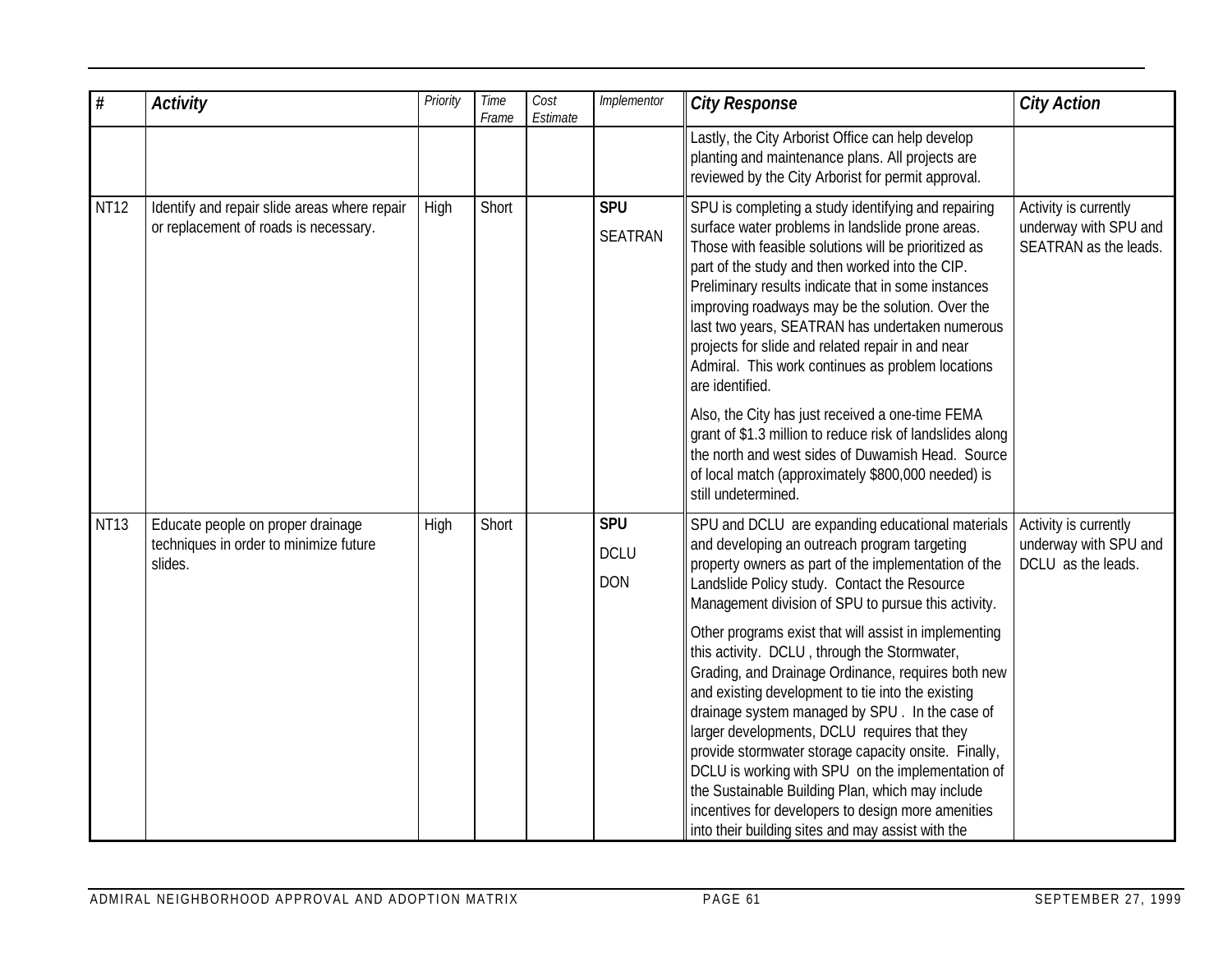| $\#$        | <b>Activity</b>                                                                                                                                                                                                                                                                                                                                                                                                                                                                                                                                                                                                                                                                                                 | Priority   | Time<br>Frame | Cost<br>Estimate | Implementor                                         | <b>City Response</b>                                                                                                                                                                                                                                                                                                                                                                                                                                                                                                                                                                                                                                                                                                                                                                                                                                                        | <b>City Action</b>                                                                                                                      |
|-------------|-----------------------------------------------------------------------------------------------------------------------------------------------------------------------------------------------------------------------------------------------------------------------------------------------------------------------------------------------------------------------------------------------------------------------------------------------------------------------------------------------------------------------------------------------------------------------------------------------------------------------------------------------------------------------------------------------------------------|------------|---------------|------------------|-----------------------------------------------------|-----------------------------------------------------------------------------------------------------------------------------------------------------------------------------------------------------------------------------------------------------------------------------------------------------------------------------------------------------------------------------------------------------------------------------------------------------------------------------------------------------------------------------------------------------------------------------------------------------------------------------------------------------------------------------------------------------------------------------------------------------------------------------------------------------------------------------------------------------------------------------|-----------------------------------------------------------------------------------------------------------------------------------------|
|             |                                                                                                                                                                                                                                                                                                                                                                                                                                                                                                                                                                                                                                                                                                                 |            |               |                  |                                                     | implementation of this plan.                                                                                                                                                                                                                                                                                                                                                                                                                                                                                                                                                                                                                                                                                                                                                                                                                                                |                                                                                                                                         |
| <b>NT14</b> | Identify means to reintroduce native<br>plant species where needed in ravines<br>and on hillsides.<br>Identify plant list of native trees, shrubs<br>$\bullet$<br>and groundcovers, which can be used<br>in ravines and on hillsides.<br>Establish what plants could be used on<br>$\bullet$<br>north, south, east and west sun<br>exposure ravines and hillsides.<br>Establish what plants could be used as<br>$\bullet$<br>surface slope retention materials.<br>Establish method of reintroduction of<br>$\bullet$<br>native plant species considering:<br>- Soil condition.<br>- Drainage conditions.<br>- Visual planting effects.<br>- View corridor effects.<br>- View corridor conditions.<br>- Others. | Med.       | Med.          |                  | <b>SPU</b><br><b>DPR</b><br>Community               | Open Space (Greenbelt) management is DPR's<br>responsibility. If the areas to be revegetated are<br>Open Space or Park lands, DPR should be<br>contacted to work with the community.<br>If the areas lie on private property, SPU may be able<br>to provide limited guidance regarding revegetation of<br>Landslide-Prone Areas and riparian areas. Providing<br>the detailed horticultural technical assistance<br>requested here is generally outside SPU's scope.<br>Also, the Drainage Policy Study currently underway<br>is examining the potential for expanding SPU's role<br>in management of riparian areas on private property.<br>Other sources of technical assistance include the<br>Department of Ecology's manual and website, Slope<br>Stabilization and Erosion Control Using Vegetation,<br>and the non-profit organization, the Native Plant<br>Society. | This activity is being<br>partially implemented.<br>Program expansion will<br>be considered in the<br>future as opportunities<br>arise. |
| LT16        | Define, identify and improve the existing<br>character of the Admiral neighborhood<br>natural environment.                                                                                                                                                                                                                                                                                                                                                                                                                                                                                                                                                                                                      | <b>LTA</b> | <b>LTA</b>    |                  | Community<br><b>DON</b>                             | Working with the Admiral stewardship group, the<br>NDM for the SW sector will help to define ways to<br>improve the existing character of the Admiral<br>neighborhood.                                                                                                                                                                                                                                                                                                                                                                                                                                                                                                                                                                                                                                                                                                      | This is a neighborhood-<br>led activity.                                                                                                |
| <b>LT17</b> | Identify government wildlife and habitat<br>protection and policies that affect the<br>Admiral natural environment.                                                                                                                                                                                                                                                                                                                                                                                                                                                                                                                                                                                             | <b>LTA</b> | <b>LTA</b>    |                  | <b>SPU</b><br><b>DPR</b><br><b>OEM</b><br>Community | The City of Seattle (SPU is the lead) is currently<br>conducting an assessment of urban activities and<br>government policies that impact aquatic<br>environments. Broader studies might be more<br>appropriate for the new Office of Environmental<br>Management.                                                                                                                                                                                                                                                                                                                                                                                                                                                                                                                                                                                                          | This activity is currently<br>being partially<br>implemented.                                                                           |
| <b>LT18</b> | Determine the best way to identify wildlife<br>populations, such as rats, raccoons, and                                                                                                                                                                                                                                                                                                                                                                                                                                                                                                                                                                                                                         | <b>LTA</b> | <b>LTA</b>    |                  | <b>SPU</b>                                          | Some opportunities for addressing this activity may<br>come from existing programs. SPU's Environmental                                                                                                                                                                                                                                                                                                                                                                                                                                                                                                                                                                                                                                                                                                                                                                     | Activity will be<br>considered as part of the                                                                                           |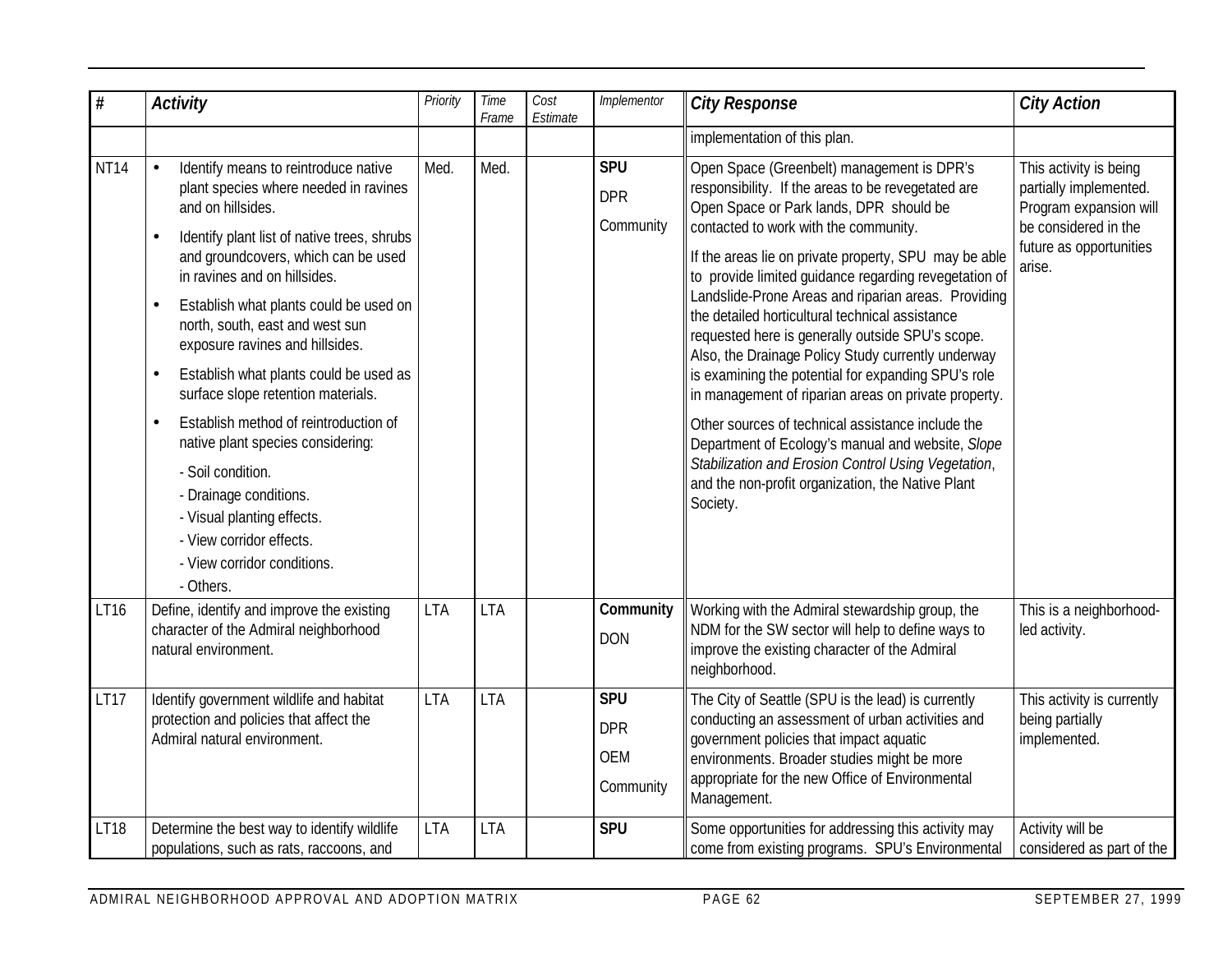| $\#$ | <b>Activity</b>                                                                                                                                                                                                                                                                                                          | Priority   | Time<br>Frame | Cost<br>Estimate | Implementor                                                | <b>City Response</b>                                                                                                                                                                                                                                                                                                                                                                                                                                                      | <b>City Action</b>                                                                                                                                       |  |  |  |
|------|--------------------------------------------------------------------------------------------------------------------------------------------------------------------------------------------------------------------------------------------------------------------------------------------------------------------------|------------|---------------|------------------|------------------------------------------------------------|---------------------------------------------------------------------------------------------------------------------------------------------------------------------------------------------------------------------------------------------------------------------------------------------------------------------------------------------------------------------------------------------------------------------------------------------------------------------------|----------------------------------------------------------------------------------------------------------------------------------------------------------|--|--|--|
|      | feral cats, to determine if controls are<br>needed.                                                                                                                                                                                                                                                                      |            |               |                  | <b>DPR</b>                                                 | Partnership Team have programs available to<br>address waste mismanagement that may contribute<br>to rat and raccoon problems (i.e., Illegal Dumping<br>Program, Composting Hotline, Adopt-a-Street).<br>However, nuisance wildlife issues are handled by the<br>following agencies: Animal Control (cats), Health<br>Dept. (rats), Department of Fish & Wildlife<br>(raccoons).                                                                                          | sector work program in<br>the future as<br>opportunities arise.                                                                                          |  |  |  |
|      | 4. Built and Human Environment                                                                                                                                                                                                                                                                                           |            |               |                  |                                                            |                                                                                                                                                                                                                                                                                                                                                                                                                                                                           |                                                                                                                                                          |  |  |  |
| LT9A | Create a community outreach plan and<br>educational packet: "Tool Kit for a Growing<br>Neighborhood."                                                                                                                                                                                                                    | <b>LTA</b> | <b>LTA</b>    |                  | <b>DON</b><br>Community                                    | The neighborhood needs to clarify the intention<br>behind the "Tool Kit."                                                                                                                                                                                                                                                                                                                                                                                                 | Activity will be<br>considered as part of the<br>sector work program in<br>the future as<br>opportunities arise.                                         |  |  |  |
| LT9B | Identify existing City, County, State and<br>Federal programs that reduce pollution and<br>endorse those that are desired by the<br>Admiral neighborhood. These include:<br>Seattle Public Utilities "Less is More<br>$\bullet$<br>Grants Programs."<br>Seattle Public Utilities "School Grants<br>$\bullet$<br>Program" | <b>LTA</b> | <b>LTA</b>    |                  | <b>SPU</b><br><b>DON</b><br><b>ESD</b><br>Community<br>OEM | The intention of this activity is a bit unclear, but it<br>seems to be a neighborhood-led activity. The<br>programs listed already exist and SPU will continue<br>to support these. Note that all SPU grants are<br>administered through the "Grants Central Station"<br>Program.<br>Also, the City has other programs, such as ESD's<br>OEM (whose staff also works on pollution reduction<br>issues). Contact OEM, or SPU, for more information<br>on current programs. | Activity will be<br>considered as part of the<br>sector work program in<br>the future as<br>opportunities arise.                                         |  |  |  |
| LT10 | Monitor the quality of air in the Admiral<br>Neighborhood for compliance with EPA<br>standards.                                                                                                                                                                                                                          | <b>LTA</b> | <b>LTA</b>    |                  | PSCA A                                                     | Air quality issues are under the jurisdiction of the<br>Puget Sound Air Pollution Control Authority and are<br>outside SPU's scope of responsibility. The<br>neighborhood could work with PSCAA to implement<br>programs that address this activity.                                                                                                                                                                                                                      | This is a neighborhood-<br>led activity; however, the<br>Executive will forward<br>this and related activities<br>to PSCAA on the<br>community's behalf. |  |  |  |
| LT11 | Develop a strategy to address<br>discrepancies between EPA standards and<br>the air quality found in the Admiral                                                                                                                                                                                                         | <b>LTA</b> | <b>LTA</b>    |                  | <b>PSCAA</b><br>SPU                                        | More information is needed as to the types of<br>standards the community feels are not met. If<br>primary concern is air pollution, see response to                                                                                                                                                                                                                                                                                                                       | This is a neighborhood-<br>led activity; however, the<br>Executive will forward                                                                          |  |  |  |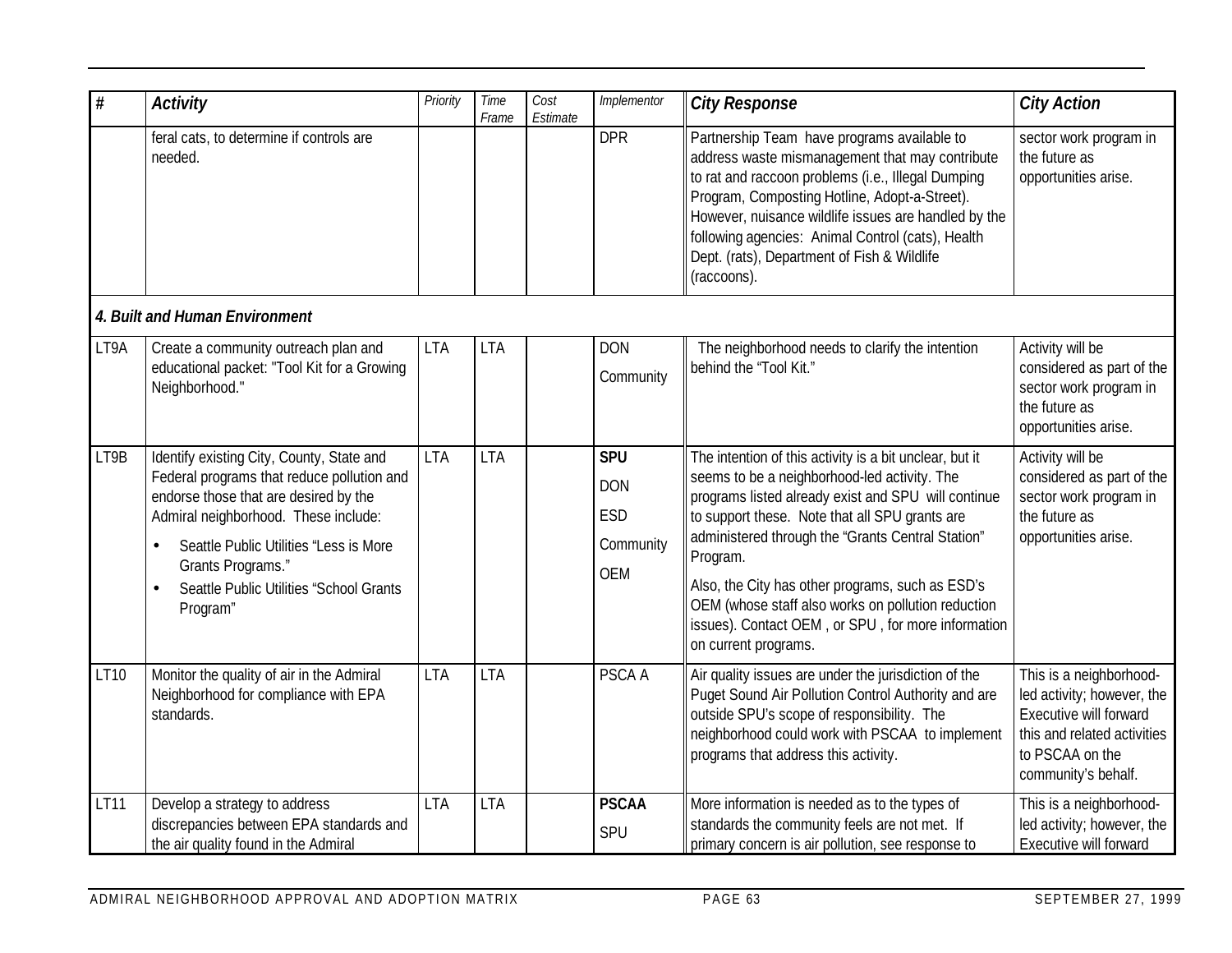| $\#$             | <b>Activity</b>                                                                                                                                                                                                                                    | Priority   | Time<br>Frame | Cost<br>Estimate | Implementor                           | <b>City Response</b>                                                                                                                                                                                                                                                                                                                                                                                                                                                                                                                                       | <b>City Action</b>                                                                                                                                                   |
|------------------|----------------------------------------------------------------------------------------------------------------------------------------------------------------------------------------------------------------------------------------------------|------------|---------------|------------------|---------------------------------------|------------------------------------------------------------------------------------------------------------------------------------------------------------------------------------------------------------------------------------------------------------------------------------------------------------------------------------------------------------------------------------------------------------------------------------------------------------------------------------------------------------------------------------------------------------|----------------------------------------------------------------------------------------------------------------------------------------------------------------------|
|                  | neighborhood.<br>Address this issue regionally. The source<br>of pollution is not always located within the<br>community feeling its impact.                                                                                                       |            |               |                  |                                       | LT10.                                                                                                                                                                                                                                                                                                                                                                                                                                                                                                                                                      | this and related activities<br>to PSCAA on the<br>community's behalf.<br>opportunities arise.                                                                        |
| LT12             | Promote a mural on the backside of the<br>Admiral Safeway.                                                                                                                                                                                         | <b>LTA</b> | <b>LTA</b>    |                  | Community<br><b>OED</b>               | This is a neighborhood-led activity. SAC can<br>provide fee-based technical assistance. Developing<br>public art is eligible for NMF funding. Another option<br>might be to pursue this activity through a<br>neighborhood-based PBIA.                                                                                                                                                                                                                                                                                                                     | This is a neighborhood-<br>led activity.                                                                                                                             |
| LT <sub>13</sub> | Look into the 'Mainstreet" approach for<br>developing the Admiral Residential Urban<br>Village.                                                                                                                                                    | <b>LTA</b> | <b>LTA</b>    |                  | <b>OED</b><br><b>DON</b><br>Community | The implementation and operation of a successful<br>Main Street Program requires a business district<br>organization to take the lead. The Main Street<br>Program is volunteer-intensive with respect to time<br>and operating capital. Area business and property<br>owners must demonstrate a willingness to volunteer<br>many hours of time and also make a financial<br>contribution to support the program. For additional<br>information on the development and implementation<br>of a Main Street Program the planning group should<br>contact OED. | This is an activity for<br>which community must<br>take the lead, but OED<br>will be able to provide<br>technical assistance.                                        |
| LT14             | Host an economic development workshop<br>with neighborhood business people,<br>government, chamber and academic<br>resources to discover opportunities for<br>assuring healthy businesses and labor<br>continuity during the coming growth period. | <b>LTA</b> | <b>LTA</b>    |                  | <b>OED</b><br>Community               | As described under NT1, OED in collaboration with<br>the NBC and the Downtown Seattle Association will<br>offer a series of Neighborhood Business District<br>Workshops. The intent of the workshops is to<br>provide business district organizations with in-depth<br>information on relevant issues of importance. For<br>additional information, contact OED.                                                                                                                                                                                           | Activity is currently<br>underway with OED as<br>the lead. OED will host a<br>series of workshops to<br>provide information to<br>business district<br>associations. |
| LT15             | Develop a plan for a business improvement<br>area (BIA) or the start of a local economic<br>development plan.                                                                                                                                      | <b>LTA</b> | <b>LTA</b>    |                  | <b>OED</b><br>Community               | The planning group should start the effort by<br>developing a local strategic economic development<br>plan. A NMF grant might be an appropriate funding<br>source for starting this work. . One aspect of the plan<br>may include the identification of a lead business<br>district organization. A PBIA may potentially<br>represent the type of organizational structure which                                                                                                                                                                           | The community can<br>implement this activity<br>with assistance from<br>OED's BIA program.                                                                           |